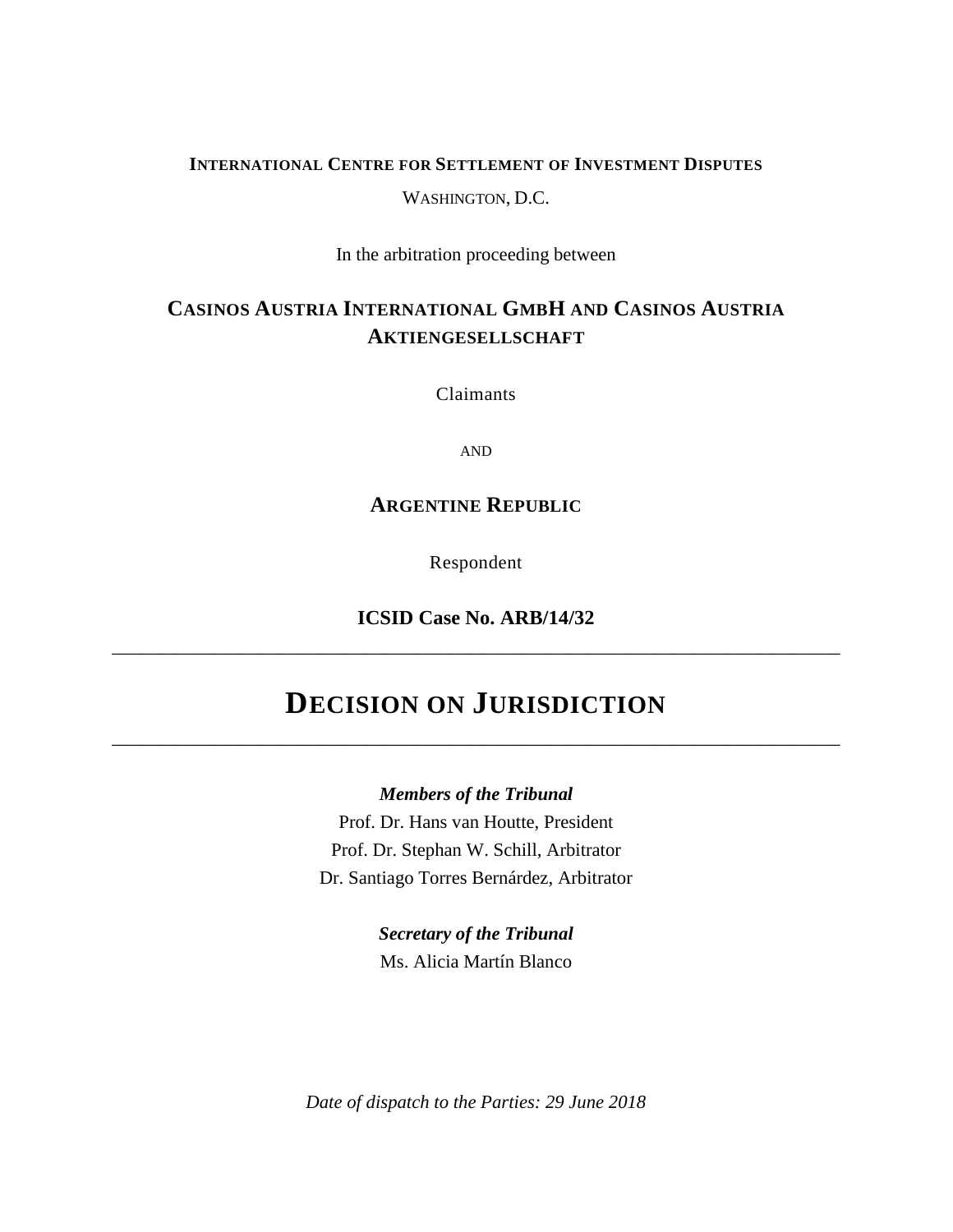### **REPRESENTATION OF THE PARTIES**

*Representing Casinos Austria International GmbH and Casinos Austria Aktiengesellschaft*:

c/o Mr. Florian Haugeneder Mr. Emmanuel Kaufman

**Knoetzl Haugeneder Netal Rechtsanwälte GmbH** Herrengasse 1 1010 Vienna Republic of Austria

*Representing the Argentine Republic*:

c/o Dr. Bernardo Saravia Frías *Procurador del Tesoro de la Nación*

Dr. Ernesto Lucchelli *Subprocurador del Tesoro de la Nación*

Dr. Juan Pablo Lahitou *Subprocurador del Tesoro de la Nación*

*Procuración del Tesoro de la Nación* Posadas 1641 C1112ADC Buenos Aires Argentine Republic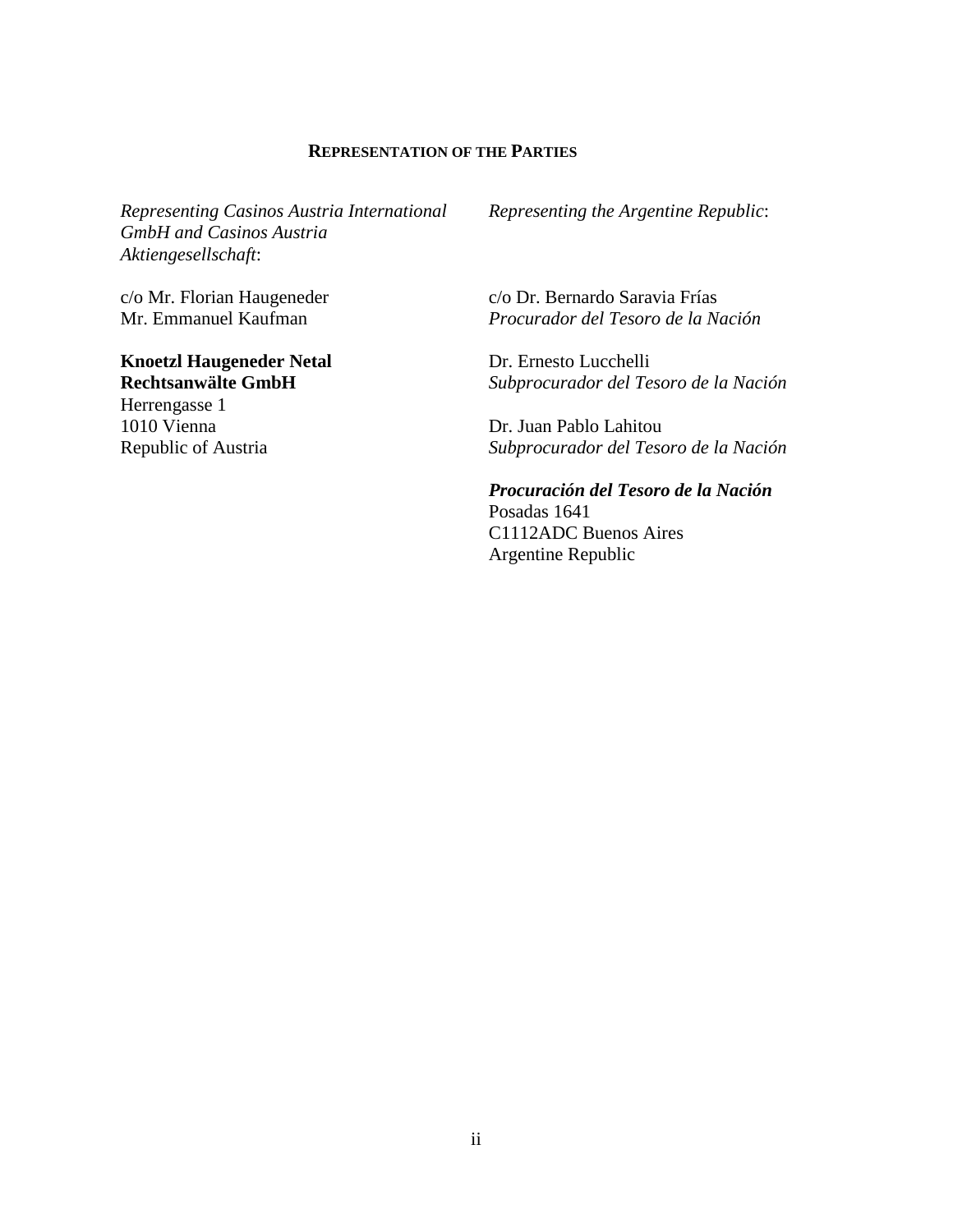# **TABLE OF CONTENTS**

| I.  |  |       |                                                                                             |
|-----|--|-------|---------------------------------------------------------------------------------------------|
| Π.  |  |       |                                                                                             |
| Ш.  |  |       |                                                                                             |
|     |  |       |                                                                                             |
|     |  |       |                                                                                             |
| IV. |  |       |                                                                                             |
|     |  |       |                                                                                             |
|     |  |       |                                                                                             |
|     |  |       |                                                                                             |
|     |  |       |                                                                                             |
| V.  |  |       |                                                                                             |
|     |  |       |                                                                                             |
|     |  |       |                                                                                             |
|     |  | (i)   | The Tribunal does not have jurisdiction over claims that prima facie are not                |
|     |  | (ii)  |                                                                                             |
|     |  | (iii) |                                                                                             |
|     |  |       | B. There is no consent to arbitrate because Claimants failed to accept Argentina's offer to |
|     |  | (i)   | Article 8 of the BIT contains compulsory jurisdictional requirements and is part            |
|     |  | (ii)  | Claimants did not accept the offer on the terms on which it was made 32                     |
|     |  | (iii) | Claimants cannot rely on the most-favoured-nation (MFN) clause to perfect                   |
|     |  |       |                                                                                             |
|     |  | (i)   | The License is not an investment protected under the BIT and Claimants are not              |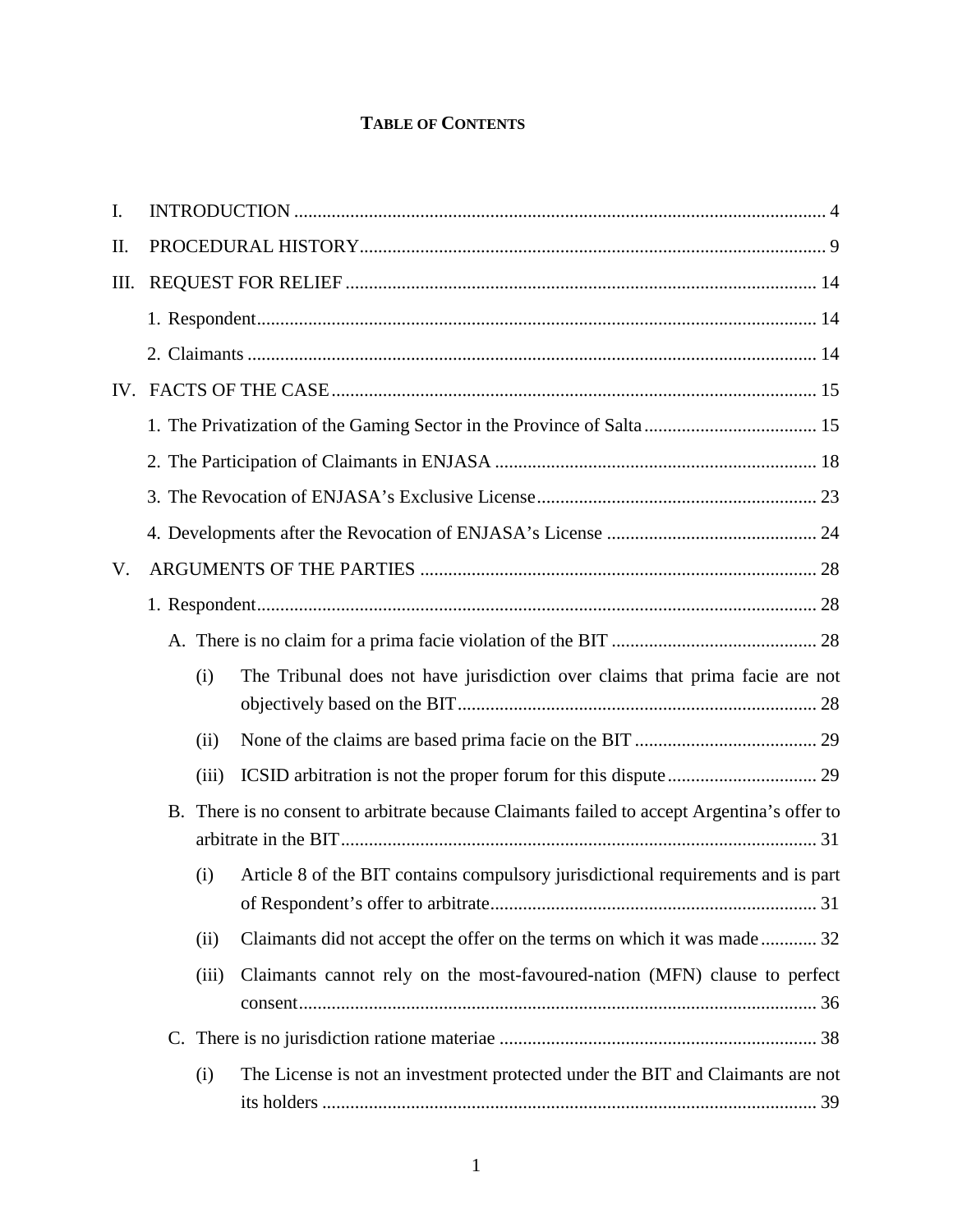|     |  |  | (ii)  | Claimants have no standing to bring an action in respect of the assets of         |
|-----|--|--|-------|-----------------------------------------------------------------------------------|
|     |  |  |       |                                                                                   |
|     |  |  |       |                                                                                   |
|     |  |  | (i)   |                                                                                   |
|     |  |  | (ii)  |                                                                                   |
|     |  |  |       | B. Respondent consented validly to the present proceedings under Article 8 of the |
|     |  |  | (i)   | Compliance with the requirement for amicable consultations (Article 8(1) of the   |
|     |  |  | (ii)  | Compliance with requirement to submit the dispute to a domestic jurisdiction      |
|     |  |  | (iii) | Claimants respected the sequence of procedural steps under Article 8 of the       |
|     |  |  | (iv)  | Recourse to domestic courts as suggested by Respondent is either impossible or    |
|     |  |  | (v)   |                                                                                   |
|     |  |  | (vi)  | First alternative: A dispute has now been pending in domestic courts for 18       |
|     |  |  | (vii) | Second alternative: Jurisdiction based on the MFN clause in Article 3 of the      |
|     |  |  |       |                                                                                   |
|     |  |  | (i)   |                                                                                   |
|     |  |  | (ii)  | Claimants' activities qualify as an investment under Article 25(1) of the ICSID   |
|     |  |  | (iii) |                                                                                   |
|     |  |  | (iv)  |                                                                                   |
| VI. |  |  |       |                                                                                   |
|     |  |  |       |                                                                                   |
|     |  |  |       | A. Existence of an "investment" under Article 1 of the Argentina-Austria BIT 63   |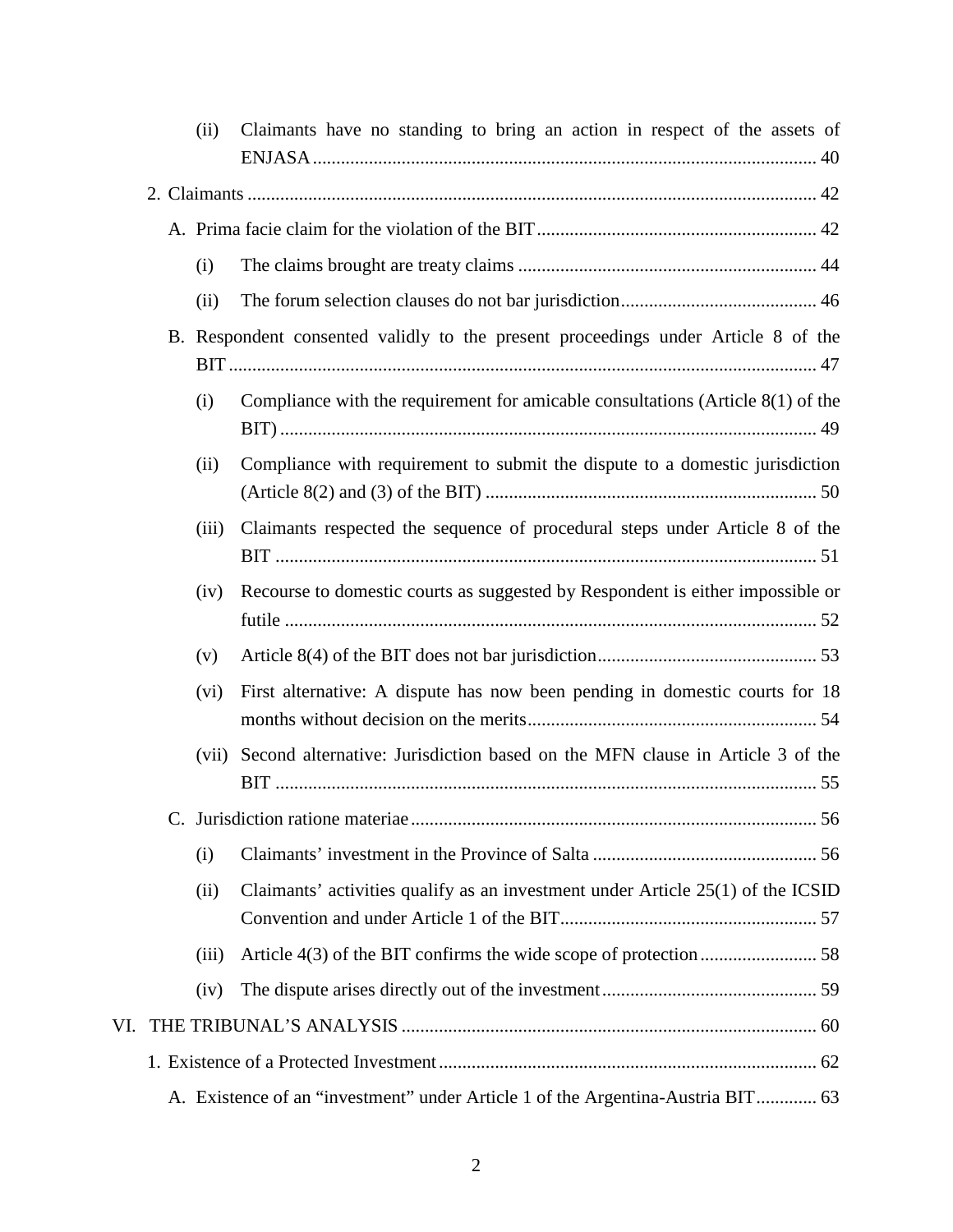|    | C. Existence of a "dispute arising directly out of an investment" under Article 25(1) ICSID |  |
|----|---------------------------------------------------------------------------------------------|--|
|    |                                                                                             |  |
|    |                                                                                             |  |
|    | A. The applicable test for determining the existence of a prima facie claim                 |  |
|    |                                                                                             |  |
|    |                                                                                             |  |
|    | (i)                                                                                         |  |
|    | (ii)                                                                                        |  |
|    | (iii)                                                                                       |  |
|    |                                                                                             |  |
|    | (i)                                                                                         |  |
|    | (ii)                                                                                        |  |
| Е. |                                                                                             |  |
|    |                                                                                             |  |
|    | A. Source and existence of Respondent's consent and nature of the pre-arbitral              |  |
|    |                                                                                             |  |
|    |                                                                                             |  |
|    | (i)                                                                                         |  |
|    | Relevant domestic recourse in the sense of Article 8(2) of the BIT  110<br>(ii)             |  |
|    | Compliance with the 18-months requirement in Article $8(3)(a)$ of the BIT  114<br>(iii)     |  |
|    |                                                                                             |  |
|    |                                                                                             |  |
|    |                                                                                             |  |
|    |                                                                                             |  |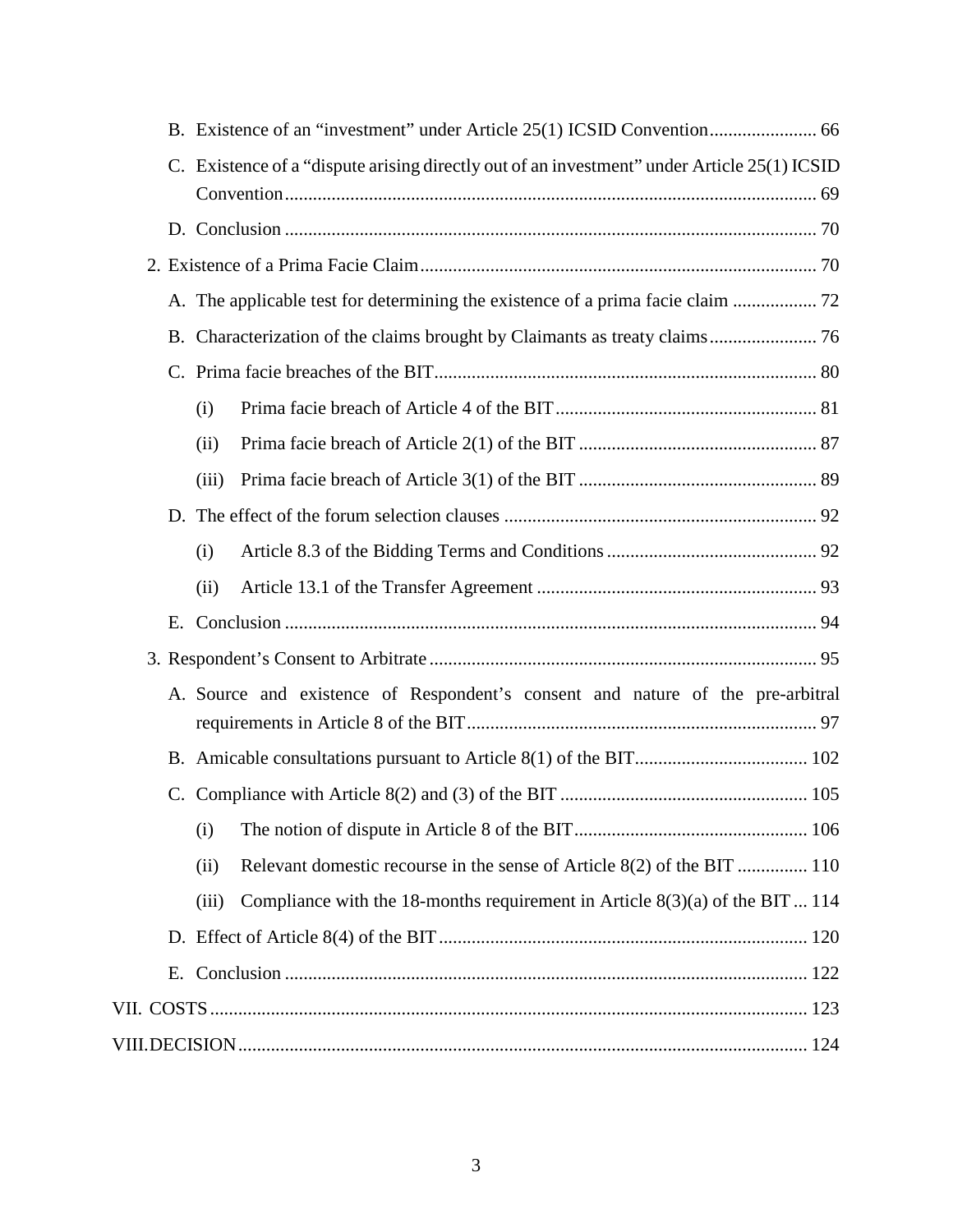### <span id="page-5-0"></span>**I. INTRODUCTION**

- 1. The present dispute arises out of the revocation, in 2013, of an exclusive 30-year license granted, in 1999, to the Argentine company Entretenimientos y Juegos de Azar S.A. ("**ENJASA**") for the operation of gaming facilities and lottery activities in the Argentine Province of Salta. ENJASA was established by the Government of the Province of Salta in 1999 as part of a process of privatizing the Province's gaming and lottery sector and developing tourism in the region. Following a public tender and various changes in the ownership structure, ENJASA became majority owned and controlled by Claimants, Casinos Austria International GmbH ("**CAI**"), a limited liability company established under the laws of Austria, and Casinos Austria Aktiengesellschaft ("**CASAG**"), a sharecompany established under the laws of Austria (jointly "**Casinos**" or "**Claimants**").
- 2. Claimants contend that the revocation of ENJASA's license, followed by the transfer of its gaming and lottery operations and personnel to a number of new gaming operators effectively destroyed their investment in Argentina. They invoke the violation of their rights as foreign investors under the Argentina-Austria BIT, namely not to be expropriated without compensation, to receive fair and equitable treatment, and to enjoy national treatment, [1](#page-5-1) and seek damages from the Argentine Republic ("**Argentina**" or "**Respondent**") for such breach.
- 3. The jurisdictional basis of the present proceedings rests on Article 25(1) of the Convention on the Settlement of Investment Disputes between States and Nationals of Other States (ICSID Convention), which is in force between the Argentine Republic and the Republic of Austria. Pursuant to Article 25(1) of the ICSID Convention,

[t]he jurisdiction of the Centre shall extend to any legal dispute arising directly out of an investment, between a Contracting State (or any constituent subdivision or agency of a Contracting State designated to the Centre by that State) and a national of another

<span id="page-5-1"></span> <sup>1</sup> *See* Memorial on the Merits, Section III, subsections 3-5. The Tribunal notes that Claimants' allegations of discriminatory treatment were brought as a claim for breach of national treatment (*see* Memorial on the Merits, paras. 437-441). Moreover, a breach of the most-favoured-nation clause (*see* Request for Arbitration, para. 65) was not repeated in the Memorial on the Merits, but was invoked with regard to the Tribunal's Arbitral jurisdiction. Claimants had also invoked a violation of the standard of full protection and security under the Argentina-Austria BIT (*see* Request for Arbitration, para. 56), but they have not further pursued that claim.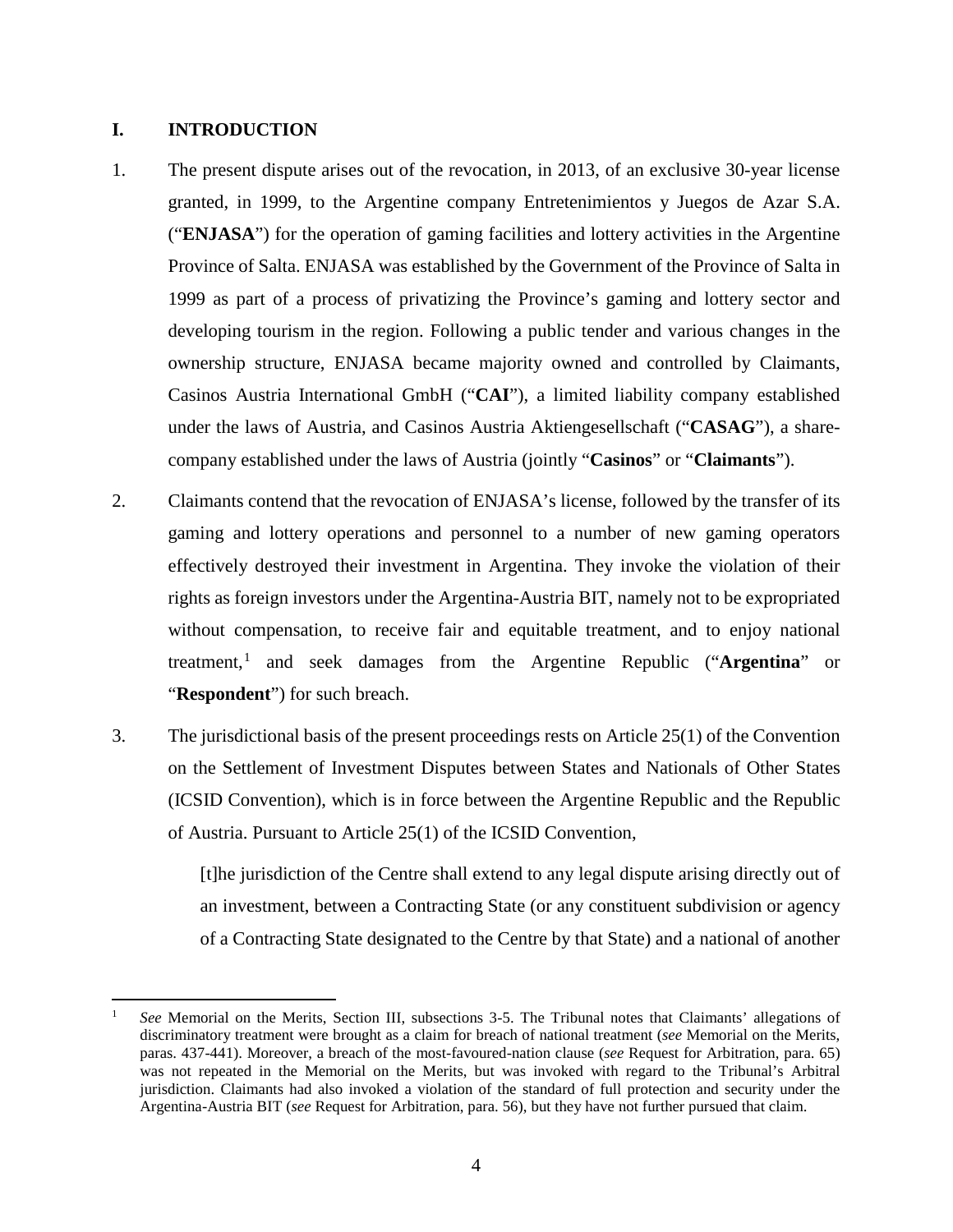Contracting State, which the parties to the dispute consent in writing to submit to the Centre. When the parties have given their consent, no party may withdraw its consent unilaterally.

4. Claimants claim that the conditions of Article 25(1) of the ICSID Convention are fulfilled. They also contend that, by initiating the present proceedings, they have accepted, Respondent's consent to this arbitration contained in Article 8 of the Argentina-Austria BIT. Article 8 provides, in its two authentic languages, Spanish and German, as follows:<sup>[2](#page-6-0)</sup>

#### *ARTIKEL 8*

#### *Beilegung von Investitionsstreitigkeiten*

*(1) Jede Meinungsverschiedenheit aus Investitionen zwischen einem Investor der einen Vertragspartei und der anderen Vertragspartei betreffend die von diesem Abkommen geregelten Angelegenheiten wird, soweit wie möglich, durch freundschaftliche Konsultationen zwischen den Streitparteien beigelegt.*

*(2) Führen diese Konsultationen innerhalb von sechs Monaten zu keiner Regelung, kann die Meinungsverschiedenheit dem zuständigen Verwaltungs- oder Gerichtsverfahren der Vertragspartei, in deren Hoheitsgebiet die Investition getätigt wurde, unterbreitet werden.*

*(3) Die Meinungsverschiedenheit kann einem Schiedsgericht in folgenden Fällen unterbreitet werden:*

*a) falls nach Ablauf einer Frist von l8 Monaten ab Mitteilung über die Einleitung des Verfahrens bei den vorgenannten Behörden keine meritorische Entscheidung getroffen wurde;*

*b) falls eine solche Entscheidung getroffen wurde, aber die Meinungsverschiedenheit weiterbesteht. In diesem Fall werden die betreffenden vorher auf nationaler Ebene gefällten Entscheidungen durch die Anrufung des Schiedsgerichtes wirkungslos;*

*c) falls die beiden Streitparteien sich in diesem Sinne geeinigt haben.*

*(4) Zu diesem Zweck gibt jede Vertragspartei nach den Bestimmungen dieses Abkommens ihre vorherige und unwiderrufliche Zustimmung, wonach jede Meinungsverschiedenheit diesem Schiedsverfahren unterbreitet wird. Ab Einleitung eines Schiedsverfahrens ergreift jede Streitpartei alle gebotenen* 

#### *ARTICULO 8*

*Solución de controversias relativas a las inversiones*

*(1) Toda controversia relativa a las inversiones entre un inversor de una de las Partes Contratantes y la otra Parte Contratante sobre las materias regidas por el presente Convenio será, en la medida de lo posible, solucionada por consultas amistosas entre las partes en la controversia.*

*(2) Si estas consultas no aportaran una solución en un plazo de seis meses, la controversia podrá ser sometida a la jurisdicción administrativa o judicial competente de la Parte Contratante en cuyo territorio se realizó la inversión.*

*(3) La controversia podrá ser sometida a un tribunal arbitral en los casos siguientes:*

*a) cuando no haya una decisión sobre el fondo, luego de la expiración de un plazo de dieciocho meses contados a partir de la notificación de la iniciación del procedimiento ante la jurisdicción arriba citada;*

*b) cuando tal decisión haya sido emitida pero la controversia subsista. En tal caso, el recurso al tribunal de arbitraje privará de efectos a las*  decisiones correspondientes adoptadas *anterioridad en el ámbito nacional;*

*c) cuando las dos partes en la controversia lo hayan así convenido.*

*(4) Con este fin, cada Parte Contratante otorga, en las condiciones del presente Convenio, su consentimiento anticipado e irrevocable para que cada controversia sea sometida a este arbitraje. A partir del comienzo de un procedimiento de arbitraje, cada parte en la controversia tomará todas las medidas requeridas para su desistimiento de la instancia judicial en curso.*

<span id="page-6-0"></span> <sup>2</sup> Exhibit C-002.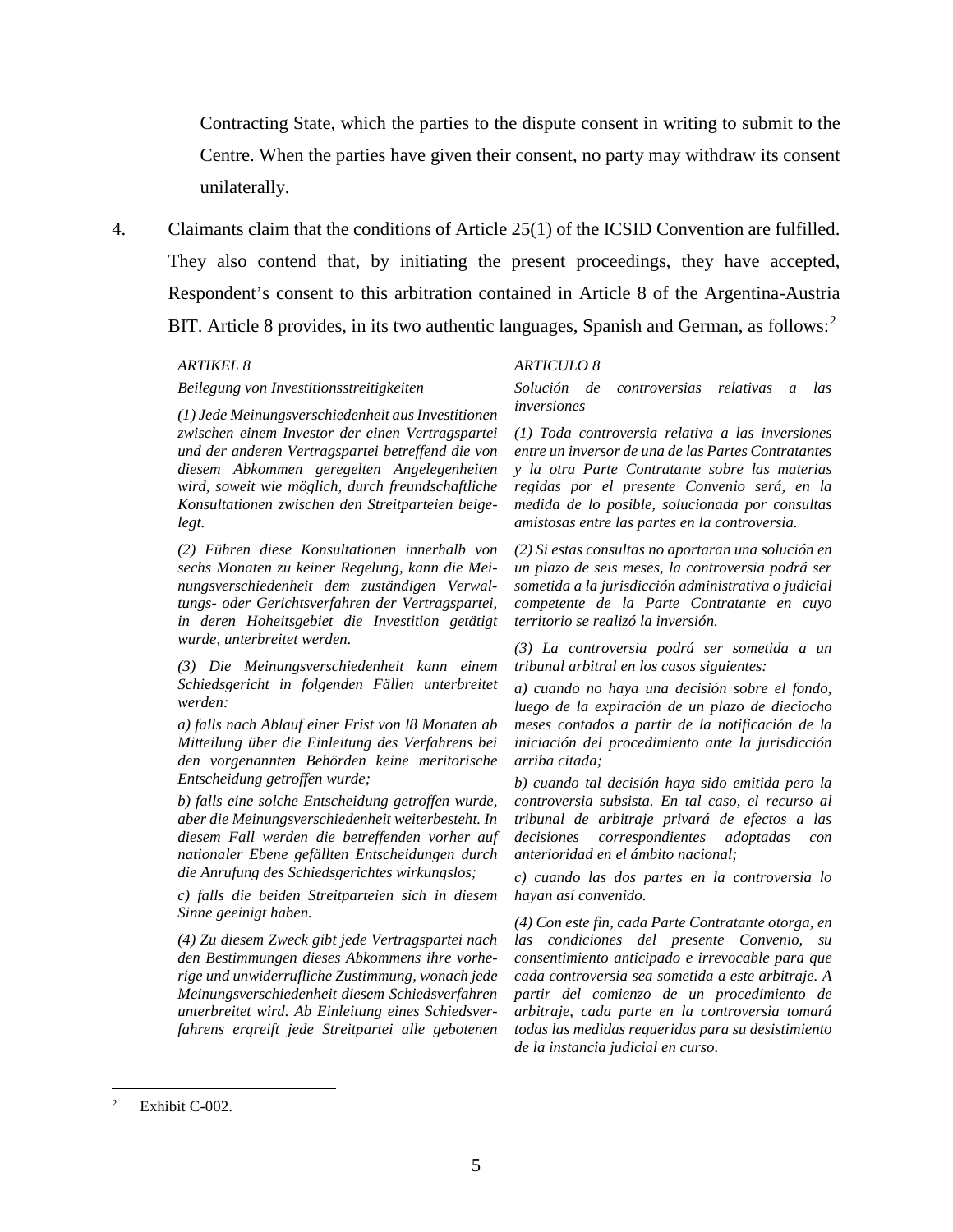*Maßnahmen, um sich von dem laufenden Gerichtsverfahren zurückzuziehen.*

*(5) Im Falle der Beantragung eines internationalen Schiedsverfahrens kann die Meinungsverschiedenheit nach Wahl des Investors vor eines der nächstehend genannten Schiedsorgane getragen werden:*

*- vor das Internationale Zentrum für die Beilegung von Investitionsstreitigkeiten (ICSID), welches durch die Konvention über die Beilegung von Investitionsstreitigkeiten zwischen Staaten und Staatsangehörigen anderer Staaten, die am 18. März 1965 in Washington zur Unterzeichnung aufgelegt wurde, geschaffen wurde, wenn jeder der Vertragsparteien dieser beigetreten sein wird. Solange diese Bedingung nicht erfüllt ist, stimmt jede Vertragspartei zu, daß die Meinungsverschiedenheit dem Schiedsverfahren nach der ergänzenden ICSID-Schiedsordnung unterbreitet wird;*

*- vor ein ad-hoc-Schiedsgericht, das nach der UNCITRAL-Schiedsordnung eingerichtet wird.*

*(6) Das Schiedsorgan entscheidet auf der Grundlage der Rechtsordnung jener Vertragspartei, die Streitpartei ist, einschließlich der Regeln des internationalen Privatrechtes, der Bestimmungen dieses Abkommens, der Bestimmungen allfälliger besonderer über die Investition geschlossener Abkommen, sowie der einschlägigen Grundsätze des Völkerrechts.*

*(7) Der Schiedsspruch ist endgültig und bindend; er wird nach innerstaatlichem Recht vollstreckt; jede Vertragspartei stellt die Anerkennung und Durchsetzung des Schiedsspruches in Übereinstimmung mit ihren einschlägigen Rechtsvorschriften sicher.*

*(8) Die Vertragspartei, die Streitpartei ist, macht in keinem Stadium des Vergleichs- oder Schiedsverfahrens oder der Durchsetzung eines Schiedsspruchs als Einwand geltend, daß der Investor, der die andere Streitpartei bildet, auf Grund einer Garantie bezüglich aller oder Teile seiner Verluste eine Entschädigung erhalten habe.*

*(5) En caso de recurso al arbitraje internacional, la controversia podrá ser llevada ante uno de los órganos de arbitraje designados a continuación, a elección del inversor:*

*- al Centro Internacional de Arreglo de Diferencias Relativas a Inversiones (C.I.A.D.I.), creado por el "Convenio sobre Arreglo de Diferencias relativas a las inversiones entre Estados y nacionales de otros Estados", abierto a la firma en Washington, el 18 de marzo de 1965, cuando cada Estado parte en el presente Convenio haya adherido a aquél. Mientras esta condición no se cumpla, cada Parte Contratante da su consentimiento para que la controversia sea sometida al arbitraje conforme con el reglamento del mecanismo complementario del C.I.A.D.I.;*

*- a un tribunal de arbitraje "ad hoc", establecido de acuerdo con las reglas de arbitraje de la Comisión de las Naciones Unidas para el Derecho Mercantil Internacional (C.N.U.D.M.I.).*

*(6) El órgano arbitral decidirá en base al derecho de la Parte Contratante que sea parte en la controversia – incluídas las normas de derecho internacional privado –, en base a las disposiciones del presente Convenio y a los términos de eventuales acuerdos específicos concluidos con relación a la inversión, como así también según los principios del derecho internacional en la materia.*

*(7) La sentencia será definitiva y obligatoria y será ejecutada de conformidad con la legislación nacional; cada Parte Contratante garantiza el reconocimiento y ejecución de la sentencia arbitral de conformidad con sus respectivas disposiciones legales.*

*(8) En ninguna etapa del procedimiento de conciliación o de arbitraje o de la ejecución de una sentencia arbitral, la Parte Contratante, que sea parte en una controversia, planteará excepciones, por el hecho de que el inversor que sea parte contraria en la controversia haya percibido, en virtud de una garantía, una indemnización que cubra total o parcialmente sus pérdidas.*

5. The Parties were unable to agree on a translation of the German and Spanish original of Article 8 of the BIT into English, just as they could not agree on the translation of other provisions of the BIT, $3$  or of key documents for the present case. Yet, at least with respect to Article 8 of the BIT, in the Tribunal's view, the differences between the Parties's

<span id="page-7-0"></span>Revised version of the translations of Exhibits C-001 and A RA-01.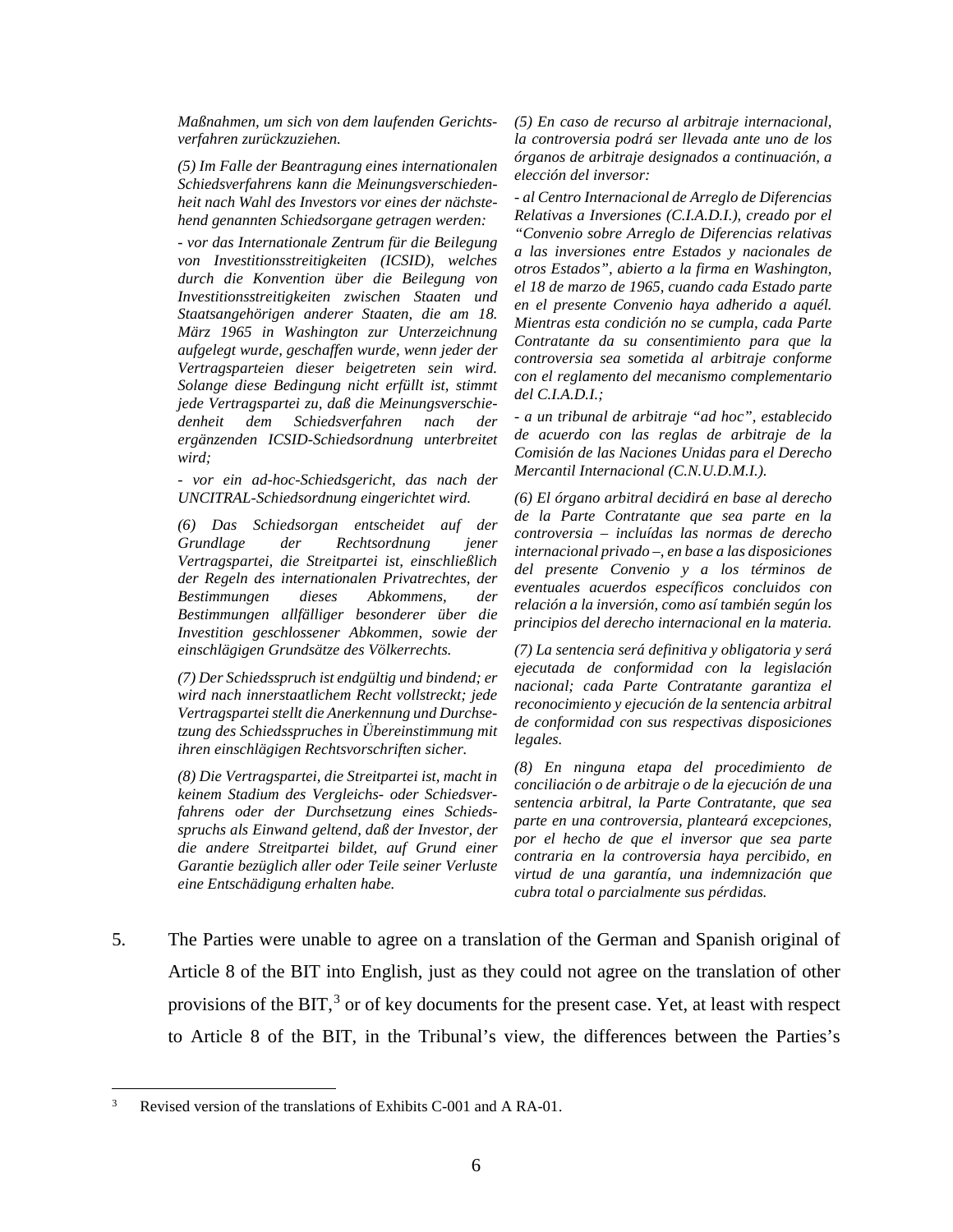respective translations are minor and make no difference in interpreting and applying that provision in the case at hand. The Tribunal therefore sees no need to settle on one version of the English translation. Instead it will use the English translation as far as agreed between the Parties and note any differences, whenever necessary, by attributing the translation to the respective Party in brackets. The translation of Article 8 of the BIT into English with the Parties' respective differences is as follows:

### ARTICLE 8

### Settlement of Investment Disputes

(1) Any dispute with regard to investments between an investor of one of the Contracting Parties and the other Contracting Party concerning any subject matter governed by this Agreement shall, as far as possible, be settled through amicable consultations between the parties to the dispute.

(2) If the dispute cannot be settled through consultations within a term of six months, the dispute may be submitted to the competent administrative or judicial jurisdiction of the Contracting Party in whose territory the investment was made.

(3) The dispute may be submitted to an arbitral tribunal in any of the following cases:

a) where, after a period of eighteen months has elapsed from the date of notification of the initiation of the proceeding before the afore-mentioned jurisdiction [Respondent]/authorities [Claimants], no decision was rendered on the merits;

b) where such decision has been rendered, but the parties are still in dispute [Respondent]/the dispute persists [Claimants]. In such case, recourse to the arbitral tribunal shall render ineffective any decision previously adopted at the national level;

c) where the parties to the dispute have so agreed.

(4) To such effect, under the terms of this Agreement, each Contracting Party irrevocably consents in advance to the submission of any dispute to arbitration. From the commencement of an arbitration proceeding, each party to the dispute shall take all the required measures to withdraw any [Respondent]/the [Claimants] pending judicial proceedings.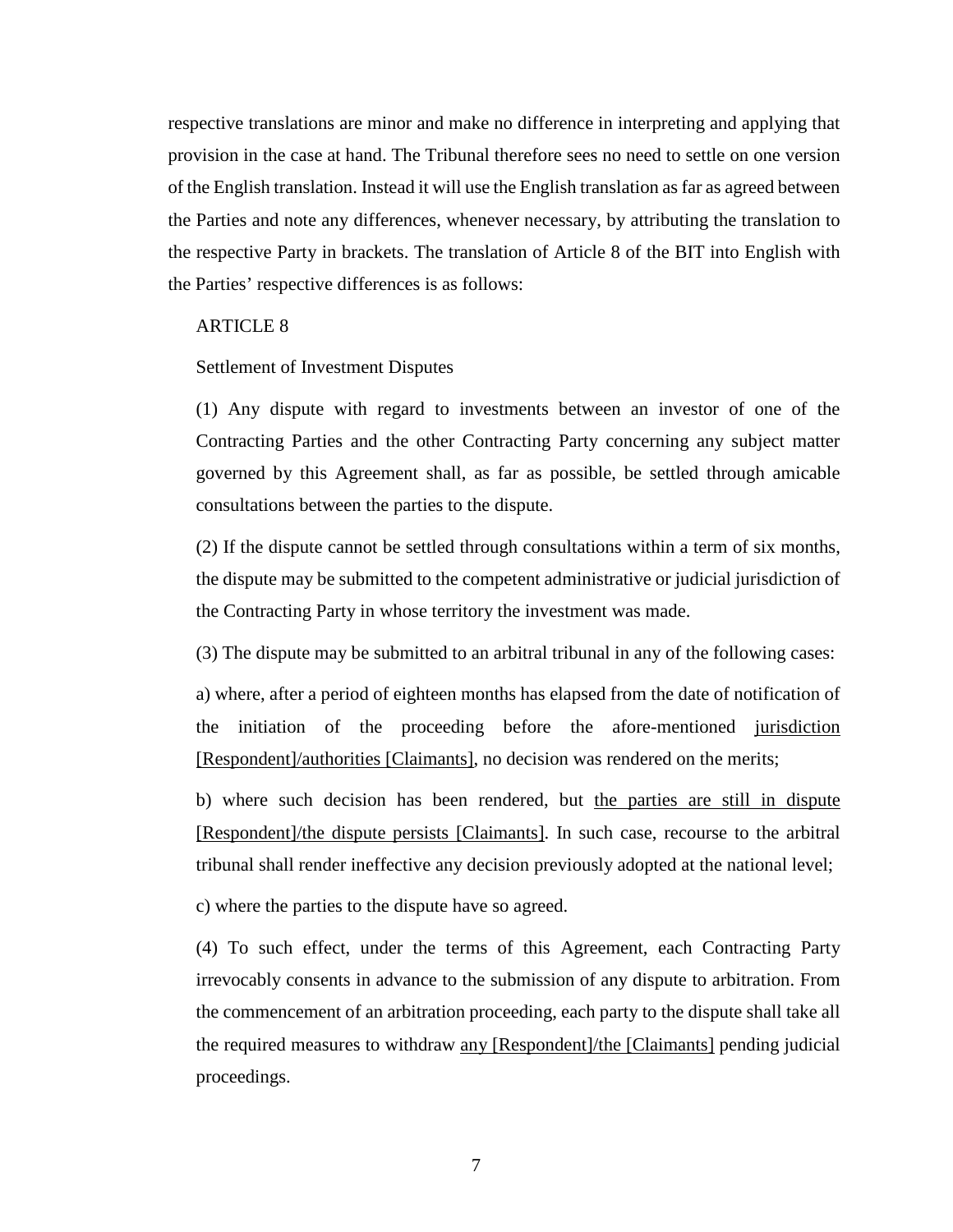(5) Whenever the dispute is referred to international arbitration, it may be submitted, at the investor's choice, either to:

- the International Centre for Settlement of Investment Disputes (ICSID) established under the "Convention on the Settlement of Investment Disputes between States and Nationals of Other States," opened for signature in Washington, on March 18, 1965, when both Contracting Parties have acceded to said Convention. Until such time as this requirement is met, each Contracting Party agrees to submit the dispute to arbitration in accordance with the ICSID Additional Facility Rules;

- to an "ad hoc" arbitral tribunal established under the Arbitration Rules of the United Nations Commission on International Trade Law (UNCITRAL).

(6) The arbitral tribunal shall decide the dispute in accordance with the laws of the Contracting Party involved in the dispute, including its rules on conflict of laws [Respondent]/private international law rules [Claimants], the provisions of this Agreement, and the terms of any specific agreements concluded in relation to such an investment, if any, as well as the applicable principles of international law.

(7) The award shall be final and binding and shall be enforced in accordance with the national legislation; each Contracting Party undertakes to recognize and enforce the award in accordance with its respective legal provisions.

(8) A Contracting Party which is a party to a dispute shall not, at any stage of a conciliation or arbitration proceeding or enforcement of an award, raise objections grounded on the fact that the investor who is the other party to the dispute has received indemnity by virtue of a guarantee in respect of all or some of its losses.

6. Respondent objects to the jurisdiction of the present tribunal. In her view, the jurisdictional requirements under Article 25(1) of the ICSID Convention and under the Argentina-Austria BIT are not met. In Respondent's view, Claimants have not demonstrated a *prima facie* violation of the Argentina-Austria BIT, have not complied with the conditions of Respondent's consent under Article 8 of the BIT, and have not shown that the Tribunal has jurisdiction *ratione materiae* under both the BIT and the ICSID Convention.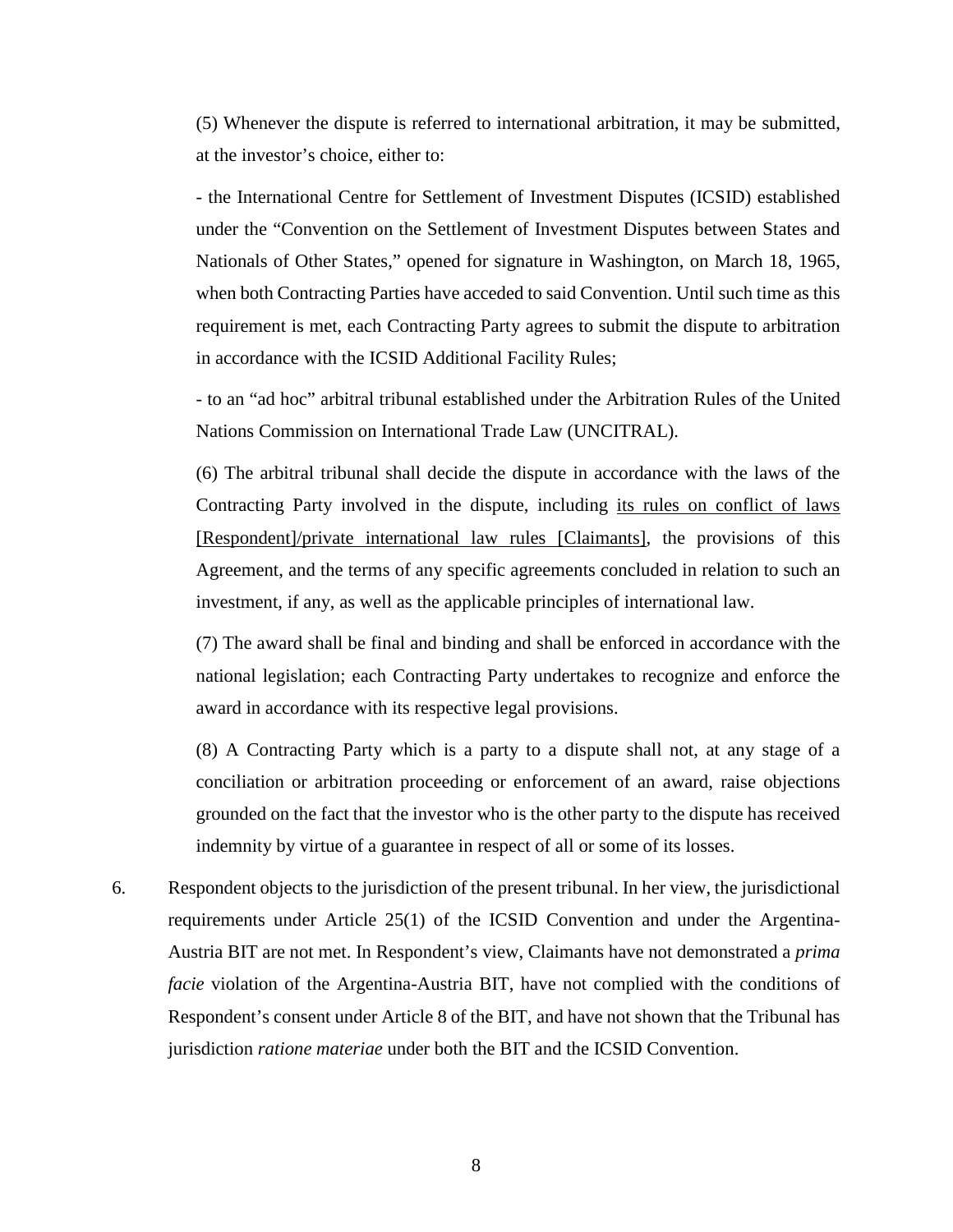### <span id="page-10-0"></span>**II. PROCEDURAL HISTORY**

- 7. On 4 December 2014, ICSID received a request for arbitration from Casinos Austria International GmbH and Casinos Austria Aktiengesellschaft against the Argentine Republic (the "**Request**").
- 8. On 18 December 2014, the Secretary-General of ICSID registered the Request in accordance with Article 36 of the ICSID Convention and notified the Parties of the registration. In the Notice of Registration, the Secretary-General invited the Parties to proceed to constitute an arbitral tribunal as soon as possible in accordance with Rule 7(c) of the ICSID Rules of Procedure for the Institution of Conciliation and Arbitration Proceedings ("**Institution Rules**").
- 9. By correspondence of 3 December 2014, 29 December 2014, 13 January 2015, and 15 January 2015, the Parties agreed that the Tribunal would be comprised of three arbitrators; one to be appointed by each Party and the third, presiding arbitrator, to be appointed by agreement of the Parties.
- 10. By letter of 13 January 2015, Claimants appointed Prof. Dr. Stephan Schill, a national of Germany, as an arbitrator in this case. Prof. Schill accepted his appointment on 26 January 2015.
- 11. By letter of 13 February 2015, Respondent appointed Dr. Santiago Torres Bernárdez, a national of Spain, as arbitrator in this case. Dr. Torres Bernárdez accepted his appointment on 23 February 2015.
- 12. On 31 March 2015, Claimants informed the Secretary-General that the Parties had reached an agreement to appoint Prof. Dr. Hans van Houtte as President of the Tribunal. Respondent confirmed the agreement on the same date. Prof. van Houtte accepted his appointment on 3 April 2015.
- 13. On 6 April 2015, the Secretary-General, in accordance with Rule 6 of the ICSID Rules of Procedure for Arbitration Proceedings (the "**Arbitration Rules**"), notified the Parties that all three arbitrators had accepted their appointments and that the Tribunal was therefore deemed to have been constituted on that date. Ms. Giuliana Canè, ICSID Legal Counsel, was designated to serve as Secretary of the Tribunal. Following Ms. Canè's departure from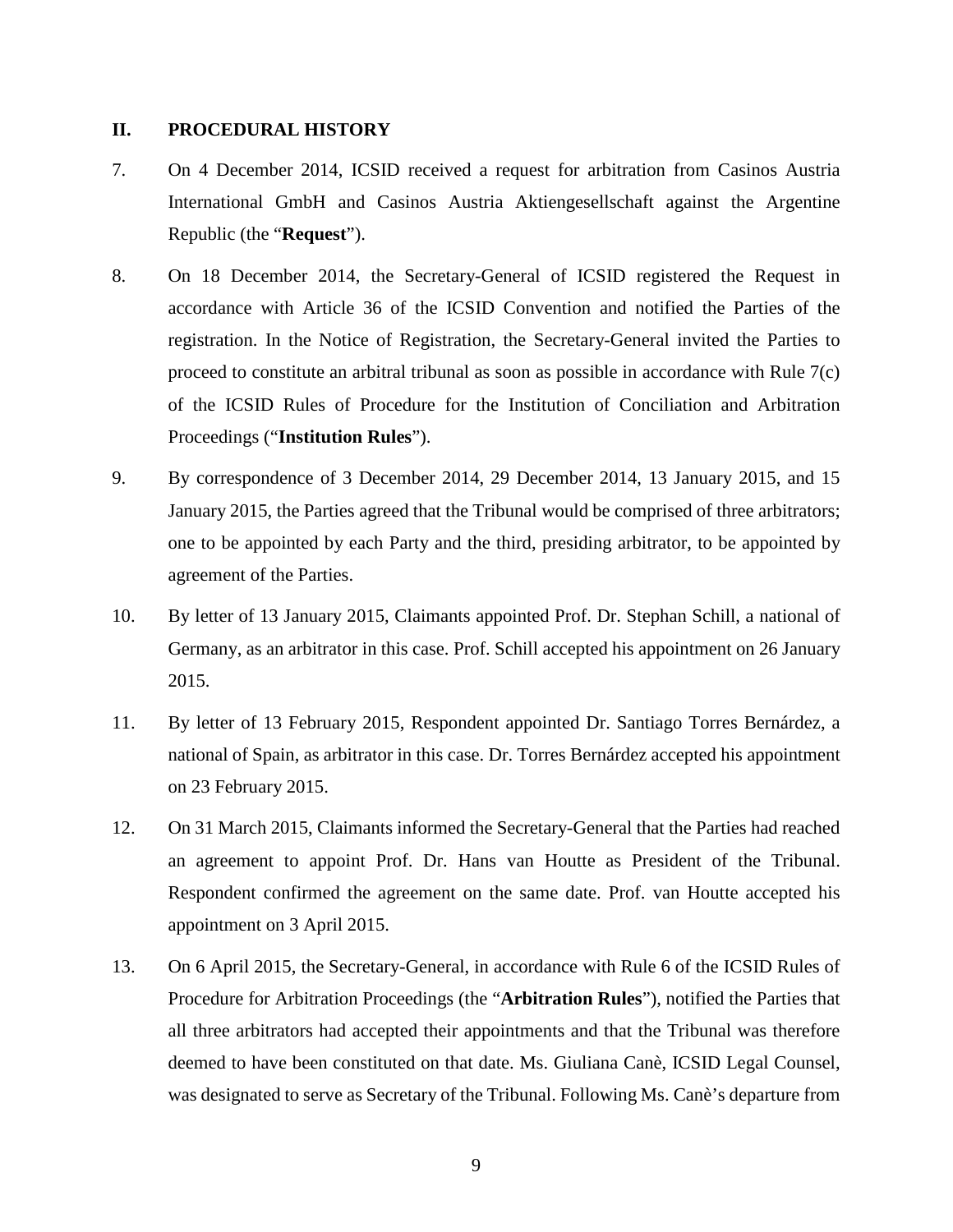the Centre, on 15 January 2016, in accordance with ICSID Administrative and Financial Regulation 25, the Secretary-General appointed Ms. Alicia Martín Blanco, ICSID Legal Counsel, as Secretary of the Tribunal.

14. In accordance with ICSID Arbitration Rules 13(1) and 20(1), the Tribunal held a first session and preliminary procedural consultation with the Parties on 5 June 2015 by teleconference. The following persons were present at the session:

| Members of the Tribunal:                   |                                    |
|--------------------------------------------|------------------------------------|
| Prof. Dr. Hans van Houtte                  | President                          |
| Prof. Dr. Stephan W. Schill                | Arbitrator                         |
| Dr. Santiago Torres Bernárdez              | Arbitrator                         |
| <i><b>ICSID Secretariat:</b></i>           |                                    |
| Ms. Giuliana Canè                          | Secretary of the Tribunal, ICSID   |
| Participating on behalf of the Claimants:  |                                    |
| Ms. Claudia Dotter                         | Casinos Austria AG                 |
| Mr. Andreas Schreiner                      | Casinos Austria International GmbH |
| Mr. Florian Haugeneder                     | Counsel                            |
| Mr. Emmanuel Kaufman                       | Counsel                            |
| Participating on behalf of the Respondent. |                                    |

| Participating on behalf of the Respondent: |                                       |
|--------------------------------------------|---------------------------------------|
| Mr. Horacio P. Diez                        | Subprocurador del Tesoro de la Nación |
| Mr. Carlos Mihanovich                      | Procuración del Tesoro de la Nación   |
| Mr. Sebastián Green Martínez               | Procuración del Tesoro de la Nación   |

- 15. Following the first session, on 23 June 2015, the Tribunal issued Procedural Order No. 1 recording the agreements of the Parties and the Tribunal's decisions on procedural matters. Procedural Order No. 1 provided, inter alia, that the applicable Arbitration Rules would be those in effect from 10 April 2006, that the procedural languages would be English and Spanish, and that the place of proceeding would be Paris, France. Procedural Order No. 1 also set out the schedule of the proceedings included as Annex A to that order.
- 16. On 2 October 2015, Claimants submitted their Memorial on the Merits.
- 17. By communication of 29 January 2016, Respondent requested the Tribunal to order Claimants to produce certain documents. On 4 February 2016, Claimants submitted observations to Respondent's request for production of documents, and Respondent filed a response to Claimants' observations on 5 February 2016. Having considered the Parties'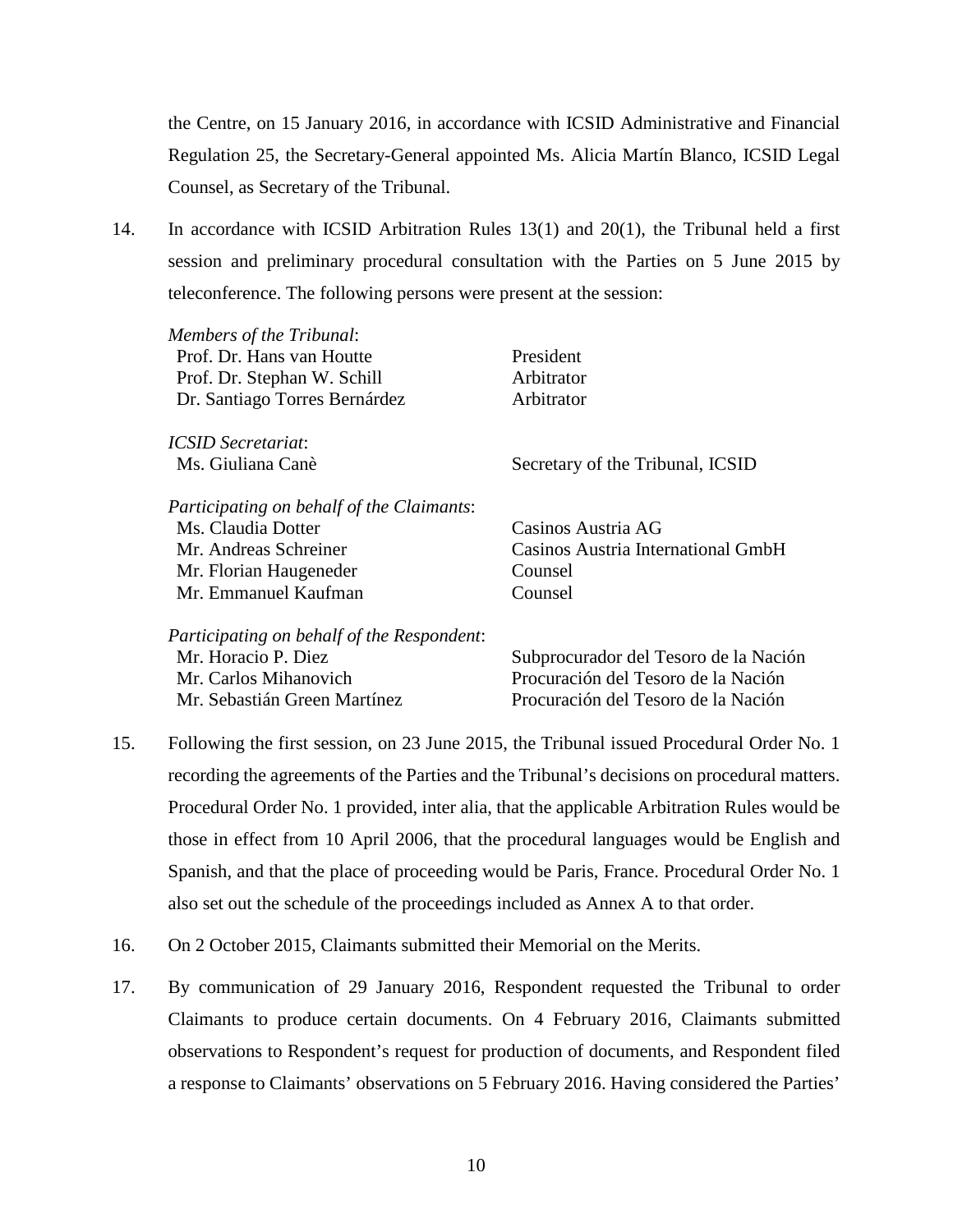communications, the Tribunal issued Procedural Order No. 2 on 11 February 2016 on document production.

- 18. On 15 March 2016, Respondent submitted her Memorial on Objections to Jurisdiction and Counter-Memorial on the Merits. It included a request to treat the objections to the jurisdiction of the Centre and/or the competence of the Tribunal as a preliminary matter. On 8 April 2016, Claimants presented observations in opposition to Respondent's request to bifurcate the proceeding.
- 19. Having considered the Parties' observations, on 25 April 2016, the Tribunal issued Procedural Order No. 3 ruling that Respondent's objections would be heard as a preliminary question. The Tribunal noted that "the objections to jurisdiction as submitted by Respondent are largely separate from the merits of the dispute and, if successful, would dispose of the case in its entirety." Furthermore, the Tribunal noted that it had reached its decision on bifurcation having considered "Respondent's full arguments on jurisdiction but not having seen Claimants' response to these arguments," and thus reserved the possibility of "joining any objections to the jurisdiction of the Centre and/or the competence of the Tribunal to the merits phase once it has received Claimants' counterarguments on jurisdiction."
- 20. On 26 July 2016, Claimants submitted their Counter-Memorial on Jurisdiction.
- 21. On 11 October 2016, Respondent filed her Reply on Objections to Jurisdiction.
- 22. On 23 December 2016, Claimants filed their Rejoinder on Jurisdiction.
- 23. On 23 February 2017, the President of the Tribunal held a pre-hearing organizational meeting with the Parties by teleconference. The following persons were present at the conference:

| On behalf of the Tribunal:<br>Prof. Dr. Hans van Houtte | President of the Tribunal |
|---------------------------------------------------------|---------------------------|
|                                                         |                           |
| <i><b>ICSD</b></i> Secretariat:                         |                           |
| Ms. Alicia Martín Blanco                                | Secretary of the Tribunal |
| Representing the Claimants:                             |                           |
| Mr. Florian Haugeneder                                  | Counsel                   |
| Mr. Emmanuel Kaufman                                    | Counsel                   |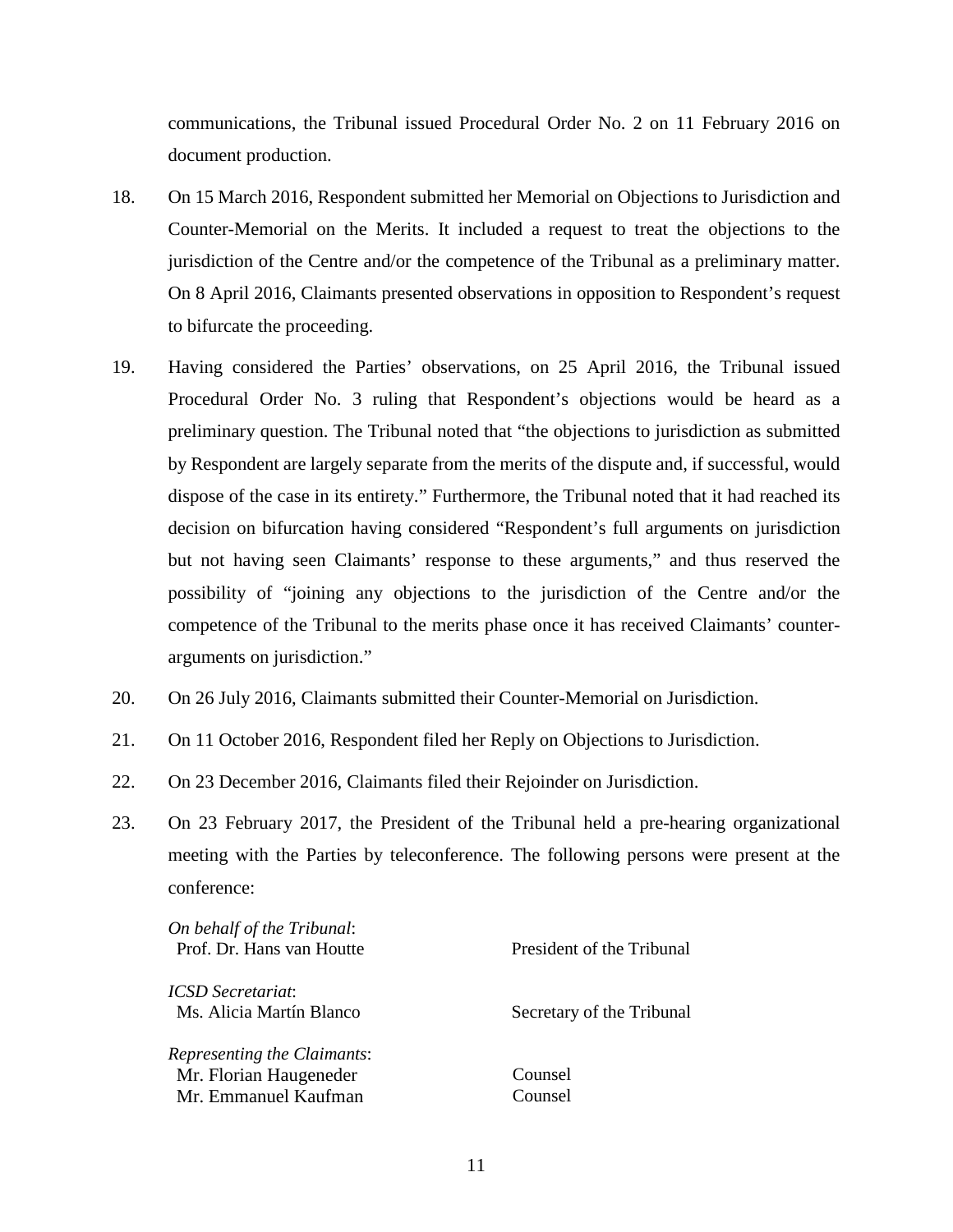Ms. Selma Tiric Counsel

| Representing the Respondent:            |                                     |
|-----------------------------------------|-------------------------------------|
| Dra. Silvina Sandra González Napolitano | Procuración del Tesoro de la Nación |
| Ms. Mariana Mabel Lozza                 | Procuración del Tesoro de la Nación |
| Mr. Tomás Braceras                      | Procuración del Tesoro de la Nación |

- 24. Following the pre-hearing organizational conference, on 13 March 2017, the Tribunal issued Procedural Order No. 4 regarding the organization of the hearing.
- 25. A hearing on jurisdiction was held in Paris, France, from 23 to 25 March 2017 (the "Hearing"). The following persons were present at the Hearing:

| Tribunal:                     |            |  |
|-------------------------------|------------|--|
| Prof. Dr. Hans van Houtte     | President  |  |
| Prof. Dr. Stephan W. Schill   | Arbitrator |  |
| Dr. Santiago Torres Bernárdez | Arbitrator |  |
|                               |            |  |

*ICSID Secretariat*: Ms. Alicia Martín Blanco Secretary of the Tribunal

| Counsel                            |
|------------------------------------|
| Counsel                            |
| Counsel                            |
| Counsel                            |
| Counsel                            |
| Casinos Austria AG                 |
| Casinos Austria AG                 |
| Casinos Austria International GmbH |
| Witness                            |
| <b>Expert Witness</b>              |
| <b>Expert Witness</b>              |
|                                    |

| For Respondent:                         |                                     |
|-----------------------------------------|-------------------------------------|
| Dr. Carlos Francisco Balbín             | Procuración del Tesoro de la Nación |
| Dra. Silvina Sandra González Napolitano | Procuración del Tesoro de la Nación |
| Ms. Mariana Mabel Lozza                 | Procuración del Tesoro de la Nación |
| Mr. Tomás Braceras                      | Procuración del Tesoro de la Nación |
| Ms. María Soledad Romero Caporale       | Procuración del Tesoro de la Nación |
| Ms. Alejandra Mackluf                   | Procuración del Tesoro de la Nación |
| Ms. Valeria Etchechoury                 | Procuración del Tesoro de la Nación |
| Ms. Belén Ibañez                        | Procuración del Tesoro de la Nación |
| Mr. Nicolás Duhalde                     | Procuración del Tesoro de la Nación |
| Mr. Javier Hernán Wajntraub             | Witness                             |
|                                         |                                     |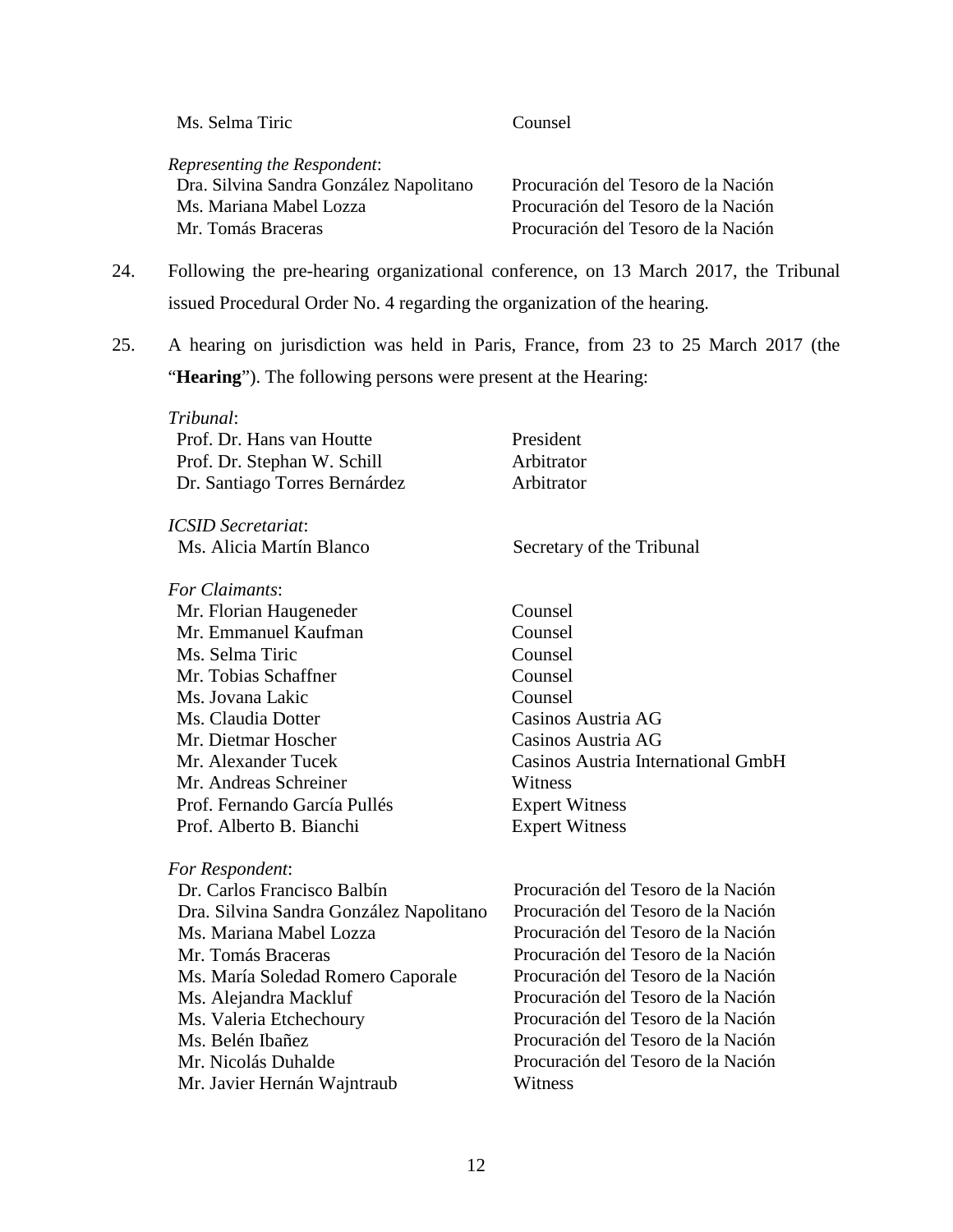Prof. Ismael Mata Expert Witness

26. During the Hearing, the following persons were examined:

| Witness and expert testimony submitted by Claimants: |                       |
|------------------------------------------------------|-----------------------|
| Mr. Andreas Schreiner                                | Witness               |
| Mr. Alexander Tucek                                  | Witness               |
| Prof. Fernando García Pullés                         | <b>Expert Witness</b> |
| Prof. Alberto B. Bianchi                             | <b>Expert Witness</b> |

*Witness and expert testimony submitted by Respondent*: Mr. Javier Hernán Wajntraub Witness Prof. Ismael Mata **Expert Witness** 

- 27. On 7 April 2017, Claimants submitted a request for leave to submit new documents. Respondent opposed Claimants' request on 21 April 2017 and, in case it should be granted, requested and reserved in turn its right to request leave to submit responsive documents. Having considered the Parties' communications, on 5 May 2017, the Tribunal issued a decision granting Claimants' request to submit new documents, granting Respondent's request to submit one additional document and inviting Respondent to identify any other responsive documents, which Respondent did on 23 May 2017. Claimants confirmed on 26 May 2017 that they did not object to the submission of the new responsive documents identified by Respondent, which the Tribunal subsequently admitted on 16 June 2017.
- 28. On 23 and 24 May 2017, the Parties submitted their agreed corrections to the Hearing Transcript.
- 29. On 23 June 2017, the Parties submitted simultaneous Post-Hearing Briefs. On the same date, Claimants indicated that the Parties had agreed to submit revised translations of certain exhibits on 10 July 2017. On that date, Claimants submitted courtesy revised translations. On 12 July 2017, Respondent stated that, while the Parties had agreed on the date the translations of certain exhibits would have to be submitted, they had been unable to agree on the content of those translations. In their respective Post-Hearing Briefs, the Parties thus relied on their own translations or corrections to the other Party's translations. Claimants confirmed, on 14 July 2017, that they had no further comments on the translations of certain exhibits prepared by Respondent and observed that Claimants stood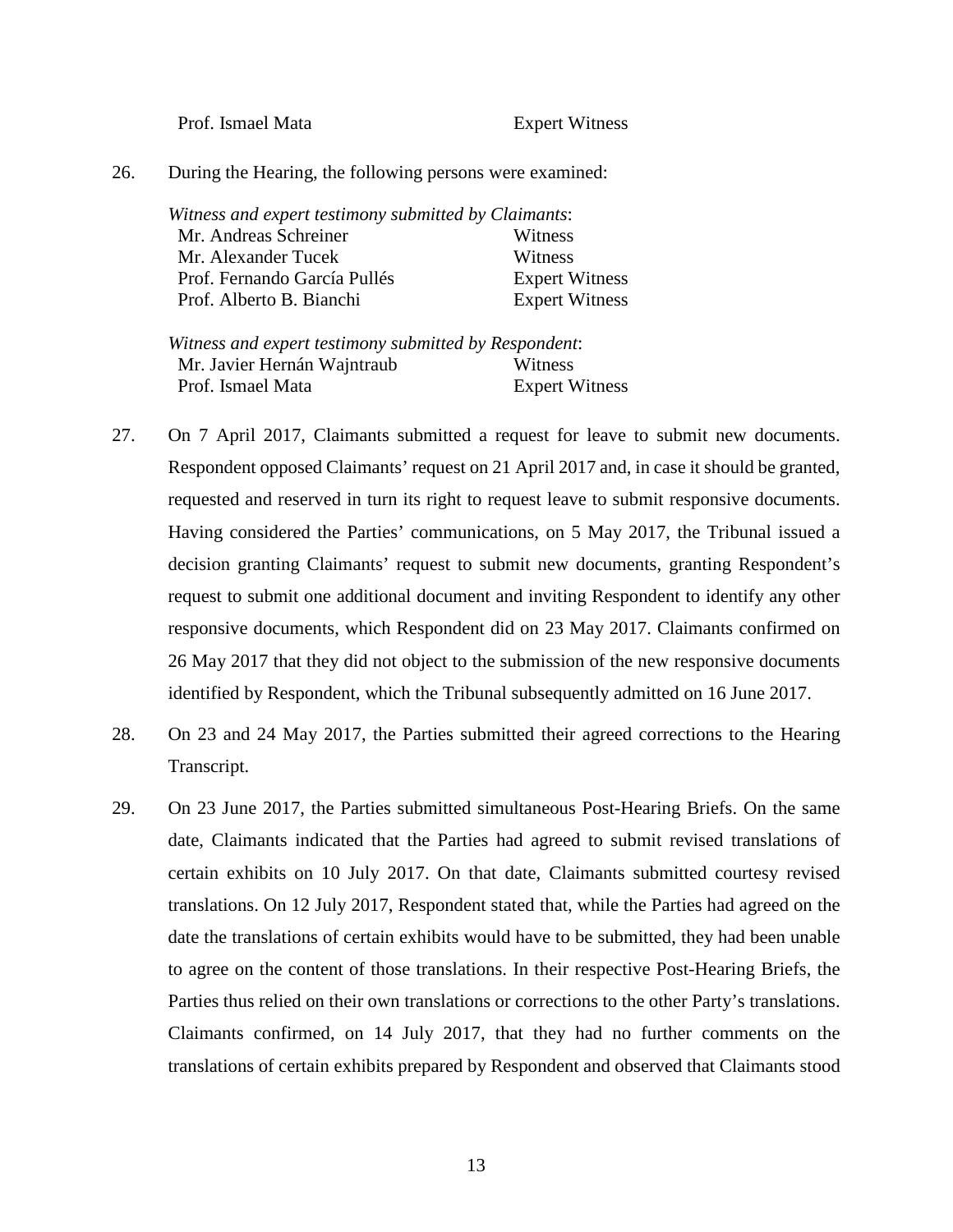by their own translations with regard to some other exhibits for which both Parties had made their own translations.

### <span id="page-15-1"></span><span id="page-15-0"></span>**III. REQUEST FOR RELIEF**

### **1. Respondent**

- 30. Respondent objects to the jurisdiction of the present Tribunal based on three counts. They comprise, as further detailed below: first, the lack of a *prima facie* violation of the Argentina-Austria BIT; second, the lack of compliance by Claimants with the conditions to Respondent's consent under Article 8 of the BIT; and third, the lack of the Tribunal's jurisdiction *ratione materiae*. Respondent therefore requests the Tribunal regarding this phase of the proceeding: [4](#page-15-3)
	- i. to declare that this dispute falls outside the jurisdiction of the Centre and the competence of the Tribunal and that it is inadmissible;
	- ii. to reject each and every one of the claims put forward by Claimants; and
	- iii. to order Claimants to pay for all costs and expenses arising from this arbitration proceeding.

### **2. Claimants**

- <span id="page-15-2"></span>31. Claimants, in turn, counter these objections, by arguing, as detailed further below, that, first, they have set out a *prima facie* claim for breach of the Argentina-Austria BIT; second, that Respondent has validly consented to the present proceedings under Article 8 of the BIT; and third, that the Tribunal has jurisdiction *ratione materiae* and should proceed to analyze the claims on the merits. Regarding this phase of the proceeding, Claimants therefore make the following request: $5$ 
	- i. The ICSID has jurisdiction and the Arbitral Tribunal

<span id="page-15-3"></span>Reply on Jurisdiction, para. 215; Respondent's Post-Hearing Brief, para. 134.

<span id="page-15-4"></span><sup>5</sup> Rejoinder on Jurisdiction, para. 230; Claimants' Post-Hearing Brief, para. 443.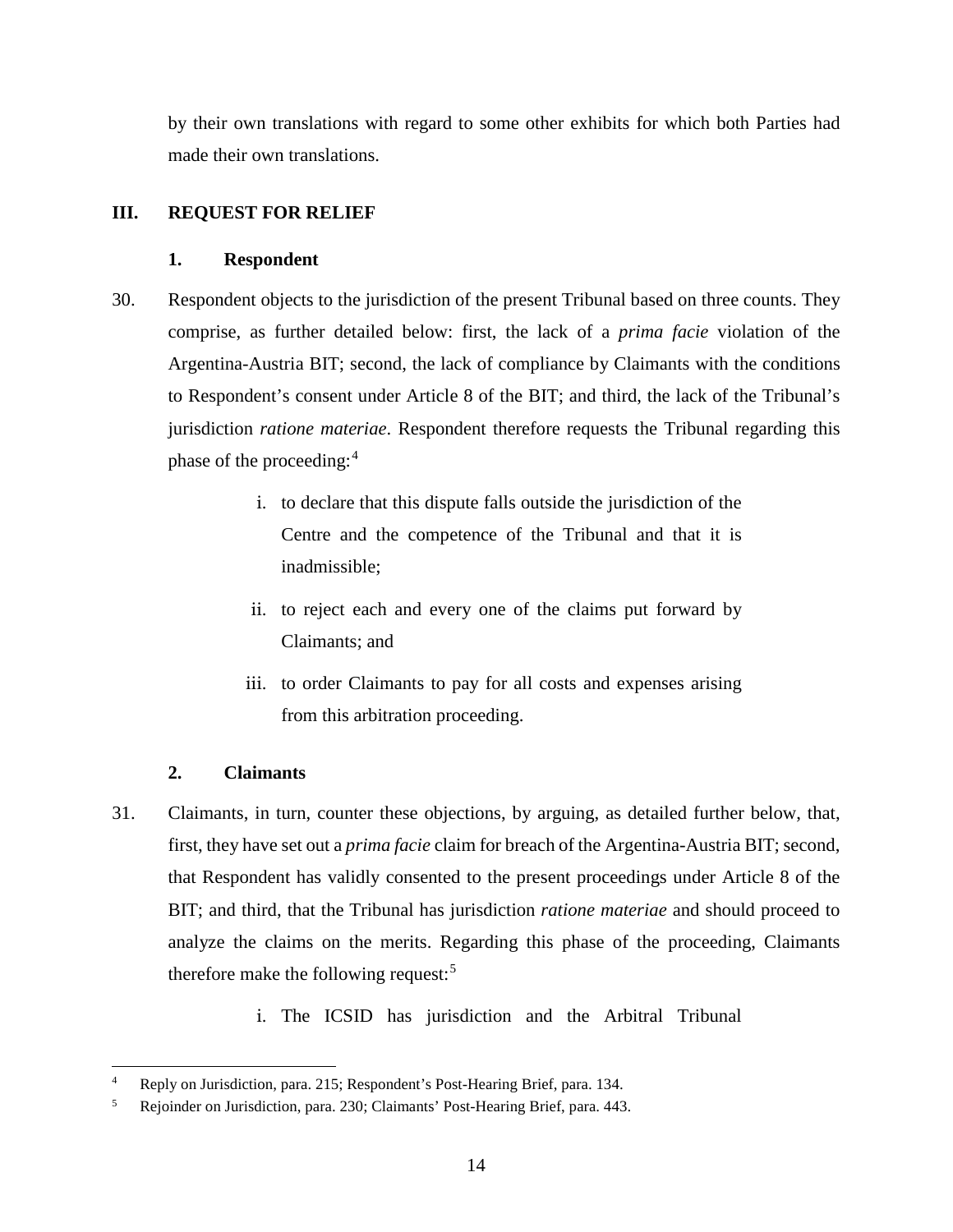competence over the dispute.

- ii. Claimants' claims are admissible and the Argentine Republic's objections are rejected.
- iii. The Argentine Republic is ordered to pay to Claimants all costs, expenses and fees (including internal costs) relating to the jurisdictional phase of the arbitration and appropriate interest thereon.

### <span id="page-16-0"></span>**IV. FACTS OF THE CASE**

32. The facts of the case, to the extent they are relevant for questions of admissibility jurisdiction, are largely uncontested. They are summarized in this section for the limited purpose of the present Decision. This summary does not constitute an exhaustive account of the facts, nor should it be taken as prejudging any issues of fact or law considered by the Tribunal on the merits.

### **1. The Privatization of the Gaming Sector in the Province of Salta**

- <span id="page-16-1"></span>33. Since the 1970s, gaming facilities and lottery activities in the Province of Salta, located in the Northwestern part of Argentina, were operated directly by, or under the control of, Banco de Préstamos y Asistencia Social ("**BPAS**"), an autonomous entity fully owned by the Province of Salta.<sup>[6](#page-16-2)</sup>
- 34. In December 1995, the Province of Salta passed the "Principles for the Restructuring of BPAS" as part of its Law No. 6836. This Law foresaw the restructuring of BPAS, including the possible privatization of BPAS' gaming and lottery operations.<sup>[7](#page-16-3)</sup>
- 35. On 7 September 199[8](#page-16-4), the Executive of the Province of Salta passed Decree No. 2126/98.<sup>8</sup> This Decree created ENJASA, a company with limited liability under Argentine law.

<span id="page-16-2"></span>Memorial on the Merits, paras. 10-14; Memorial on Objections to Jurisdiction and Counter-Memorial on the Merits, paras. 134-135.

<span id="page-16-3"></span><sup>7</sup> *See* Exhibit C-045.

<span id="page-16-4"></span><sup>8</sup> Memorial on the Merits, paras. 19-24; Memorial on Objections to Jurisdiction and Counter-Memorial on the Merits, paras. 137-139.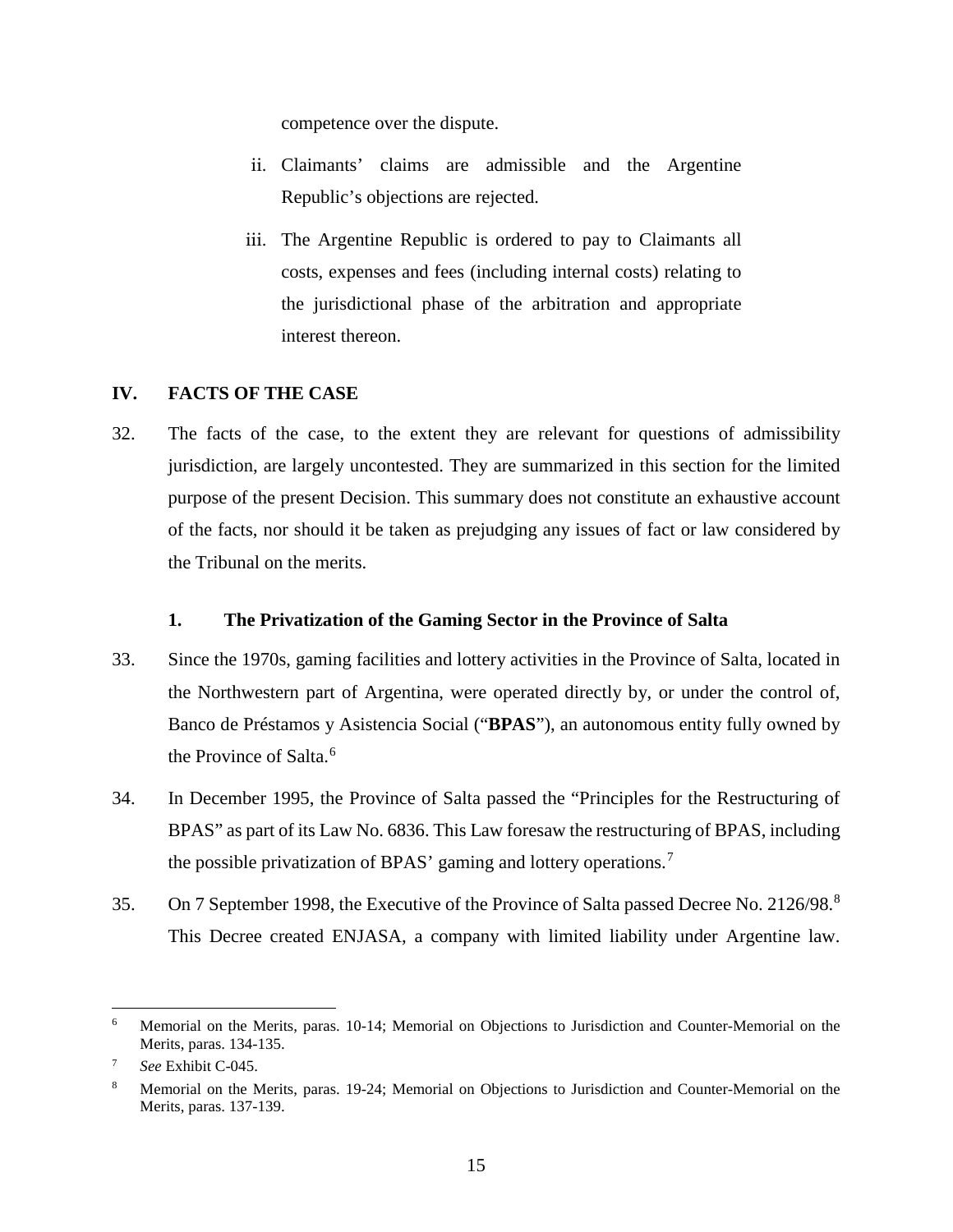ENJASA's single purpose was the management, commercialization and exploitation of games of chance in the Province of Salta, which was formerly within the competence of BPAS. ENJASA was to have a duration of 30 years. 90% of its shares of capital stock (socalled Class A-shares) were to be offered to the public at large through a public offering; the remaining 10% were marked for a joint ownership participation program for employees of BPAS.

- 36. On 30 December 1998, Law No. 7020 of the Province of Salta entered into force. It provides for the regulatory framework for the gaming and lottery sector in the Province.<sup>[9](#page-17-0)</sup> The Law creates the regulatory agency overseeing the gaming and lottery sector in the Province of Salta, called Ente Regulador del Juego de Azar ("**ENREJA**") (see Article 31). The agency is tasked, inter alia, with regulating the conduct of operators of games of chance, including by issuing operating rules and overseeing compliance with the laws and regulations in force (see Articles 3, 32 and 33). The obligations encompass, amongst others, the prohibition to hire operators without the authorization of ENREJA, the obligation to ensure that operation and maintenance of gaming facilities comply with the law, and the requirement to appoint an individual responsible for anti-money laundering measures (see Article 5). ENREJA also disposes of disciplinary and sanctioning powers, which include the issuance of warnings, the imposition of fines, disqualification, and the suspension and revocation of operating licenses (Article 13). Licenses for the operation of games of chance, however, were not issued by ENREJA itself, but remained under the responsibility of the Executive of the Province of Salta (Article 4).
- 37. On 1 September 1999, the Executive of the Province of Salta passed Decree No. 3616/99.<sup>[10](#page-17-1)</sup> This Decree conferred an exclusive license to ENJASA for the operation of games of chance for a term of 30 years. The terms of the license provided that any breach of the conditions of the license, of Law No. 7020, and of any regulation issued by ENREJA were to be sanctioned with the penalties and sentencing provided for in Law No. 7020 (see Article 5.1 of the License). Furthermore, the license specified its causes of extinction and

<span id="page-17-0"></span>Memorial on the Merits, paras. 25-27; Memorial on Objections to Jurisdiction and Counter-Memorial on the Merits, paras. 140-147.

<span id="page-17-1"></span><sup>&</sup>lt;sup>10</sup> Memorial on the Merits, paras. 28-30; Memorial on Objections to Jurisdiction and Counter-Memorial on the Merits, paras. 148-157.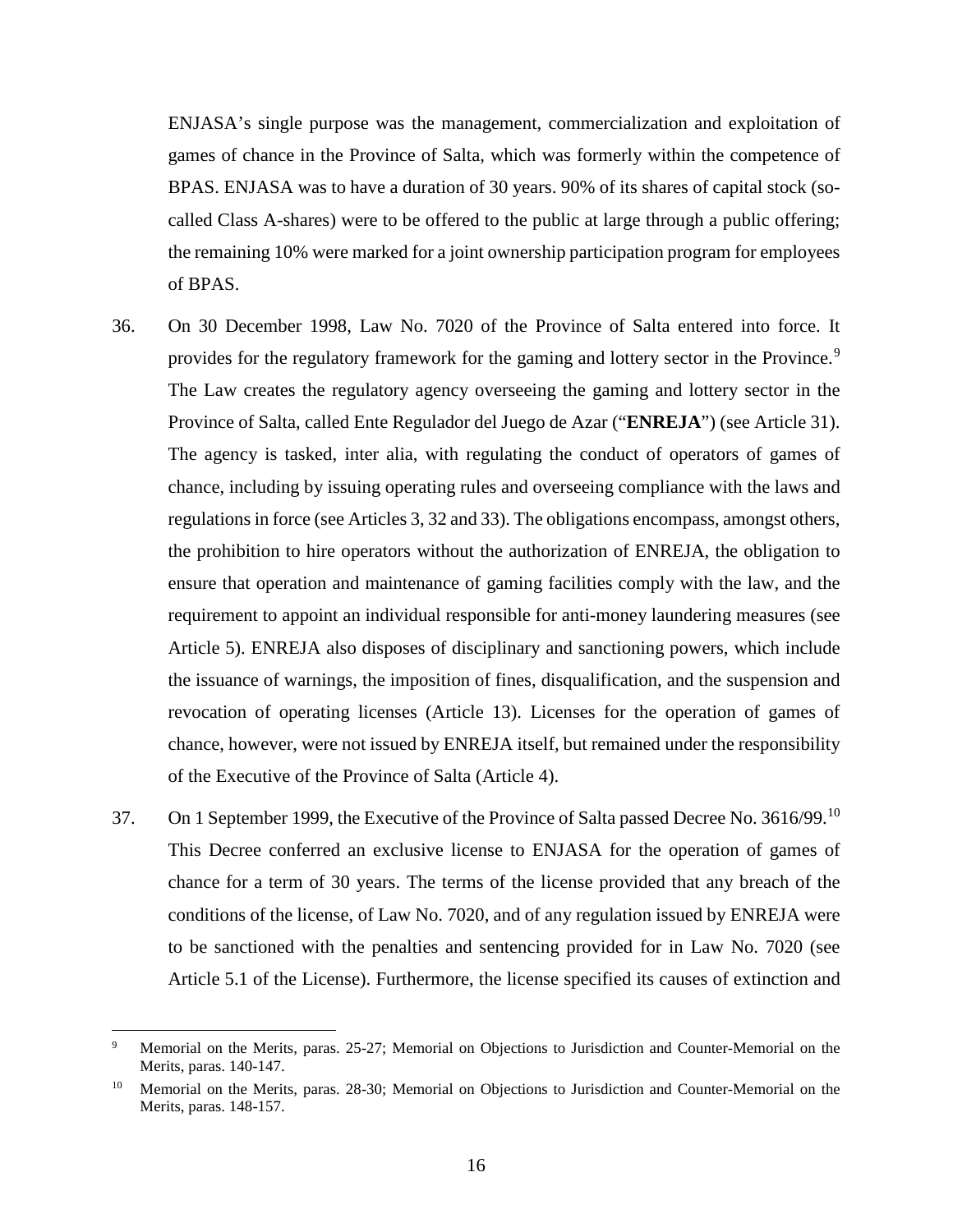forfeiture (see Article 6 of the License). These included the lapse of the license term, noncompliance with the payment of the license fee, non-compliance with the obligations imposed under Article 5 of Law No. 7020, the exploitation of any game of chance without prior authorization by ENREJA, the cession or transfer, in full or in parts, of the operations covered by the license without prior authorization of the Executive, and the bankruptcy of the licensee.

- 38. Equally on 1 September 1999, by Resolution No. 411/99, the Ministry of Production and Employment of the Province of Salta approved the Terms and Conditions for the Call for a National and International Public Tender to offer all Class A-shares of ENJASA for sale.<sup>[11](#page-18-0)</sup> Participants in the tender needed to have at least ten years experience in the operation of casinos and games of chance. Moreover, they had to submit a tourism development investment plan that included the number of employees to be hired and the amount of investments to be made, and they had to stipulate a yearly license fee to be paid to the Province for the term of the license.
- 39. Article 8.3 of the Terms and Conditions contained the following clause:  $12$

### 8.3. JURISDICCION

8.3.1. Todos los interesados se someten a la jurisdicción de los Tribunales ordinarios competentes de la Ciudad de Salta con renuncia a cualquier otra Jurisdicción.

### *Claimants' Translation*

8.3. JURISDICTION

#### *Respondent's Translation*

#### 8.3. JURISDICTION

8.3.1. All interested parties shall submit to the jurisdiction of the competent ordinary courts of the City of Salta, waiving any other Jurisdiction.

8.3.2. The acquisition of these Bidding Terms and Conditions implies the acceptance of this Jurisdiction with respect to any and all the documentation related to this Bidding Process and the Stock Purchase Agreement.

<span id="page-18-0"></span><sup>&</sup>lt;sup>11</sup> Memorial on the Merits, paras. 31-34; Memorial on Objections to Jurisdiction and Counter-Memorial on the Merits, paras. 158-162.

<span id="page-18-1"></span><sup>&</sup>lt;sup>12</sup> Exhibit C-030; Exhibit A RA 02. The Parties could not agree on a translation into English of this clause. Their respective translations are as follows:

<sup>8.3.1.</sup> All interested parties shall submit themselves to the jurisdiction of the competent ordinary Tribunals of the City of Salta, waiving any other Jurisdiction.

<sup>8.3.2.</sup> The acquisition of these Bidding Terms and Conditions entails the acceptance of this Jurisdiction in all the documentation related to this Bidding Process and the Transfer Agreement.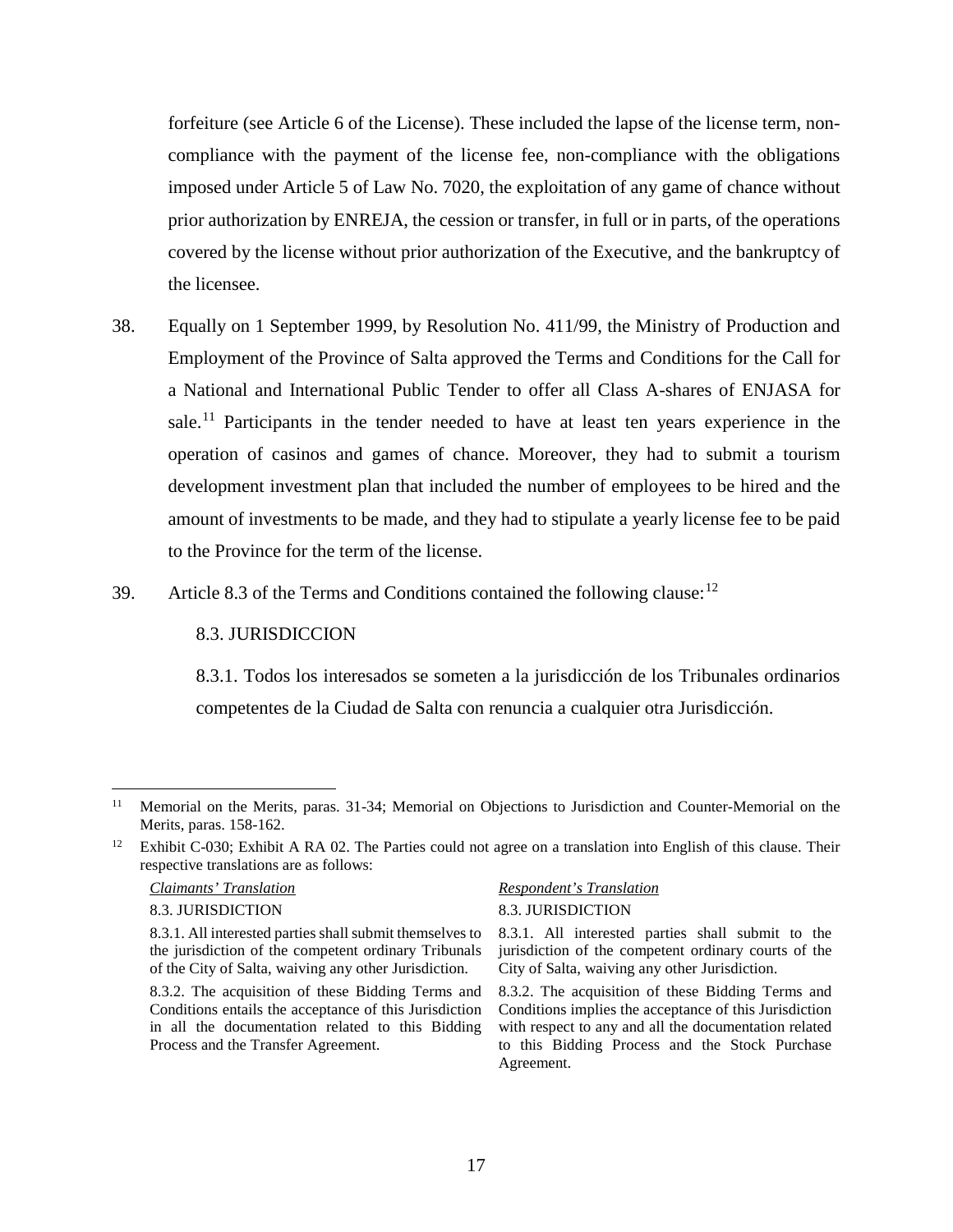8.3.2. La adquisición del presente importa la aceptación de esta Jurisdicción en toda la documentación relacionada con esta Licitación y el Contrato de Transferencia.

- 40. The only participant in the public tender was the Unión Transitoria de Empresas ("**UTE"**), a joint venture under Argentine law consisting of Casinos Austria International Holding GmbH ("**CAIH**") with a 5% participation, Boldt Sociedad Anónima ("**Boldt S.A.**") with a 5% participation, and Iberlux International Sociedad Anónima ("**Iberlux Int. S.A.**") with a 90% participation. The UTE's bid included an offer on the license fee to be paid for the 30-year period (consisting initially of payments of USD 2,200,000 for the first three years and USD 3,500,000 for the following 27 years) and a plan to invest USD 20,770,000 in tourism development in the Province of Salta. [13](#page-19-1) This included the commitment to build a five-star hotel as well as hoteling and gastronomy schools in the City of Salta and to establish a fund for the promotion of tourism and culture in the Province. Following a request by the Ministry of Production and Employment, the bid was then revised, resulting in an offer with higher annual payments for the license of USD 2,500,000 per year for the first three years, and USD 4,100,000 per year for the following 27 years.
- 41. On 31 January 2000, the tender was awarded to the UTE by Resolution 20/00 based on the conditions of the revised offer. [14](#page-19-2)

### **2. The Participation of Claimants in ENJASA**

<span id="page-19-0"></span>42. On [15](#page-19-3) February 2000, by Decree No. 419/00 the Executive of the Provice of Salta<sup>15</sup> approved the Transfer Agreement which transferred the tendered shares in ENJASA to the UTE. The Transfer Agreement also extended the sanctions of Law No. 7020 to the buyer's breaches of the Transfer Agreement, the bid, or any other documentation that formed part

<span id="page-19-1"></span><sup>&</sup>lt;sup>13</sup> Memorial on the Merits, paras. 35-39. Memorial on Objections to Jurisdiction and Counter-Memorial on the Merits, paras. 163-167.

<span id="page-19-2"></span><sup>&</sup>lt;sup>14</sup> Memorial on the Merits, para. 40; Memorial on Objections to Jurisdiction and Counter-Memorial on the Merits, para. 168.

<span id="page-19-3"></span><sup>&</sup>lt;sup>15</sup> Memorial on the Merits, para. 40; Memorial on Objections to Jurisdiction and Counter-Memorial on the Merits, paras. 169-175.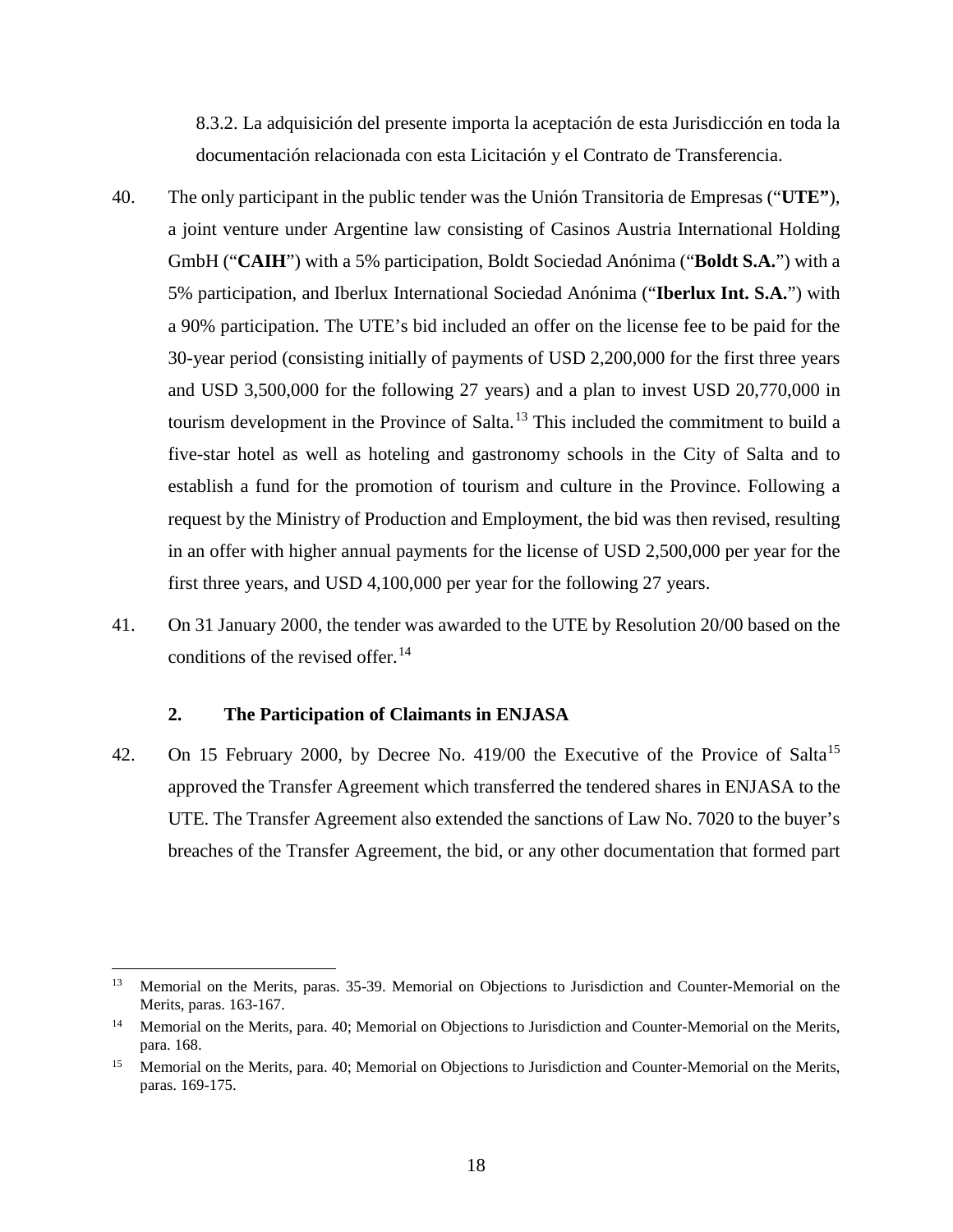of the tender (see Article 7.1.2 of the Transfer Agreement). Furthermore, Article 13 of the Transfer Agreement provided: [16](#page-20-0)

### ARTICULO DECIMO TERCERO: LEY APLICABLE Y JURISDICCION

13.1. Este contrato será interpretado de conformidad con la Ley Argentina y regulado por ella. A todos los efectos derivados del mismo las partes aceptan la jurisdicción exclusiva de los Tribunales Ordinarios de la Provincia de Salta, con renuncia a todo otro fuero o jurisdicción.

- 43. The UTE later requested that the shares be transferred to Leisure & Entertainment S.A. ("**L&E**"), a stock corporation under Argentine law, formed by the members of the UTE in accordance with their respective participation in the UTE (i.e., CAIH with 5%, Boldt S.A. with 5%, and Iberlux Int. S.A. with 90%). ENREJA authorized this transfer, and consequently ownership of the Class A-shares of ENJASA was registered in the name of L&E in the company register.<sup>[17](#page-20-1)</sup>
- 44. The remaining 10% of the shares in ENJASA continued to be held by the Province of Salta in order to implement the planned joint ownership participation program for former BPAS employees. However, on 19 October 2009, most of the beneficiaries of the joint ownership participation program authorized the Government of Salta to sell these shares. On 4 November 2009, L&E and the Province of Salta entered into an agreement for the purchase of these shares. Under this agreement and its successive amendments, L&E purchased almost all of the remaining shares in ENJASA, with the exception of a minor participation of 0.06% which remained with the Province of Salta under the joint ownership participation program because some of the former employees of BPAS had not agreed to the sale of their shares to  $L&E.$ <sup>[18](#page-20-2)</sup>

<span id="page-20-0"></span><sup>&</sup>lt;sup>16</sup> Exhibit A RA 11. The Parties agreed on the following translation of this clause: "ARTICLE XIII: GOVERNING LAW AND JURISDICTION 13.1. This Agreement shall be construed and governed by the laws of Argentina. To any effect derived therefrom, the parties submit themselves to the exclusive jurisdiction of the Ordinary Courts of the province of Salta, waiving any other forum or jurisdiction."

<span id="page-20-1"></span><sup>&</sup>lt;sup>17</sup> Memorial on the Merits, para. 50; Memorial on Objections to Jurisdiction and Counter-Memorial on the Merits, para. 176.

<span id="page-20-2"></span><sup>&</sup>lt;sup>18</sup> Exhibit C-080. Memorial on the Merits, paras. 57-62; Memorial on Objections to Jurisdiction and Counter-Memorial on the Merits, para. 177.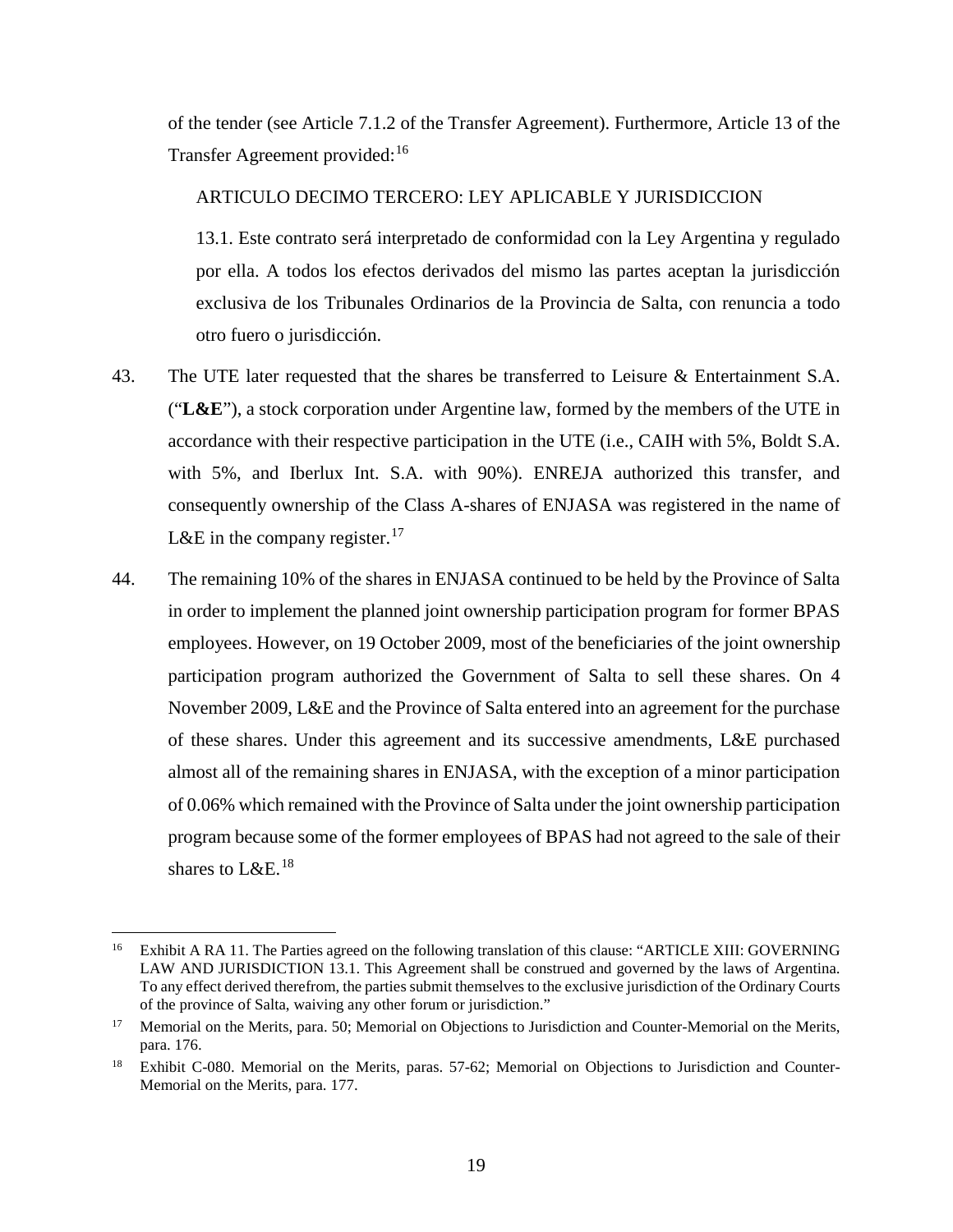- 45. At the end of 2009, a minor participation in ENJASA was transferred by L&E to Complejo Monumento Güemes Sociedad Anónima ("**CMG**"), a share-company with its seat in Argentina owned by L&E (94.79%) and ENJASA (5.21 %). CMG currently holds a 0.51 shareholding in ENJASA.<sup>[19](#page-21-0)</sup>
- 46. As a result of the above transactions, L&E currently holds 99.94% of the shares in ENJASA. The remaining 0.06% of the shares in ENJASA are still subject to the joint ownership participation program.
- 47. The ownership structure of L&E also changed over the course of the years.<sup>[20](#page-21-1)</sup> While Claimants, or rather their predecessors within the Casinos Group, held 5% of the shares in L&E from February 2000 to 2007, their participation increased to 60% in February 2007 as a result of purchasing 55% of L&E shares from Iberlux Int. S.A.
- <span id="page-21-3"></span>48. On 15 November 2013, CAI purchased the remaining 40% of the shares in L&E from Iberlux Int. S.A.; CAI then transferred 2% of the shares in L&E to CAIH, whose sole shareholder is CASAG. Thus, at present, CAI directly holds 98% of L&E. CASAG in turn indirectly holds 2% of L&E through its participation in CAIH and the remaining 98% through its participation in CAI. Consequently, CASAG indirectly controls 100% of L&E. Through L&E, CAI and CASAG in turn indirectly hold 99.94% of ENJASA's shares.
- 49. The current ownership structure in ENJASA therefore looks as follows:<sup>[21](#page-21-2)</sup>

<span id="page-21-0"></span><sup>&</sup>lt;sup>19</sup> Memorial on the Merits, para. 60, fn 85.

<span id="page-21-1"></span><sup>&</sup>lt;sup>20</sup> Memorial on the Merits, paras.  $50-56$ .

<span id="page-21-2"></span><sup>21</sup> *See* Exhibit C-017.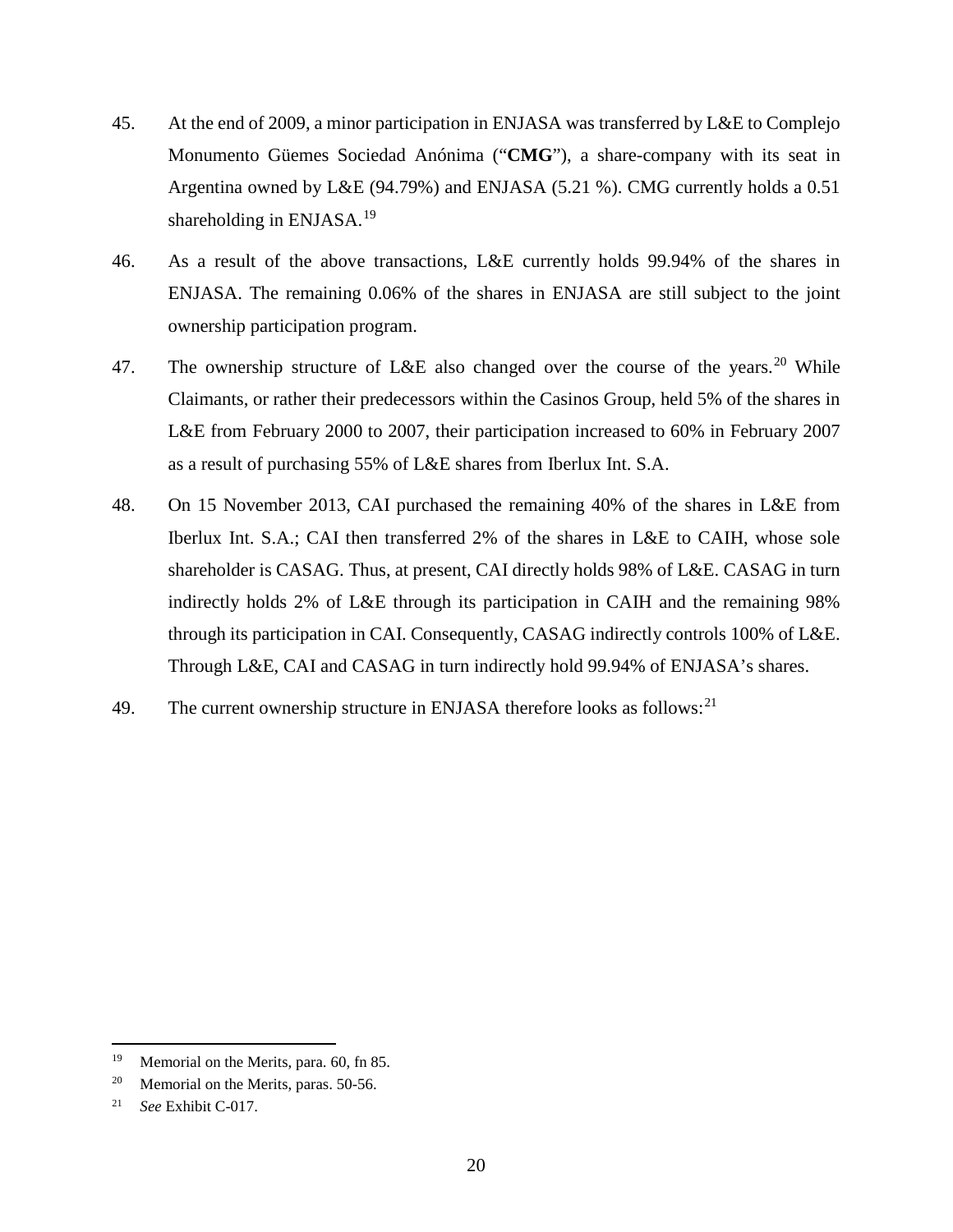#### **ENJASA's ownership structure (2014)**



50. Through this structure, significant investments were made in the gaming, lottery and tourism sector in the Province of Salta. Claimants summarize these as follows:

> The gaming and lottery business in the Province of Salta grew significantly as a result of the privatisation and the influx of capital provided by Claimants. This can be shown by a comparison between the situation before the privatisation and at the time of the revocation. In February 2000, before the privatisation, there were two casinos authorized to operate in Salta and 27 slot machine halls with 316 machines. None of these were operated by ENJASA. Moreover, in 1999 ENJASA had 239 employees, as evidenced by Article 1.1.1 of the Bidding Terms and Conditions. By the time of the revocation of the licence in August 2013, ENJASA operated four casinos, 15 slot machine halls and 14 lottery games, and in total 1,376 slot machines and 46 gaming tables. ENJASA was also one of the most significant employers in the Province, which crucially lacks domestic and foreign investment. When the licence was revoked,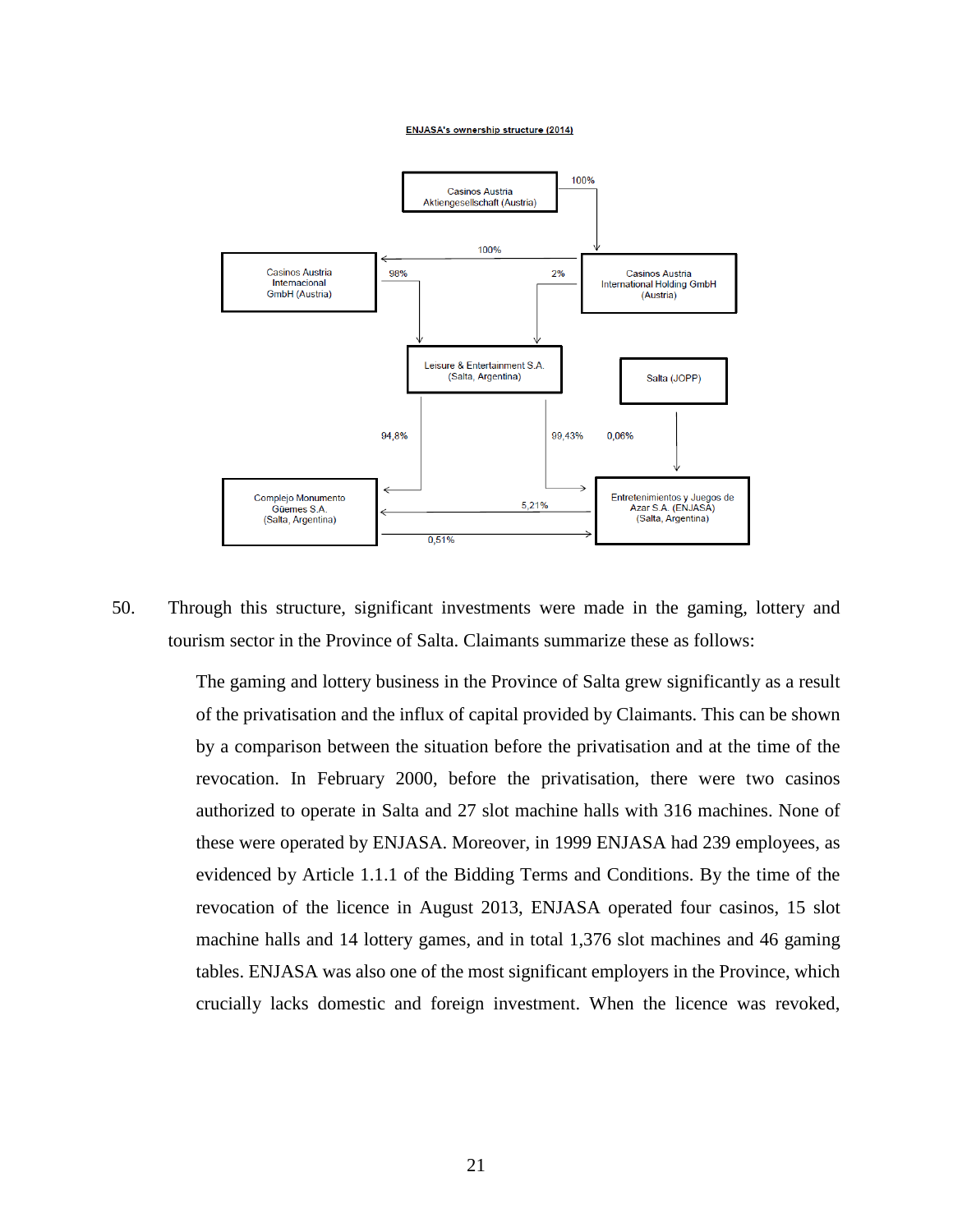ENJASA had 750 employees, 600 of whom were transferred by governmental decree to other operators.<sup>[22](#page-23-0)</sup>

- 51. Furthermore, in August 2005, ENJASA opened the Sheraton Hotel Salta, the first five-star hotel in the region. Claimants claim that ENJASA invested more than USD 20,000,000 in the construction of the hotel. Although the hotel allegedly never generated any profits, it was part of the investment program that was promised to be undertaken as part of the privatization process. In addition, ENJASA sponsored two schools, one for hotel trade and one for gastronomy, and created the "ENJASA Foundation" for the promotion and research of cultural, tourist, hotel and gourmet activities in the Province of Salta, equally in fulfilment of the promises made in the course of the privatization of ENJASA.<sup>[23](#page-23-1)</sup> Respondent agrees that all obligations to invest in tourism undertaken under the Transfer Agreement had been fulfilled.<sup>[24](#page-23-2)</sup>
- 52. ENJASA also complied with its obligations to pay the license fee that was agreed with the Province of Salta.<sup>[25](#page-23-3)</sup> This fee, which was originally agreed as a fixed fee in USD for the entire license term, was renegotiated in 2008 at the request of the Province of Salta through an agency created specifically for the review and renegotiation of public contracts and licenses, called Unidad de Revisión y Renegociación de Contratos y Licencias otorgadas por la Administración ("**UNIREN**"). The resulting agreement between ENJASA and UNIREN of 7 May 2008 was ratified by the Government of Salta through Decree No. 3428/08.[26](#page-23-4) As a consequence, the fee was changed from a fixed to a dynamic fee, which was calculated as a percentage of the annual income of ENJASA.

<span id="page-23-0"></span><sup>&</sup>lt;sup>22</sup> Claimants' Post-Hearing Brief, para. 13. See for further detail on ENJASA's gaming and lottery operations, Memorial on the Merits, paras. 80-120.

<span id="page-23-1"></span><sup>&</sup>lt;sup>23</sup> Memorial on the Merits, paras. 121-133.

<span id="page-23-2"></span><sup>24</sup> *See* Memorial on Objections to Jurisdiction and Counter-Memorial on the Merits, para. 182.

<span id="page-23-3"></span><sup>&</sup>lt;sup>25</sup> Memorial on the Merits, paras. 134-137.

<span id="page-23-4"></span><sup>&</sup>lt;sup>26</sup> Memorial on the Merits, paras. 157-186; Memorial on Objections to Jurisdiction and Counter-Memorial on the Merits, paras. 178-184.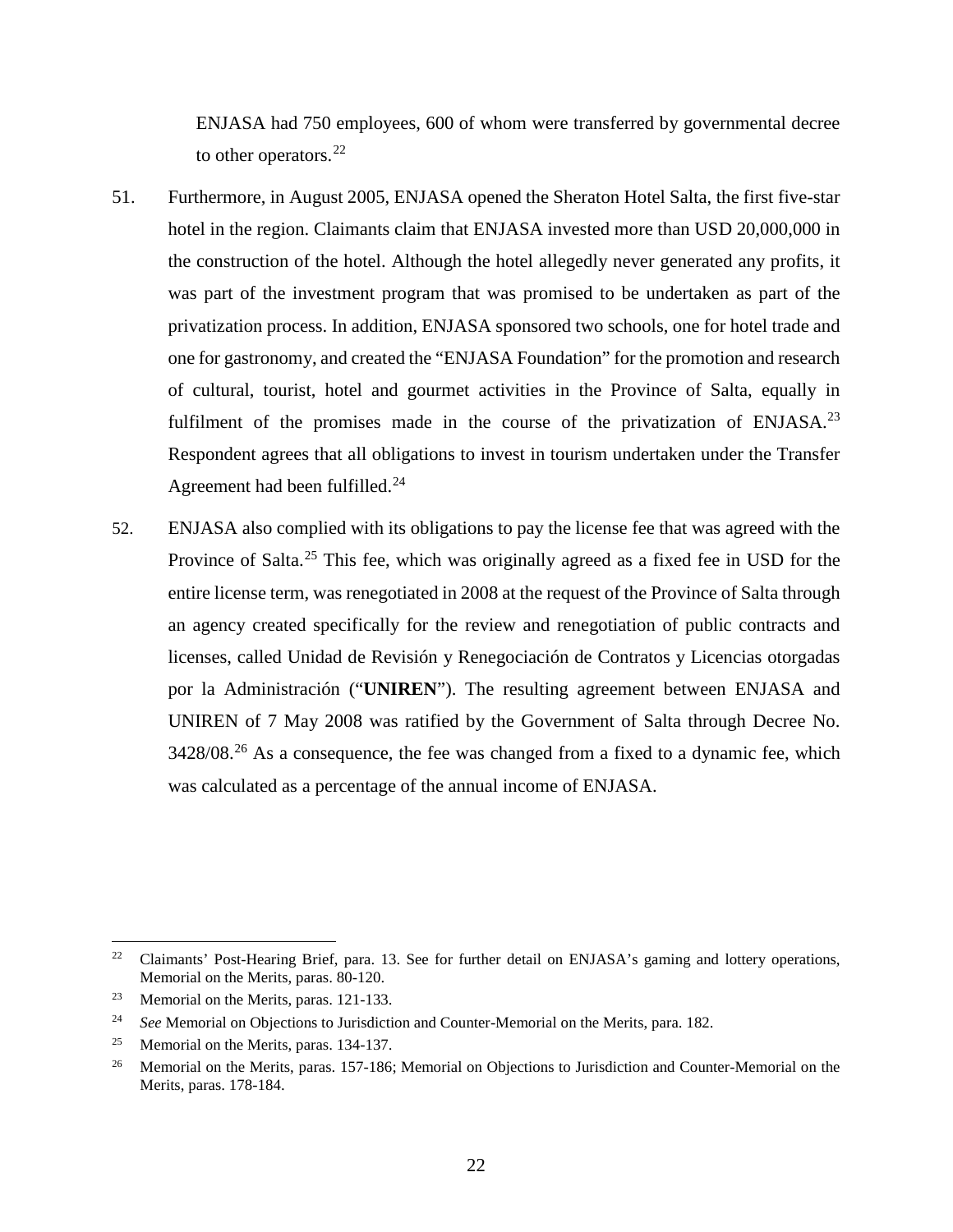### **3. The Revocation of ENJASA's Exclusive License**

- <span id="page-24-0"></span>53. On 11 December 2012, ENREJA opened three separate investigations into alleged breaches of ENJASA of its obligations under the regulatory framework governing the operations of games of chance.<sup>[27](#page-24-1)</sup> One investigation related to compliance of ENJASA with its obligations concerning anti-money laundering in the administration of a lottery game (Resolution No. 380/12 of ENREJA), one to compliance with anti-money laundering rules in the operation of one of ENJASA's casinos (Resoution No. 381/12 of ENREJA), and one to compliance with ENJASA's obligation not to hire operators without ENREJA's authorization (Resolution No. 384/12 of ENREJA).
- 54. ENJASA responded to the investigations initiated through Resolutions Nos. 380/12 and 381/12 on 2 January 2013.<sup>[28](#page-24-2)</sup> Its response to the investigation under Resolution No. 384/12 followed on 28 June  $2013.<sup>29</sup>$  $2013.<sup>29</sup>$  $2013.<sup>29</sup>$
- 55. On 13 August 2013, in Resolution No. 240/13, ENREJA made a joint determination on all three investigations.<sup>[30](#page-24-4)</sup> In all instances, ENREJA concluded, ENJASA had violated its obligations under the regulatory framework in place. ENJASA had violated anti-money laundering provisions and had breached the obligation not to hire operators without ENREJA's authorization. In light of previous instances of non-compliance with the regulatory framework, ENREJA concluded that the appropriate sanction was the revocation of ENJASA's license.
- 56. Equally on 13 August 2013, by Decree No. 2348/13, the Governor of Salta ordered ENREJA to prepare a transition plan to transfer ENJASA's operations, including its employees, to new operators.<sup>[31](#page-24-5)</sup>

<span id="page-24-1"></span><sup>&</sup>lt;sup>27</sup> Memorial on the Merits, paras. 228-236; Memorial on Objections to Jurisdiction and Counter-Memorial on the Merits, paras. 382-448.

<span id="page-24-2"></span><sup>&</sup>lt;sup>28</sup> Memorial on the Merits, paras. 242-287.

<span id="page-24-3"></span><sup>&</sup>lt;sup>29</sup> Memorial on the Merits, paras. 288-317.

<span id="page-24-4"></span><sup>30</sup> *See* Exhibit C-031; *See* Memorial on the Merits, para. 31.

<span id="page-24-5"></span><sup>31</sup> *See* Exhibit C-222; *See* Memorial on the Merits, paras. 318-319; Memorial on Objections to Jurisdiction and Counter-Memorial on the Merits, paras. 478-480.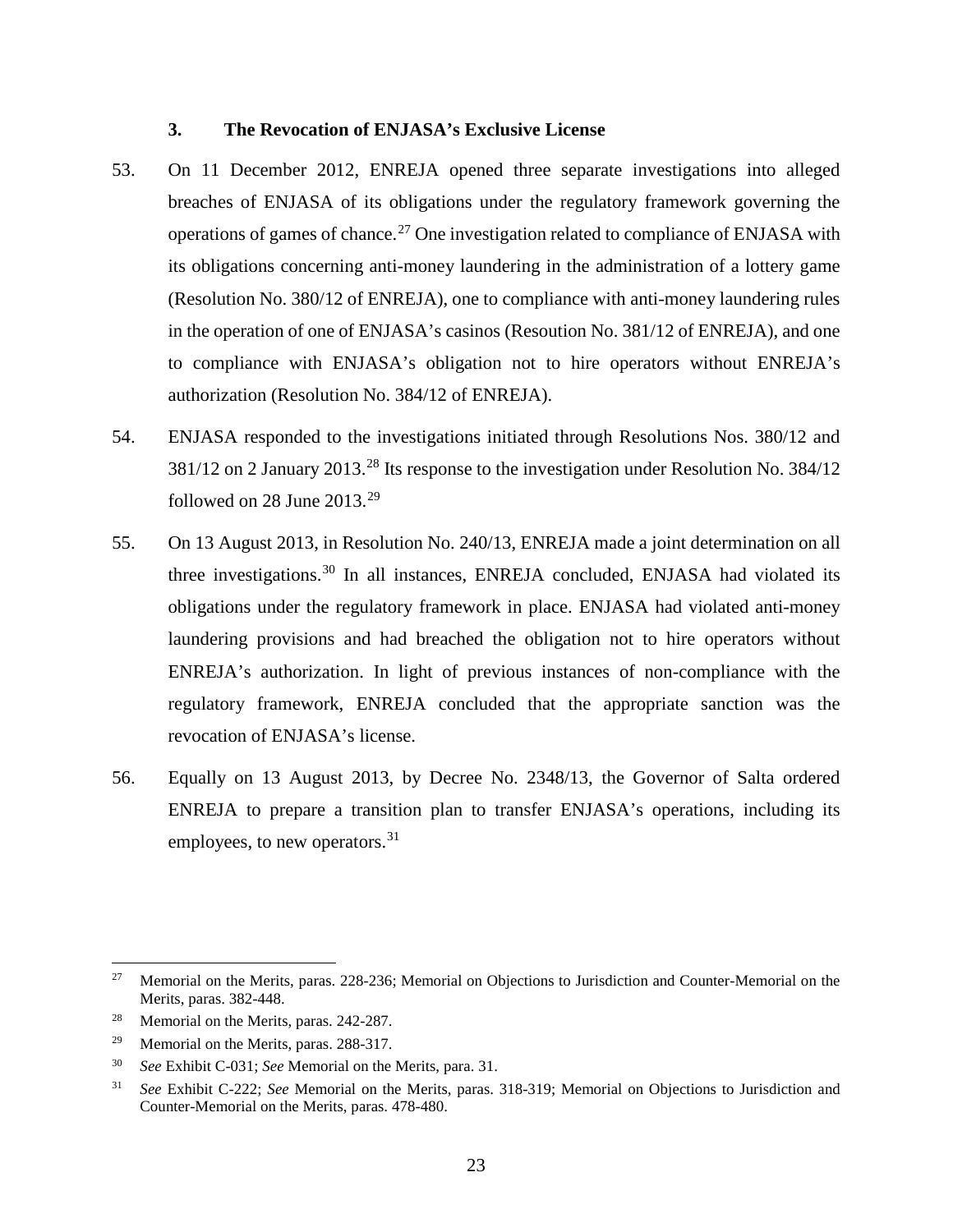### **4. Developments after the Revocation of ENJASA's License**

<span id="page-25-0"></span>57. On 27 August 2013, a meeting took place between Mr. Tucek, the CEO of CAI, and representatives of the Government of the Province of Salta. During this meeting, Claimants assert:

> [...] Mr Tucek was informed that the government of Salta believed that the level of involvement of CAI and CASAG in ENJASA was not sufficient and that the participation of Iberlux Int. S.A. in L&E was not considered a positive aspect.

> The government of Salta was of the opinion that CAI's and CASAG's partner in L&E was a strawman of Mr Romero, the former Governor of Salta, and political rival of Mr Juan Manuel Urtubey.

> Based on this information, Mr Tucek recommended to CAI's management board to increase CAI's participation in L&E and, therefore, its indirect ownership share in ENJASA.[32](#page-25-1)

- 58. Following this meeting, the purchase by Claimants of the remaining 40% of the shares in L&E from Iberlux Int. S.A. was concluded on 15 November 2013.<sup>[33](#page-25-2)</sup>
- 59. On 28 August 2013, ENJASA filed a Recourse for Reconsideration against Resolution No. 240/13.[34](#page-25-3) In this Recourse, ENJASA argued that Resolution No. 240/13 was unlawful and should be revoked. ENJASA, inter alia, claimed that several of the investigated instances, which were found to be in breach of the regulatory framework, had prescribed under the statute of limitations; that ENJASA had not hired "operators" in the meaning of Law No. 7020, but merely contracted out certain services to third parties, or had engaged persons that were allowed to operate games of chance under preexisting authorizations issued by BPAS; and that ENJASA had not breached any anti-money laundering rules. ENJASA further claimed that Resolution No. 240/13 was passed in breach of its right to be heard, that the Resolution's motivation was insufficient, was based on the retroactive application

<span id="page-25-1"></span><sup>&</sup>lt;sup>32</sup> Memorial on the Merits, paras. 334-336.

<span id="page-25-2"></span><sup>33</sup> *See supra* para. [48.](#page-21-3)

<span id="page-25-3"></span><sup>34</sup> Exhibit C-213. *See* Memorial on the Merits, paras. 329-330; Memorial on Objections to Jurisdiction and Counter-Memorial on the Merits, paras. 466-470.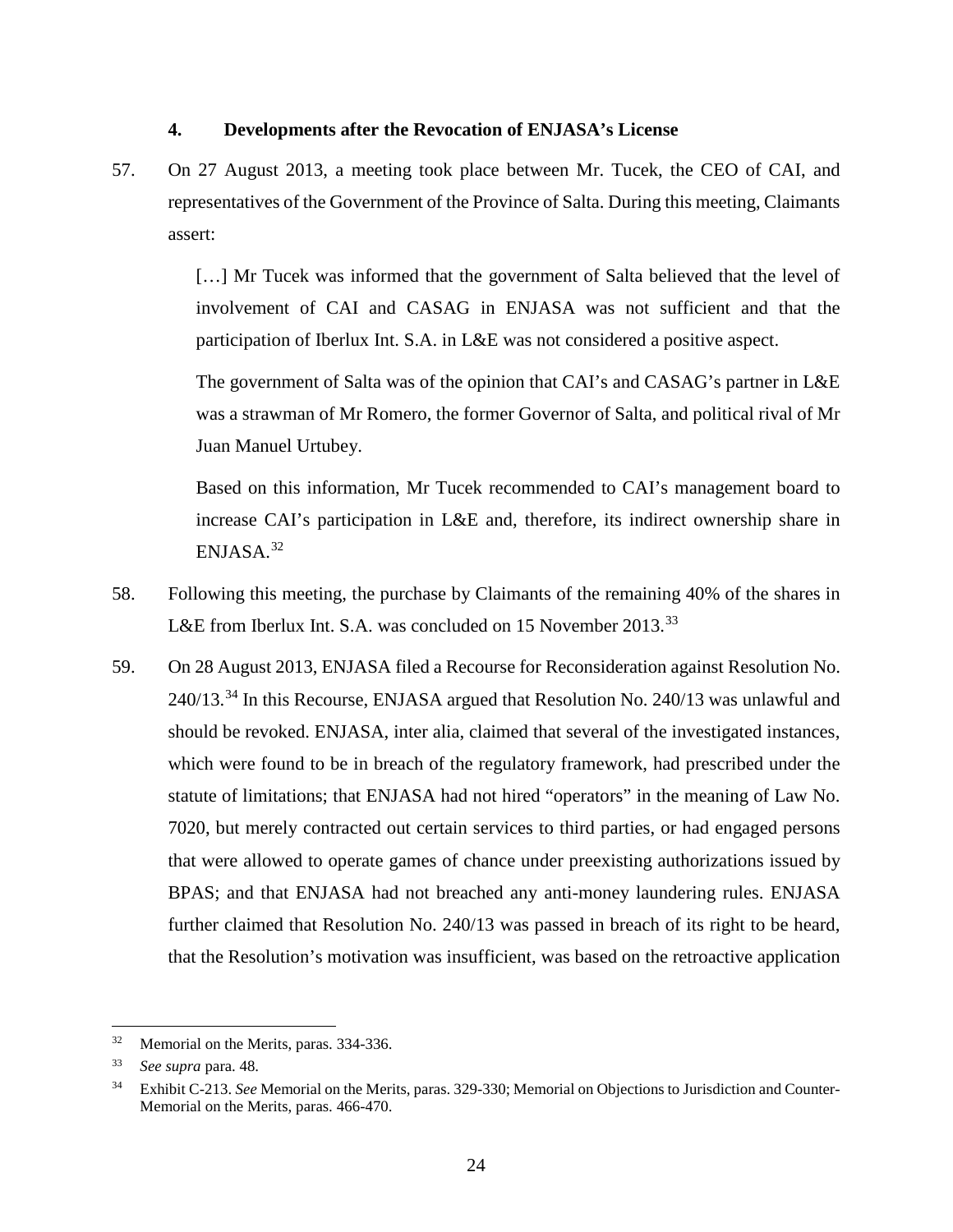of certain regulatory rules, and constituted a disproportionate reaction to minor breaches or simple human errors. ENJASA's recourse also mentioned the reservation of any rights arising under the Argentina-Austria BIT.

- 60. On 5 September 2013, ENJASA requested interim relief before the First Instance Court of Salta, asking for the suspension of the implementation of Resolution No. 240/13 pending its Recourse for Reconsideration.<sup>[35](#page-26-0)</sup> This request was granted on 4 October 2013.<sup>[36](#page-26-1)</sup>
- 61. On 19 November 2013, ENREJA passed Resolution No. 315/13, dismissing ENJASA's Recourse for Reconsideration.<sup>[37](#page-26-2)</sup> In it, ENREJA addressed the arguments brought by ENJASA in its Recourse for Reconsideration and rejected them as unfounded.
- 62. On 20 November 2013, a meeting between Mr. Tucek and Mr. Schreiner of Casinos and representatives of ENREJA and the Province of Salta took place. During this meeting the modalities of transition of ENJASA's operations to new operators were discussed. Claimants claim that Mr. De Angelis, the Province's Minister of Environment and Sustainable Development, offered Claimants to continue operating one of the casinos, "Casino Salta", an offer Claimants claim to have declined because it was not economically feasible.<sup>[38](#page-26-3)</sup> Subsequently, the Province of Salta allegedly extended an offer to continue operating one additional casino, an offer Claimants claim to have denied as well.
- 63. On 20 November 2013, by Decree No. 3330/13, the Government of the Province of Salta approved the Temporary Plan for the exploitation of games of chance prepared by ENREJA. [39](#page-26-4) The Plan established conditions for the issuance of new operator licenses. It contained a list of 11 individuals and entities that were to receive such licenses, several of

<span id="page-26-0"></span> <sup>35</sup> Exhibit C-214; Exhibit A RA 77. *See* Memorial on the Merits, para. 331; Memorial on Objections to Jurisdiction and Counter-Memorial on the Merits, paras. 481.

<span id="page-26-1"></span><sup>36</sup> Exhibit C-215, Exhibit A RA 78. *See* Memorial on the Merits, para. 332; Memorial on Objections to Jurisdiction and Counter-Memorial on the Merits, paras. 481.

<span id="page-26-2"></span><sup>37</sup> Exhibit C-032. *See* Memorial on the Merits, paras. 342-346; Memorial on Objections to Jurisdiction and Counter-Memorial on the Merits, para. 471.

<span id="page-26-3"></span>Memorial on the Merits, paras. 356-357.

<span id="page-26-4"></span><sup>39</sup> Exhibit C-033. *See* Memorial on the Merits, paras. 347-350; Memorial on Objections to Jurisdiction and Counter-Memorial on the Merits, paras. 490-492.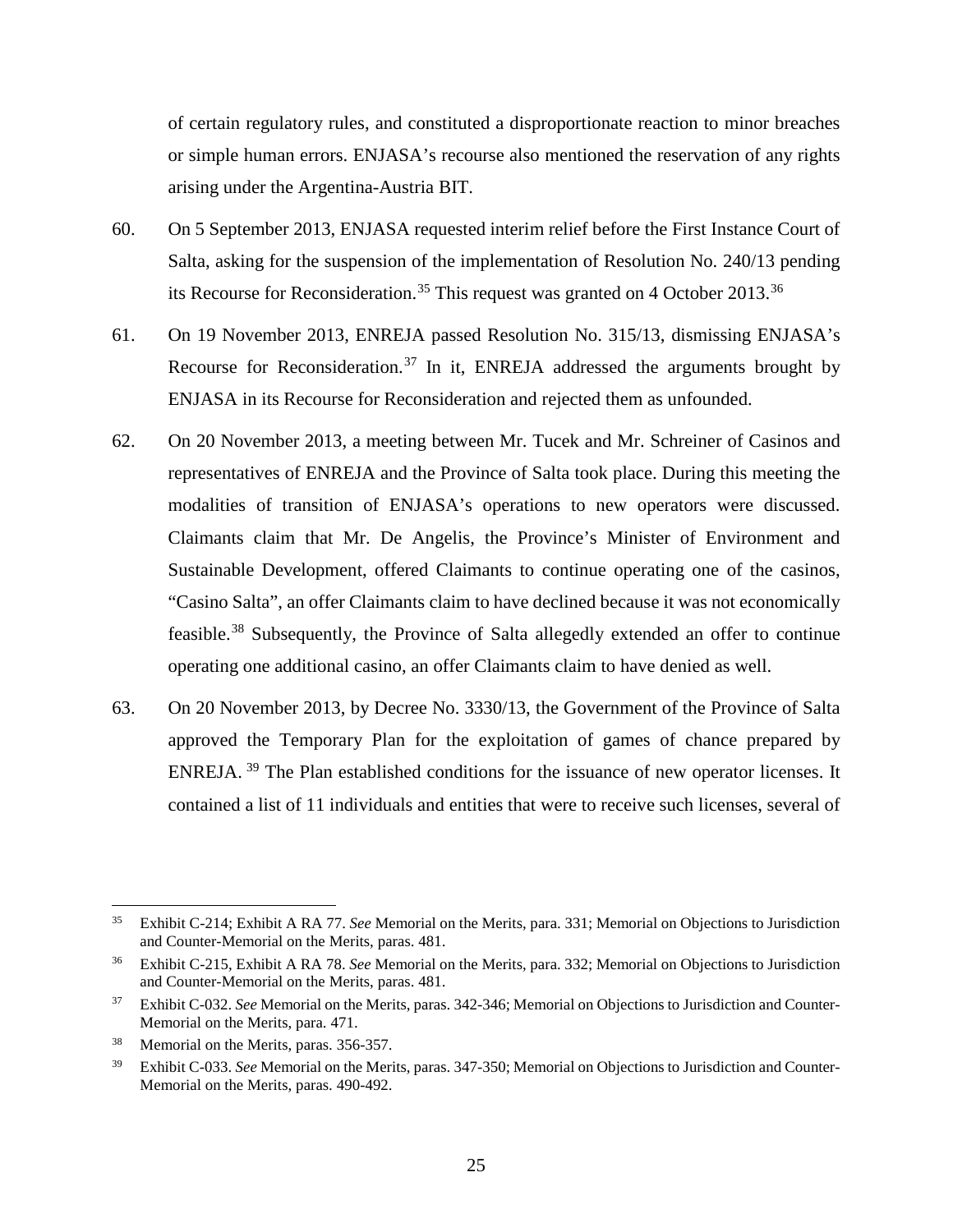which ENJASA had contracted before to operate its gaming activities and which ENREJA considered were hired by ENJASA without ENREJA's authorization.

- 64. On 26 November 2013, ENJASA requested the extension of the interim relief granted by the First Instance Court of Salta, pending an Action for Annulment of Resolutions Nos.  $240/13$  $240/13$  $240/13$  and  $315/13$  ENJASA had brought in the same court.<sup>40</sup> The request for interim relief was rejected on 23 December 2013.<sup>[41](#page-27-1)</sup>
- 65. On 28 and 29 November 2013, by Resolutions Nos. 332-339/13, ENREJA implemented the Transition Plan in relation to several of the new operators and approved the transfer of employees of ENJASA to those new operators.<sup>[42](#page-27-2)</sup>
- 66. On 3 December 2013, ENJASA filed a Recourse for Revocation of Decree No. 3330/13. This recourse was rejected as inadmissible by Decree No. 1002/16 on 12 July 2016.<sup>[43](#page-27-3)</sup>
- 67. On 12 December 2013, ENJASA filed Recourses for Revocation of ENREJA's Resolutions Nos. 332-339/13. These recourses appear to be still undecided.<sup>[44](#page-27-4)</sup>
- 68. On 30 December 2013, ENREJA passed Resolution No. 364/13, with which it implemented the Transition Plan for Casino Salta, and approved the transfer of ENJASA's employees to a new operator.<sup>[45](#page-27-5)</sup>
- 69. On 5 February 2014, ENJASA filed an Action for Annulment of Resolutions Nos. 240/13 and 315/13 and of Decrees Nos. 2348/13 and 330/13 with the First Instance Court of Salta.<sup>[46](#page-27-6)</sup> In this recourse, ENJASA not only claimed that the revocation of its operating license was contrary to domestic law; it also invoked breach of the Argentina-Austria BIT.<sup>[47](#page-27-7)</sup> In particular, ENJASA argued that the Argentina-Austria BIT was applicable

<span id="page-27-0"></span> <sup>40</sup> *See* Exhibit A RA 153.

<span id="page-27-1"></span><sup>41</sup> Exhibit C-288.

<span id="page-27-2"></span><sup>42</sup> Exhibits C-034 through C-041. *See* Memorial on the Merits, paras. 351-353; Memorial on Objections to Jurisdiction and Counter-Memorial on the Merits, para. 495.

<span id="page-27-3"></span><sup>43</sup> *See* Exhibit C-289.

<span id="page-27-4"></span><sup>44</sup> *See* Claimants' Post-Hearing Brief, para. 326.

<span id="page-27-5"></span><sup>&</sup>lt;sup>45</sup> Memorial on the Merits, para. 358; Memorial on Objections to Jurisdiction and Counter-Memorial on the Merits, para. 497.

<span id="page-27-6"></span><sup>46</sup> *See* Exhibit C-221. *See* Memorial on the Merits, para. 361; Memorial on Objections to Jurisdiction and Counter-Memorial on the Merits, para. 472.

<span id="page-27-7"></span><sup>47</sup> *See* Exhibit C-221, pp. 130-131.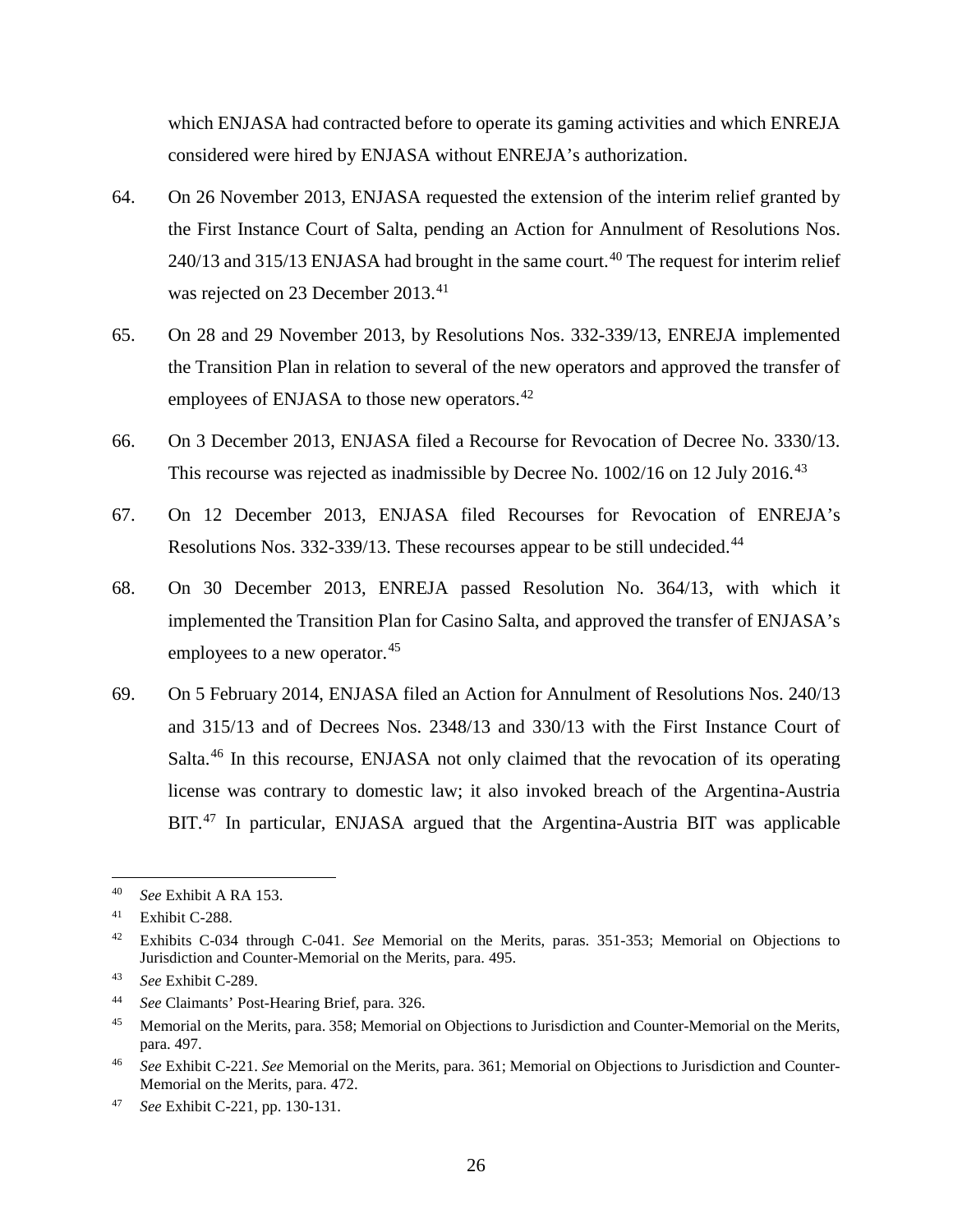because ENJASA's shares were indirectly owned by CAI, thus qualifying as an investment in the sense of Article 1(1) of the BIT, which was owned by a covered investor in the sense of Article 1(2)(b) of the BIT. Furthermore, ENJASA argued that the conduct of ENREJA and of the Province of Salta was attributable under public international law to the Republic of Argentina and resulted in an uncompensated expropriation contrary to Article 4 of the BIT and in a breach of fair and equitable treatment contrary to Article 2(1) of the BIT. This action is still pending.

- 70. On 30 April 2014, CAI sent a letter to Respondent, putting the latter officially on notice of the dispute under the Argentina-Austria BIT, inviting her to conduct amicable consultations, and accepting her offer to submit the dispute to arbitration under Article 8 of the Argentina-Austria BIT.<sup>[48](#page-28-0)</sup>
- 71. On 29 May 2014, the Province of Salta issued Decree No. 1502/14, granting ten-year licenses to the new operators as determined in Decree No. 3330/13.[49](#page-28-1)
- 72. On 24 June 2014, ENJASA filed a Recourse for Revocation of Decree No. 1502/14. This recourse was dismissed on 12 July 2016.<sup>[50](#page-28-2)</sup>
- 73. On 7 August 2014, CASAG requested Respondent to be joined into the amicable consultations initiated by CAI and accepted Respondent's offer to arbitrate under Article 8 of the Argentina-Austria BIT.<sup>[51](#page-28-3)</sup>
- 74. Until 21 October 2014, Claimants sent, in addition to its letters of 30 April and 7 August 2014, five further letters to Respondent and the Governor of the Province of Salta relating to the present dispute.
- 75. In parallel to the letters sent to Respondent, Mr. Wajntraub, a lawyer representing the Province of Salta, got in touch with Claimants on 22 October 2014 to discuss the dispute relating to the revocation of ENJASA's license. Following several email exchanges, a

<span id="page-28-0"></span> <sup>48</sup> *See* Exhibit C-008.

<span id="page-28-1"></span><sup>49</sup> *See* Exhibit C-176. *See* Memorial on the Merits, para. 362; Memorial on Objections to Jurisdiction and Counter-Memorial on the Merits, para. 504.

<span id="page-28-2"></span><sup>50</sup> *See* Exhibit C-289.

<span id="page-28-3"></span><sup>51</sup> *See* Exhibit C-012.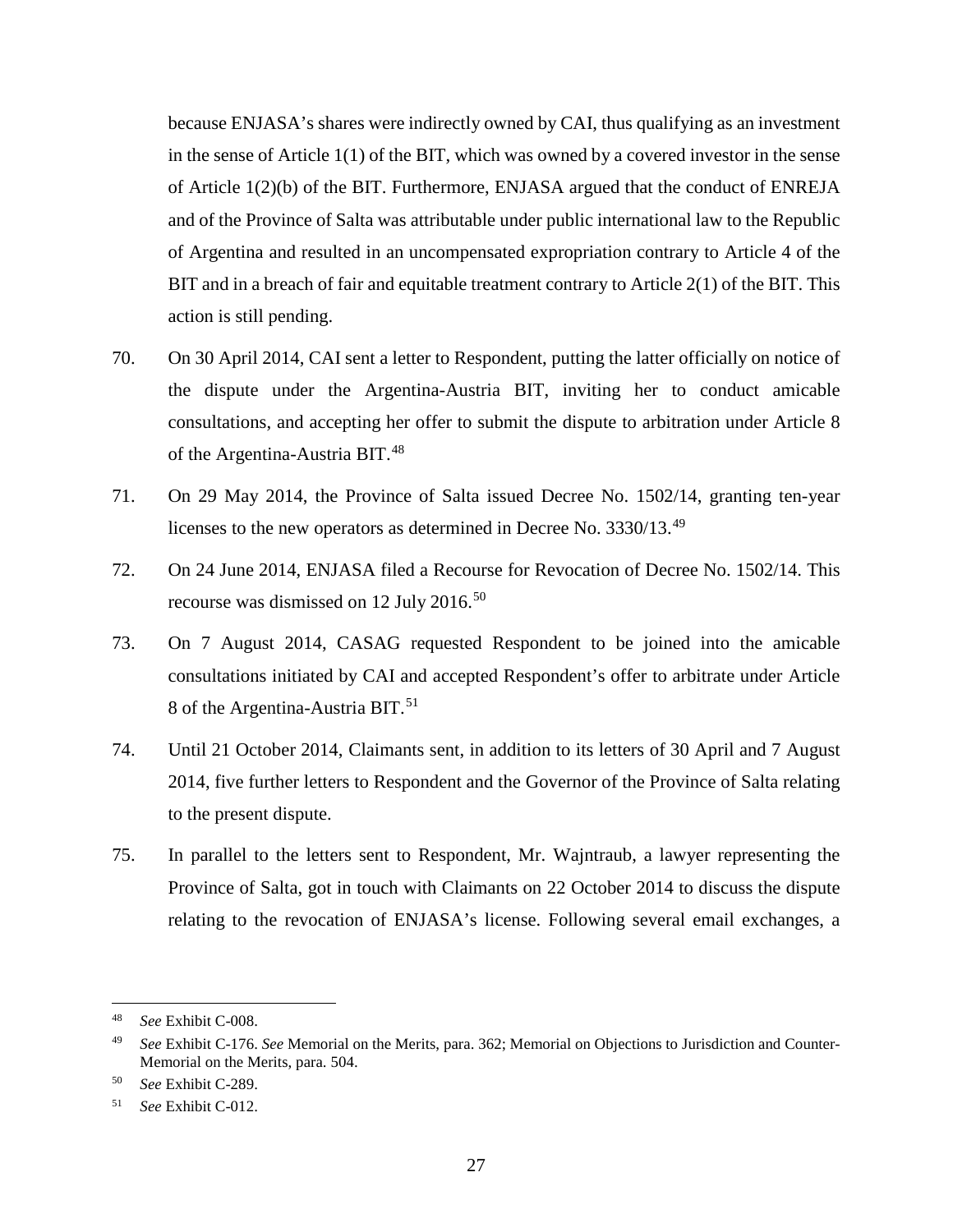meeting between Mr Wajntraub and Claimants' counsel took place in Vienna on 13 March 2015, without however reaching any conclusion regarding the dispute.

### <span id="page-29-1"></span><span id="page-29-0"></span>**V. ARGUMENTS OF THE PARTIES**

### **1. Respondent**

76. Respondent contends that the Tribunal does not have jurisdiction on the grounds that:

there is no *prima facie* claim for violation of the Argentina-Austria BIT, that Claimants have not accepted the offer made by the Argentine Republic to submit disputes to arbitration, and that Claimants are not the owners of the asset which they invoke as investment and which was affected by the revocation—that is to say, ENJASA's licence.<sup>[52](#page-29-4)</sup>

### *A. There is no claim for a prima facie violation of the BIT*

<span id="page-29-2"></span>77. Respondent argues that there is no *prima facie* jurisdiction because none of the claims are objectively capable of constituting breaches of the BIT. Instead, in Respondent's view, the essence of the dispute concerns the revocation of ENJASA's license, which makes it into a contractual, rather than a treaty claim, for which recourse must be had in contractual forum rather than the one provided for under the Argentina-Austria BIT.<sup>[53](#page-29-5)</sup>

# *(i) The Tribunal does not have jurisdiction over claims that prima facie are not objectively based on the BIT*

<span id="page-29-3"></span>78. Respondent contends that Claimants' claims are entirely based on the revocation of the Licence to operate games of chance on the Province of Salta granted to ENJASA.<sup>[54](#page-29-6)</sup> For Respondent, these claims, as argued, do not constitute claims under the BIT but are, in essence, contractual claims that are only characterized by Claimants as BIT claims.<sup>[55](#page-29-7)</sup> Argentina disputes Claimants' assertion that the Tribunal's analysis at this stage should be limited to considering whether the facts as presented are capable of constituting a breach

<span id="page-29-4"></span> <sup>52</sup> Reply on Jurisdiction, para. 1.

<span id="page-29-5"></span><sup>53</sup> Respondent's Post-Hearing Brief, para. 1.

<span id="page-29-6"></span><sup>54</sup> Respondent's Post-Hearing Brief, paras. 2-23.

<span id="page-29-7"></span><sup>55</sup> Respondent's Post-Hearing Brief, paras. 24-26.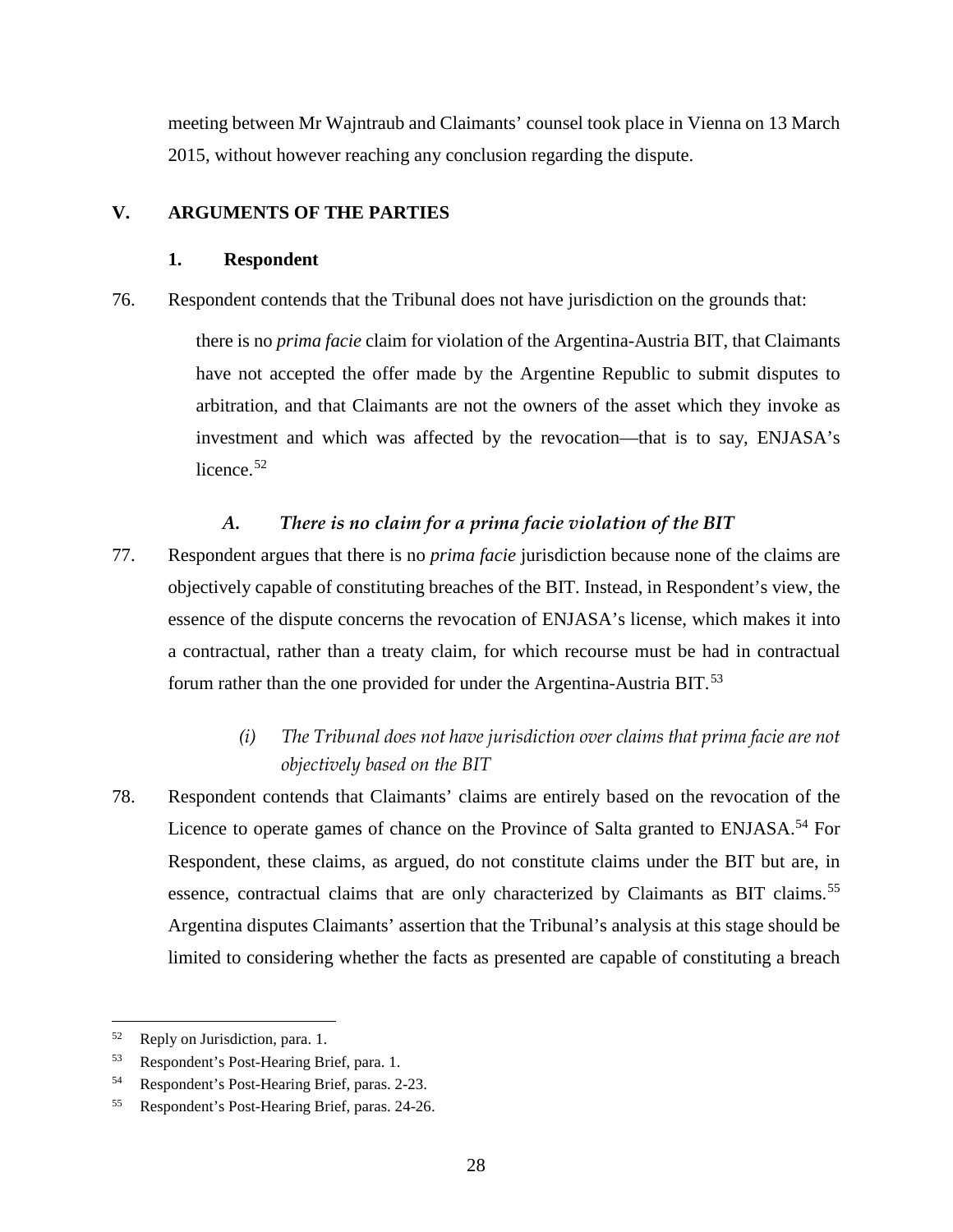of the BIT standards. To the contrary, in order to establish a *prima facie* connection with the Treaty, Respondent considers Claimants' legal characterization of their claims should not be accepted as such and without analysis, but the claims need to be objectively connected to concrete violations of the substantive standards of treatment laid down in the BIT. [56](#page-30-2)

### *(ii) None of the claims are based prima facie on the BIT*

<span id="page-30-0"></span>79. According to Respondent, the direct and indirect expropriation claims, as well as the claims concerning fair and equitable treatment and national treatment, are all based on a breach of the Licence and its consequences, and therefore constitute contract claims (or claims relating to the application of the regulatory framework governing the Licence). This is confirmed by the terms of the Licence itself which governs, together with domestic law, the consequences of a breach such that:

> any claim involving actions by ENREJA, taken in accordance with the legal framework of the Licence, constitutes a claim under the provisions of the Bidding Terms (insofar as it regulates the exercise of the Licence) and the Licence itself (which sets forth obligations of the Licensee and potential sanctions to be applied by ENREJA).<sup>[57](#page-30-3)</sup>

Such claims, in Respondent's view, are not treaty claims. The distinction between contract claims and treaty claims has long been recognized by arbitral tribunals with the conclusion that contract claims by themselves do not sustain a claim for breach of an international treaty. [58](#page-30-4)

### *(iii) ICSID arbitration is not the proper forum for this dispute*

<span id="page-30-1"></span>80. Furthermore, since there is no *prima facie* violation of the BIT, Respondent also contends, the proper forum for the present dispute are the courts of the Province of Salta, as provided for in the forum selection clause of the Bidding Terms and Conditions and the Transfer

<span id="page-30-2"></span> <sup>56</sup> Memorial on Objections to Jurisdiction and Counter-Memorial on the Merits, para. 38; Reply on Jurisdiction, paras. 17-20.

<span id="page-30-3"></span><sup>57</sup> Reply on Jurisdiction, paras. 29-34.

<span id="page-30-4"></span><sup>58</sup> Memorial on Objections to Jurisdiction and Counter-Memorial on the Merits, paras. 40-44; Reply on Jurisdiction, paras. 21-28.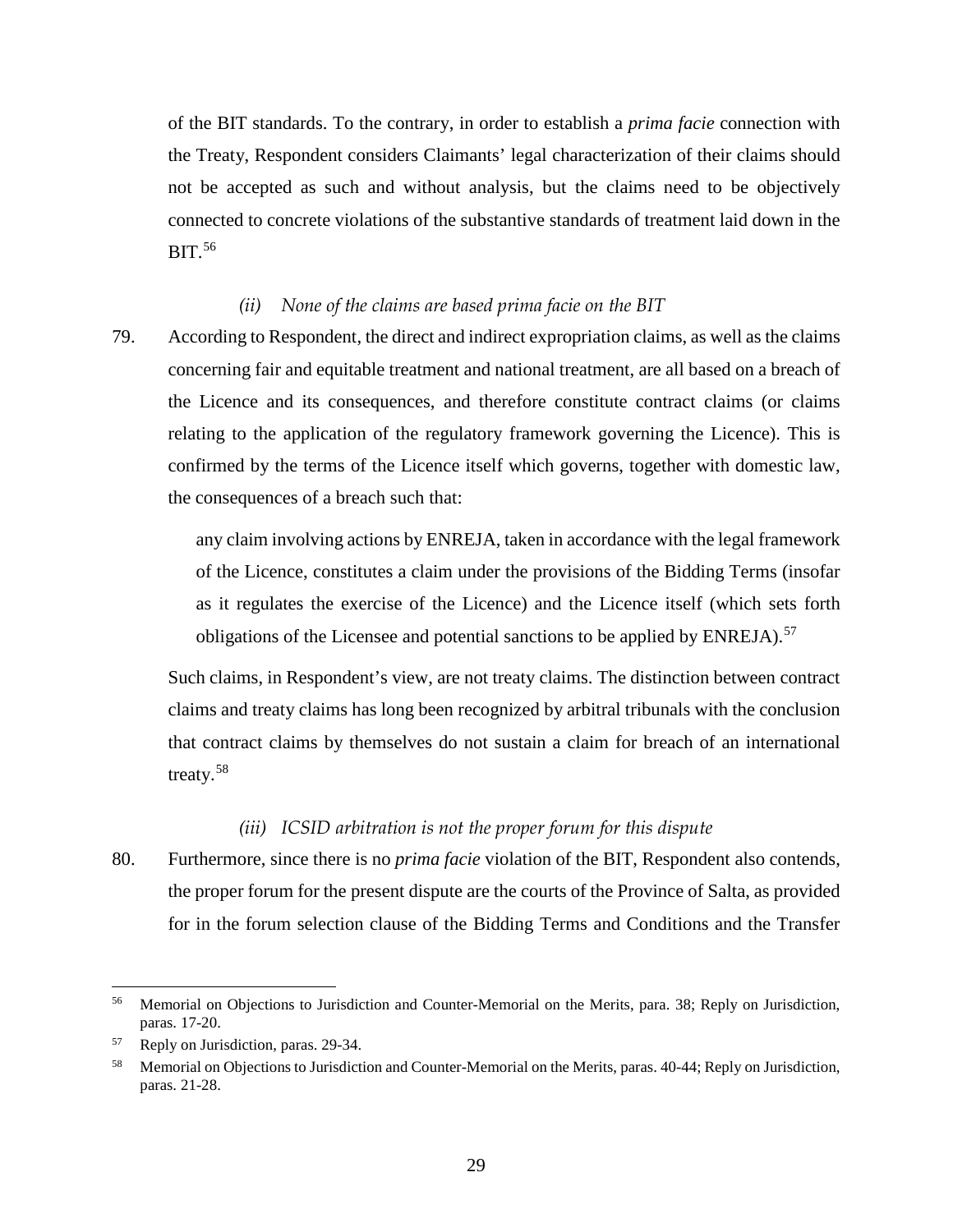Agreement. Because the Bidding Terms and Conditions contain rules regarding the exercise of the Licence, and the claim concerns the exercise of the Licence, the proper forum is the jurisdiction which covers the exercise of the Licence.<sup>[59](#page-31-0)</sup>

- 81. Respondent also clarifies that she does not argue that a forum selection clause in a contract necessarily precludes an arbitral tribunal's jurisdiction for claims under a BIT. Instead, what Respondent argues is that, since there are no claims for breach of the BIT, it is the contractual forum, namely the courts of the Province of Salta, that is competent to hear the present dispute. [60](#page-31-1)
- 82. In Respondent's view, the fact that provincial courts have jurisdiction over the present dispute is further confirmed by Claimants' submission of a judicial claim to these very courts in order to comply with Article 8 of the BIT. For Respondent, Claimants cannot "on the one hand, [submit] a judicial claim to the province's courts under the BIT and, on the other hand, [argue] that the provincial forum is not appropriate to hear their claim under the BIT." In the same sense, Respondent argues, Claimants cannot expect to rely on the legal framework applicable to the Licence to ascertain the existence of an investment, while at the same time disregarding the forum selection clause included in the same provisions.<sup>[61](#page-31-2)</sup>
- 83. Finally, Respondent rejects Claimants' argument that the dispute is beyond the scope *ratione personae* of the forum selection clause in the Bidding Terms and Conditions and the Transfer Agreement. According to Respondent, the clause is applicable to Claimants; to argue otherwise is contrary to Argentine law. $62$

<span id="page-31-0"></span> <sup>59</sup> Memorial on Objections to Jurisdiction and Counter-Memorial on the Merits, paras. 45-50; Reply on Jurisdiction, paras. 35-37; Respondent's Post-Hearing Brief, paras. 27-34.

<span id="page-31-1"></span><sup>60</sup> Reply on Jurisdiction, paras. 38-40.

<span id="page-31-2"></span><sup>&</sup>lt;sup>61</sup> Memorial on Objections to Jurisdiction and Counter-Memorial on the Merits, para. 49; Reply on Jurisdiction, paras. 41-44 (quote at para. 42).

<span id="page-31-3"></span><sup>62</sup> Reply on Jurisdiction, paras. 45-48.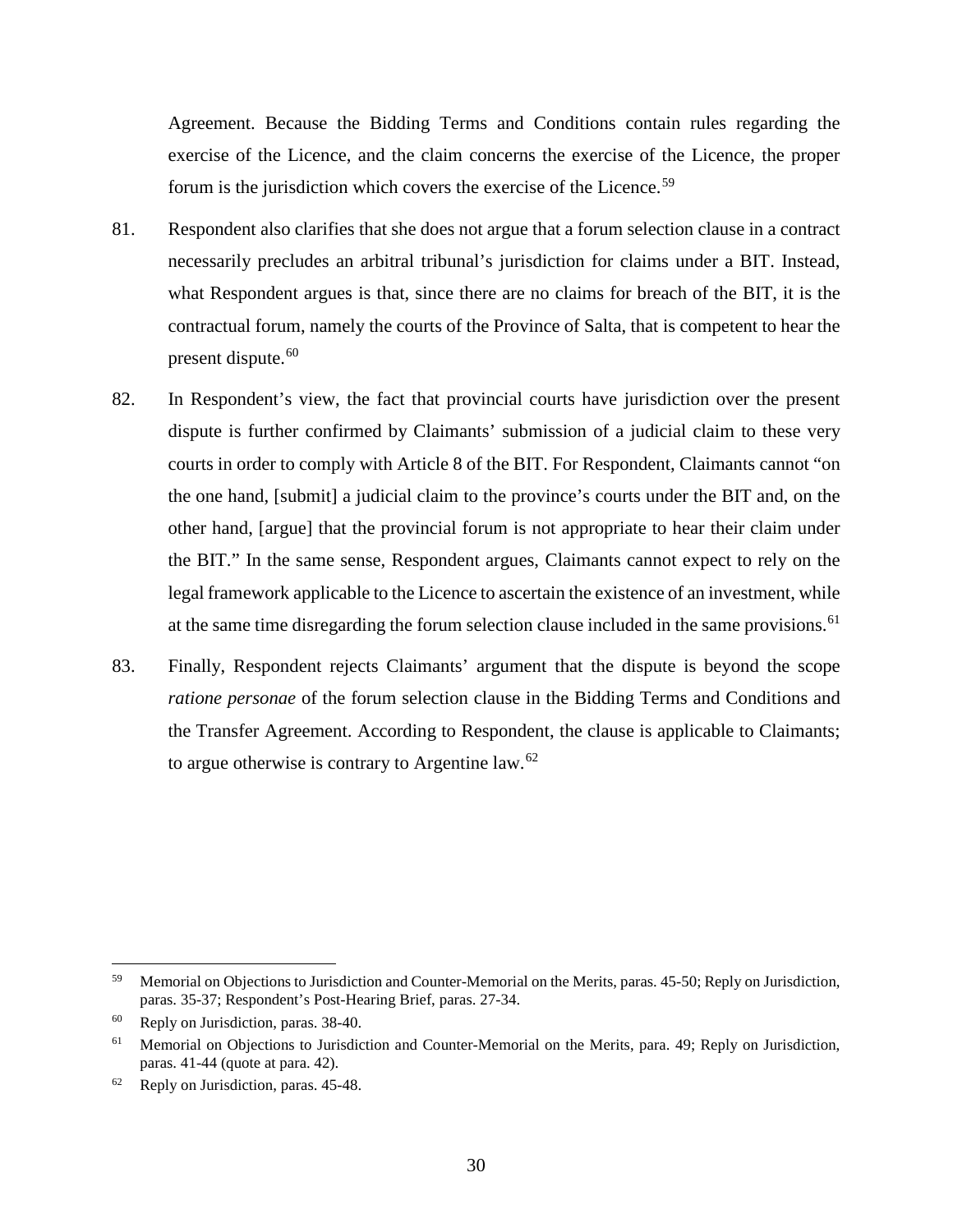# *B. There is no consent to arbitrate because Claimants failed to accept Argentina's offer to arbitrate in the BIT*

<span id="page-32-0"></span>84. Respondent further contends that consent to arbitration under the BIT was never perfected as Claimants failed to comply with the conditions for consent listed in Article 8 of the  $BIT.$   $63$ 

# *(i) Article 8 of the BIT contains compulsory jurisdictional requirements and is part of Respondent's offer to arbitrate*

- <span id="page-32-1"></span>85. In Respondent's view, the unilateral consent given in the BIT constitutes an offer to arbitrate subject to several conditions. An investor must accept this offer on the terms on which it was made. This means that an investor must comply with these conditions in order to perfect consent. An acceptance purportedly given under different or modified terms is not capable of perfecting consent.<sup>[64](#page-32-3)</sup>
- 86. In Respondent's view, the compulsory nature of the conditions is "irrespective of whether the investor believes them to be useful or convenient."[65](#page-32-4) In addition to being compulsory, these conditions are cumulative and must be fulfilled in a certain order: first, there must be an attempt to settle the dispute through negotiations with the State during a period of six months; second, if the dispute is not resolved through negotiations, it must be submitted to the domestic courts of the host State; third, if the dispute persists after 18 months, either because no decision was rendered on the merits or because the parties are still in dispute despite such decision having been rendered, the investor must withdraw the domestic claim before bringing a claim to international arbitration.<sup>[66](#page-32-5)</sup>

<span id="page-32-2"></span> <sup>63</sup> Memorial on Objections to Jurisdiction and Counter-Memorial on the Merits, para. 51; Reply on Jurisdiction, para. 49; Respondent's Post-Hearing Brief, para. 36.

<span id="page-32-3"></span><sup>&</sup>lt;sup>64</sup> Memorial on Objections to Jurisdiction and Counter-Memorial on the Merits, paras. 55-63; Reply on Jurisdiction, paras. 50-54 and 57-59.

<span id="page-32-4"></span><sup>&</sup>lt;sup>65</sup> Reply on Jurisdiction, paras. 55-56.

<span id="page-32-5"></span><sup>66</sup> Reply on Jurisdiction, paras. 60 and 62-67.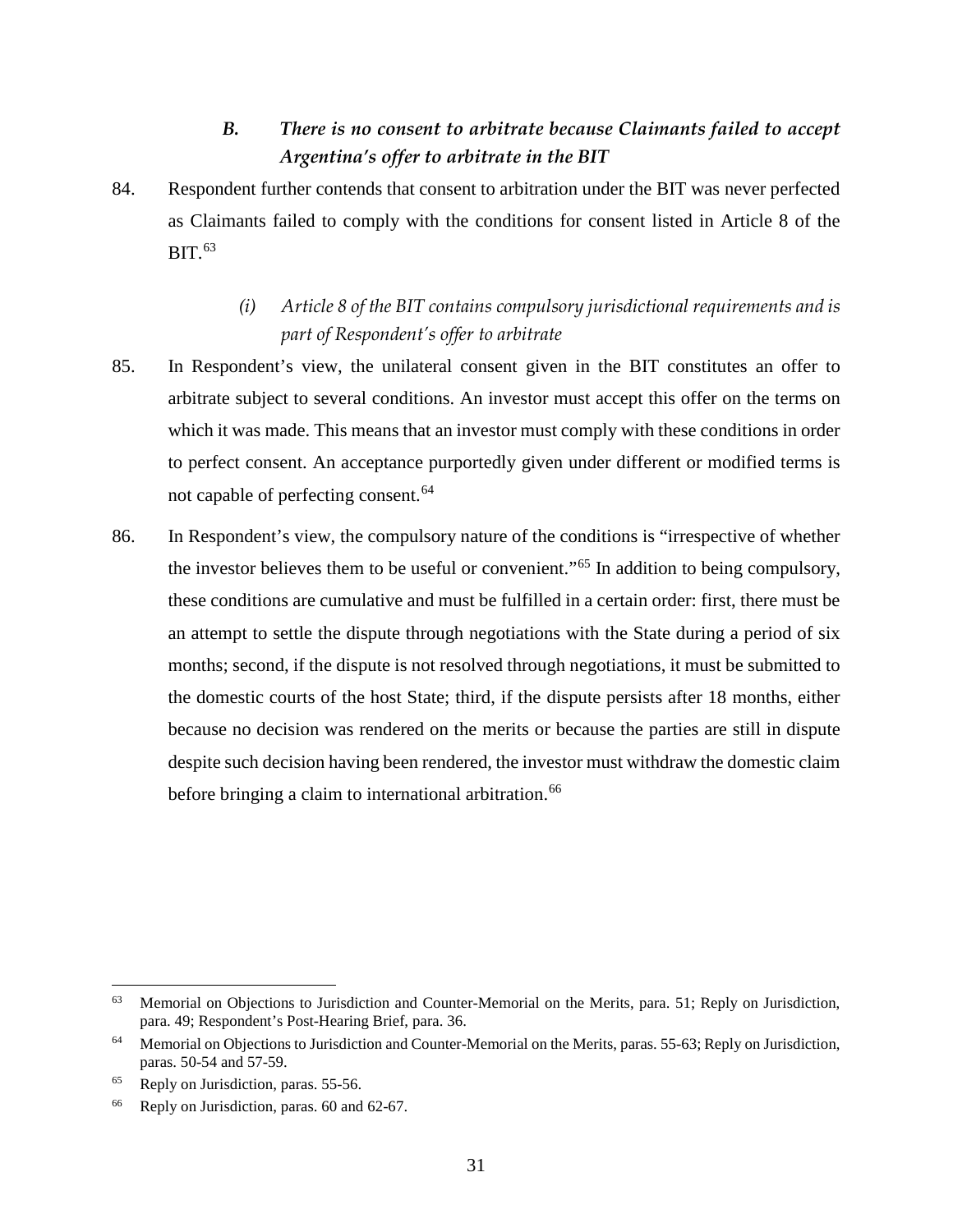### *(ii) Claimants did not accept the offer on the terms on which it was made*

<span id="page-33-0"></span>87. Respondent contends that Claimants not only failed to comply with the conditions individually, but they also failed to follow the sequence of the provisions by submitting the dispute to domestic courts before engaging in amicable negotiations with the State.

### a) Claimants failed to follow the order of the jurisdictional requirements

- 88. According to Respondent, even though Claimants purport to have submitted the dispute to domestic courts months after they commenced amicable negotiations, the facts prove that Claimants filed a complaint with the courts of the Province of Salta on 5 February 2014 – almost three months before they notified the dispute and started negotiations on 30 April 2014.<sup>[67](#page-33-1)</sup> However, under Article 8 of the BIT, settlement negotiations of six months had to precede recourse to domestic courts.
	- b) Claimants failed to meet the requirement of amicable negotiations for six months
- 89. Respondent further contends that the six-months period is not merely a cooling-off period, but a period during which the parties must attempt to settle the dispute amicably as a precondition for the submission of the dispute to the Argentine courts.
- 90. Respondent disputes Claimants' contention that negotiations must only be attempted whenever possible and contends that Claimants' statement that negotiations would have been ineffective is speculative and aimed at justifying Claimants' failure to meet the negotiation requirement.[68](#page-33-2)
- 91. Instead, what follows from witness testimony, in Respondent's view, is that the Argentine authorities were willing to engage in consultations and that it was Claimants who did not intend to resolve the dispute through negotiations.<sup>[69](#page-33-3)</sup>

<span id="page-33-1"></span><sup>&</sup>lt;sup>67</sup> Memorial on Objections to Jurisdiction and Counter-Memorial on the Merits, paras. 72-77; Reply on Jurisdiction, paras. 68-73; Respondent's Post-Hearing Brief, para. 49.

<span id="page-33-2"></span><sup>68</sup> Reply on Jurisdiction, para. 79.

<span id="page-33-3"></span><sup>69</sup> Reply on Jurisdiction, paras. 80-84; Respondent's Post-Hearing Brief, para. 66.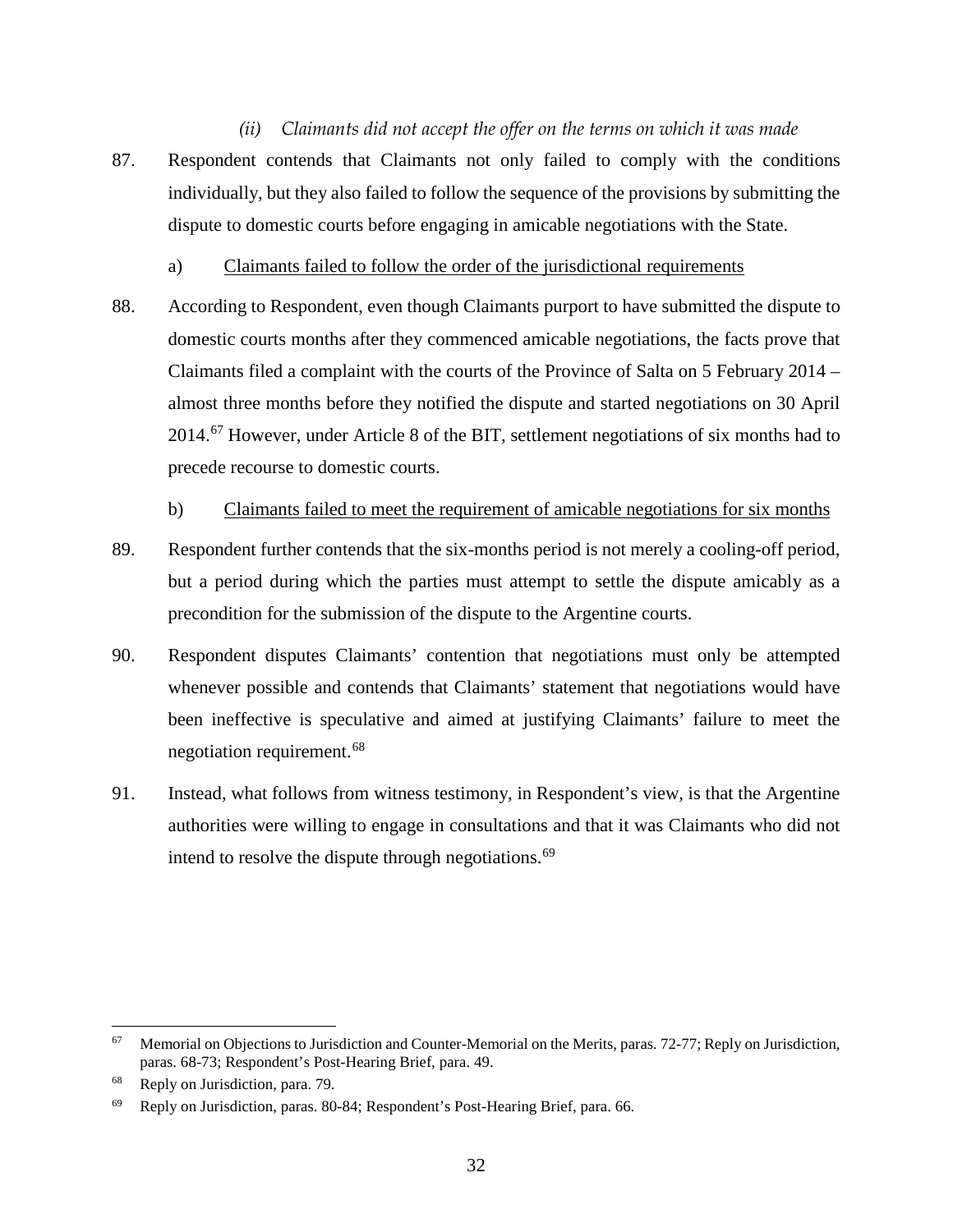- c) Claimants failed to meet the requirement of submission to the competent administrative or judicial jurisdiction for 18 months
- 92. Respondent also disputes Claimants' allegations that under Article 8 of the BIT, resort to domestic jurisdiction is not entirely unconditional; that there is no requirement to submit to domestic jurisdiction when there are no competent administrative authorities or courts; and that the term "dispute" is to be understood broadly, such that the action filed by Claimants on 28 August 2013 complied with the requirements of Article 8(2) of the BIT. On the contrary, Respondent contends that the submission to domestic jurisdiction is mandatory and that Claimants' reliance of the word "may" in Article 8(2) of the BIT is deliberately taken out of context, that there were competent courts and administrative authorities to address Claimants' grievance, and that the term "dispute" submitted domestically could not be different from that submitted to international arbitration. Consequently, in Respondent's view, Article 8 of the BIT does not permit unrestricted access to ICSID jurisdiction.[70](#page-34-0)
- 93. First, Respondent relies on the *Wintershall* case in support of its argument that an offer to arbitrate given by a State can only be accepted by an investor in a way that meets all conditions of the offer.<sup>[71](#page-34-1)</sup> Respondent contends that the term "may" does not mean that recourse to domestic courts is discretionary. To the contrary, a contextual reading of Article 8(2) of the BIT indicates that it does not contain options, but requires a mandatory sequential recourse to local courts, as a second step after amicable consultations, prior to submission of the dispute to international arbitration. The only circumstance in which submission to domestic court proceedings would not be required is if the Parties had agreed to disregard this step, which is not the case with the present dispute. Failing such agreement, Respondent emphasizes, recourse to local courts constitutes a jurisdictional requirement. Moreover, Respondent points out that international tribunals have found that

<span id="page-34-0"></span><sup>&</sup>lt;sup>70</sup> Memorial on Objections to Jurisdiction and Counter-Memorial on the Merits, paras. 70-89; Reply on Jurisdiction, paras. 85-87.

<span id="page-34-1"></span><sup>71</sup> Reply on Jurisdiction, paras. 88-89 (relying on *Wintershall Aktiengesellschaft v. Argentine Republic*, ICSID Case No. ARB/04/14, Award (8 December 2008), paras. 116-117 (AL RA 38)).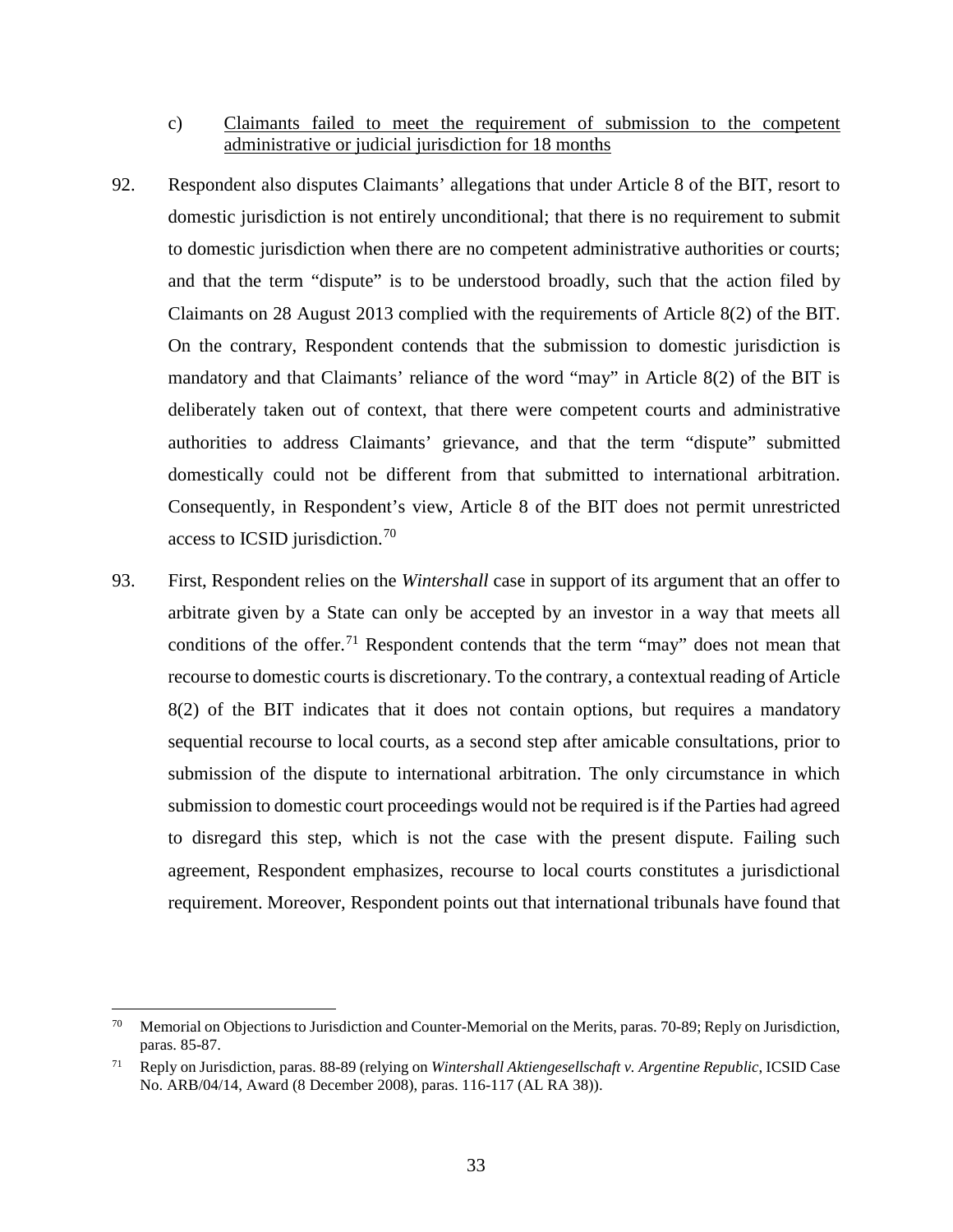the absence of imperative language does not equal the absence of a mandatory requirement nor mean that the treaty language can be ignored.<sup>[72](#page-35-0)</sup>

- 94. Second, Respondent contends that "there are numerous jurisdictional forums available to which Claimants can resort to submit this dispute" at the domestic level in Argentina. In particular, "it is clear that the courts of the Province of Salta […] are the 'competent' forum pursuant to Article 8(2) of the BIT," as demonstrated by the fact that "the Bidding Terms, the Agreement and the License explicitly stipulated that any dispute concerning the License must be submitted to the courts of the Province of Salta" and by the fact that Claimants themselves made use of those courts. According to Argentina, the courts of the Province of Salta were not only competent to hear disputes concerning the License, but "also to apply the BIT." Respondent further disputes the argument that exhaustion of administrative remedies would have been required to bring the relevant action before Argentine courts. It points out that no exhaustion of administrative remedies is required when the judicial action is intended to challenge a final act of individual scope that is "carried out by the Executive Power or the higher authority of a decentralized entity."<sup>[73](#page-35-1)</sup>
- 95. Respondent also counters Claimants' argument that the Request for Reconsideration that ENJASA had submitted against ENREJA's Resolution No. 240/13 qualified as a submission of the dispute to an administrative jurisdiction in the sense of Article 8(2) of the BIT, and that the subsequent dismissal of that recourse through ENREJA's Resolution No. 315/13 constituted a decision on the merits,<sup>[74](#page-35-2)</sup> which allowed recourse to international arbitration under Article 8(3)(b) of the BIT. In this respect, Respondent argues that what Claimants filed was not a claim for breach of the BIT by the State, but a Request for Reconsideration that concerned an unrelated claim between different parties and that could not have possibly resolved the dispute under the BIT. Consequently, ENJASA's administrative recourses were insufficient to meet the BIT's requirement to have recourse to a domestic jurisdiction. ENJASA's recourse against Resolutions Nos. 240/13 and 315/13 in the courts of Salta, in turn, did not meet the requirements under the BIT for prior

<span id="page-35-0"></span> <sup>72</sup> Reply on Jurisdiction, paras. 90-100.

<span id="page-35-1"></span><sup>73</sup> Reply on Jurisdiction, paras. 101-113; Respondent's Post-Hearing Brief, paras. 80, 82-86.

<span id="page-35-2"></span><sup>74</sup> Respondent's Post-Hearing Brief, para. 88.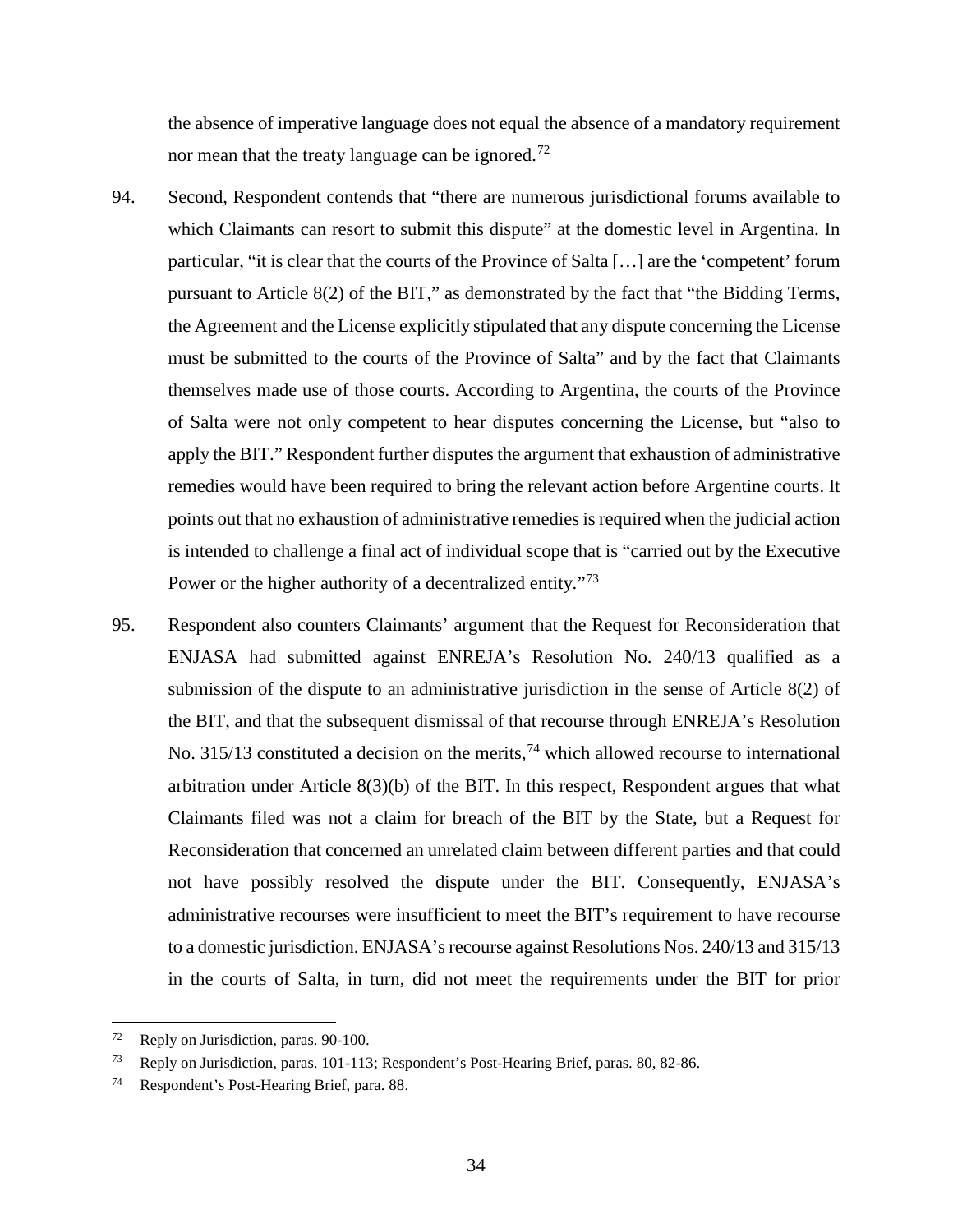submission to domestic courts, because that recourse was filed on 5 February 2014, which is only 10 months before the dispute was submitted to ICSID arbitration – as opposed to the 18 months required by Article 8(3)(a) of the BIT.<sup>[75](#page-36-0)</sup>

- 96. Respondent further rejects Claimants' argument that prior submission of the dispute to Argentine courts was not necessary, due to futility, because Argentine courts were allegedly unable to resolve that dispute within the 18-months timeframe established in the BIT. According to Respondent, this argument is refuted by the "numerous decisions rendered by the Argentine courts in less than eighteen months, both final and interim, and in both summary and ordinary proceedings." Moreover, Respondent argues that Claimants had at their disposal "numerous abbreviated means to have the dispute heard" in domestic courts. In addition, there is no applicable "guarantee" in the BIT or elsewhere that the dispute should be resolved within 18 months.<sup>[76](#page-36-1)</sup>
- 97. Third, Respondent argues that the dispute filed with domestic courts cannot be different from that which is submitted to international arbitration, as this would defeat the purpose of giving local courts an opportunity to resolve the dispute. Respondent contends that the facts, cause of action, and the parties in the present proceedings and those before domestic courts had to be the same; the term "dispute", in Respondent's view, could not be interpreted broadly, as suggested by Claimants, to include just any dispute related to the investment in question without identity of the parties and of the cause of action. Respondent considers that the dispute submitted by ENJASA to local courts was different from the one submitted to the present arbitration proceedings, and therefore failed to meet the requirements of the BIT.<sup>[77](#page-36-2)</sup>
	- d) Alternatively, if the request filed with local courts is considered compliant with the terms of Article 8, Claimants still failed to withdraw from the pending judicial proceeding
- 98. Respondent finally refers to Article 8(4) of the BIT, which requires disputing parties to take all required measures to withdraw from any pending judicial proceedings. Respondent

<span id="page-36-0"></span> <sup>75</sup> Reply on Jurisdiction, paras. 114-119.

<span id="page-36-1"></span><sup>76</sup> Reply on Jurisdiction, paras. 120-124; Respondent's Post-Hearing Brief, paras. 97-99.

<span id="page-36-2"></span><sup>&</sup>lt;sup>77</sup> Memorial on Objections to Jurisdiction and Counter-Memorial on the Merits, paras. 82-86; Reply on Jurisdiction, paras. 126-133; Respondent's Post-Hearing Brief, paras. 69-79.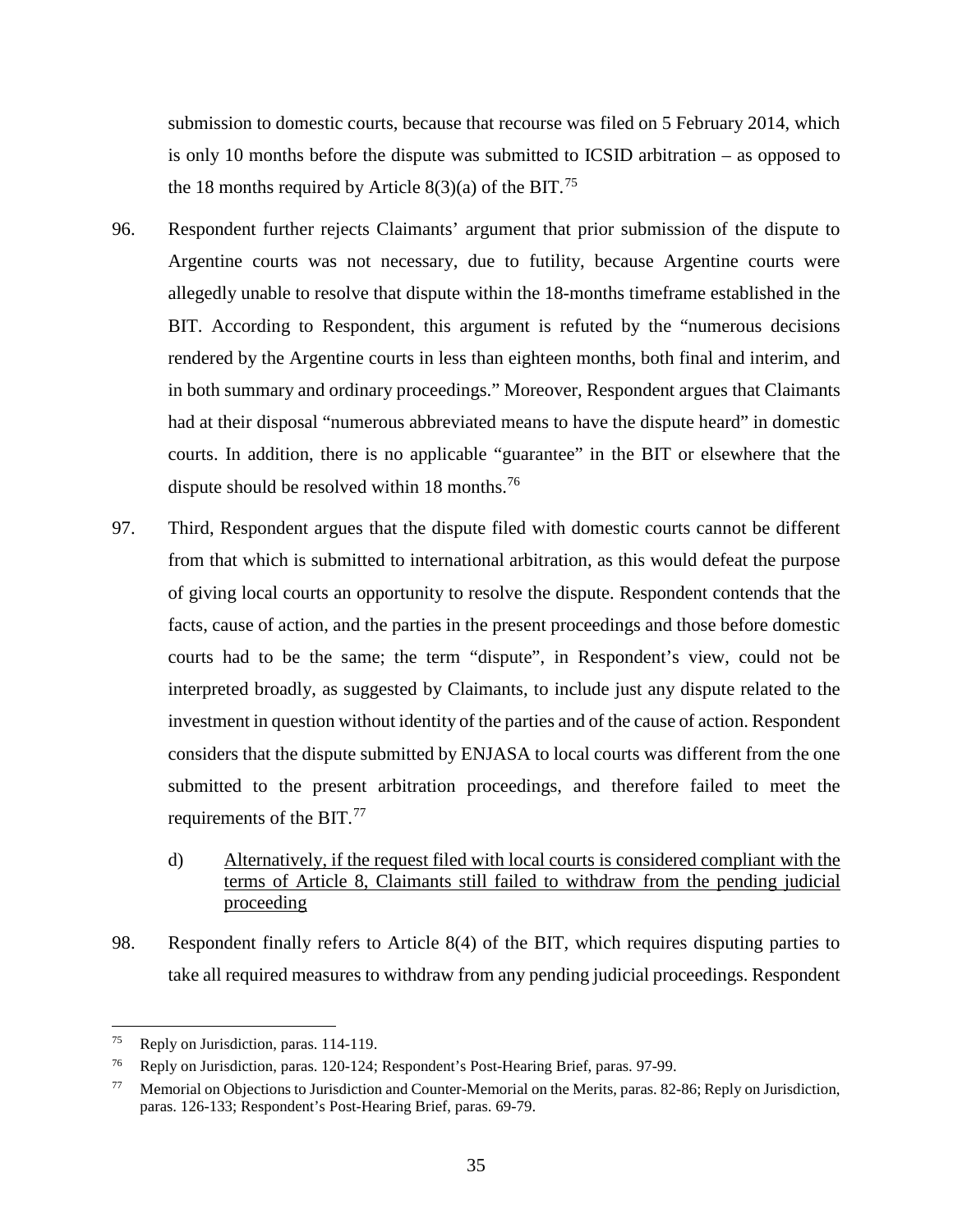contends that this is a requirement of the host State's consent in the BIT. For Respondent, it is significant that this requirement is included in few of its BITs and in only one of Austria's BITs, thus denoting its essential nature. Respondent notes that ENJASA continues to pursue domestic court proceedings rather than having taken all required measures to withdraw from such proceedings. In Respondent's view, this is not only in contravention of the express terms of Article 8(4), but also "irreconciliable with Article 26 of the ICSID Convention." Claimants therefore have failed to accept the terms of Argentina's offer to arbitrate contained in Article 8 of the BIT.<sup>[78](#page-37-0)</sup>

- *(iii) Claimants cannot rely on the most-favoured-nation (MFN) clause to perfect consent*
- 99. According to Respondent, Claimants having failed to accept the terms of the offer to arbitrate in Article 8 of the BIT, their belated reliance on the MFN clause is untimely; in addition, the clause does not apply to matters of jurisdiction.<sup>[79](#page-37-1)</sup>
	- a) Reliance on the MFN clause is inadmissible because it is untimely
- 100. Respondent contends that, for the first time in their Counter-Memorial on Jurisdiction did Claimants invoke the BIT's MFN clause. According to Respondent, Claimants' belated submission is "contrary to the general legal principle establishing that no one may set himself in contradiction to his own previous conduct (*non concedit venire contra factum proprium*, estoppel)," which forms part of, or is recognized in, the Argentine legal system, as well as contrary to "the principle of good faith, which is firmly established in international law."[80](#page-37-2) Claimants' reliance on the MFN clause is therefore inadmissible.
- 101. Respondent further contends that Claimants' belated invocation "seriously impairs the Argentine Republic's right of defence" as it makes the jurisdiction of the Centre "a moving target" for Respondent to address.<sup>[81](#page-37-3)</sup>

<span id="page-37-0"></span> <sup>78</sup> Reply on Jurisdiction, paras. 138-144; Respondent's Post-Hearing Brief, paras. 101-105 (quote at *id.*, para. 104).

<span id="page-37-1"></span><sup>79</sup> Reply on Jurisdiction, para. 145; Respondent's Post-Hearing Brief, paras. 107-115.

<span id="page-37-2"></span><sup>80</sup> Reply on Jurisdiction, paras. 146-150; Respondent's Post-Hearing Brief, para. 107.

<span id="page-37-3"></span><sup>81</sup> Reply on Jurisdiction, para. 151; Respondent's Post-Hearing Brief, para. 108.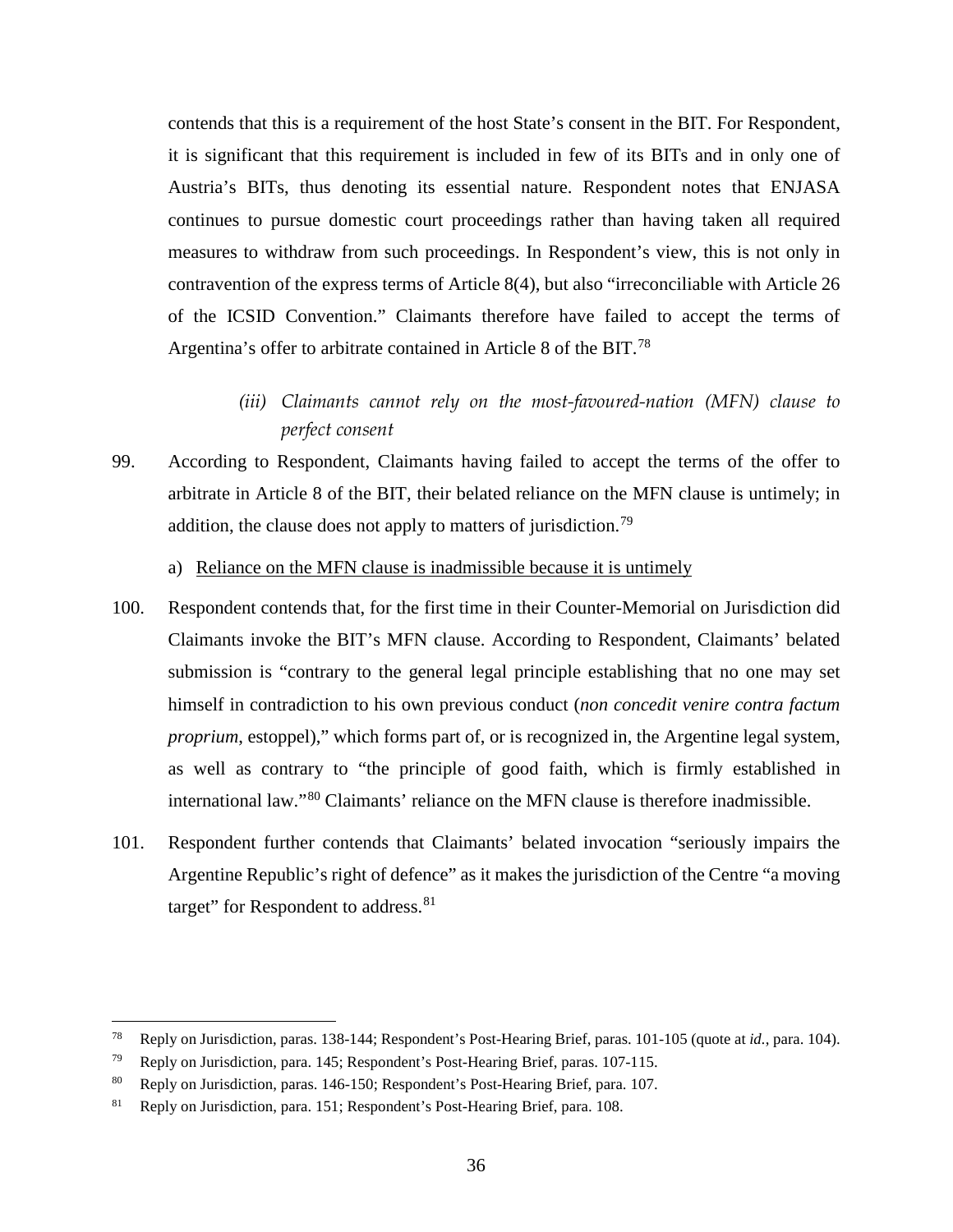#### b) The MFN clause does not apply to jurisdiction

- 102. According to Respondent, an MFN clause does not apply to matters of jurisdiction because it is not an arbitration agreement and it is not part of the offer to arbitrate. For an MFN clause to apply to issues of jurisdiction it is necessary that the relevant treaty records "the clear and unequivocal intention of the State Parties" to consent to the use of the MFN clause in this manner, an aspect that is not shown in the present treaty. $82$
- 103. Previous treaties concluded separately by Argentina and Austria did not include the requirement that the dispute be submitted to local courts for 18 months. Therefore, in Respondent's view, "at the time when the BIT was executed, it would have been impossible for the parties to intend that the MFN clause be interpreted as sought by Claimants, since such interpretation would have deprived the dispute settlement provision of any effect as from the entry into force of the Treaty."[83](#page-38-1) In addition, the dispute settlement mechanisms of the relevant treaties are incompatible, in that the Argentina-Austria BIT includes a jurisdictional requirement to submit the dispute to the local courts, whereas the Argentina-Denmark BIT contains a fork-in-the-road provision. There is also no evidence that the treatment invoked through the MFN clause would be beneficial to the Claimants.<sup>[84](#page-38-2)</sup>
- 104. Furthermore, Respondent counters Claimants' reliance on the *Maffezini* case, [85](#page-38-3) arguing that this decision should not be taken into account as good precedent, because both Spain and Argentina had confirmed their position, resulting in an "authentic interpretation", that the MFN clause in question, contrary to the finding of the tribunal in that case, was inapplicable to dispute settlement provisions.<sup>[86](#page-38-4)</sup> Similarly, other States had established expressly in subsequent treaties the non-applicability of MFN clauses to dispute settlement

<span id="page-38-0"></span> <sup>82</sup> Reply on Jurisdiction, para. 152; Respondent's Post-Hearing Brief, para. 109.

<span id="page-38-1"></span><sup>83</sup> Reply on Jurisdiction, para. 153; Respondent's Post-Hearing Brief, paras. 110-112.

<span id="page-38-2"></span><sup>84</sup> Respondent's Post-Hearing Brief, paras. 113-115.

<span id="page-38-3"></span><sup>85</sup> *Mafezzini v. Kingdom of Spain*, ICSID Case No. ARB/97/7, Decision on Jurisdiction (25 January 2000) (AL RA 44).

<span id="page-38-4"></span><sup>&</sup>lt;sup>86</sup> Reply on Jurisdiction, paras. 154-156.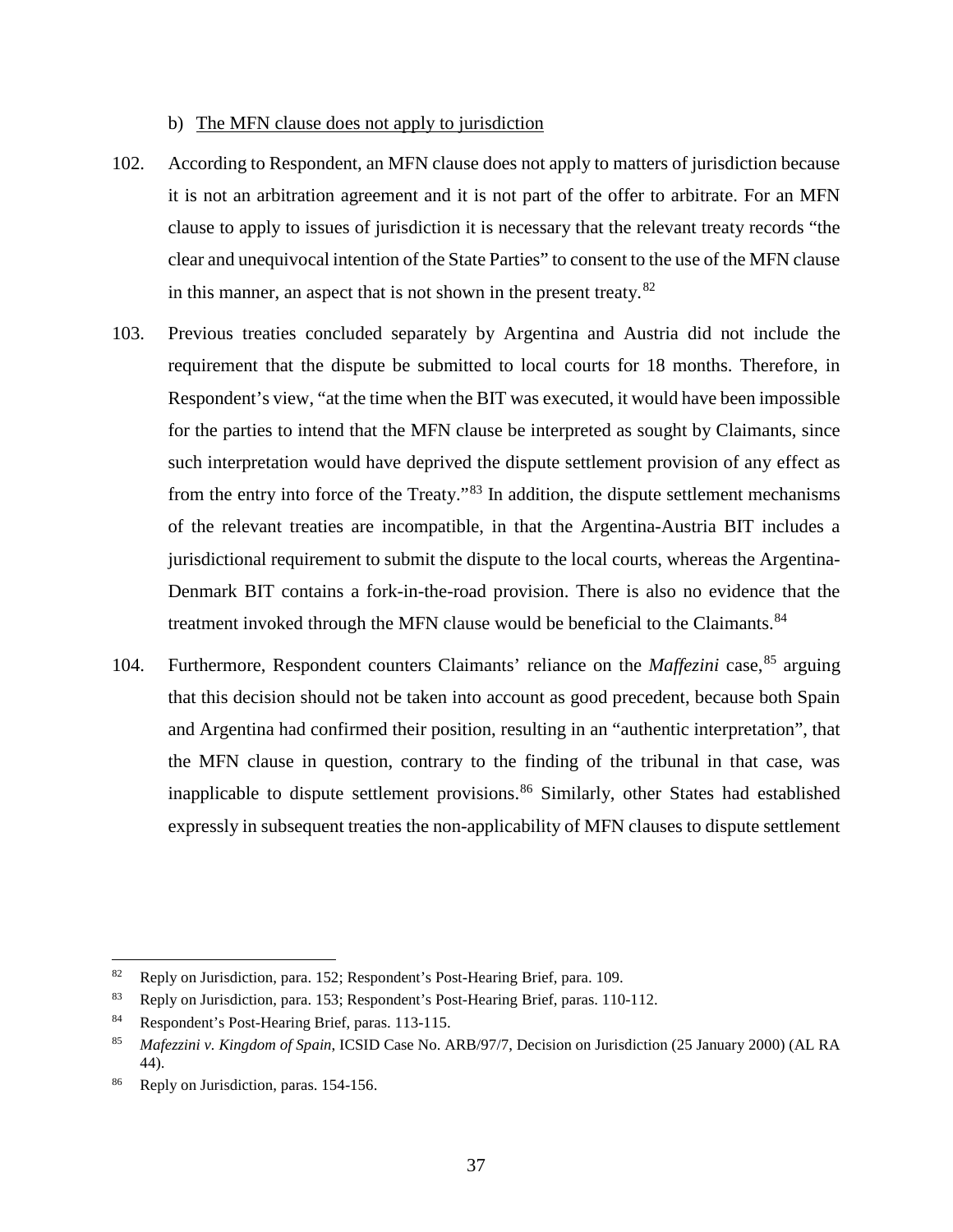mechanisms "as a consequence of the decisions in which the MFN clause was wrongly interpreted on the basis of *Maffezini.*"[87](#page-39-0)

105. Listing investment cases that have rejected this approach, Respondent contends that ICSID cases that have accepted the applicability of the MFN clause to dispute settlement provisions are in the minority. Respondent further refers to the *Wintershall* case, [88](#page-39-1) where the tribunal analysed this disparity of approaches and found that the tribunal in *Maffezini*, proceeding on a presumption incorrectly derived from the *Ambatielos* case, [89](#page-39-2) incorrectly decided that dispute resolution provisions fell within the scope of MFN provisions unless there was clear evidence to the contrary.<sup>[90](#page-39-3)</sup> Respondent finally observes that its approach is also in line with the views of the International Court of Justice (ICJ) on this issue.<sup>[91](#page-39-4)</sup>

### *C. There is no jurisdiction ratione materiae*

<span id="page-39-8"></span>106. Respondent does not deny that a shareholding may constitute an investment under the BIT, but contends that Claimants have not put forward a claim concerning their rights as indirect shareholders.<sup>[92](#page-39-5)</sup> In any event, the claim pertaining to the 40% stake acquired in L&E after the revocation of the License, which is the event identified by Claimants as the starting point of the dispute, is inadmissible as it would constitute an abuse of process.  $93$ Respondent further contends that Claimants' indirect shareholding does not transform them into owners of ENJASA's assets – in particular the License.<sup>[94](#page-39-7)</sup> For Respondent, Claimants incorrectly allege that ENJASA's operating license was their investment (although in their various submissions, Claimants have presented different versions of what constituted their alleged investment). However, since the Licence was held by ENJASA and not by Claimants, Respondent argues that Claimants did not own an investment protected under

<span id="page-39-3"></span><sup>90</sup> Reply on Jurisdiction, paras. 158-166.

<span id="page-39-0"></span> <sup>87</sup> Reply on Jurisdiction, para. 157.

<span id="page-39-1"></span><sup>88</sup> *Winterschall Aktiengesellschaft v. Argentine Republic*, ICSID Case No. ARB/04/14, Award (8 December 2008) (AL RA 38).

<span id="page-39-2"></span><sup>89</sup> *Ambatielos (Greece v. United Kingdom)*, Judgment (19 May 1953), ICJ Reports 1953, p. 10 (AL RA 235).

<span id="page-39-4"></span><sup>&</sup>lt;sup>91</sup> Reply on Jurisdiction, para. 167.

<span id="page-39-5"></span><sup>92</sup> Respondent's Post-Hearing Brief, para. 123.

<span id="page-39-6"></span><sup>93</sup> Respondent's Post-Hearing Brief, para. 122; Hearing Transcript of 23 March 2017, pp. 108-109.

<span id="page-39-7"></span><sup>94</sup> Respondent's Post-Hearing Brief, para. 123.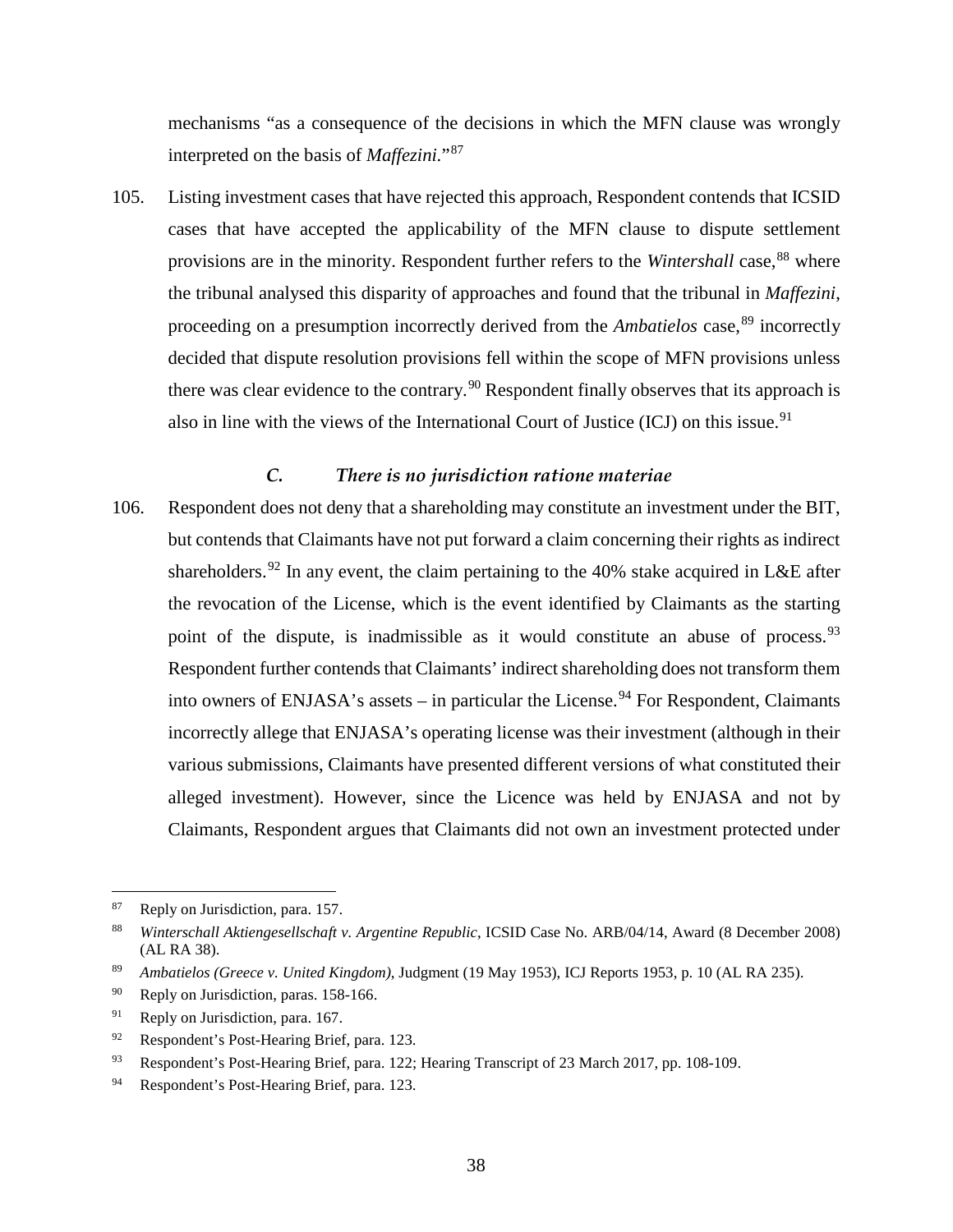the ICSID Convention and the BIT.<sup>[95](#page-40-0)</sup> Respondent concludes that the revocation of the License cannot be submitted as a breach under the BIT.

- *(i) The License is not an investment protected under the BIT and Claimants are not its holders*
- 107. Respondent first of all contends that the License does not constitute an investment protected under the BIT, given that the BIT's definition of investment only includes concessions conferred by public law "to explore and exploit natural resources," which the License is not. In any case, Respondent argues, the issue "is not whether a Licence is an investment according to the definition of Article 1(1) of the Argentina-Austria BIT, but whether the License that constitutes the subject matter of their claim is an investment owned by Claimants." According to Respondent, Claimants have failed to establish an ownership link between a protected investment and a protected investor under the Treaty. This is true for all of ENJASA's assets claimed to constitute investments.<sup>[96](#page-40-1)</sup> Under the BIT and the ICSID Convention, such ownership by the claimant, who must be a national of a State party to the treaties in question, is required to enjoy protection.
- 108. Respondent points to the fact that, for Claimants' experts, the investment consisted of the indirect shareholding in ENJASA, not of the License held by ENJASA.<sup>[97](#page-40-2)</sup> Under Argentine law, the economic rights of the shareholders did not entail ownership of the corporate assets: "[a] shareholder is the holder or owner of its shares, but this does not mean it is the owner of the assets of the corporation." Because the BIT required that the "contents and scope of the rights relating to the various categories of assets […] be determined by the laws (…) of the Contracting Party," Respondent concludes that it followed from the limitations established by the Argentine Companies Act No. 19550 on the economic rights of shareholders that Claimants, as ENJASA's shareholders, did not own the License

<span id="page-40-0"></span><sup>&</sup>lt;sup>95</sup> Reply on Jurisdiction, paras. 169-173.

<span id="page-40-1"></span><sup>96</sup> Reply on Jurisdiction, paras. 174-177; Respondent's Post-Hearing Brief, paras. 120-121.

<span id="page-40-2"></span><sup>&</sup>lt;sup>97</sup> According to Argentina, the same follows from the fact that Claimants address the issue of the legality of the investment merely with regard to the shareholding in L&E, but not with regard to the Licence. *See* Reply on Jurisdiction, para. 185.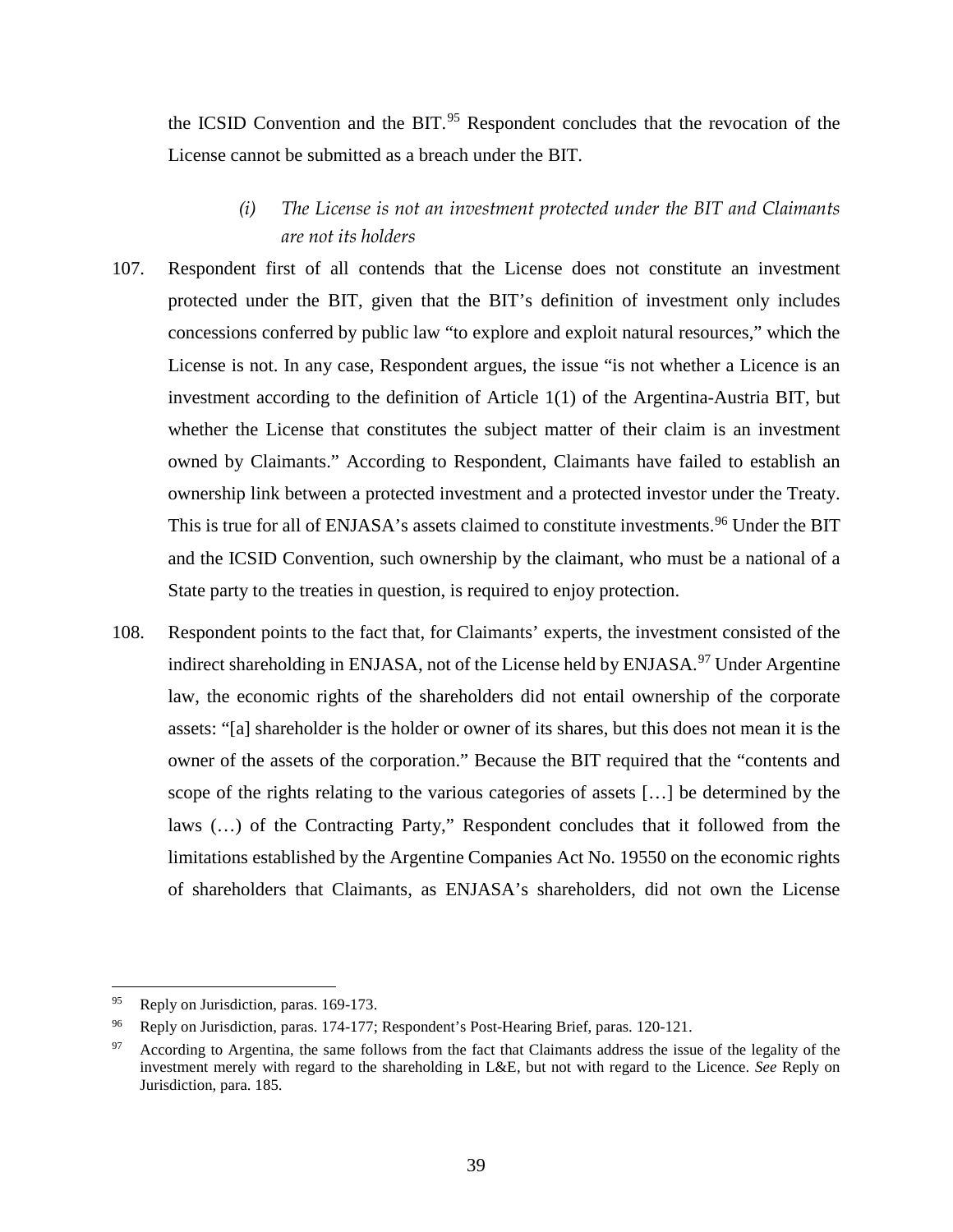granted to ENJASA and, therefore, the License could not be Claimants' investment under the BIT. $98$ 

- 109. Respondent further contends that the above conclusion is confirmed by the BIT's definition of investor, by its provision on dispute settlement, and by the BIT's standards of protection. These provisions all make clear that "the only protected investments are those owned by an investor that are affected by measures that allegedly breach the Argentina-Austria BIT," while excluding disputes "in relation to measures affecting assets that are not owned by that investor or that do not constitute an investment."<sup>[99](#page-41-1)</sup>
- 110. Respondent concludes from the above that Claimants' claim before this Tribunal is "invalid" because the dispute does not arise directly from an investment protected under the ICSID Convention and the BIT of which Claimants are the owners.<sup>[100](#page-41-2)</sup>
	- *(ii) Claimants have no standing to bring an action in respect of the assets of ENJASA*
- 111. Respondent further contends that the principle that shareholders may not bring an action concerning the rights of the companies of which they are shareholders is a principle recognized by international law.
- 112. In this context, Respondent relies on arbitration awards and ICJ judgments rendered to the effect that shareholders are not entitled to bring an action in respect of the rights of the companies in which they hold shares, regardless of whether the shareholding is direct or indirect. Moreover, Respondent observes, the distinction between a company and its shareholders is widely recognized by legal systems, and is also acknowledged by Claimants. [101](#page-41-3)
- 113. Respondent infers from the terminology used by Claimants, namely that it holds "direct and indirect assets," that Claimants are not the holders of the Licence, the casinos, the slot

<span id="page-41-0"></span> <sup>98</sup> Reply on Jurisdiction, paras. 178-181.

<span id="page-41-1"></span><sup>99</sup> Reply on Jurisdiction, paras. 182-185.

<span id="page-41-2"></span><sup>&</sup>lt;sup>100</sup> Reply on Jurisdiction, para. 186.

<span id="page-41-3"></span><sup>101</sup> Reply on Jurisdiction, paras. 188-192; Respondent's Post-Hearing Brief, para. 123 (*Phoenix Action, Ltd. v. Czech Republic*, ICSID Case No. ARB/06/5, Award (15 April 2009), paras. 142-144 (AL RA 152)).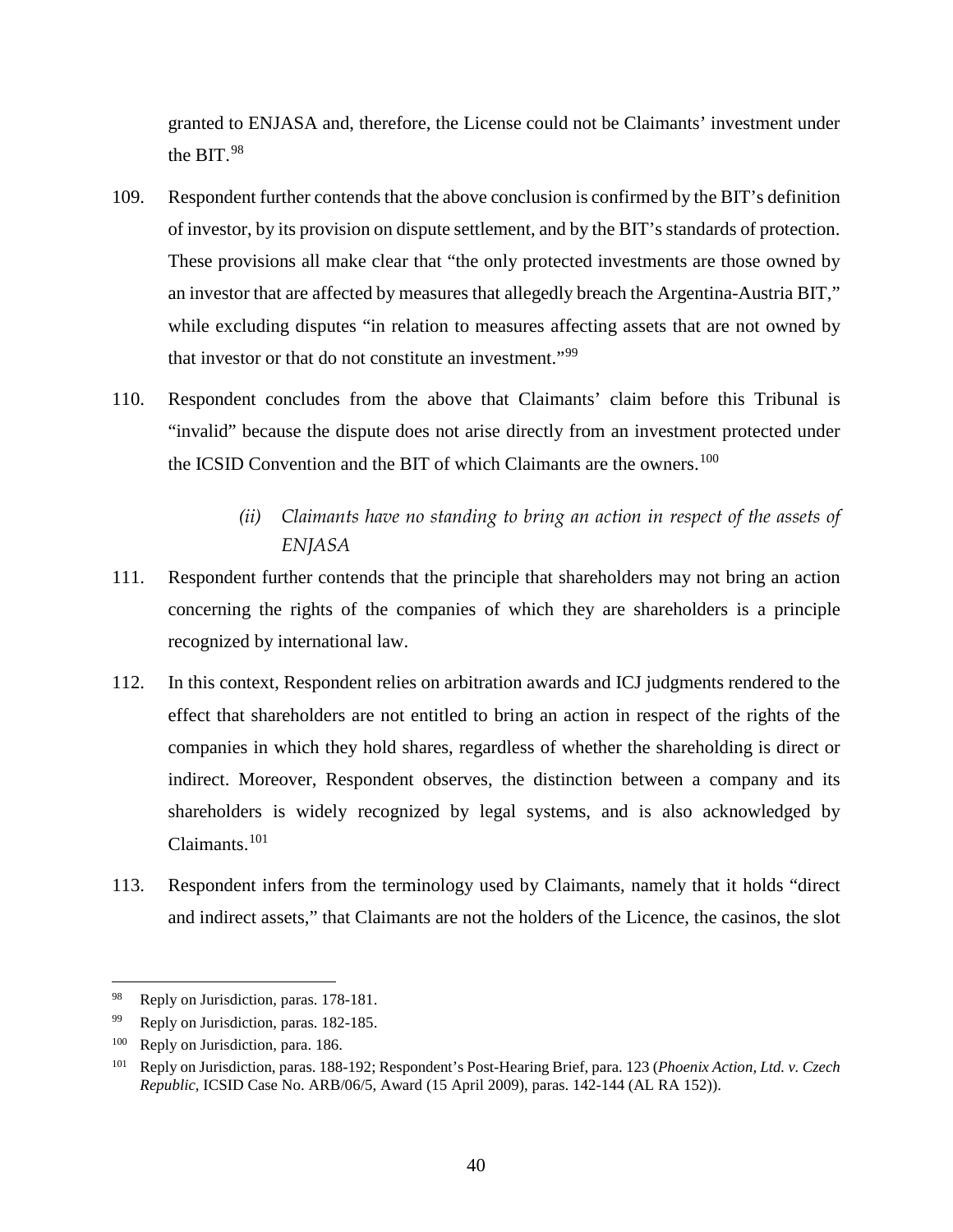machine halls, and the lottery operations, nor are they employers of the relevant employees. As a consequence, Claimants cannot bring action regarding measures that may have affected alleged investments related to them, but which they did not directly hold.<sup>[102](#page-42-0)</sup> In Respondent's view, Claimants' argument that the Licence is part of their operations, as well as their reliance on *CSOB v. Slovak Republic*, are to no avail as CSOB directly owned the operation in respect of which it submitted its claim.<sup>[103](#page-42-1)</sup>

- 114. Respondent also points to Article 4(3) of the BIT, which provides that a shareholder may bring a claim concerning certain assets of the company in which it holds shares. According to Respondent, however, this article establishes two requirements: (a) that the affected asset of the company constitutes a "financial asset", and (b) that the challenged measure qualifies as an expropriation. [104](#page-42-2)
- 115. Regarding the first requirement, Respondent refers to a discrepancy between the Spanish and German versions of the BIT, being the Treaty's authentic languages. While the Spanish version refers to "*activos financieros*", the German version uses the term "*Vermögenswerte*". Claimants' translation into English of the relevant part of the BIT refers only to "assets" and not to "financial assets", the scope of the latter term being more limited. If Claimants were to hold that "assets" is an accurate translation of the German text, in Respondent's view, an interpretation under the Vienna Convention on the Law of Treaties would confirm that the narrower notion of "financial assets" best reconciles the texts. Respondent also adds that this limitation "is no obstacle to the achievement of the object and purpose of the BIT," as established in the treaty's Preamble.<sup>[105](#page-42-3)</sup> Consequently, in Respondent's view, the protection of shareholders under the BIT is limited to situations where "financial assets" of their company were expropriated. ENJASA's license, however, did not qualify as such a "financial asset".

<span id="page-42-0"></span> <sup>102</sup> Reply on Jurisdiction, paras. 193-195.

<span id="page-42-1"></span><sup>103</sup> Reply on Jurisdiction, paras. 196-197 (referring to *Ceskoslovenska Obchodni Banka, A.S. v. The Slovak Republic*, ICSID Case No. ARB/97/4, Decision of the Tribunal on Objections to Jurisidiction (24 May 1999), para. 75 (AL RA 153)).

<span id="page-42-2"></span><sup>104</sup> Reply on Jurisdiction, para. 198; Respondent's Post-Hearing Brief, paras. 125-132.

<span id="page-42-3"></span><sup>&</sup>lt;sup>105</sup> Reply on Jurisdiction, paras. 199-211.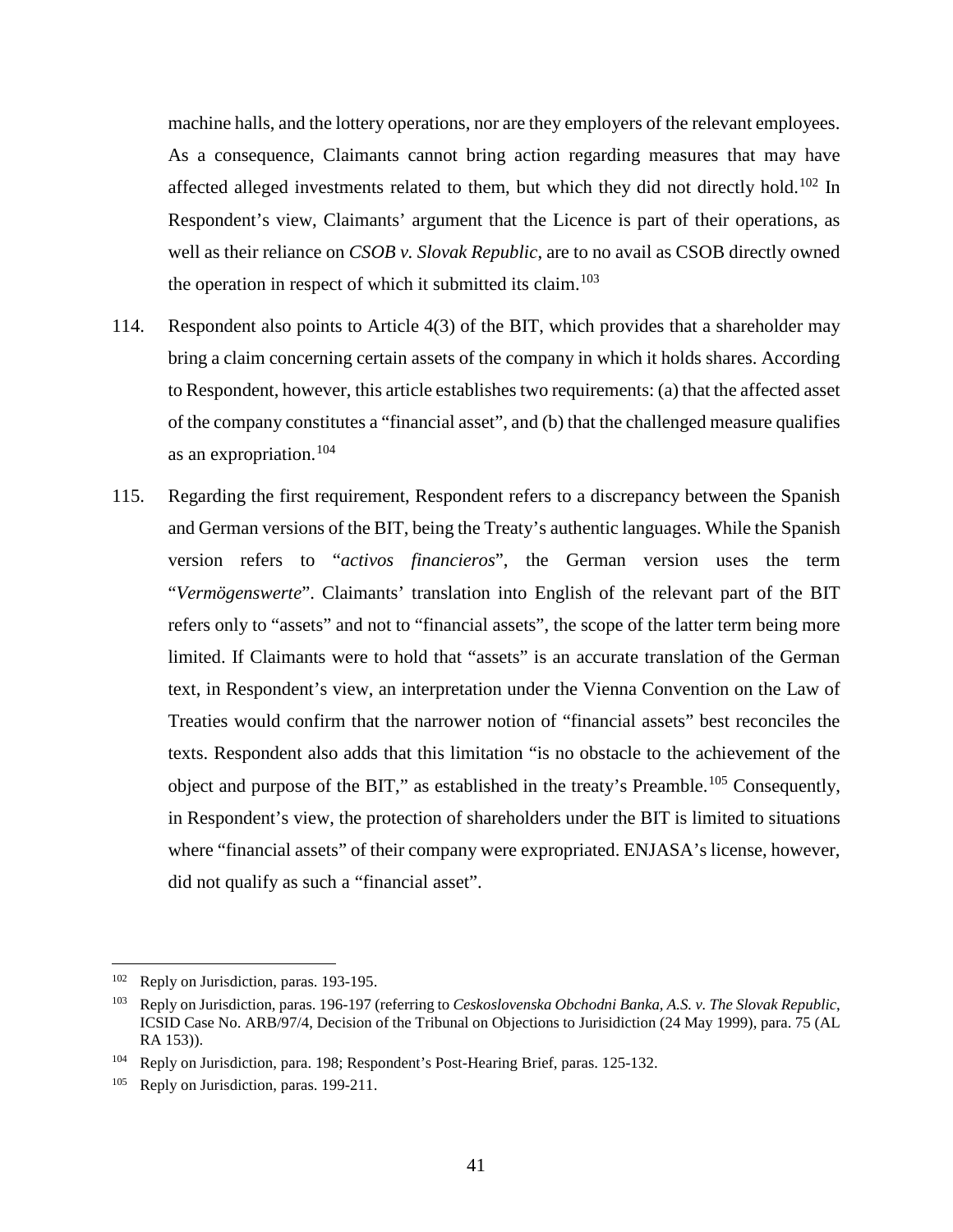116. Regarding the second requirement, Respondent argues that even if one considered that actions may be brought by shareholders in respect of company assets under Article 4(3) of the BIT, this provision would limit those actions to claims for expropriation, and exclude claims concerning the standards of fair and equitable treatment and national treatment from the jurisdiction of the Tribunal. $106$ 

### **2. Claimants**

117. Claimants counter all of Respondent's objections to the Tribunal's jurisdiction. They argue that they have made out a *prima facie* claim for the violation of the BIT, that Respondent has validly consented to the present arbitration proceedings in Article 8 of the BIT, and that the Tribunal has jurisdiction *ratione materiae*.

### *A. Prima facie claim for the violation of the BIT*

- 118. Claimants claim that the revocation of its exclusive license was only superficially based on alleged violations of anti-money laundering rules and the hiring of operators without ENREJA's authorization. Instead, they argue, the motive for the revocation was to oust Claimants from the operation of gaming facilites and lottery activities in Salta in order to distribute their business to new operators at conditions more favourable to the Province.
- 119. To make this case, Claimants allege that Resolution No. 240/13 was passed arbitrarily following a letter sent to ENREJA by Videodrome S.A., a company which had leased slot machines to ENJASA and which had been in a joint venture with ENJASA for the installation and exploitation of slot machines in one casino in Salta since 2001. Claimants contend, Videodrome S.A. suggested to ENREJA that it could operate gaming facilities in Salta at more favorable conditions than ENJASA. Claimants claim that this letter contributed to the decision to oust ENJASA from its position in the gaming sector in the Province.
- 120. Moreover, Claimants argue that political rivalries in the Province of Salta played a role in the revocation of ENJASA's license. To this end, they claim that, during a meeting with representatives of the Province of Salta on 27 August 2013, Mr. Tucek was informed that

<span id="page-43-0"></span><sup>&</sup>lt;sup>106</sup> Reply on Jurisdiction, paras. 212-213.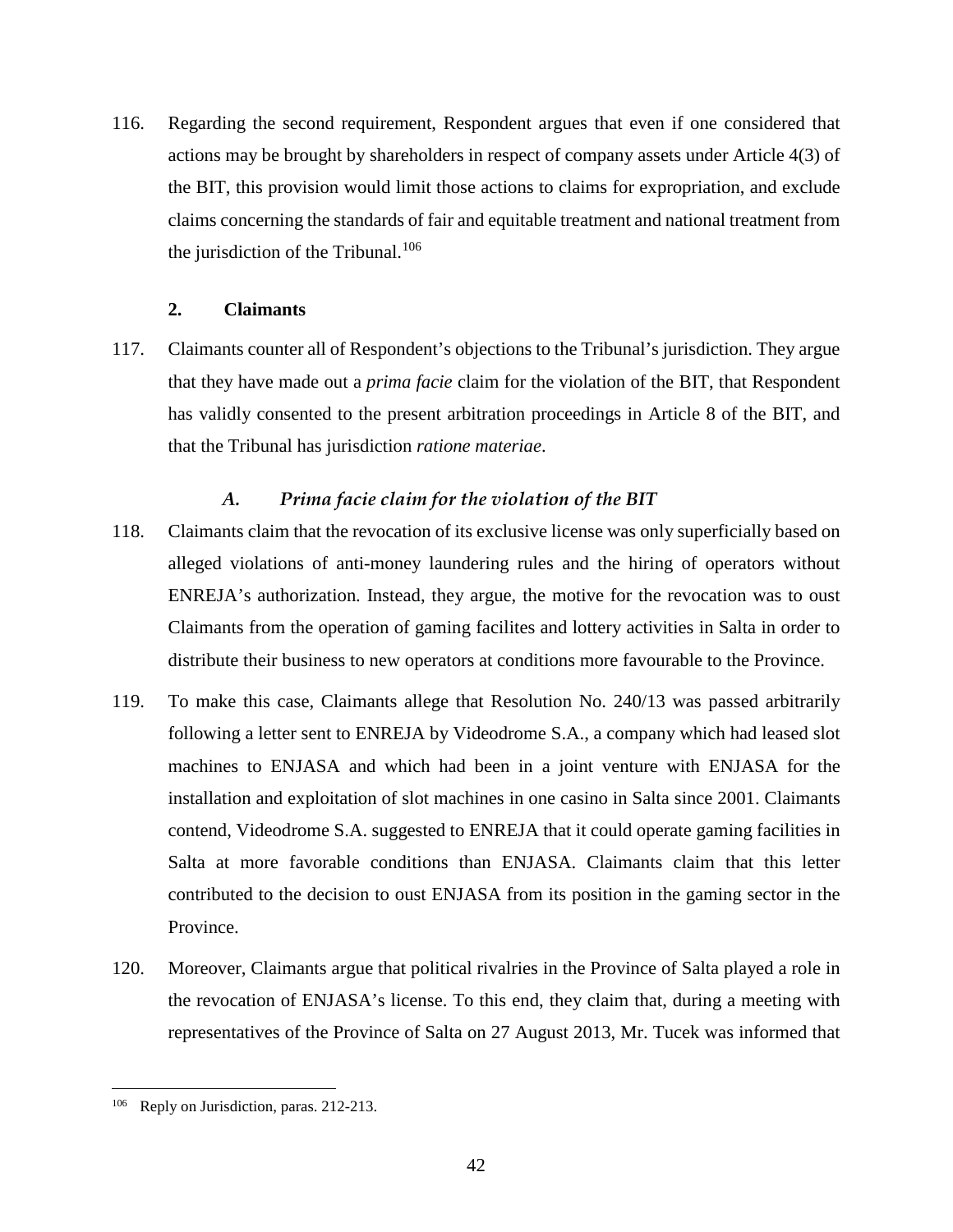the real reason behind the revocation of ENJASA's license was the participation in L&E of the Uruguayan company Iberlux Int. S.A., which was allegedly held by a strawman of the former Governor of the Province of Salta, a political rival of the present Governor. For Claimants, the purchase of the remaining 40% shares in L&E from Iberlux Int. S.A. in November 2013 was a step towards reinstalling ENJASA exclusive license.

- 121. Claimants therefore claim that the revocation of the License was not a case of *bona fide* enforcement of the laws in place in Salta, but "a coordinated action of ENREJA and the government of Salta to create the impression that the revocation was justified and urgent." $107$
- 122. In a nutshell, Claimants describe their claim as follows:

In 2013, the government of Salta took a series of orchestrated administrative measures leading to the revocation of [ENJASA's] gaming licence. The revocation of the licence was based on fabricated breaches of the regulatory framework and of anti-money laundering provisions, in total disregard of the actual facts and of ENJASA's due process rights. Following the revocation of the licence, some of ENJASA's former local business partners were awarded the rights to operate the gaming businesses previously held by ENJASA under its exclusive licence. Most of ENJASA's employees were assigned to the new operators. The administrative proceedings initiated against ENJASA by the provincial authorities were part of a concerted plan to take over the Claimants' investment without the payment of compensation.

As a consequence of the arbitrary and unlawful revocation of the license, ENJASA could not any longer carry on its business. ENJASA's operations were shut down and its management was forced to wind up its remaining assets. The Claimants effectively lost their investment.<sup>[108](#page-44-1)</sup>

123. Against this background, Claimants argue that the claim brought in the present proceedings meets the test for a *prima facie* claim. Under that test, Claimants argue that their claims qualify as treaty claims that are subject to the jurisdiction of the present Tribunal. While

<span id="page-44-0"></span><sup>&</sup>lt;sup>107</sup> Memorial on the Merits, para. 320.

<span id="page-44-1"></span><sup>108</sup> Request for Arbitration, paras. 9-10.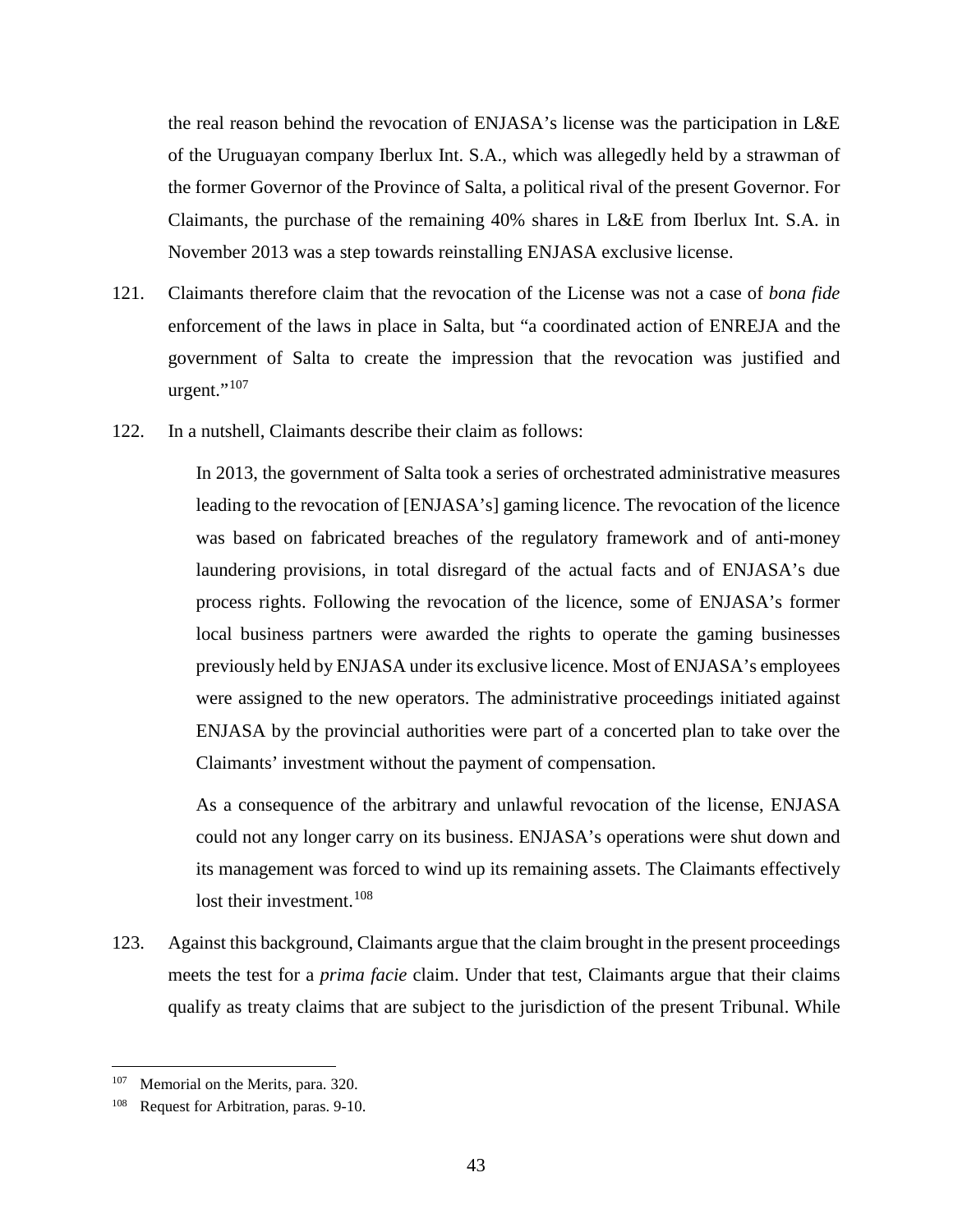taking the revocation of ENJASA's license as their starting point, Claimants consider their claims to qualify as constituting treaty claims, not contract claims. Furthermore, Claimants argue, the jurisdiction of the present Tribunal is also not barred by the forum selection clauses that are contained in the Bidding Terms and Conditions and the Transfer Agreement concluded with the Province of Salta during ENJASA's privatization.

#### *(i) The claims brought are treaty claims*

- 124. Claimants argue that under the *prima facie* test applied in international dispute settlement, including in investment treaty arbitration, the Tribunal must only ascertain, as stated in *SGS v. Philippines*, whether "the facts as alleged by the Claimant and as appearing from the initial pleadings fairly raise questions of breach of one or more provisions of the BIT."<sup>[109](#page-45-0)</sup> This test, Claimants continue, "is two pronged. First, it requires tribunals to base their jurisdictional decision on the facts '*as pleaded*' or '*as alleged*' by the claimant. […] Second, it then requires the tribunal to determine whether the facts pleaded by the claimant '*fairly raise questions of breach*' or '*may constitute possible breaches of*' one or more substantive treaty provisions."<sup>[110](#page-45-1)</sup> Hence, it is for Claimants to characterize their case and to show that breach of the BIT based on the alleged facts in question is "reasonably arguable on its face" or "sufficiently serious to proceed to a full hearing on the merits" or that they have "a reasonable possibility as pleaded."<sup>[111](#page-45-2)</sup>
- 125. Under the test thus set out, Claimants are of the view that the facts they allege are capable of resulting in a breach of the BIT, namely the prohibition of direct and indirect expropriations without compensation in Article 4 of the BIT, the fair and equitable

<span id="page-45-0"></span> <sup>109</sup> Rejoinder on Jurisdiction, para. 68; Claimants' Post-Hearing Brief, para. 66 (both quoting *SGS Société Générale de Surveillance S.A. v. Republic of the Philippines*, ICSID Case No. ARB/02/6, Decision of the Tribunal on Objections to Jurisdiction (29 January 2004), para. 157 (AL RA 25)). *See also* Counter-Memorial on Jurisdiction, paras. 62-65.

<span id="page-45-1"></span><sup>110</sup> Claimants' Post-Hearing Brief, para. 68 (emphases in the original).

<span id="page-45-2"></span><sup>111</sup> Counter-Memorial on Jurisdiction, para. 64 (quoting *Saipem S.p.A. v. The People's Republic of Bangladesh*, ICSID Case No. ARB/05/07, Decision on Jurisdiction and Recommendation on Provisional Measures (21 March 2007), para. 91 (CL-050), and *Chevron Corporation and Texaco Petroleum Co. v. The Republic of Ecuador,* PCA Case No. 2009-23, UNCITRAL, Third Interim Award on Jurisdiction and Admissibility (27 February 2012) Part IV, p. 2, paras. 4.7, 4.8 (CL -052)).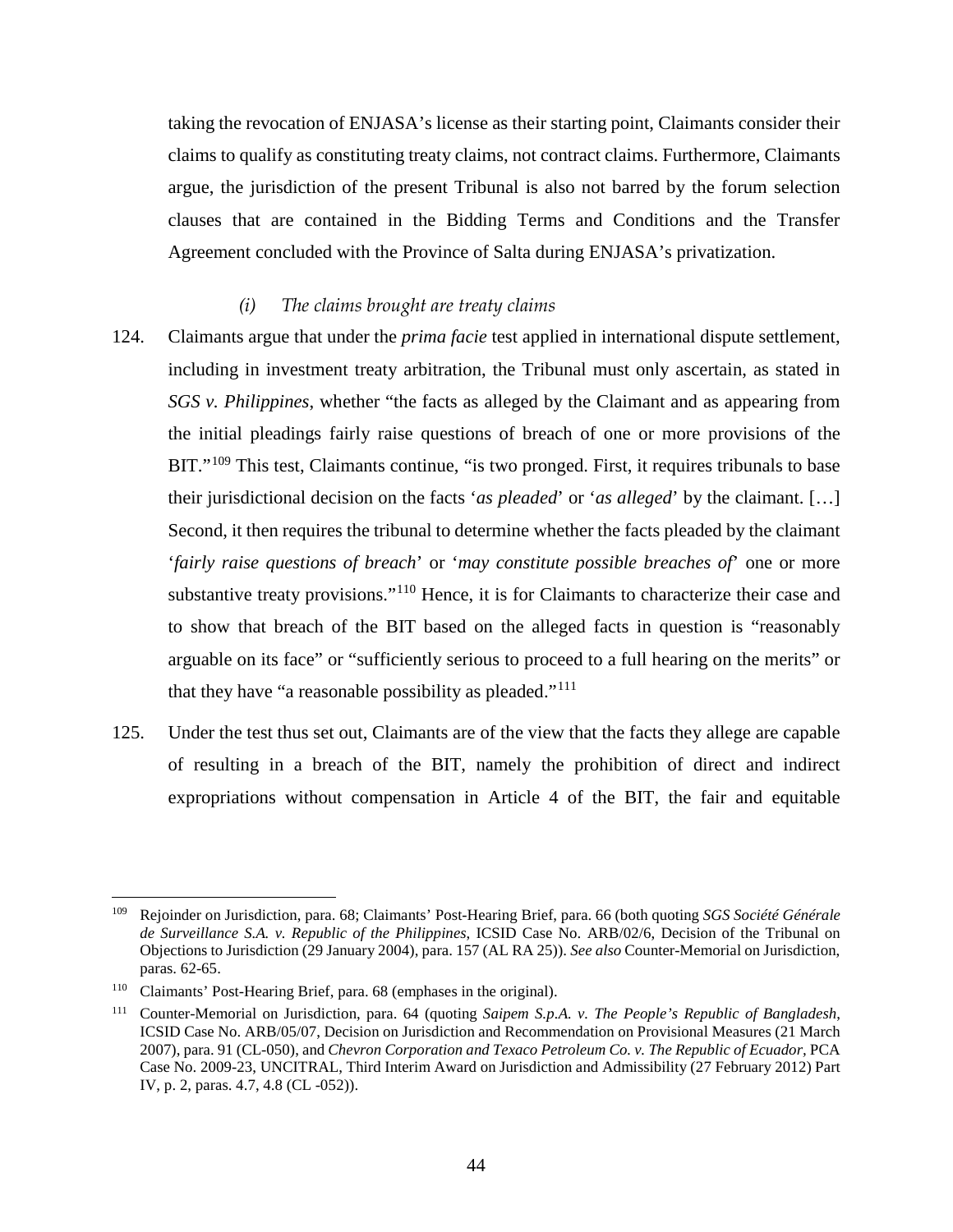treatment standard in Article 2(1) of the BIT, and the national treatment standard in Article 3(1) of the BIT.[112](#page-46-0) In Claimants' view, their claims therefore fulfill the *prima facie* test. [113](#page-46-1)

- 126. Claimants also reject Respondent's qualification of the alleged facts as constituting a contract claim. First, they dispute Respondent's qualification of the License granted to ENJASA as a contract; instead they argue that the License was granted unilaterally by an administrative act of the Executive Branch of the Province of Salta under public law.<sup>[114](#page-46-2)</sup> Second, rather than constituting an exercise of a contractual right by the Province, the revocation of the License was, Claimants contend, an exercise of public authority by ENREJA in the exercise of its statutory powers under Law No. 7020.<sup>[115](#page-46-3)</sup>
- 127. Third, Claimants point out that they are not asking for relief under the License or any (other) contractual arrangements, but consider that the facts alleged qualify as a breach of the BIT. In particular, they argue that the License was not revoked for a legitimate public purpose, but as a result of a "coordinated action of ENREJA and the Government of Salta" through the use of "orchestrated administrative proceedings."<sup>[116](#page-46-4)</sup> For Claimants, these administrative proceedings had the sole purpose of ousting ENJASA from the operation of gaming facilities and lottery activities under its exclusive license and to redistribute ENJASA operations to other operators under conditions more favorable for the Province of Salta. In Claimants' view, the revocation of ENJASA's license through Resolution No. 240/13 was only a pretext; it was not based on legitimate grounds.<sup>[117](#page-46-5)</sup> It was taken in breach of domestic law and in violation of due process, of the principle of proportionality, and of the prohibition to apply regulatory requirements retroactively.<sup>[118](#page-46-6)</sup>
- 128. As a result of the revocation of ENJASA's license and the subsequent transfer of its operations to new operators, Claimants argue, their investment in Argentina was destroyed

<span id="page-46-0"></span><sup>&</sup>lt;sup>112</sup> Counter-Memorial on Jurisdiction, paras. 66-88; Rejoinder on Jurisdiction, paras. 74-78; Claimants' Post-Hearing Brief, para. 124-157.

<span id="page-46-1"></span><sup>113</sup> Claimants' Post-Hearing Brief, paras. 137, 145, 157 and 174.

<span id="page-46-2"></span><sup>114</sup> Claimants' Post-Hearing Brief, paras. 99-103.

<span id="page-46-3"></span><sup>115</sup> Claimants' Post-Hearing Brief, paras. 104-119; 158-173.

<span id="page-46-4"></span><sup>116</sup> Memorial on the Merits, paras. 320 and 322.

<span id="page-46-5"></span><sup>117</sup> *See* Claimants' Post-Hearing Brief, paras. 85-95.

<span id="page-46-6"></span><sup>118</sup> *See* Claimants' Post-Hearing Brief, para. 123.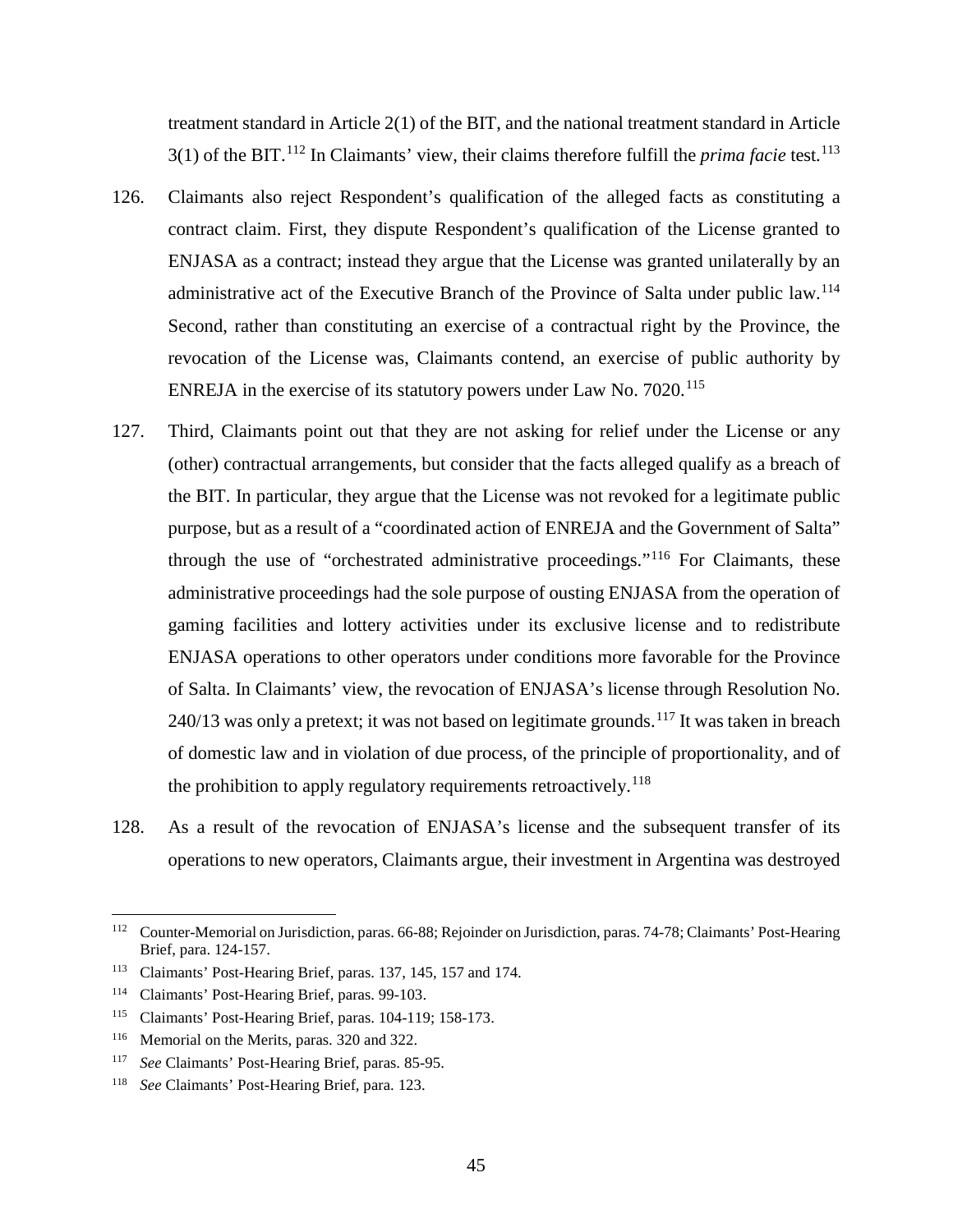and their assets transferred to other operators.<sup>[119](#page-47-0)</sup> Furthermore, none of the new operators were subject to the same conditions that had been applied to ENJASA; the new operators also did not have to participate in a comparable public tender; their operations were also not subject to similar harassment and reviews of their compliance with anti-money laudering regulations. Finally, the new operators were awarded new operating licenses although some of them had been participants in what ENREJA had considered as an unlawful hiring of operators by ENJASA.<sup>[120](#page-47-1)</sup>

129. These facts, Claimants allege, constitute (1) a (direct and indirect) expropriation of their investment without compensation in violation of Article 4 of the BIT,  $^{121}$  $^{121}$  $^{121}$  (2) a breach of the fair and equitable treatment standard, in particular its requirements of transparency, stability and protection of legitimate expectations, procedural propriety and due process, good faith, and freedom from coercion and harassment,  $122$  and (3) a breach of national treatment in light of the more favorable treatment the new operators had received as compared to ENJASA. [123](#page-47-4)

#### *(ii) The forum selection clauses do not bar jurisdiction*

- 130. Claimants also counter Respondent's argument that the forum selection clauses in favor of the exclusive jurisdiction of the courts of the Province of Salta, contained in Article 8.3 of the Bidding Terms and Conditions and in Article 13.1 of the Transfer Agreement, constitute a bar to the jurisdiction of the present Tribunal. Claimants forward two arguments in this respect.<sup>[124](#page-47-5)</sup>
- 131. First, Claimants point out that these forum selection clauses do not apply *ratione personae* to the parties to the present proceedings. They only apply to disputes between the Province

<span id="page-47-0"></span> <sup>119</sup> Claimants' Post-Hearing Brief, paras. 120-122.

<span id="page-47-1"></span><sup>120</sup> *See* Counter-Memorial on Jurisdiction, paras. 86-88.

<span id="page-47-2"></span><sup>121</sup> Counter-Memorial on Jurisdiction, paras. 68-83; Claimants' Post-Hearing Brief, paras. 124-137.

<span id="page-47-3"></span><sup>122</sup> Counter-Memorial on Jurisdiction, paras. 84-85; Claimants' Post-Hearing Brief, paras. 138-145.

<span id="page-47-4"></span><sup>123</sup> Counter-Memorial on Jurisdiction, paras. 86-88; Claimants' Post-Hearing Brief, paras. 146-157.

<span id="page-47-5"></span><sup>124</sup> Counter-Memorial on Jurisdiction, paras. 89-98; Rejoinder on Jurisdiction, paras. 79-89; Claimants' Post-Hearing Brief, para. 189.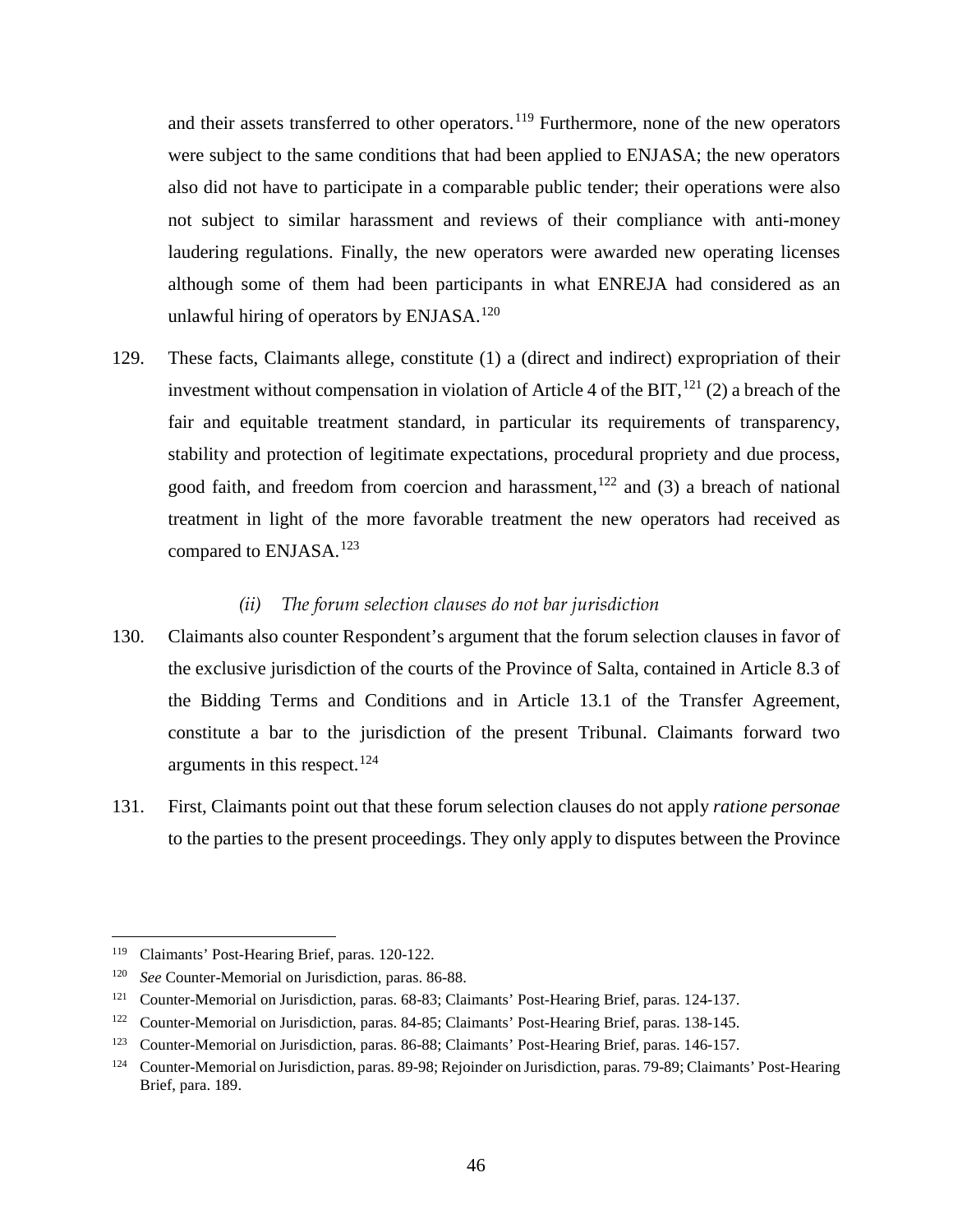of Salta and the UTE, that is, CAIH, Boldt S.A, and Iberlux Int. S.A., and Claimants as their successors. [125](#page-48-0)

- 132. Second, Claimants argue that the forum selection clauses do not apply *ratione materiae* to the dispute at hand because the dispute before the Tribunal "does not relate to the Bidding Terms and Conditions, the performance of the licence and the transfer of ENJASA's shares. Rather, it relates to the Argentine Republic's breaches of obligations under international law and, in particular, the BIT."<sup>[126](#page-48-1)</sup> To this end, Claimants point out that the revocation of the License was a regulatory act which took place in the exercise of ENREJA's police powers.[127](#page-48-2) In Claimants' view, the revocation of the License was therefore clearly not of a contractual nature. Moreover, the reference in the Bidding Terms and Conditions and the Transfer Agreement to the need for the licensee to comply with the obligations stipulated in Law No. 7020 did not make the revocation of the License a contractual matter.
- 133. In addition, Claimants point out that the practice of arbitral tribunals in investment treaty arbitrations confirms that "[a]s a general rule, a forum selection clause in a contract with the host state does not bar the submission of claims pursuant to the dispute resolution clause of an international investment protection treaty."[128](#page-48-3) In this context, Claimants refer to decisions by arbitral tribunals rendered against both Respondent and other States.<sup>[129](#page-48-4)</sup>

# *B. Respondent consented validly to the present proceedings under Article 8 of the BIT*

134. Claimants also contend that they validly accepted Respondent's offer to arbitrate under Article 8 of the BIT. To this effect, they argue that strict compliance with the various procedural requirements of Article 8 "is not a condition for the validity of the Parties'

<span id="page-48-0"></span><sup>&</sup>lt;sup>125</sup> Counter-Memorial on Jurisdiction, para. 90; Rejoinder on Jurisdiction, para. 86.

<span id="page-48-1"></span><sup>126</sup> Counter-Memorial on Jurisdiction, para. 91.

<span id="page-48-2"></span><sup>&</sup>lt;sup>127</sup> Rejoinder on Jurisdiction, paras. 80-81.

<span id="page-48-3"></span><sup>128</sup> Counter-Memorial on Jurisdiction, paras. 94-97.

<span id="page-48-4"></span><sup>129</sup> Claimants make reference to *CMS Gas Transmission Company v. Argentine Republic*, ICSID Case No. ARB/01/8, Decision of the Tribunal on Objections to Jurisdiction (17 July 2003), para. 76 (AL RA 13); *Compañía de Aguas del Aconquija S.A. and Vivendi Universal S.A. v. Argentine Republic*, ICSID Case No. ARB/97/3, Decision on Annulment (3 July 2002), para. 101 (AL RA 22); and *Camuzzi International S.A. v. Argentine Republic*, ICSID Case No. ARB/03/2, Decision on Objections to Jurisdiction (11 May 2005), para. 112 (CL-082), as well as to a large number of tribunal decisions in cases against other respondents).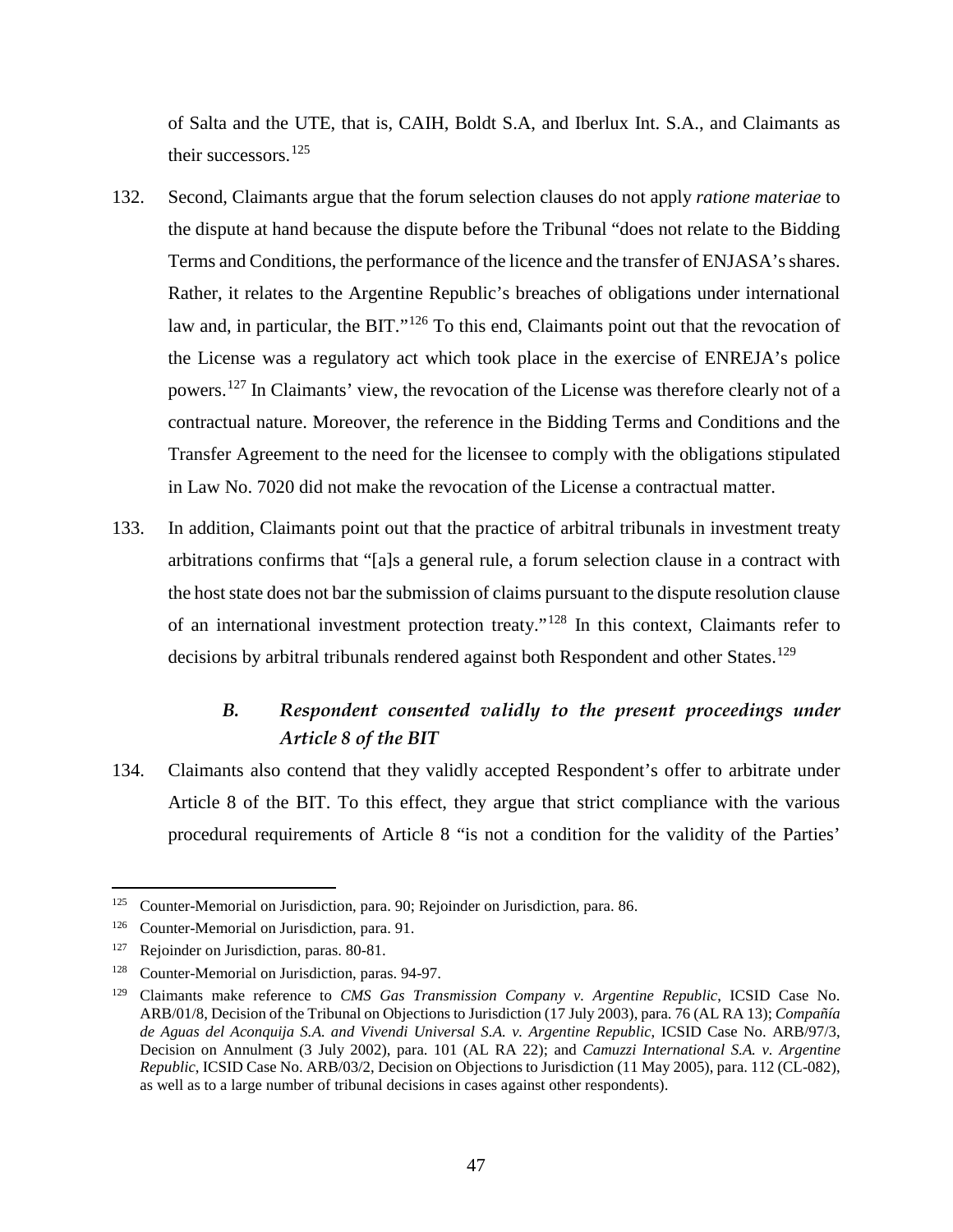consent to arbitration."[130](#page-49-0) Instead, for Claimants, compliance with Article 8 of the BIT raises merely questions of admissibility.[131](#page-49-1)

- 135. For Claimants, the dispute arose with the passing of Resolution No. 240/13, not with Resolution No. 315/13. In this light, Claimants argue that they complied with the requirement to engage in amicable consultations under Article 8(1) of the BIT prior to submitting the dispute to domestic administrative authorities under Article 8(2) of the BIT, and that they obtained in those administrative proceedings a decision on the merits that allowed them to access international arbitration pursuant to Article 8(3) of the BIT. Claimants therefore contend that they did not violate the sequence of procedural steps required under Article 8(1) through (3) of the BIT. Claimants add that recourse to any other domestic remedy, as suggested by the Repondent, was either not possible or futile. Claimants also argue that Article 8(4) of the BIT, which requires the withdrawal of proceedings before domestic courts once the international arbitral tribunal is installed, does not constitute a bar to the Tribunal's jurisdiction.
- 136. In the alternative, Claimants point out that by now ENJASA's judicial claim against Resolution No. 315/13 had been pending undecidedly in the courts of Salta for more than 18 months. Moreover, the MFN clause in Article 3 of the BIT would grant them jurisdiction anyway.

<span id="page-49-0"></span><sup>&</sup>lt;sup>130</sup> Rejoinder on Jurisdiction, para. 91.

<span id="page-49-1"></span><sup>131</sup> Claimants' Post-Hearing Brief, para. 194 (invoking *Urbaser S.A. et al. v. Argentine Republic*, ICSID Case No. ARB/07/26, Decision on Jurisdiction (19 December 2012), para. 192 (AL RA 41); *Abaclat and Others v. Argentine Republic*, ICSID Case No. ARB/07/5, Decision on Jurisdiction and Admissibility (4 August 2011), paras. 582-583 (CL-131); *Teinver S.A. et al. v. Argentine Republic*, ICSID Case No. ARB/09/1, Decision on Jurisdiction (21 December 2012), para. 135 (CL-137); *TSA Spectrum de Argentina S.A. v. Argentine Republic*, ICSID Case No. ARB/05/5, Award (19 December 2008), para. 112 (AL RA 158); *Giovanni Alemanni and Others v. Argentine Republic*, ICSID Case No. ARB/07/8, Decision on Jurisdiction and Admissibility (17 November 2014), para. 317 (CL-149); *Société Générale de Surveillance S.A. v. Islamic Republic of Pakistan*, ICSID Case No. ARB/01/13, Decision of the Tribunal on Objections to Jurisdiction (6 August 2003), para. 184 (CL-009); *Bayindir Insaat Turizm Ticaret ve Sanayi A.Ş. v. Islamic Republic of Pakistan*, ICSID Case No. ARB/03/29, Decision on Jurisdiction (14 November 2005), paras. 99-100 (CL-013); *Ethyl Corporation v. Canada*, UNCITRAL, Award on Jurisdiction (24 June 1998), p. 42, para. 84 (CL-132)).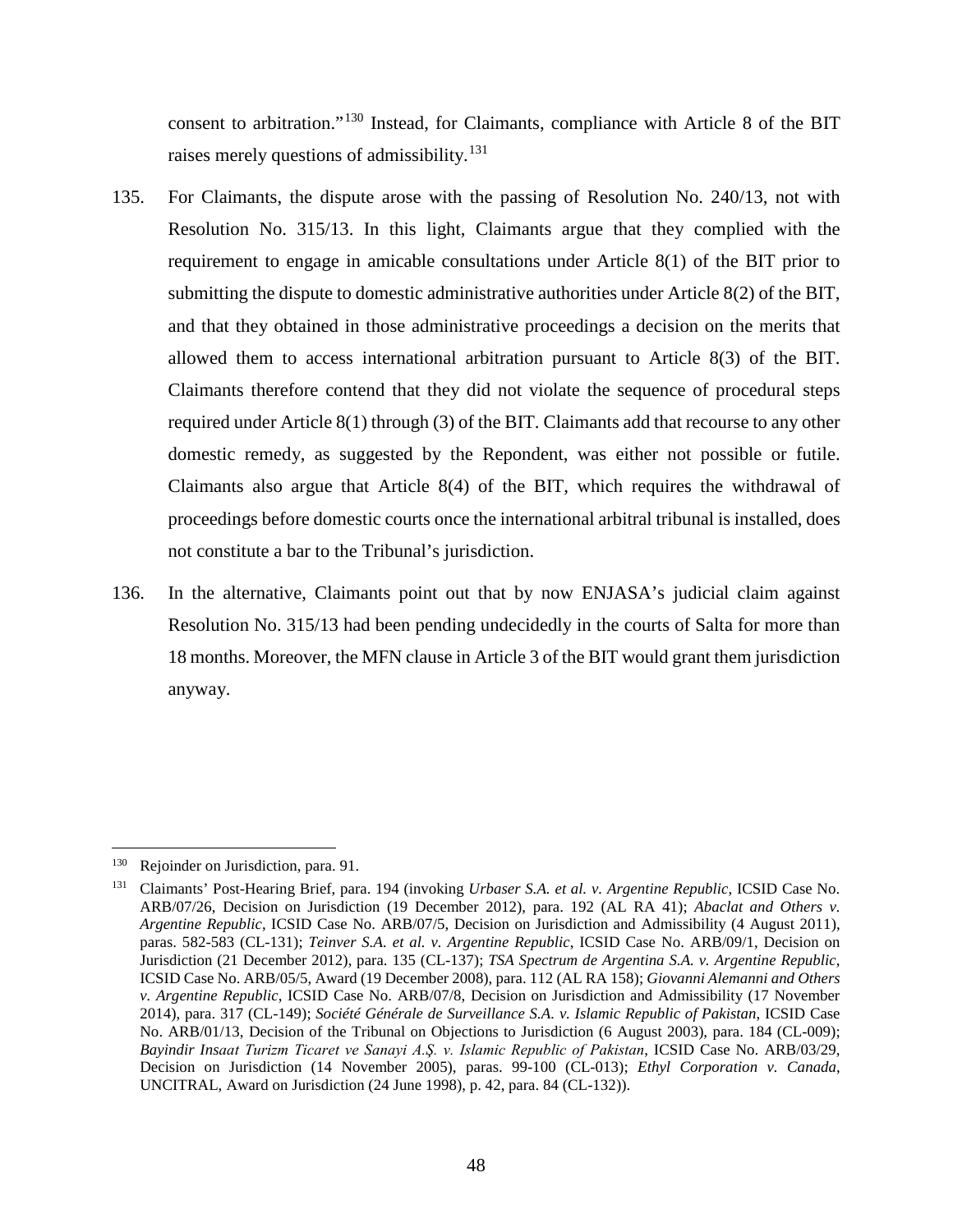- *(i) Compliance with the requirement for amicable consultations (Article 8(1) of the BIT)*
- 137. Claimants first point out that Article 8(1) of the BIT only requires to engage in amicable consultations "as far as possible". This indicates that the BIT does not require unconditional consultations.  $^{132}$  $^{132}$  $^{132}$
- 138. Claimants also consider that they complied with the consultation requirement under different perspectives. Claimants contend that the meeting on 27 August 2013 between Mr. Tucek of CAI and representatives of the Province of Salta, during which a solution to the dispute was attempted, already qualified as a start of amicable consultations; it was followed by further meetings between these parties.<sup>[133](#page-50-1)</sup> Given that the conduct of the Province of Salta was attributable to Respondent under international law, negotiations conducted with the Province should be considered, Claimants argue, as negotiations between Claimants and Respondent.<sup>[134](#page-50-2)</sup>
- 139. Claimants further contend that CAI's letter to the Argentine Republic of 30 April 2014, followed by seven further letters sent to the Argentine Republic and the Governor of the Province of Salta, also continued the consultations.<sup>[135](#page-50-3)</sup>
- 140. Claimants also argue that their efforts at finding a negotiated solution of the dispute were genuine.<sup>[136](#page-50-4)</sup> Respondent's arguments to the contrary, in particular in connection with the correspondence and contact with Mr. Wajntraub, in Claimants' view, did not show otherwise, as Mr. Wajntraub allegedly had not engaged in constructive discussions.

<span id="page-50-0"></span><sup>&</sup>lt;sup>132</sup> Counter-Memorial on Jurisdiction, paras. 107-123 (still relying on a slightly different translation of Article 8(1) of the Argentina-Austria BIT into English which stated "whenever possible"); Rejoinder on Jurisdiction, paras. 95-108; Claimants' Post-Hearing Brief, paras. 196-252.

<span id="page-50-1"></span><sup>133</sup> Claimants' Post-Hearing Brief, paras. 223-233.

<span id="page-50-2"></span><sup>134</sup> Claimants' Post-Hearing Brief, paras. 239-242.

<span id="page-50-3"></span><sup>135</sup> Claimants' Post-Hearing Brief, para. 235.

<span id="page-50-4"></span><sup>136</sup> Claimants' Post-Hearing Brief, para. 238.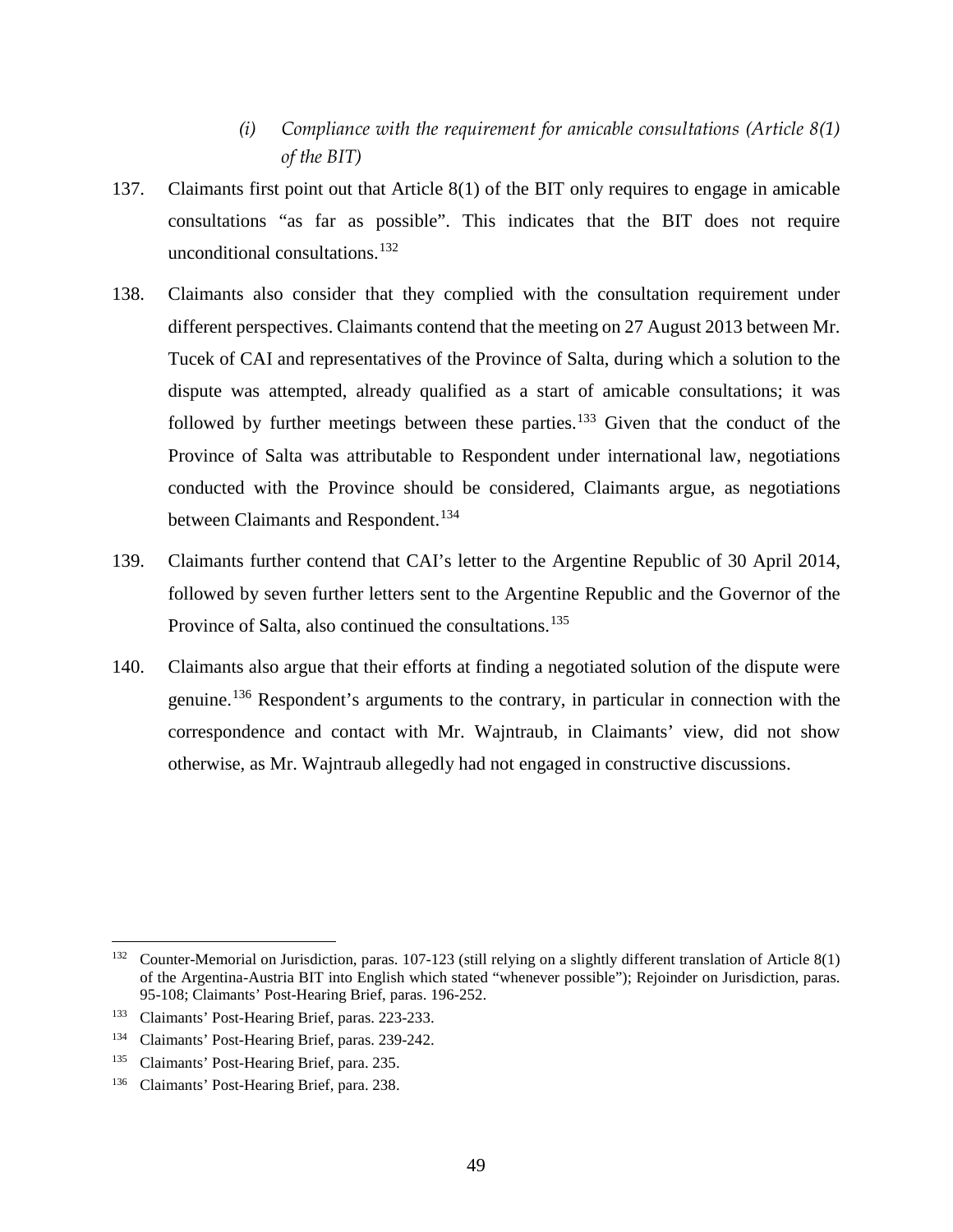- *(ii) Compliance with requirement to submit the dispute to a domestic jurisdiction (Article 8(2) and (3) of the BIT)*
- 141. Claimants further contend that they fulfilled their obligation under Article 8(2) of the BIT to submit the dispute to the competent administrative or judicial jurisdiction.<sup>[137](#page-51-0)</sup> They assert that ENJASA's Recourse for Reconsideration of Resolution No. 240/13 was a recourse to the competent administrative jurisdiction.<sup>[138](#page-51-1)</sup> In this context, Claimants point out that "competent administrative jurisdiction" is a term which the BIT – unlike most other BITs to which either Argentina or Austria are party – specifically mentions. Furthermore, Claimants assert that the amicable consultations started before the dispute was submitted. Yet, as they only were required under Article 8(2) of the BIT to conduct amicable consultations "as far as possible" before submitting the dispute to the domestic authorities, they were not required to consult for full six months given that the Recourse for Reconsideration had to be introduced under domestic law within 15 days after the passing of Resolution No. 240/13. In such circumstances, Claimants argue, the six-months consultation period could not be viewed as a mandatory waiting period.<sup>[139](#page-51-2)</sup>
- 142. Claimants further point out that in ENJASA's Recourse for Reconsideration the same issues as those in the present arbitration were raised.<sup>[140](#page-51-3)</sup> For Claimants, the dispute raised in ENJASA's adminstrative recourse was, for purposes of compliance with Article 8(2) and (3) of the BIT, the same dispute as the one pending in the present arbitration. By contrast, in Claimants' view, if the scope of a dispute were construed "as narrow as proposed by the Argentine Republic, [this] would mean that a resort to domestic administrative jurisdiction could never, or only in exceptional circumstances, resolve an investment dispute. This result would be contrary to the text, context and object and purpose of Article 8 [of the] BIT."<sup>[141](#page-51-4)</sup> In other words, Article 8 of the BIT does not require, Claimants contend, that a completely identical dispute, covering the same parties and the

<span id="page-51-0"></span> <sup>137</sup> Counter-Memorial on Jurisdiction, paras. 132-136; Rejoinder on Jurisdiction, paras. 109-126; Claimants' Post-Hearing Brief, paras. 253-288.

<span id="page-51-1"></span><sup>138</sup> Rejoinder on Jurisdiction, para. 113; Claimants' Post-Hearing Brief, paras. 264-272.

<span id="page-51-2"></span><sup>139</sup> Counter-Memorial on Jurisdiction, para. 114.

<span id="page-51-3"></span><sup>&</sup>lt;sup>140</sup> Rejoinder on Jurisdiction, paras. 114-118; Claimants' Post-Hearing Brief, paras. 256-263.

<span id="page-51-4"></span><sup>&</sup>lt;sup>141</sup> Rejoinder on Jurisdiction, para. 115.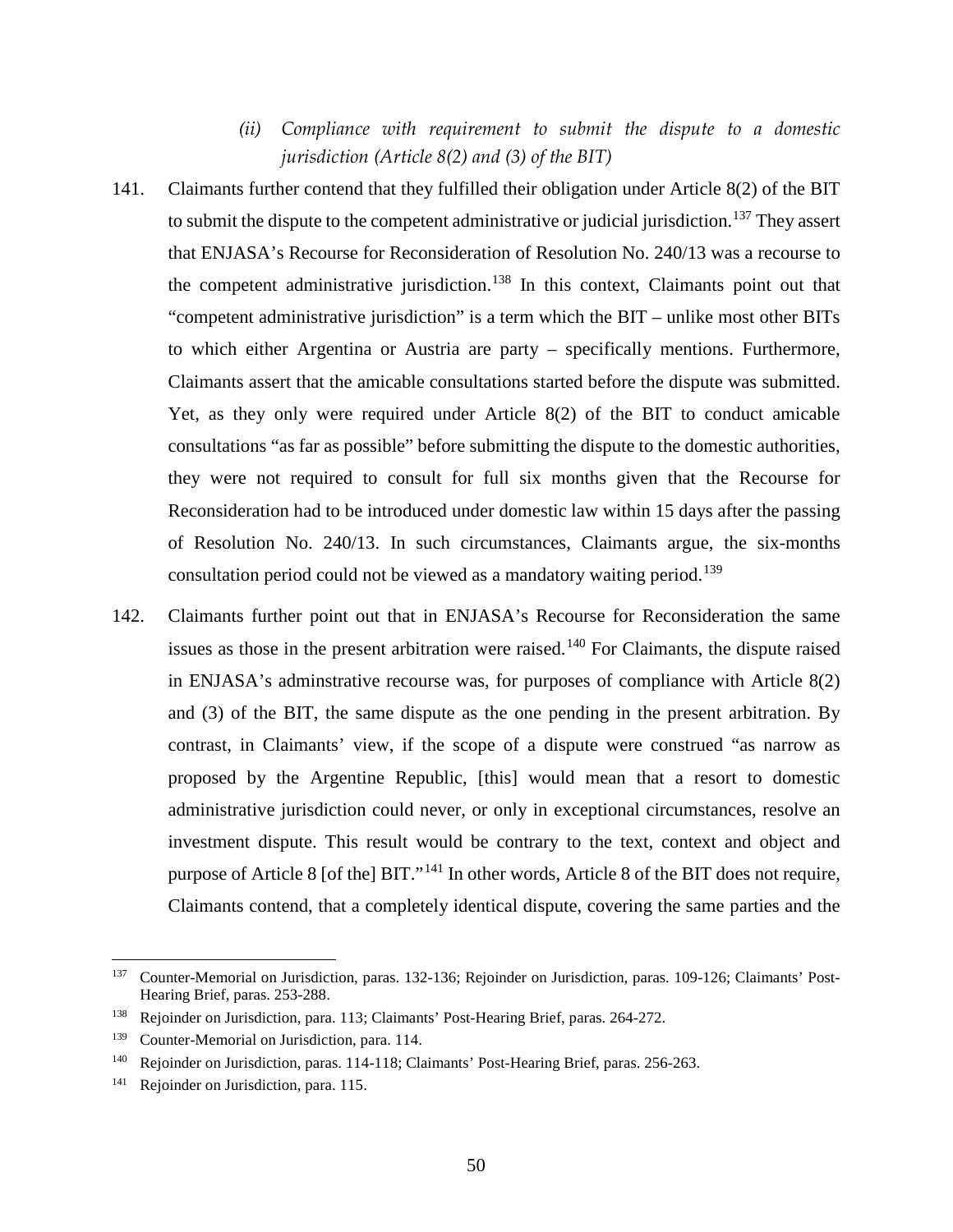same causes of action as the one before the present Tribunal, had to be submitted to the competent domestic administrative or judicial authorities. All that Article 8 of the BIT required is that "the pleaded facts are substantially similar and concern the same protected investment."<sup>[142](#page-52-0)</sup> In this context, Claimants refer to arbitral jurisprudence, including in particular decisions on jurisdiction in *Philip Morris v. Uruguay* and *Teinver v. Argentina*, to confirm their position.<sup>[143](#page-52-1)</sup>

- 143. Claimants also point out that ENJASA's Recourse for Reconsideration already had referred to the Argentina-Austria BIT.<sup>[144](#page-52-2)</sup>
- 144. Claimants further argue that they complied with Article 8(3) of the BIT, which allows to proceed to international arbitration either if no decision on the merits has been reached within 18 months, as stipulated in Article  $8(3)(a)$  of the BIT, or once a decision on the merits was rendered, but the dispute persists, as stipulated in Article 8(3)(b) of the BIT. The latter, in Claimants' view, happened with Resolution No. 315/13,<sup>[145](#page-52-3)</sup> which they view as a "decision on the merits" on ENJASA's Recourse for Reconsideration against Resolution No. 240/13. The fact that Resolution No. 315/13 could still be appealed, in turn, did not alter this situation. In this context, in Claimants' opinion, Respondent confuses the notion of a "decision on the merits," as required by Article 8(3) of the BIT, and the notion of a "final", that is, an unappealable, decision.  $146$

## *(iii) Claimants respected the sequence of procedural steps under Article 8 of the BIT*

145. In response to Respondent's argument that Article 8 of the BIT required that the different procedural requirements (i.e., consultation, submission to domestic authorities, and finally

<span id="page-52-0"></span> <sup>142</sup> Claimants' Post-Hearing Brief, para. 258.

<span id="page-52-1"></span><sup>143</sup> Rejoinder on Jurisdiction, paras. 118 (citing *Philip Morris Brands SARL et al. v. Oriental Republic of Uruguay*, ICSID Case No. ARB/10/7, Decision on Jurisdiction (2 July 2013), paras. 105, 106, 110, 113 (CL-134); *Teinver S.A. et al. v. Argentine Republic*, ICSID Case No. ARB/09/1, Decision on Jurisdiction (21 December 2012), para. 132 (CL-137)); Claimants' Post-Hearing Brief, paras. 260-262.

<span id="page-52-2"></span><sup>144</sup> Counter-Memorial on Jurisdiction, para. 136.

<span id="page-52-3"></span><sup>&</sup>lt;sup>145</sup> Counter-Memorial on Jurisdiction, paras. 137-138; Rejoinder on Jurisdiction, paras. 130-139; Claimants' Post-Hearing Brief, paras. 289-294.

<span id="page-52-4"></span><sup>146</sup> Rejoinder on Jurisdiction, paras. 130-132.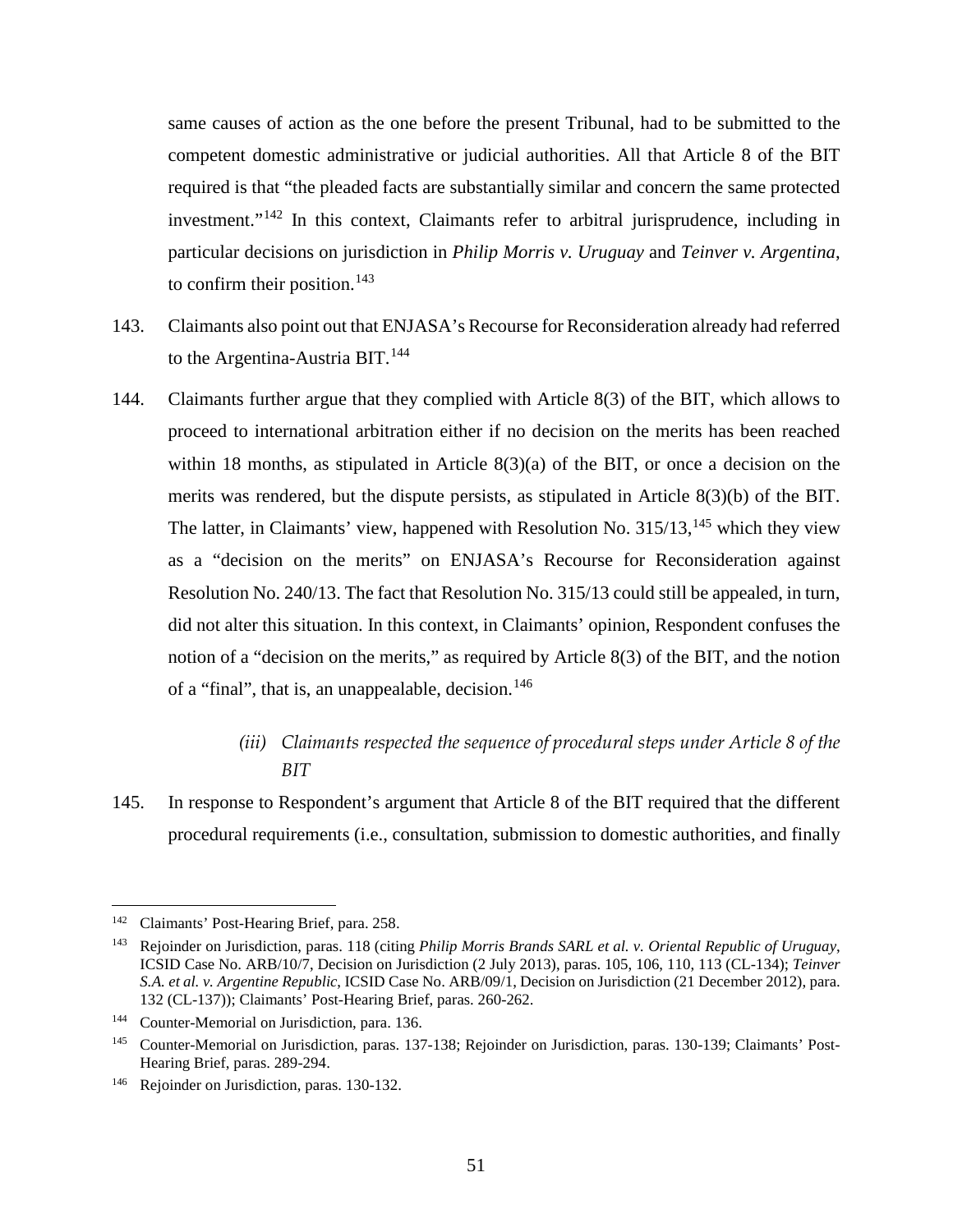international arbitration) be followed in sequence, Claimants submit that the deadlines under Argentine domestic law had to be taken into account. Thus, if Article 8(2) of the BIT required domestic recourses, such recourses must be understood to be had "in accordance with the applicable time-limits and procedures under domestic law: if the domestic law and procedures are not respected, any domestic remedy is futile."[147](#page-53-0) Similarly, if domestic law required the initiation of remedies within certain time limits, it would be non-sensical to require that consultations under Article 8(1) be conducted beforehand for as a long as six months, as stipulated in Article 8(2) of the BIT.

146. Claimants put the dilemma Respondent's interpretation of Article 8 of the BIT creates as follows:

> Accepting, for the sake of argument, the Argentine Republic's allegations, Claimants could have never fulfilled both the requirement to engage in amicable consultations and to resort to the domestic administrative authorities or courts. Had Claimants not filed a recourse within 15 days from the revocation of the licence, all further domestic remedies would have been barred. On the other hand, the compliance with the 15-days deadline would, in the Argentine Republic's view, "*contaminate*" amicable consultations. The Argentine Republic construed a *catch-22* situation.<sup>[148](#page-53-1)</sup>

147. All in all, Claimants argue that they have taken all procedural steps required under Argentine law to contest the revocation of ENJASA's license and to enforce their rights under the BIT. If compliance with the domestic recourse requirement sits squarely with a strict reading of Article 8 of the BIT, requiring compliance with the latter, in Claimants' view, would constitute bad faith. [149](#page-53-2)

# *(iv) Recourse to domestic courts as suggested by Respondent is either impossible or futile*

148. In addition, and arguendo that the dispute as submitted to the present Tribunal had to be fully identical in terms of the parties, the subject-matter and the causes of action to the

<span id="page-53-0"></span> <sup>147</sup> Claimants' Post-Hearing Brief, para. 297.

<span id="page-53-1"></span><sup>148</sup> Counter-Memorial on Jurisdiction, para. 141.

<span id="page-53-2"></span><sup>149</sup> Counter-Memorial on Jurisdiction, paras. 139-142.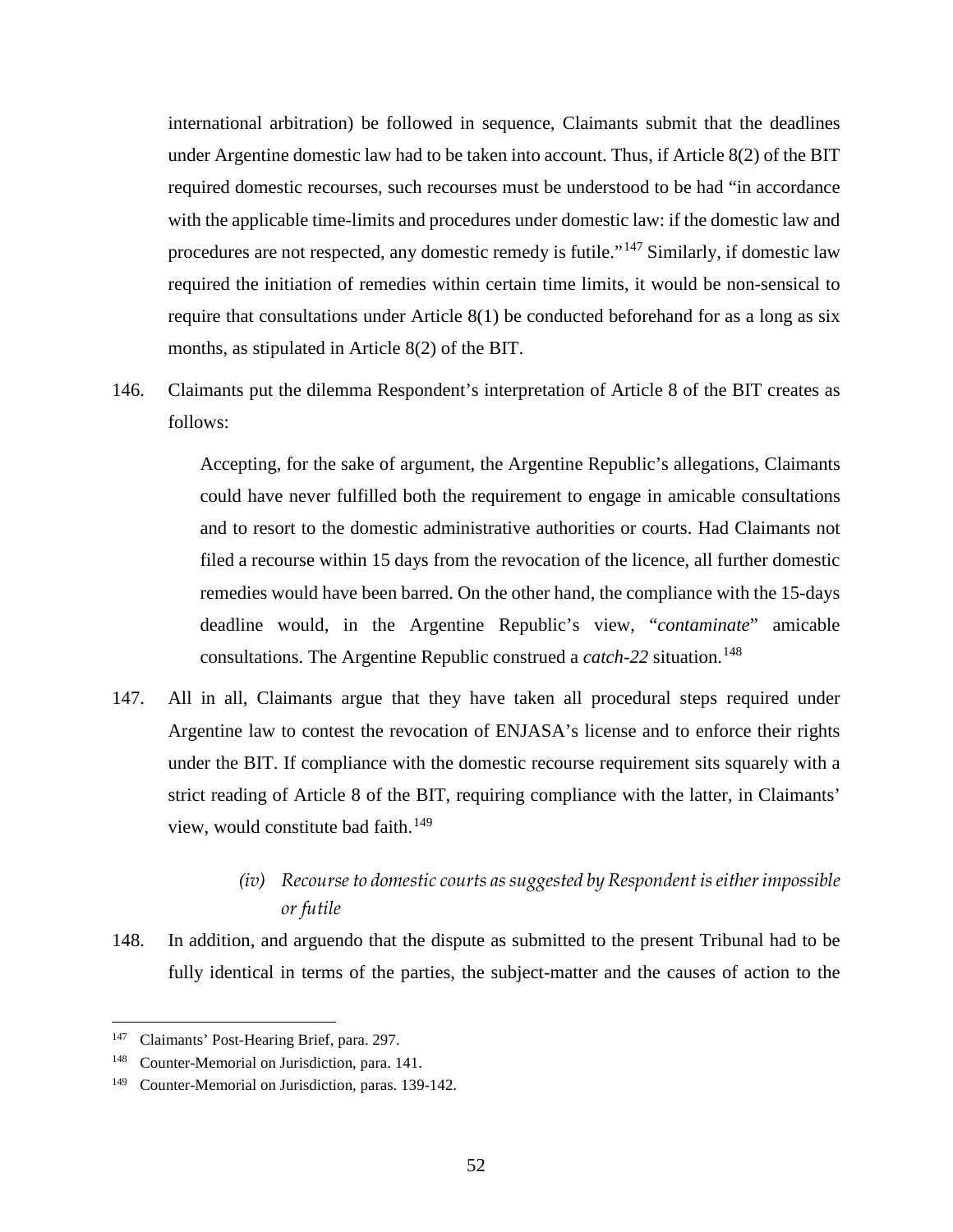dispute submitted to a domestic administrative or judicial jurisdiction, Claimants argue that Argentina's domestic legal system did not provide for any such recourse.<sup>[150](#page-54-0)</sup> Claimants instead argue that each of the domestic procedural options Respondent listed to this effect was unable to grant the compensation Claimants are seeking for breach of the BIT through the present arbitration.

149. Furthermore, even assuming that an Argentine court had jurisdiction to hear a damages claim based on the breach of the Argentina-Austria BIT, Claimants point out that it would be futile for them to pursue such a claim. Invoking the decisions on jurisdiction in *Urbaser v. Argentina* and *Abaclat v. Argentina,* as well as a study prepared by the Treasury Attorney-General Office of the Argentine Republic, Claimants argue that "there is no realistic possibility of securing a court decision on damages claims within 18 months in the Argentine Republic."<sup>[151](#page-54-1)</sup> To require Claimants nevertheless to pursue such remedies would not meet the very purpose of the requirement in question, which is identical to the *raison d'être* of the requirement to exhaust local remedies, namely to give the local courts an occasion to provide a remedy. [152](#page-54-2)

#### *(v) Article 8(4) of the BIT does not bar jurisdiction*

150. Claimants also reject Respondent's argument that Article 8(4) of the BIT, which requires the withdrawal of domestic proceedings in case of recourse to international arbitration, operates as a bar to the jurisdiction of the present Tribunal.[153](#page-54-3) In Claimants' view, the obligation to withdraw does not exist before commencing international arbitration proceedings; on the contrary, the "initiation of arbitration proceedings is a prerequisite for the obligation to take all measures to withdraw the pending judicial claim."<sup>[154](#page-54-4)</sup> Furthermore,

<span id="page-54-0"></span><sup>&</sup>lt;sup>150</sup> Counter-Memorial on Jurisdiction, paras. 143-165; Rejoinder on Jurisdiction, paras. 159-195; Claimants' Post-Hearing Brief, paras. 330-386.

<span id="page-54-1"></span><sup>151</sup> Rejoinder on Jurisdiction, paras. 196-205 (quote at para. 196) (citing *Urbaser S.A. et al. v. Argentine Republic*, ICSID Case No. ARB/07/26, Decision on Jurisdiction (19 December 2012), para. 192 (AL RA 41); and *Abaclat and Others v. Argentine Republic*, ICSID Case No. ARB/07/5, Decision on Jurisdiction and Admissibility (4 August 2011), paras. 582-583 (CL-131)); Claimants' Post-Hearing Brief, paras. 387-394; Counter-Memorial on Jurisdiction, paras. 166-175.

<span id="page-54-2"></span><sup>152</sup> Claimants' Post-Hearing Brief, paras. 387-389.

<span id="page-54-3"></span><sup>153</sup> Rejoinder on Jurisdiction, paras. 144-158; Claimants' Post-Hearing Brief, paras. 401-408.

<span id="page-54-4"></span><sup>154</sup> Rejoinder on Jurisdiction, para. 150; Claimants' Post-Hearing Brief, para. 402.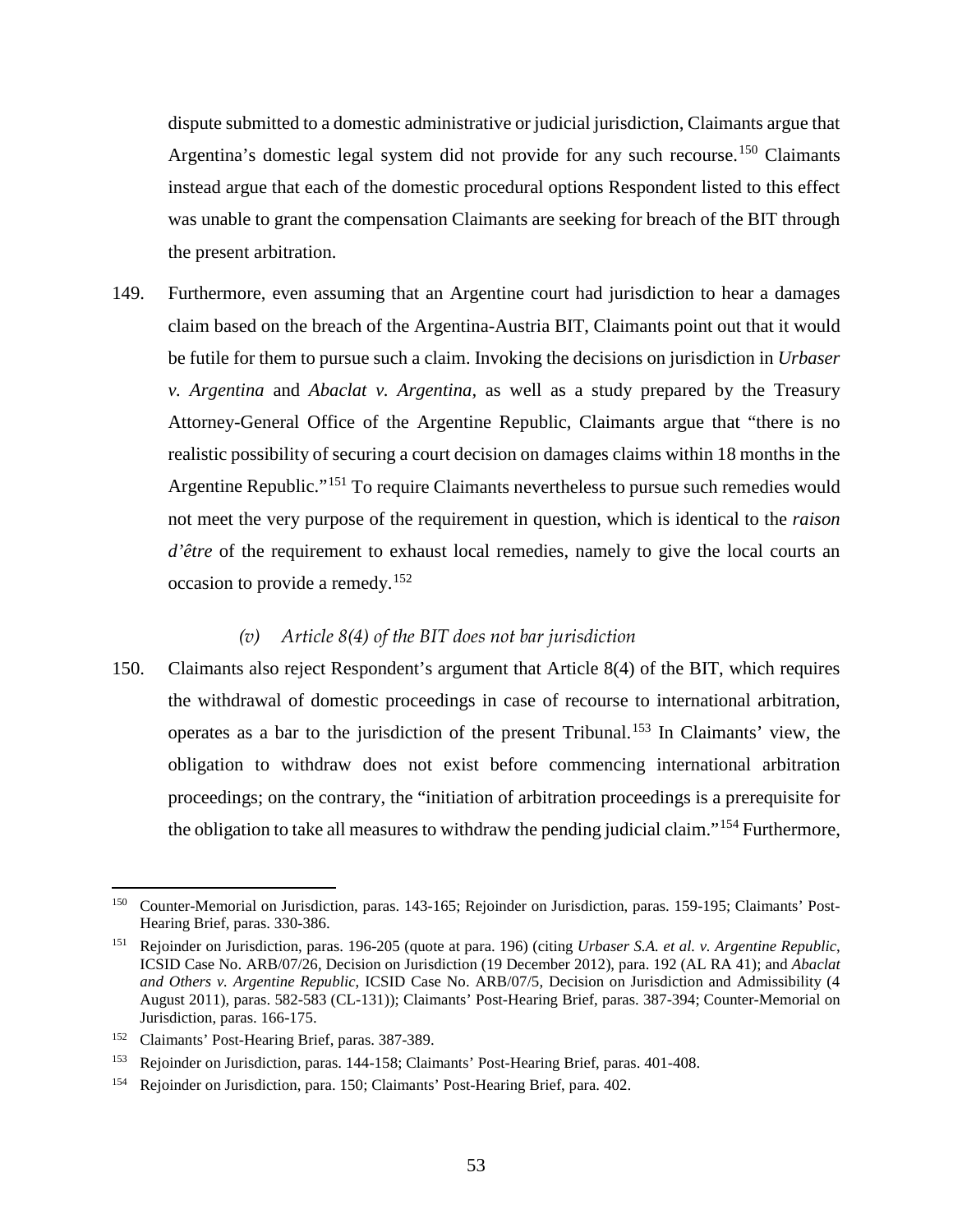any such obligation could only arise once the jurisdiction of the arbitral tribunal was confirmed. Otherwise, given that a withdrawal of ENJASA's domestic proceedings would be with prejudice, Claimants would risk losing both their domestic recourse and their recourse to international arbitration if the arbitral tribunal was to decline jurisdiction.<sup>[155](#page-55-0)</sup> This would be contrary to the stated purposes of the Argentina-Austria BIT to afford protection to foreign investors.<sup>[156](#page-55-1)</sup>

## *(vi) First alternative: A dispute has now been pending in domestic courts for 18 months without decision on the merits*

151. In the first alternative, Claimants point out that even if the Tribunal were to find that ENJASA's Recourse for Reconsideration against Resolution No. 240/13 did not comply with Article 8(2) of the BIT, ENJASA subsequently submitted, on 5 February 2014, an Action for Annulment against Resolutions Nos. 240/13 and 315/13 in the domestic courts in Salta.<sup>[157](#page-55-2)</sup> This Action, Claimants point out, has been pending without decision for more than 18 months now. Relying on several arbitral decisions, for Claimants it is at the time the Tribunal renders a decision on jurisdiction that any pre-arbitral procedural requirement had to be fulfilled; the non-fulfilment of any such requirement at the time the arbitration proceedings were started, by contrast, was not an obstacle to a positive finding of jurisdicion.<sup>[158](#page-55-3)</sup> Cases relied upon by Respondent, which declined jurisdiction for noncompliance with the requirement to litigate in domestic courts for 18 months, such as *Wintershall v. Argentina*, *Impregilo v. Argentina*, *Daimler v. Argentina*, and *ICS v. Argentina*, in turn, should be distinguished as in none of those cases had claimants, or their local subsidiaries, actually initiated any domestic proceedings at all.<sup>[159](#page-55-4)</sup> After all, in

<span id="page-55-0"></span> <sup>155</sup> Rejoinder on Jurisdiction, paras. 151-157; Claimants' Post-Hearing Brief, paras. 403-406.

<span id="page-55-1"></span><sup>156</sup> Rejoinder on Jurisdiction, para. 152.

<span id="page-55-2"></span><sup>157</sup> Rejoinder on Jurisdiction, para. 140; Claimants' Post-Hearing Brief, paras. 395-400.

<span id="page-55-3"></span><sup>158</sup> Rejoinder on Jurisdiction, para. 141 (relying on *Sergei Paushok, CJSC Golden East Company and CJSC Vostokneftegaz Company v. The Government of Mongolia*, UNCITRAL, Award on Jurisdiction and Liability (28 April 2011), para. 220 (CL-151); *Philip Morris Brands SARL et al. v. Oriental Republic of Uruguay*, ICSID Case No. ARB/10/7, Decision on Jurisdiction (2 July 2013), para. 144 (CL-134); *Teinver S.A. et al. v. Argentine Republic*, ICSID Case No. ARB/09/1, Decision on Jurisdiction (21 December 2012), para. 135 (CL-137); and *Biwater Gauff (Tanzania) Ltd. v. United Republic of Tanzania*, ICSID Case No. ARB/05/22, Award (24 July 2008), para. 343 (CL-031)).

<span id="page-55-4"></span><sup>159</sup> Rejoinder on Jurisdiction, para. 141 (distinguishing *Wintershall Aktiengesellschaft v. Argentine Republic*, ICSID Case No. ARB/04/14, Award (8 December 2008), paras. 8, 18.3, and 156 (AL RA 38); *Impregilo S.p.A. v.*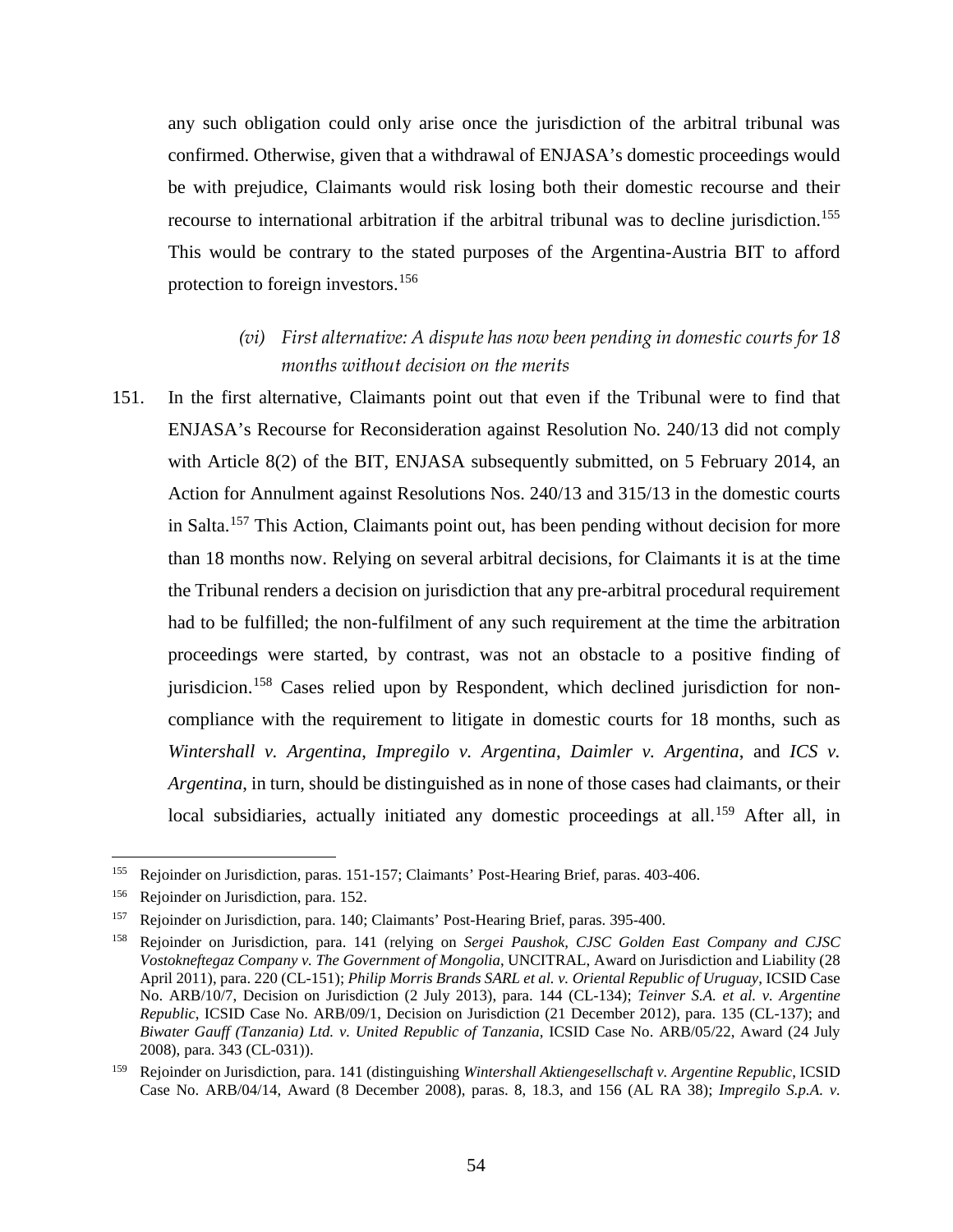Claimants' view, it would make little sense and be inefficient for the Tribunal to decline jurisidiction on this ground since Claimants could immediately resubmit their case to arbitration as the 18 months of litigating in domestic courts had now expired.

### *(vii) Second alternative: Jurisdiction based on the MFN clause in Article 3 of the BIT*

- 152. Should the Tribunal find any non-compliance with Article 8 of the BIT to bar jurisdiction, Claimants invoke, in the second alternative, the MFN clause in Article 3 of the Argentina-Austria BIT as a basis for jurisdiction. Under this clause, Claimants consider to be entitled to the same favorable treatment in terms of dispute settlement as Danish investors under the BIT between Argentina and Denmark. Under Article 9(2) of that treaty, no prior recourse to local courts or administrative authorities for 18 months was necessary.<sup>[160](#page-56-0)</sup>
- 153. In response to Respondent's first objection regarding MFN treatment, Claimants argue that their invocation of the MFN clause in the Argentina-Austria BIT was timely. It occurred, they point out, in their first submission following Respondent's objections to jurisdiction (i.e., Claimants' Counter-Memorial on Jurisdiction), as required by Rule 31(3) of the ICSID Arbitration Rules. [161](#page-56-1)
- 154. Claimants further argue, in response to Respondent's second objection regarding MFN treatment, that the term "treatment" in Article 3 of the Argentina-Austria BIT was sufficiently wide to "encompas[s] any conduct of the host State that affects the investor's investment, which includes its access to dispute settlement."<sup>[162](#page-56-2)</sup> For Claimants, this interpretation is confirmed by the fact that Article 3(2) of the BIT explicitly excluded from

 $\overline{a}$ 

*Argentine Republic*, ICSID Case No. ARB/07/17, Award (21 June 2011), paras. 13-48, 94 (AL RA 46); *Daimler Financial Services AG v. Argentine Republic*, ICSID Case No. ARB/05/1, Award (22 August 2012), paras. 190- 191 (AL RA 96); and *ICS Inspection and Control Services Limited (United Kingdom) v. Argentine Republic*, PCA Case No. 2010-9, UNCITRAL, Award on Jurisdiction (10 February 2012), para. 269 (AL RA 40)).

<span id="page-56-0"></span><sup>160</sup> Counter-Memorial on Jurisdiction, paras. 176-185; Rejoinder on Jurisdiction, paras. 206-229; Claimants' Post-Hearing Brief, paras. 412-442.

<span id="page-56-1"></span><sup>161</sup> Rejoinder on Jurisdiction, paras. 216-221; Claimants' Post-Hearing Brief, paras. 414-421 (reyling on *RosInvestCo UK Ltd. v. The Russian Federation*, SCC Case No. V 079/2005, Award on Jurisdiction (October 2007), para. 53 (CL-156)).

<span id="page-56-2"></span><sup>162</sup> Rejoinder on Jurisdiction, para. 224; Counter-Memorial on Jurisdiction, para. 183; Claimants' Post-Hearing Brief, para. 429.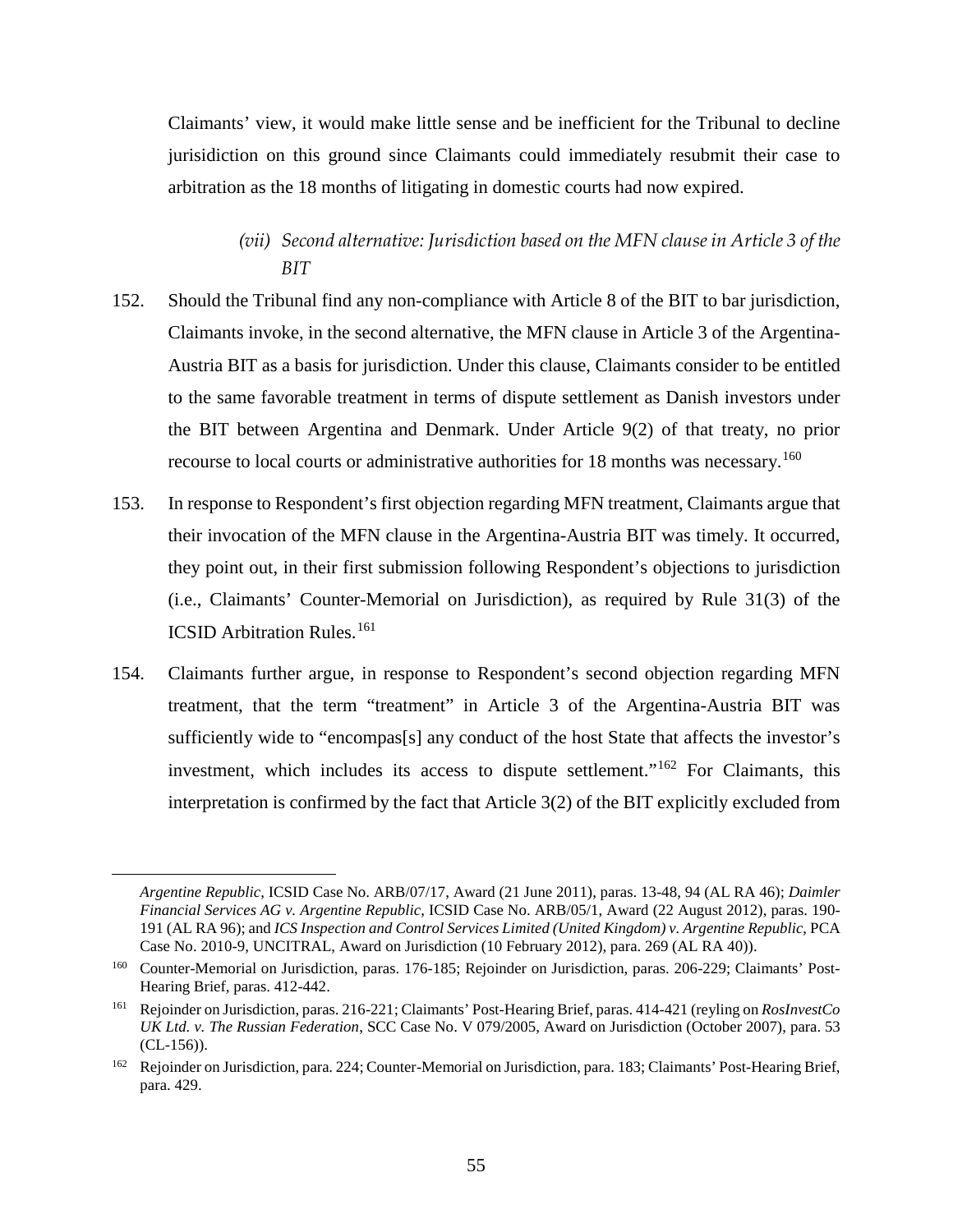MFN treatment benefits arising under a customs union, a common market, and similar projects of regional economic integration, benefits in the area of taxation, regulations to facilitate border traffic, and specific benefits for preferential financing granted under Argentina's BITs with Italy and Spain.<sup>[163](#page-57-0)</sup>

155. Finally, Claimants point to the "prevailing practice" in investment treaty arbitration under which "the most favoured treatment also applies to dispute settlement and, in particular, to procedural obstacles (such as the requirement to resort to local courts or administrative authorities for a fixed period of time)."[164](#page-57-1) Contrary decisions were, in Claimants' view, either "driven by the particularities of the case"<sup>[165](#page-57-2)</sup> or were based on differently worded BITs. [166](#page-57-3)

### *C. Jurisdiction ratione materiae*

156. Claimants also counter Respondent's third objection concerning the Tribunal's jurisdiction *ratione materiae*. They contend they had made an investment in Argentina both in the sense of Article 25(1) of the ICSID Convention and under Article 1 of the BIT. Claimants argue that the BIT is not limited to the protection of their rights as shareholders in L&E or ENJASA, but that the protection of the BIT extends to the assets of ENJASA, including most importantly its exclusive license. Furthermore, Claimants consider the present dispute to arise directly out of their investment in Argentina.

#### *(i) Claimants' investment in the Province of Salta*

157. Claimants point out that they "were engaged in a complex investment operation" in Argentina.<sup>[167](#page-57-4)</sup> This operation consisted of a variety of directly and indirectly held assets in Argentina, including Claimants' shares in L&E, their indirect ownership of ENJASA (through L&E), as well as the rights held, and operations conducted, by ENJASA. The latter included, most importantly, ENJASA exclusive license to operate games of chance

<span id="page-57-0"></span> <sup>163</sup> Counter-Memorial on Jurisdiction, para. 183; Claimants' Post-Hearing Brief, paras. 433-434.

<span id="page-57-1"></span><sup>164</sup> Counter-Memorial on Jurisdiction, para. 181.

<span id="page-57-2"></span><sup>165</sup> Claimants' Post-Hearing Brief, para. 436.

<span id="page-57-3"></span><sup>166</sup> Claimants' Post-Hearing Brief, paras. 430-431 (discussing *Daimler Financial Services AG v. Argentine Republic*, ICSID Case No. ARB/05/1, Award (22 August 2012), para. 224 (AL RA 96)).

<span id="page-57-4"></span><sup>167</sup> Claimants' Post-Hearing Brief, para. 6; similarly, Rejoinder on Jurisdiction, para. 17.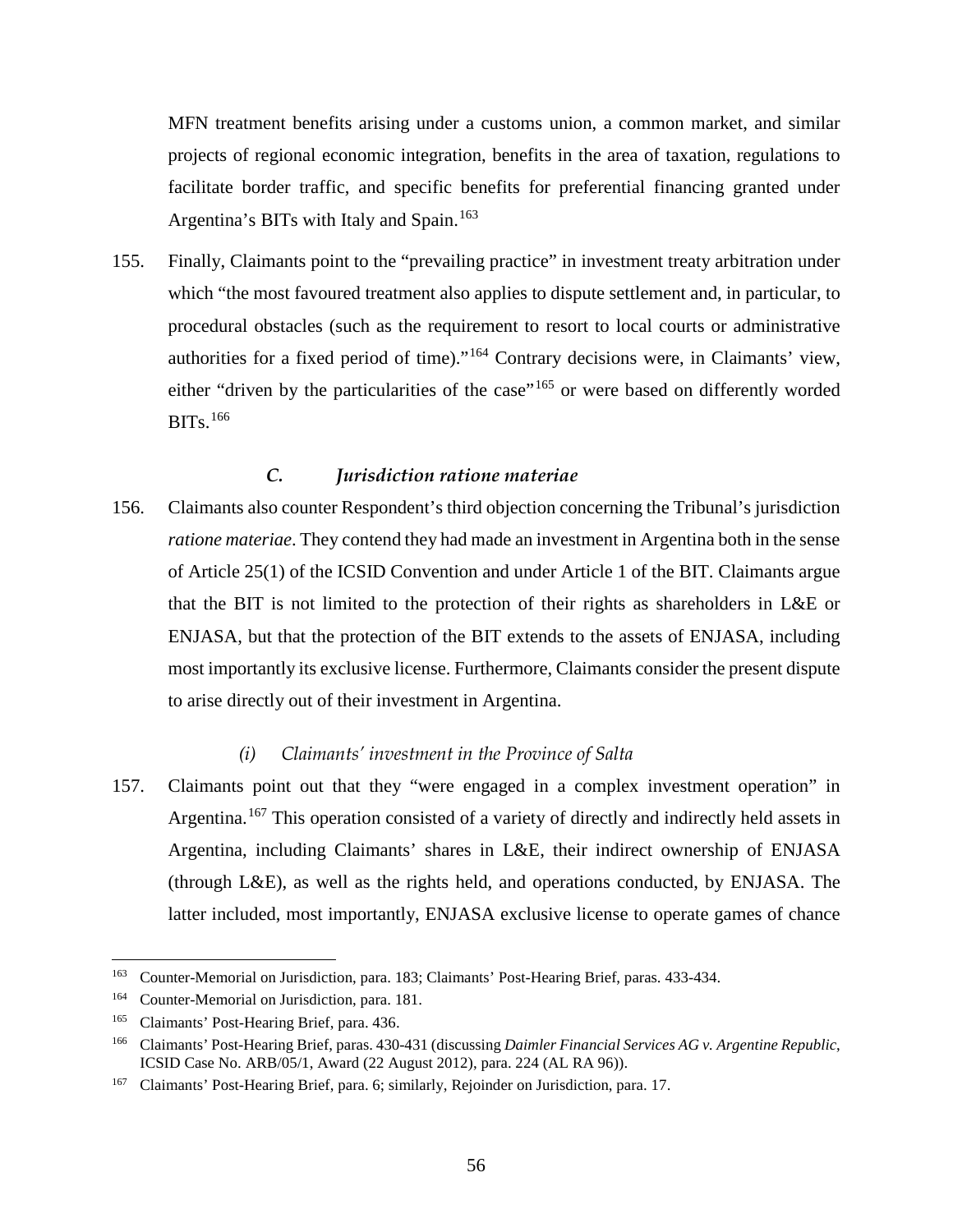in the Province of Salta, which was the basis for operating four casinos, fifteen slot machine halls, and fourteen lottery games, with a total of approximately 750 employees.<sup>[168](#page-58-0)</sup>

- 158. Furthermore, Claimants point out that, in line with the investment plan that was part of the public tender for acquiring ENJASA, they had invested more than USD 20 million in the construction of a five-star hotel in Salta, sponsored two schools for hotel trade and gastronomy, and established the ENJASA Foundation.<sup>[169](#page-58-1)</sup> The latter had as its objective, inter alia, "the promotion and research of cultural, tourist, hotel and gourmet activities in the province of Salta and the region to achieve its national [and] international expansion."<sup>[170](#page-58-2)</sup>
- 159. It is these activities as a whole that Claimants present as their investment, in economic and legal terms. Consequently, Respondent's

attempt to separate the licence from the other assets belonging to Claimants' investment has no merit. ENJASA's licence was an essential part of Claimants' investment operation, forming an organic unit. The investment operation was only possible on the basis of the exclusive gaming and lottery licence granted to ENJASA by the Province of Salta pursuant to Decree No. 2126/1999. The licence was the *conditio sine qua non*  of the investment.[171](#page-58-3)

# *(ii) Claimants' activities qualify as an investment under Article 25(1) of the ICSID Convention and under Article 1 of the BIT*

160. Their engagement in Argentina constitutes, Claimants argue, an investment in the sense of Article 25(1) of the ICSID Convention. It meets, Claimants explain, all of the so-called *Salini* characteristics, including the need for a certain duration, regularity of profits and

<span id="page-58-0"></span> <sup>168</sup> Counter-Memorial on Jurisdiction, para. 30.

<span id="page-58-1"></span><sup>&</sup>lt;sup>169</sup> Memorial on the Merits, paras. 121-133; Counter-Memorial on Jurisdiction, para. 30.

<span id="page-58-2"></span><sup>&</sup>lt;sup>170</sup> Memorial on the Merits, para. 132.

<span id="page-58-3"></span><sup>&</sup>lt;sup>171</sup> Counter-Memorial on Jurisdiction, para. 34 (internal citation omitted). Similarly, Claimants' Post-Hearing Brief, para. 16 ("The entire investment operation of Claimants in the Argentine Republic was inseparably connected to ENJASA's exclusive licence. Without ENJASA's licence, the operation of gaming and lottery business was not possible. The licence was the *conditio sine qua non* of ENJASA's existence and operation.").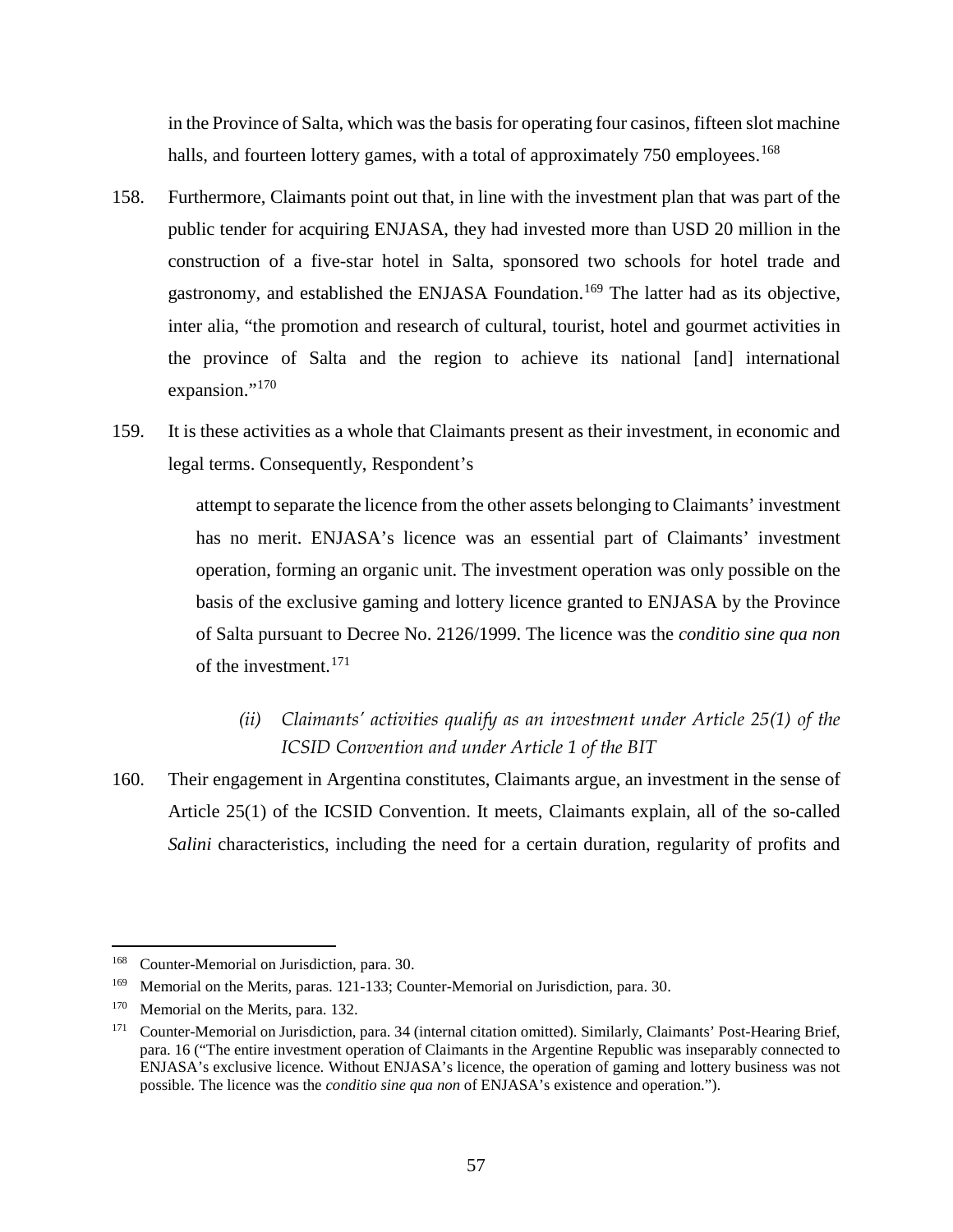returns, the assumption of risk, the making of a substantial commitment, and a contribution to the development of the host State.<sup>[172](#page-59-0)</sup>

- 161. Claimants further argue that several assets that formed part of their complex operation qualify as investments under Article 1 of the BIT, such as their shareholdings and participations in ENJASA and L&E.<sup>[173](#page-59-1)</sup>
- 162. In addition, Claimants consider that ENJASA's license and "all assets constituting the economic value of the shares of [ENJASA and L&E]" qualify as investments in the sense of Article  $1(1)$  of the BIT.<sup>[174](#page-59-2)</sup> ENJASA's license, Claimants argue, qualifies as an investment pursuant to Article 1(1)(e) given that the BIT protected assets "in any sector of the economy."[175](#page-59-3) Other assets of ENJASA and L&E were also protected under the BIT, Claimants contend, as "[i]t follows from the broad definition of the term investment in the BIT that the treaty not only protects shareholdings and any form of participation, but all assets constituting the economic value of the shares."<sup>[176](#page-59-4)</sup>
- 163. The distinction Respondent attempts to make in this respect between the rights of the company, and the rights of its shareholders, in Claimants' view, is relevant only for the protection of shareholders under customary international law, but had been superseded by BITs.<sup>[177](#page-59-5)</sup> As consistently held by investment treaty tribunals, under BITs, "[s]hareholder protection extends from the ownership of shares to an action that affects the economic value of the shares because it affects the assets held by the corporation."<sup>[178](#page-59-6)</sup> Consequently, Claimants contend, their standing is not limited to bringing claims for breaches of their shareholder rights.

#### *(iii) Article 4(3) of the BIT confirms the wide scope of protection*

164. Claimants further point out that Article 4(3) of the BIT specifically confirmed that the protection of shareholders in locally incorporated companies extended beyond their

<span id="page-59-0"></span> <sup>172</sup> Counter-Memorial on Jurisdiction, para. 37; Claimants' Post-Hearing Brief, paras. 17-26.

<span id="page-59-1"></span><sup>173</sup> Rejoinder on Jurisdiction, paras. 24-27; Claimants' Post-Hearing Brief, paras. 34-41.

<span id="page-59-2"></span><sup>174</sup> Claimants' Post-Hearing Brief, para. 30.

<span id="page-59-3"></span><sup>175</sup> Claimants' Post-Hearing Brief, paras. 31-32.

<span id="page-59-4"></span><sup>176</sup> Claimants' Post-Hearing Brief, para. 42.

<span id="page-59-5"></span><sup>&</sup>lt;sup>177</sup> Rejoinder on Jurisdiction, paras. 30-41; Claimants' Post-Hearing Brief, paras. 44-45.

<span id="page-59-6"></span><sup>178</sup> Rejoinder on Jurisdiction, para. 30.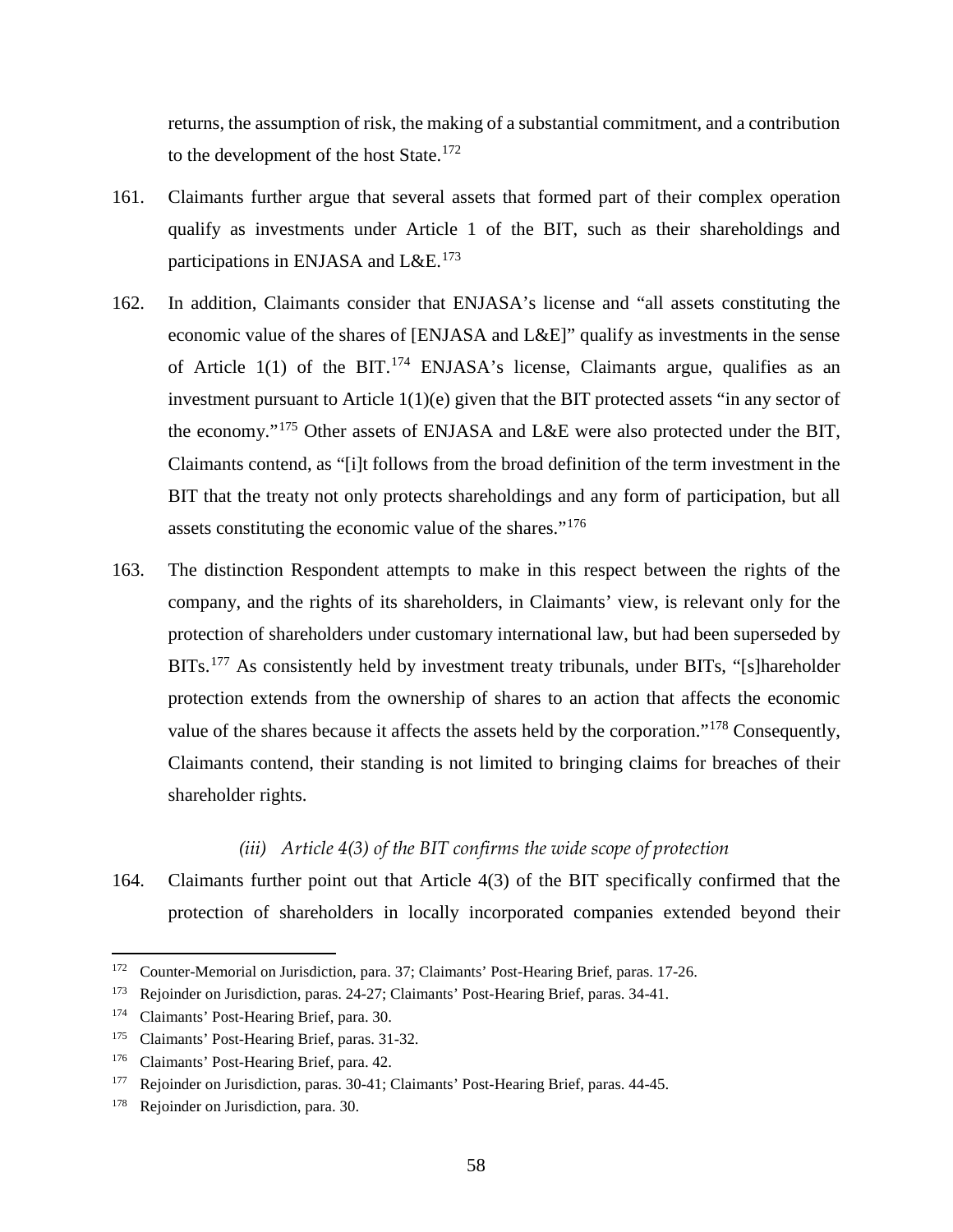shareholding, and included assets held by the company. According to that provision, Claimants argue, shareholders were protected against the direct and indirect expropriation of assets held by a locally incorporated company.

165. As to the difference in the wording of the Spanish and German versions of the Argentina-Austria BIT, Claimants argue that the use of the Spanish term "*activos financieros*" was "in all likelihood, a translation mistake and the two authentic language versions, although using a different term, both mean to protect all assets and not just financial assets."<sup>[179](#page-60-0)</sup> In Claimants' view:

> the term "*activos financieros*" does not mean assets used in financial activities (such as banking), but rather assets having a financial value and thus being part of an investment. This interpretation is corroborated both by the immediate context of the term, a provision granting (financial) compensation for expropriation, as well as by the larger context of a treaty granting protection for any asset invested in any sector of the economy.[180](#page-60-1)

- 166. Also the object and purpose of the treaty, Claimants continue, suggested no reason to limit Article 4(3) of the BIT to the protection of a narrow class of assets,  $181$  in particular considering that the German version of the BIT used the same term ("*Vermögenswerte*") in Article 1 of the BIT to refer to assets that qualify as protected "investments" in general.
- 167. Apart from that, Claimants point out, any question as to the precise scope of protection of shareholders under the BIT concerned the merits of the dispute, not jurisdiction.<sup>[182](#page-60-3)</sup>

#### *(iv) The dispute arises directly out of the investment*

168. Finally, Claimants argue that the dispute arises directly out of their investment in Argentina. Article 25 ICSID Convention required a relation between the dispute and the investment; not a direct ownership of the investment.<sup>[183](#page-60-4)</sup> The relationship between dispute and investment was met, as Claimants point out: the revocation of the License effectively

<span id="page-60-0"></span> <sup>179</sup> Claimants' Post-Hearing Brief, para. 52. *See extensively also* Rejoinder on Jurisdiction, paras. 46-60.

<span id="page-60-1"></span><sup>180</sup> Claimants' Post-Hearing Brief, para. 53.

<span id="page-60-2"></span><sup>181</sup> Claimants' Post-Hearing Brief, para. 54.

<span id="page-60-3"></span><sup>&</sup>lt;sup>182</sup> Rejoinder on Jurisdiction, paras. 27 and 29; Claimants' Post-Hearing Brief, para. 57.

<span id="page-60-4"></span><sup>183</sup> Counter-Memorial on Jurisdiction, para. 57.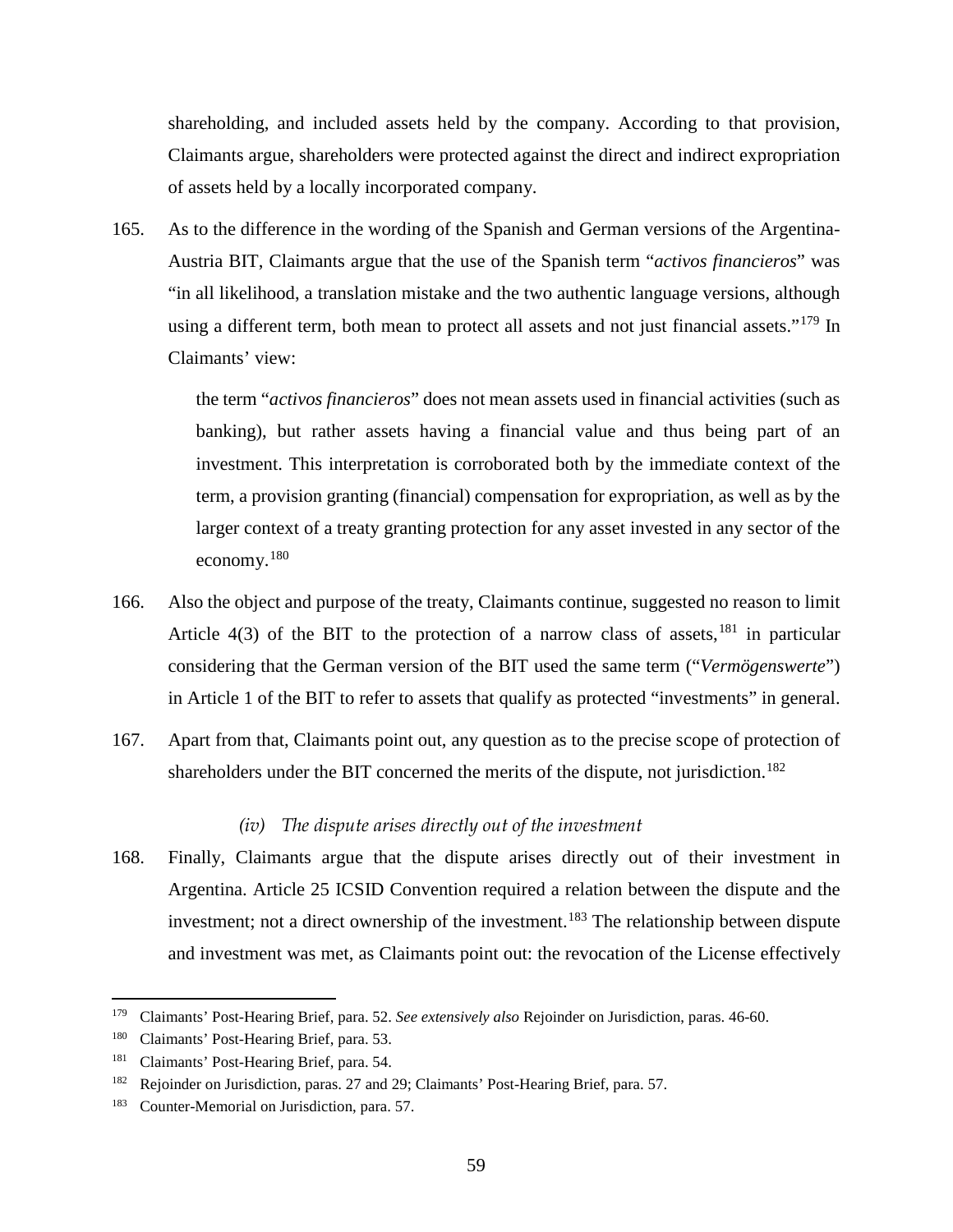destroyed Claimants' entire investment in the gaming and lottery sector in the Province of Salta.

#### **VI. THE TRIBUNAL'S ANALYSIS**

- 169. As provided for in Article 41(1) of the ICSID Convention, "[t]he Tribunal shall be the judge of its own competence." It therefore falls upon it to assess whether the present dispute is within the jurisdiction of the Centre as laid down in Article 25(1) of the ICSID Convention and whether the jurisdictional requirements under the Argentina-Austria BIT are met. In addition, the Tribunal will consider whether admissibility-related considerations suggest rejecting Claimants' claims, in whole or in part, at the present stage of the proceedings.
- 170. The Tribunal will first address whether Claimants' involvement in the gaming and lottery sector in Salta qualifies as an "investment" in the sense of both Article 1 of the BIT and Article 25(1) of the ICSID Convention (i.e., part of Respondent's third objection that the Tribunal lacks jurisdiction *ratione materiae*). It will then assess, as a matter of the admissibility of the proceedings, whether Claimants have been able to show the existence of a *prima facie* claim (i.e., Respondent's first objection and remaining issues of her third objection). Finally, the Tribunal will determine whether the Parties' have validly consented to the present proceedings under Article 8 of the Argentina-Austria BIT (i.e., Respondent's second objection).
- 171. As should be almost unnecessary to state, in interpreting the ICSID Convention and the Argentina-Austria BIT, the Tribunal applies the rules on treaty interpretation laid down in the Vienna Convention on the Law of Treaties, which is binding upon both the Argentine Republic and the Republic of Austria.<sup>[184](#page-61-0)</sup> These rules – and the interpretive canons flowing from them – are well-known and do not need to be further expounded in the abstract. They imply that the content of treaty rights and obligations are objectively ascertained by all members of an international tribunal in full judicial independence and neutrality. Specifically for investment treaties, this means that interpretation is not to be guided by

<span id="page-61-0"></span> <sup>184</sup> Vienna Convention on the Law of Treaties (1969) (CL-001).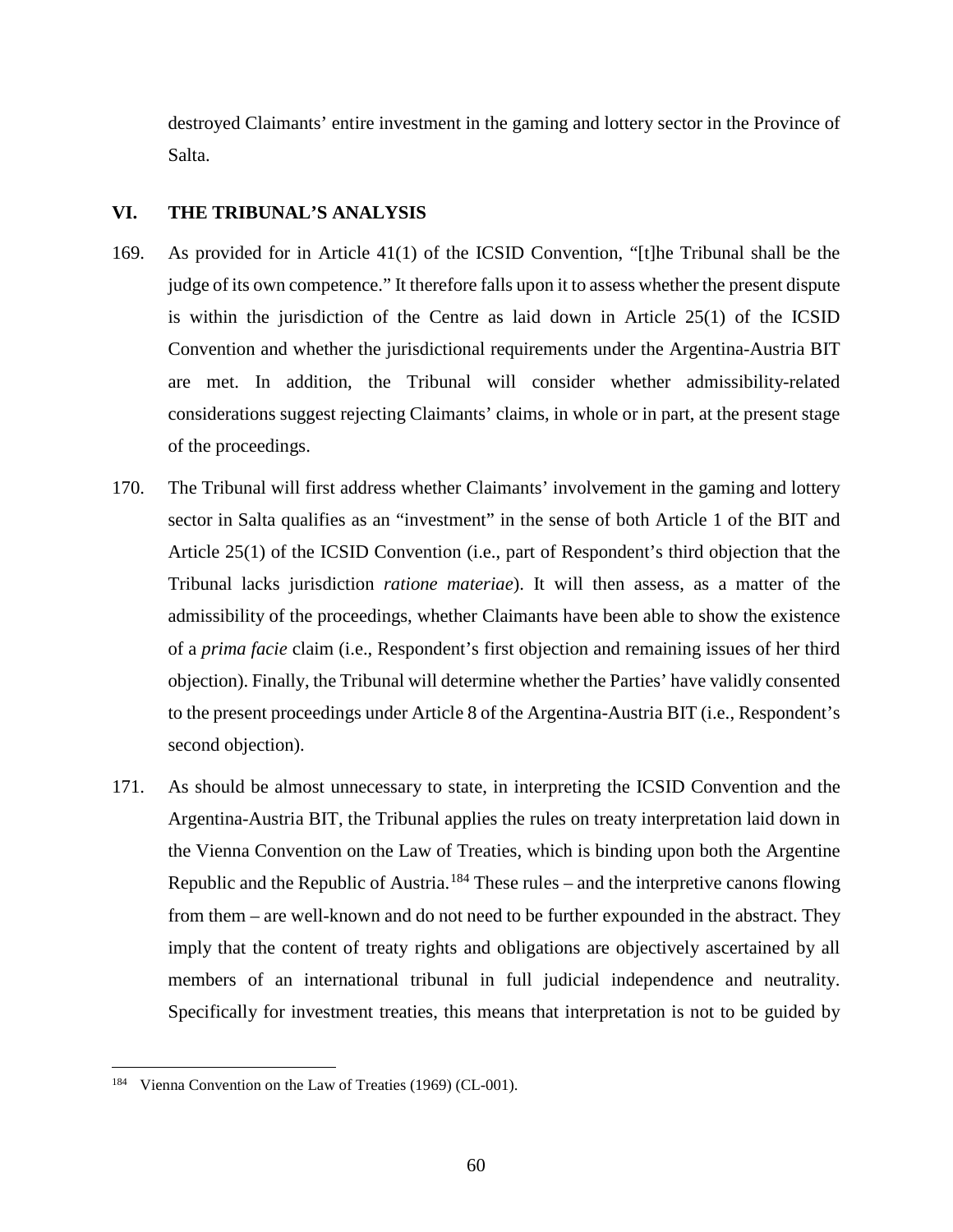interpretive presumptions in favor of either investors and their home States or of host States, nor by teleological preferences about investor-State relations that are extrinsic to the treaty commitments made in the present case.<sup>[185](#page-62-0)</sup>

172. Furthermore, the Tribunal notes that, in its analysis of the governing law, it is not limited to the arguments or sources invoked by the Parties, but is required, under the maxim *iura novit curia* or, better, *iura novit arbiter*, to apply the law on its own motion. This approach corresponds to the Tribunal's public function as an adjudicatory body that is part of the administration of international justice. It justifies reliance on arguments and authorities on the governing law not submitted by the Parties, provided the latter are given an opportunity to comment on arguments and legal theories that were either not addressed or could not reasonably be anticipated.<sup>[186](#page-62-1)</sup> It also justifies that the Tribunal treats Respondent's

<span id="page-62-0"></span><sup>&</sup>lt;sup>185</sup> Although the Vienna Convention ties the interpretation of international treaties to objective criteria, namely the principle of good faith and recourse to the text, context, and object and purpose of the treaty and, under certain circumstances, its *travaux préparatoires*, its rules on treaty interpretation are far from always leading the interpreter to only one possible and cogent solution. Instead, the Vienna Convention's rules on treaty interpretation often enough have the effect that reasonable arbitrators may reasonably disagree on the construction of treaty provisions. These disagreements result from the vagaries and indeterminacies inherent to using language to lay down rights and obligations in international treaties; they may relate to differences in pre-understanding or in weighing the respective interpretive canons. Consequently, the majority of the Tribunal respects that the dissenting arbitrator has come to different conclusions on the construction of the Argentina-Austria BIT based on his understanding of the hermeneutic exercise at stake. However, to ascribe differences in construction to "manifest reckless misinterpretations and erroneous application of the relevant provisions," to criticize that "the motives of the Decision look like the plea of a party," or to denote reasons given as "gossip" or "rigmarole", as the Dissent does (*see* Dissent, paras. 191, 151, 163 and 143 respectively), in the majority's view, failsto appreciate the nuances and difficulties an hermeneutic enterprise, such as the interpretation of international treaties, entails.

<span id="page-62-1"></span><sup>186</sup> *See Lighthouse Corporation Pty Ltd And Lighthouse Corporation Ltd, IBC v. Democratic Republic of Timor-Leste*, ICSID Case No. ARB/15/2, Award (22 December 2017), para. 109 ("When applying the governing law, the Tribunal is not bound by the arguments or sources invoked by the Parties. Under the *maxim iura novit curia* – or, better, *iura novit arbiter* – the Tribunal is required to apply the law of its own motion, provided always that it gives the Parties' an opportunity to comment if it intends to base its decision on a legal theory that was not addressed and that the Parties could not reasonably anticipate.") (citing to *Daimler Financial Services A.G. v. Argentine Republic*, ICSID Case No. ARB/05/1, Decision on Annulment (7 January 2015), para. 295 ("[…] an arbitral tribunal is not limited to referring to or relying upon only the authorities cited by the parties. It can, sua sponte, rely on other publicly available authorities, even if they have not been cited by the parties, provided that the issue has been raised before the tribunal and the parties were provided an opportunity to address it"); *Fisheries Jurisdiction Case (Federal Republic of Germany v. Iceland)*, Merits, Judgment (25 July 1974), para. 18 ("[i]t being the duty of the Court itself to ascertain and apply the relevant law in the given circumstances of the case, the burden of establishing or proving rules of international law cannot be imposed upon any of the Parties, for the law lies within the judicial knowledge of the Court"); *Albert Jan Oostergetel and Theodora Laurentius v. The Slovak Republic*, UNCITRAL, Award (23 April 2012), para. 141; *Metal-Tech Ltd. v. Republic of Uzbekistan*, ICSID Case No. ARB/10/3, Award (4 October 2013), para. 287); similarly *Mr. Jürgen Wirtgen, Mr. Stefan Wirtgen, Mrs. Gisela Wirtgen, JSW Solar (zwei) GmbH & Co. KG v. The Czech Republic*, PCA Case No. 2014- 03, Final Award (11 October 2017), para. 179.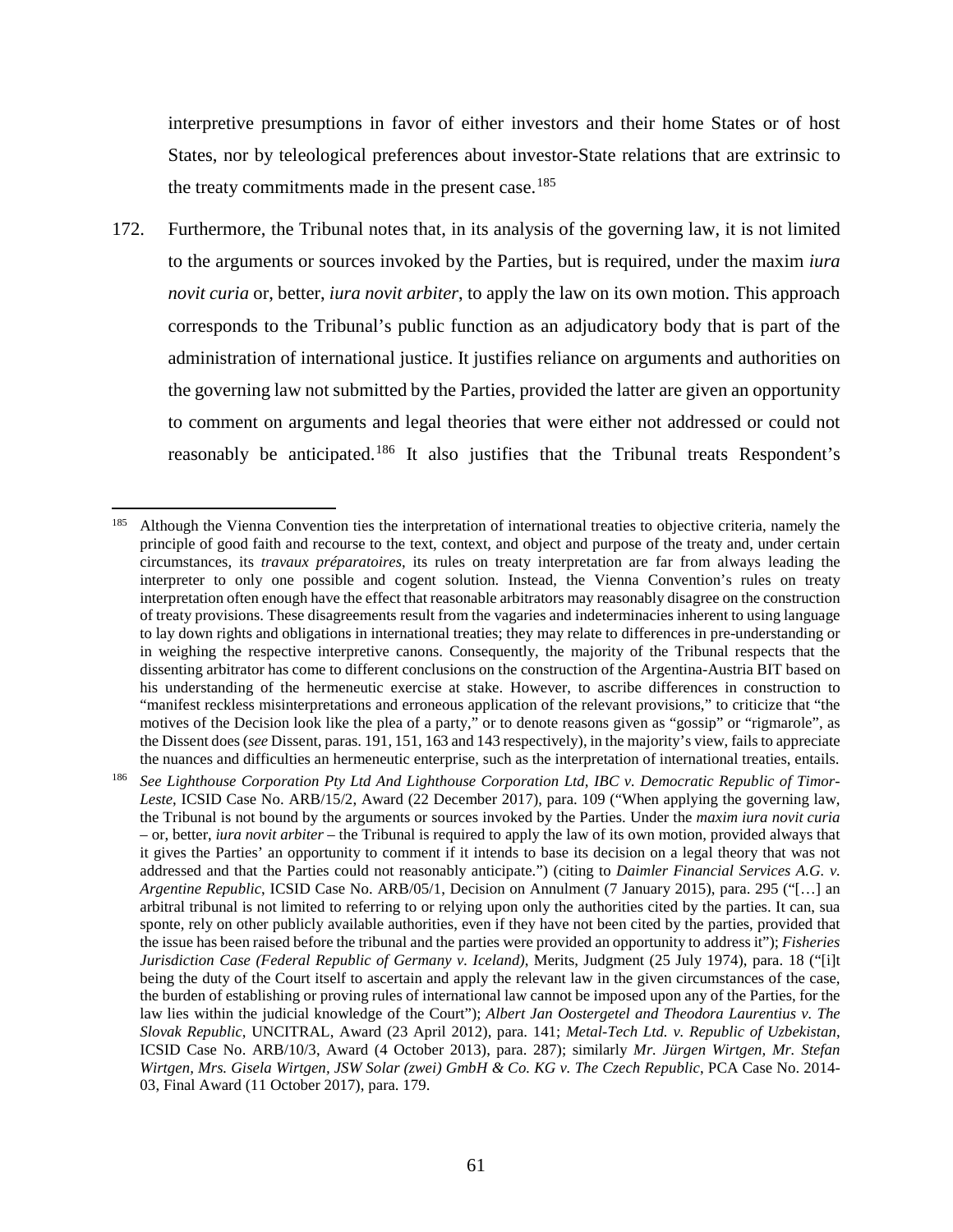objections in a different order than they were raised and that the Tribunal requalifies objections relating to the scope of protection of shareholder-investors under the BIT, in accordance with its assessment of the requirements for jurisdiction and admissibility under Article 25(1) of the ICSID Convention and the Argentina-Austria BIT.

#### **1. Existence of a Protected Investment**

- 173. One aspect of Respondent's objection that the Tribunal lacks jurisdiction *ratione materiae* concerns the question whether Claimants have made an investment in Argentina that is protected under both the ICSID Convention and the Argentina-Austria BIT.<sup>[187](#page-63-0)</sup> This aspect of Respondent's objection has shifted over the course of the written and oral arguments, posing certain difficulties in grasping which aspects of this objections are still upheld – or have been dropped – during the Hearing on jurisdiction and/or in Respondent's Post-Hearing Brief. In light of these difficulties, and given that the Tribunal has to determine, objectively and independently of a Party's objection, its own jurisdiction, all possible aspects of Respondent's objections relating to the lack of a protected investment are hereafter addressed.
- 174. Respondent's objection that Claimants have not made a protected investment can be understood: first, as an objection that Claimants have not made an "investment" in Argentina in the sense of Article 1 of the Argentina-Austria BIT; second, that Claimants have not made an "investment" in the sense of Article 25(1) of the ICSID Convention;<sup>[188](#page-63-1)</sup>

<span id="page-63-0"></span> <sup>187</sup> The other aspect of Respondent's third objection that the Tribunal lacks jurisdiction *ratione materiae* because of limits the BIT imposes for the protection of shareholder-investors, in the Tribunal's view, does not, properly understood, concern a question of jurisdiction *ratione materiae*, but concerns the scope of the substantive protections the BIT grants to shareholder-investors. This is a question pertaining to the merits of the claim. At the present stage of the proceedings, any limitation on the substantive scope of protection is only relevant to the extent it results in the lack of a *prima facie* claim. *See infra* [Section VI.2.](#page-71-0)

<span id="page-63-1"></span><sup>&</sup>lt;sup>188</sup> Whether Claimants have made an "investment" in the sense of Article 25(1) of the ICSID Convention and whether their involvement in Argentina qualifies as an "investment" under Article 1 of the Argentina-Austria BIT, are conceptually separate, even though in substance the notions of "investment" in both instruments will overlap to a large extent. In addition, both concepts relate to two separate jurisdictional issues. The concept of "investment" in Article 25(1) of the ICSID Convention constitutes one of the express jurisdictional elements under Article 25(1) of the ICSID Convention. The concept of "investment" in the sense of Article 1 of the Argentina-Austria BIT is relevant for determining the scope of Respondent's consent under Article 8 of the Argentina-Austria BIT *ratione materiae*. *See Saba Fakes v. Republic of Turkey*, ICSID Case No. ARB/07/20, Award (14 July 2010), para. 108 (stating that "the Tribunal considers that the notion of investment, which is one of the conditions to be satisfied for the Centre to have jurisdiction, cannot be defined simply through a reference to the parties' consent,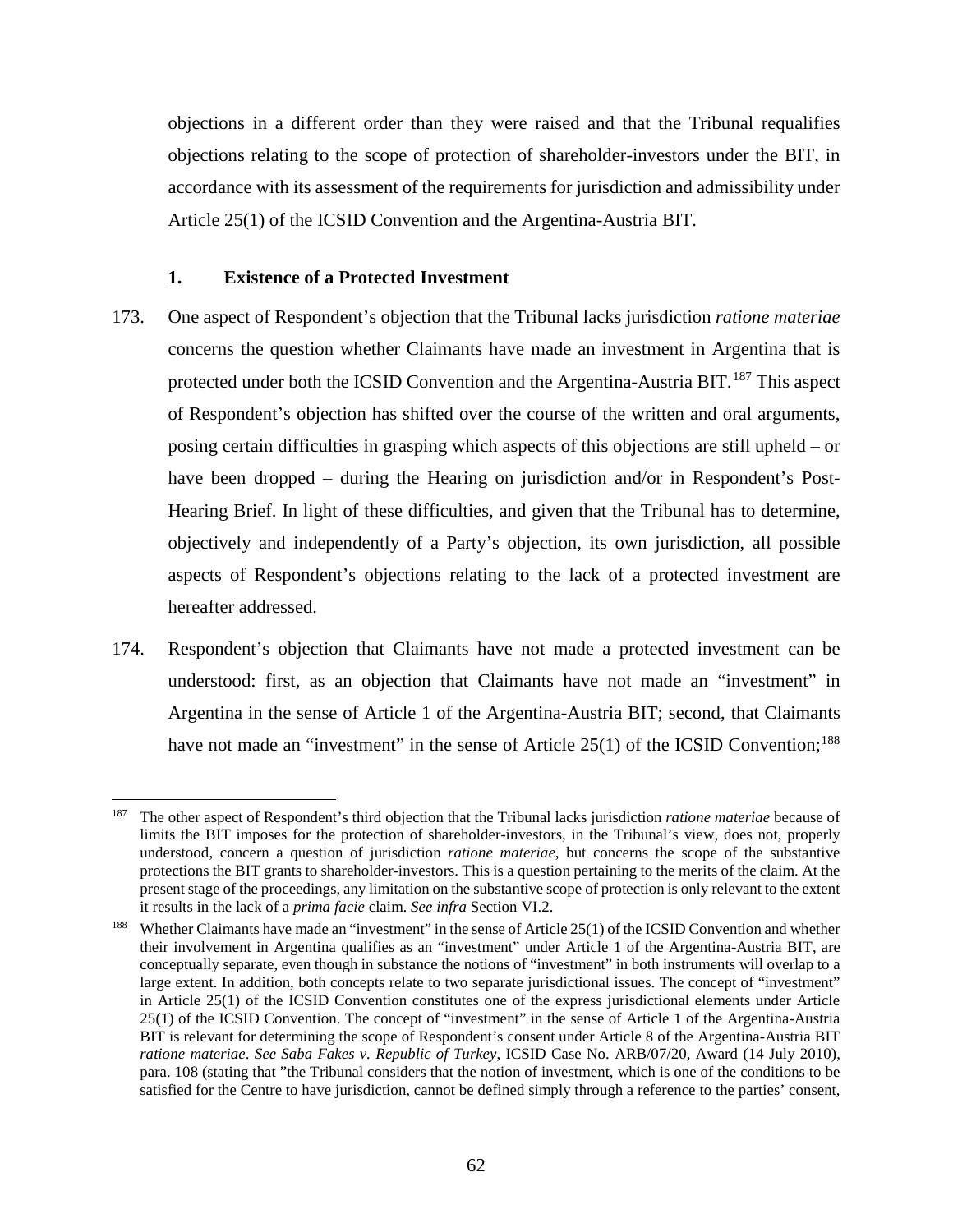and third, as questioning whether the dispute before the Tribunal directly arises out of an investment as required by Article 25(1) of the ICSID Convention.

- 175. Claimants, in turn, have identified a number of different assets that, in their view, suggest they have made an investment in Argentina that qualifies as such under both Article 1 of the Argentina-Austria BIT and Article 25(1) of the ICSID Convention. These assets encompass:
	- i. Claimants' 60% shareholding in L&E and (through L&E) its shareholding in  $ENJASA$ ;<sup>[189](#page-64-0)</sup>
	- ii. the assets held and operations conducted by ENJASA with the help of approx. 750 employees, which included 4 casinos, 15 slot machine halls, and 14 lottery operations; and
	- iii. the exclusive operating license of ENJASA.
- 176. Against this background, the Tribunal will first address to which extent Claimants have made an "investment" in the sense of Article 1 of the Argentina-Austria BIT. It will then analyze to which extent Claimants have made an "investment" in the sense of Article 25(1) of the ICSID Convention and, finally, turn to whether the present dispute "arises directly out of that investment."

## *A. Existence of an "investment" under Article 1 of the Argentina-Austria BIT*

177. In the Tribunal's view, Claimants' (direct) 60% shareholding in L&E and its (indirect) shareholding in ENJASA (via L&E) qualify as an investment in the sense of Article  $1(1)(b)$ 

 $\overline{a}$ 

which is a distinct condition for the Centre's jurisdiction. The Tribunal believes that an objective definition of the notion of investment was contemplated within the framework of the ICSID Convention, since certain terms of Article 25 would otherwise be devoid of any meaning."). These differences notwithstanding, both aspects of the Tribunal's jurisdiction are dealt with together in the Tribunal's analysis for purpose of efficiency, because the Parties did not always distinguish between both concepts of "investment" with the necessary conceptual clarity.

<span id="page-64-0"></span><sup>&</sup>lt;sup>189</sup> Claimants do not, by contrast, claim protection for the 40% share in L&E that they purchased on 18 November 2013, that is, subsequently to the revocation of ENJASA's license through Resolution No. 240/13. No claim for damages or other breach of Respondent's obligations relating to this 40% share has been submitted to this Tribunal. *See* Reply on Jurisdiction, para. 189; Hearing Transcript of 23 March 2017, pp. 110, 112, 113; Claimants' Post-Hearing Brief, paras. 25-39. Consequently, there is also no need to address Respondent's argument that Claimants' claim in this respect is abusive (*see supra* para. [106\)](#page-39-8).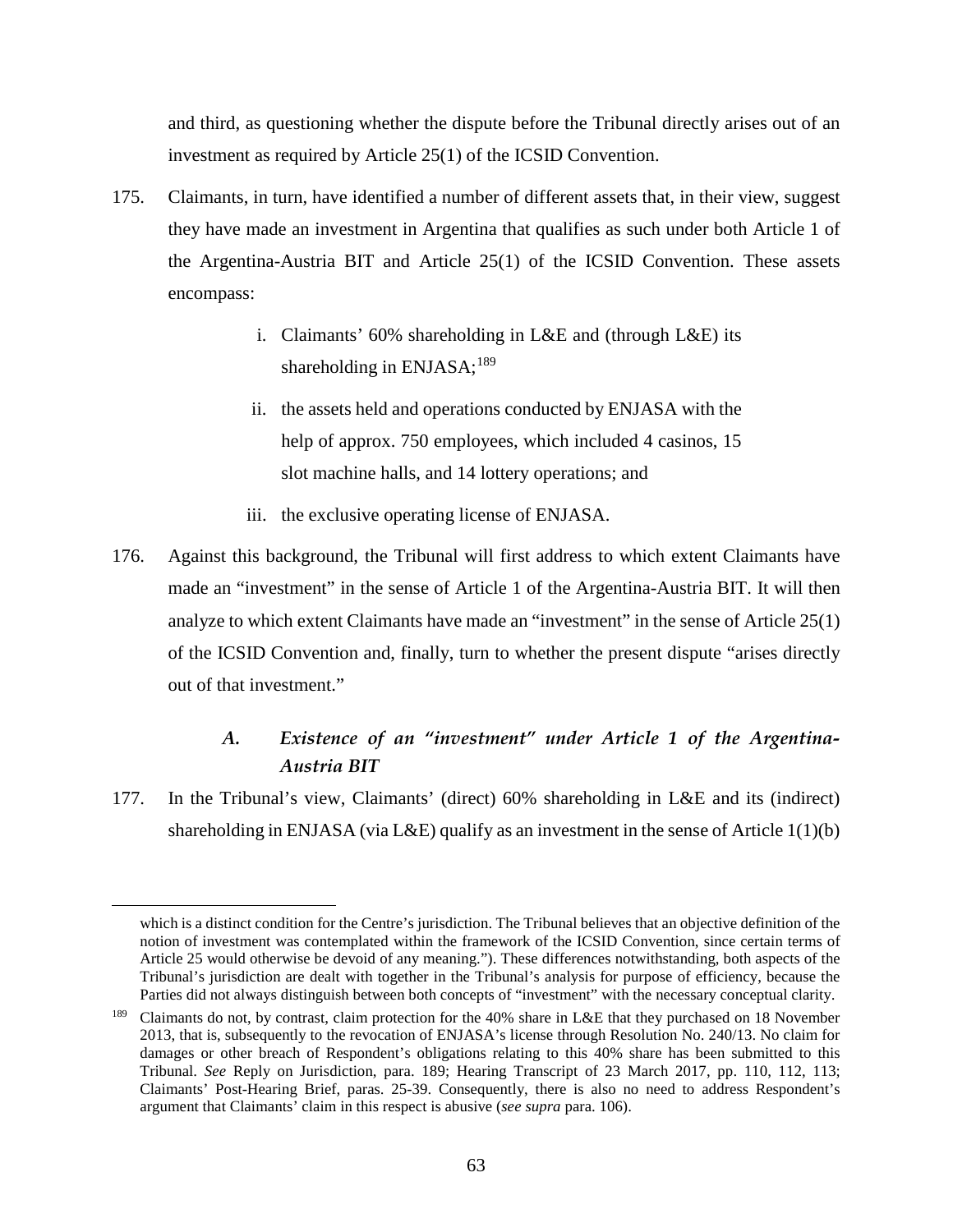of the Argentina-Austria BIT. This provision states, again indicating differences between the Parties concerning translation, as follows:

The term "investment" means any kind of asset invested or reinvested in any sector of the economic activity, provided the investment has been made in accordance with the laws and regulations of the Contracting Party in whose territory the investment is made, and, in particular, though not exclusively: […] shares [Respondent]/any shareholding [Claimants] and any other form of participation in companies […].

- 178. As the wording of this provision makes clear, Claimants' (direct) shareholding in L&E qualifies as an "investment" under the Argentina-Austria BIT.
- 179. Similarly, Claimants' indirect shareholding in ENJASA via L&E qualifies as an "investment" under the Argentina-Austria BIT. This becomes clear from how the structure of Claimants' shareholding in ENJASA developed historically.
- 180. To recall: Claimants' involvement in the gaming and lottery sector in Salta and in the two Argentine companies, L&E and ENJASA, was triggered by the privatization of the gaming and lottery sector in the Province of Salta. At the start of that process, Claimants' predecessor in right (the joint venture between CAIH, Boldt S.A., and Iberlux Int. S.A.) received, in 1999, a controlling share in ENJASA, a company that was fully owned by the Province of Salta, but whose only (significant) asset at that time was the exclusive 30-year operating license for gaming and lottery activities in Salta. This controlling share was received against the commitment to pay an annual license fee, to invest in a five-star hotel in Salta, to sponsor schools for hotel trade and gastronomy, and to establish a foundation for the promotion of cultural activities and the tourism industry in the Province Salta. In the implementation of their investment in the gaming and lottery sector in Salta, the participants in the joint venture then decided to establish L&E as a holding company to hold the shares in ENJASA. The shareholder structure in L&E corresponded to the respective participation of the members of the joint venture. Without the interposition of L&E, the participants in the joint venture, and later Claimants as their successor, would have been direct shareholders in ENJASA.
- 181. Against this background, the shareholding in ENJASA was not principally one of L&E's assets; rather L&E was a vehicle to hold the shares in ENJASA, which were themselves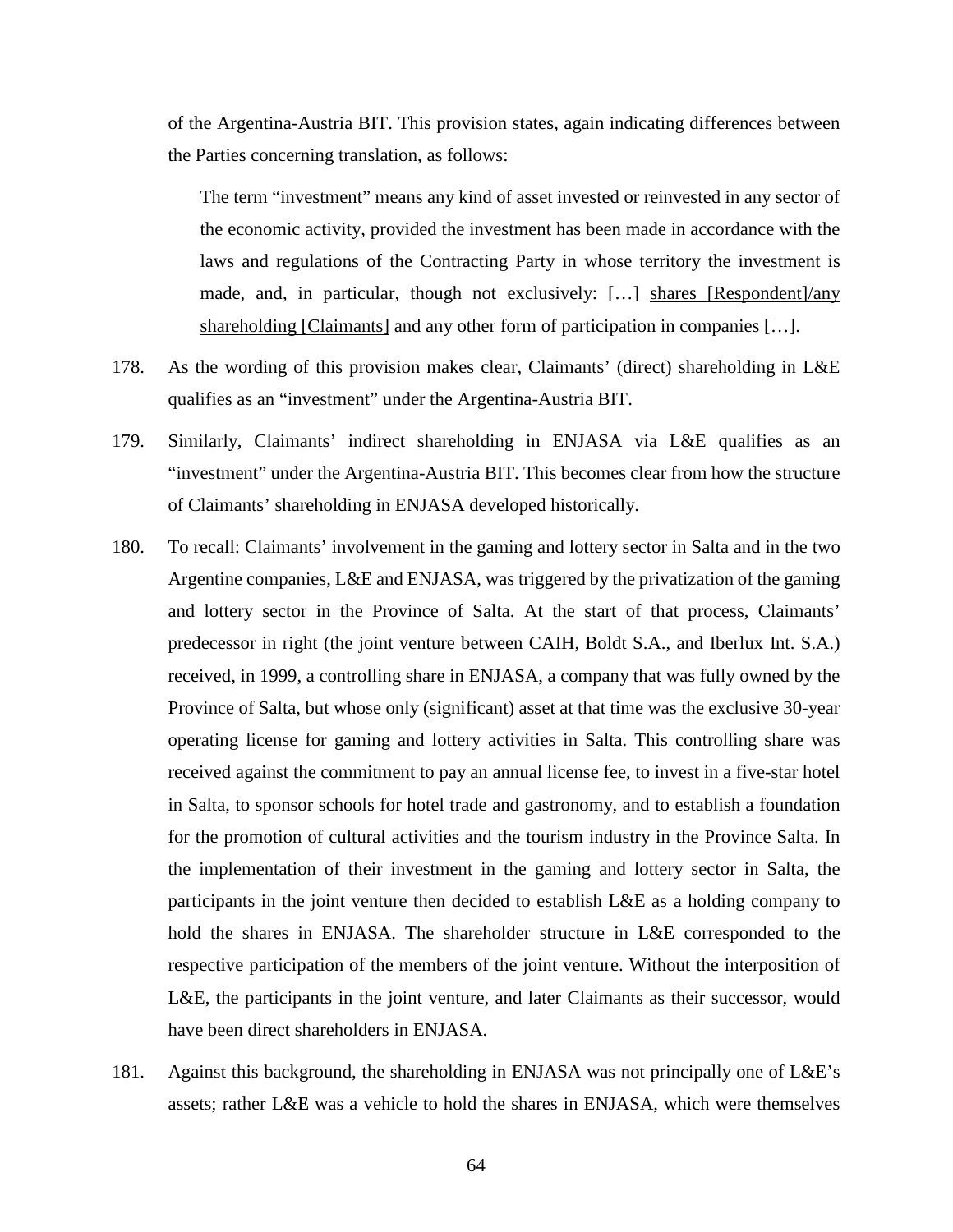the principal investment in Argentina. Consequently, it is clear that the indirect shareholding in ENJASA was an investment of Claimants in Argentina, which their predecessors in right first held through the structure of a joint venture and thereafter via the Argentina-incorporated holding company L&E. For this reason, there is no reason not to consider Claimants' indirect shareholding in ENJASA as falling under the notion of "shares […] in a company" that qualify as a protected investment in Argentina in the sense of Article 1(1)(b) of the BIT.

- 182. Consequently, as also Respondent accepts, <sup>[190](#page-66-0)</sup> both Claimants' direct shareholding in L&E and their indirect shareholding in ENJASA qualify as "investments" under Article 1(1)(b) of the Argentina-Austria BIT.
- 183. What is debated between the Parties, by contrast, is to which extent assets of ENJASA, in particular its operating license, qualify as Claimants' "investment" under the Argentina-Austria BIT independently of Claimants' shareholding in L&E and ENJASA. The issue here is not whether an operating license in the abstract could qualify as an asset, and hence as an investment, in the sense of Article 1(1) of the BIT, as it is not sufficient, for the purpose of determining the Tribunal's jurisdiction, that the License may be characterized as an asset and fall under the definition of investment in the BIT. Instead, as rightly pointed out by Respondent, in order for the Tribunal to have jurisdiction, the License must qualify as an "investment" that is owned by an Austrian "investor", as only investments of investors of the other Contracting Party are protected under the Argentina-Austria BIT, whereas investments of nationals of the host State, or of nationals of a third State, are not. The question therefore is whether ENJASA's operating license can be considered as Claimants' "investment" in the sense of Article 1(1) of the BIT.
- 184. In the Tribunal's view, this is not the case. Even though ENJASA's operating license was the only significant asset ENJASA held at the time of the privatization in 1999/2000, and although it was, from an economic perspective, the reason why the bidders in the public tender were willing to make economically significant promises in return for becoming shareholders in ENJASA, the operating license as such was an asset that belonged, already

<span id="page-66-0"></span>See Respondent's Post-Hearing Brief, para. 123 (stating that "the Argentine Republic does not deny that a shareholding may constitute an investment under the terms of the BIT").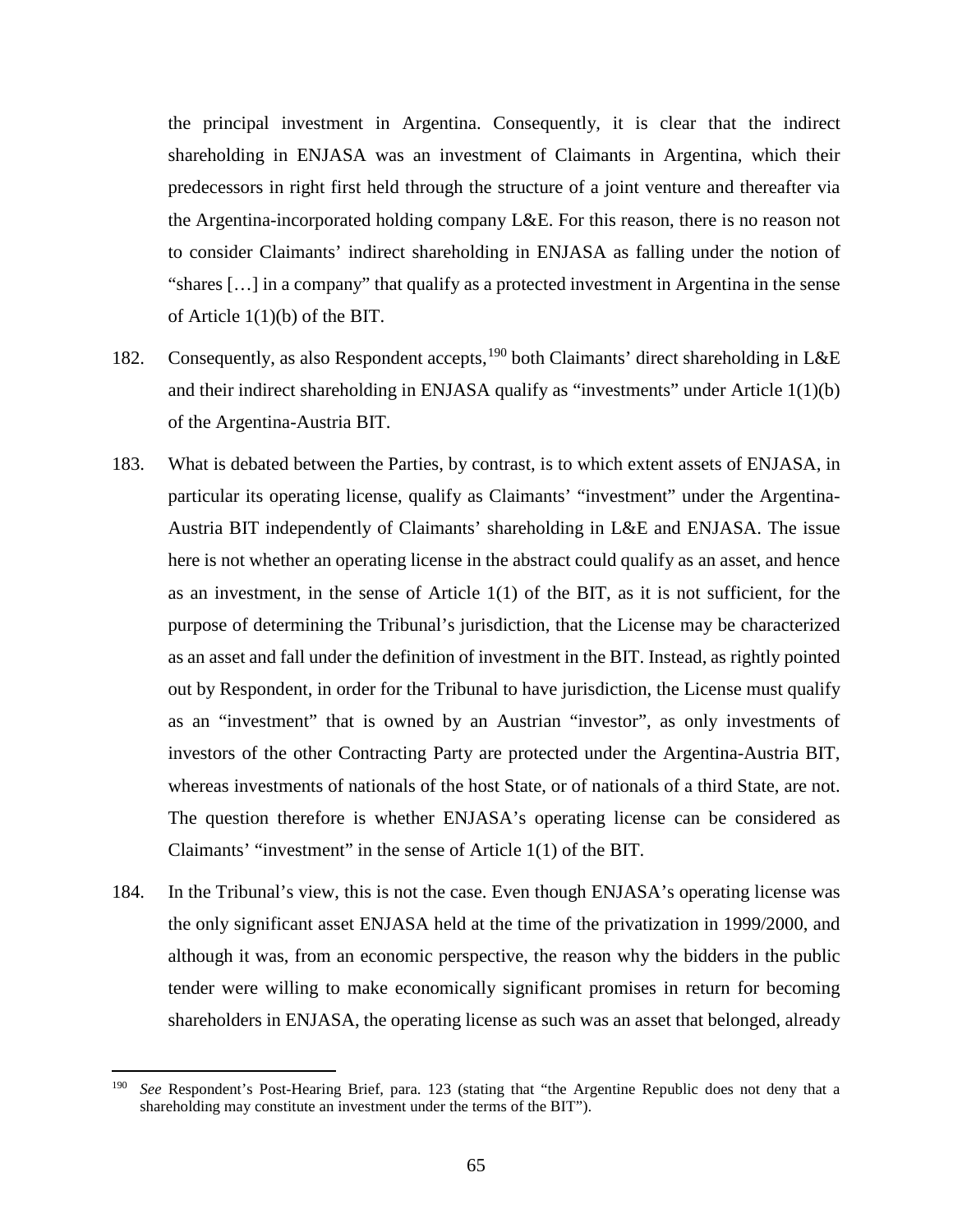at the time of the public tender, to ENJASA. Different from the role of L&E, which was created subsequently as a vehicle to hold the shares in ENJASA, the participants in the privatization process did not bid for the 30-year operating license and later created ENJASA to hold that license. They participated in the bid in order to become shareholders of ENJASA. Unlike Claimants' shareholding in ENJASA, which is held indirectly through L&E, ENJASA's license, therefore cannot be considered as an "investment" that is held indirectly by Claimants through their (indirect) participation in ENJASA. The same holds true for other assets owned by ENJASA; these as well do not qualify as "investments" that are indirectly held by Claimants through their participation in ENJASA. Consequently, for the Tribunal, ENJASA's operating license and its other assets do not qualify as protected "investments" themselves in the sense of Article 1(1) of the Argentina-Austria BIT.

- 185. This does not mean, however, that interferences with ENJASA's assets are irrelevant for Claimants' rights as shareholder-investors protected under the BIT. Yet, the question to which extent Claimants enjoy protection as (indirect) shareholders against interferences with ENJASA's assets, such as the revocation of its operating license and subsequent events, is, in principle, an issue for the merits of the case. At the present jurisdictional stage, and despite Respondent's formulation as part of its objection that the Tribunal lacks jurisdiction *ratione materiae*, the issue (i.e., the scope of protection of Claimants as shareholder-investors) is only relevant in order to assess whether Claimants have successfully presented a *prima facie* claim. This issue is discussed in connection with Respondent's objection that Claimants have failed to present a *prima facie* claim.<sup>[191](#page-67-0)</sup>
- *B. Existence of an "investment" under Article 25(1) ICSID Convention* 186. In the Tribunal's view, Claimants' involvement in the operation of gaming and lottery activities in Salta through their participation in L&E and, indirectly, in ENJASA also qualifies as an "investment" in the sense of Article 25(1) of the ICSID Convention. In the absence of a definition of this notion in the ICSID Convention, the precise contours of this notion are debated, both in the jurisprudence of investment tribunals and in scholarly writing. Debate exists in particular as to the precise elements or criteria that should be used

<span id="page-67-0"></span> <sup>191</sup> *See infra* Section VI.2.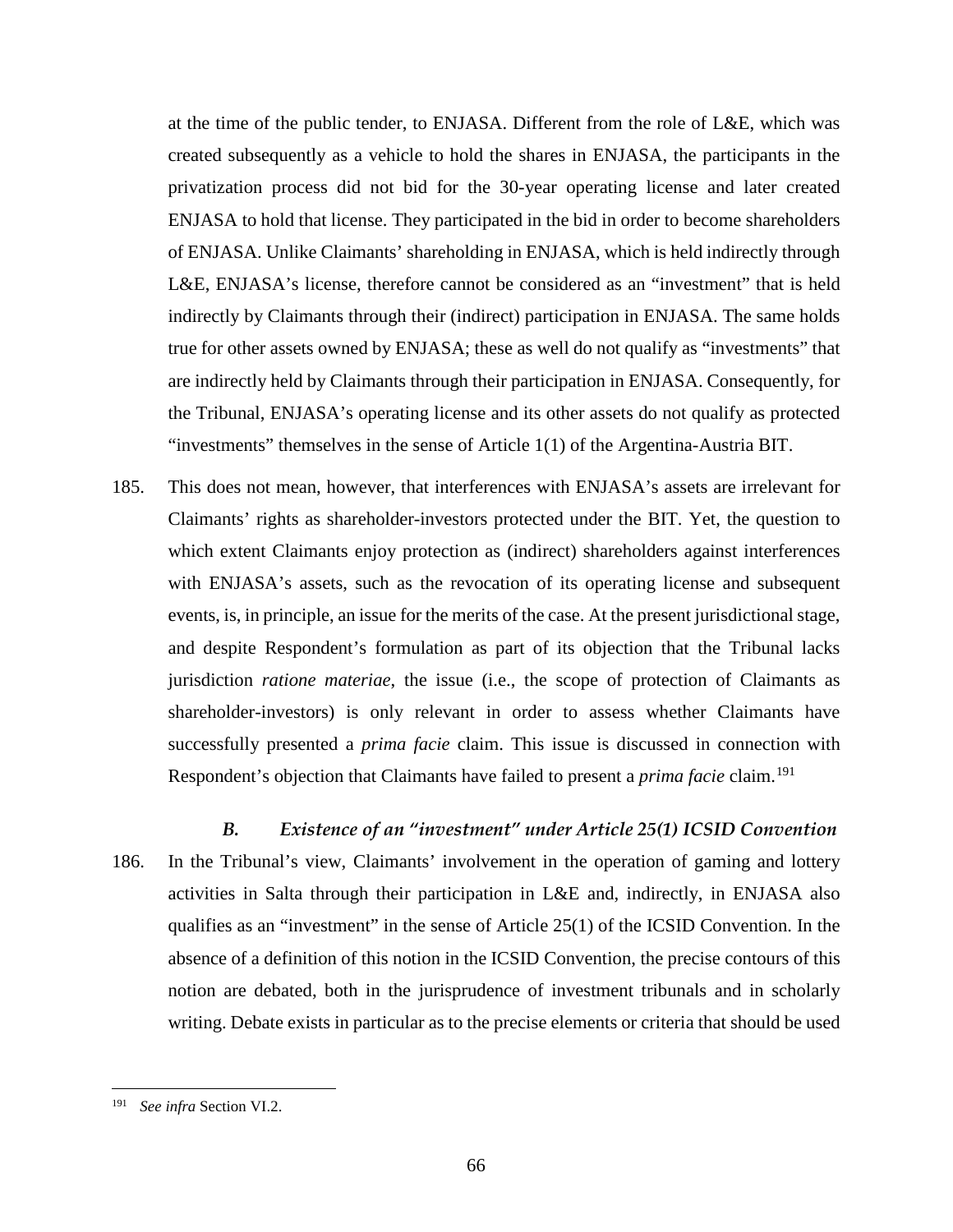to delineate economic activities undertaken, or assets held, by foreign nationals that qualify as an "investment" in the sense of Article 25(1) of the ICSID Convention from those that do not. [192](#page-68-0)

- 187. The starting point of the analysis is regularly the so-called *Salini* test.[193](#page-68-1) According to this test, an "investment" in the sense of Article 25(1) of the ICSID Convention is characterized by the following elements: (1) the existence of a substantial contribution by the foreign national, (2) a certain duration of the economic activity in question, (3) the assumption of risk by the foreign national, and (4) the contribution of the activity to the host State's development. [194](#page-68-2)
- 188. The first three *Salini* criteria are broadly accepted in ICSID practice and doctrine. They help to circumscribe the type of economic activity or asset protected as an "investment" and delineate it from non-protected activities or assets in relation to the risk certain forms of economic involvement abroad entail. The specific risk in question arises out of the fact that certain long-term forms of economic involvement in a host State (which are termed "foreign investment") require foreign nationals to place their economic activities and assets upfront under the sovereign authority of the host State in order to recoup economic returns over time. It is the investment-specific risk stemming from the non-synallagmatic nature of investor-State relations that the ICSID Convention aims, if not to minimize, at least to make more manageable by providing a mechanism for settling disputes between investors and host States.
- 189. In this context, the first three *Salini* criteria help to circumscribe the activities and assets of foreign nationals in host States that the ICSID Convention considers not only in need of protection against political risk, but also worthy of access to its specific dispute settlement mechanism. These three *Salini* criteria thus exclude non-economic activity and the noncommercial use of assets of foreign nationals from the concept of "investment". They also

<span id="page-68-0"></span> <sup>192</sup> *See* Christoph Schreuer, Loretta Malintoppi, August Reinisch and Anthony Sinclar, *The ICSID Convention: A Commentary* (2nd edn., Cambridge University Press 2009), Article 25, paras. 113-174.

<span id="page-68-1"></span><sup>193</sup> The test is named after *Salini Costruttori SpA and Italstrade SpA v. Kingdom of Morocco*, ICSID Case No. ARB/00/4, Decision on Jurisdiction (23 July 2001), paras. 50-58 (CL-075).

<span id="page-68-2"></span><sup>194</sup> Sometimes, the regularity of profits and returns is listed as an additional element. *See Fedax N.V. v. The Republic of Venezuela*, ICSID Case No. ARB/96/3, Decision of the Tribunal on Objections to Jurisdiction (11 July 1997), para. 43 (CL-076).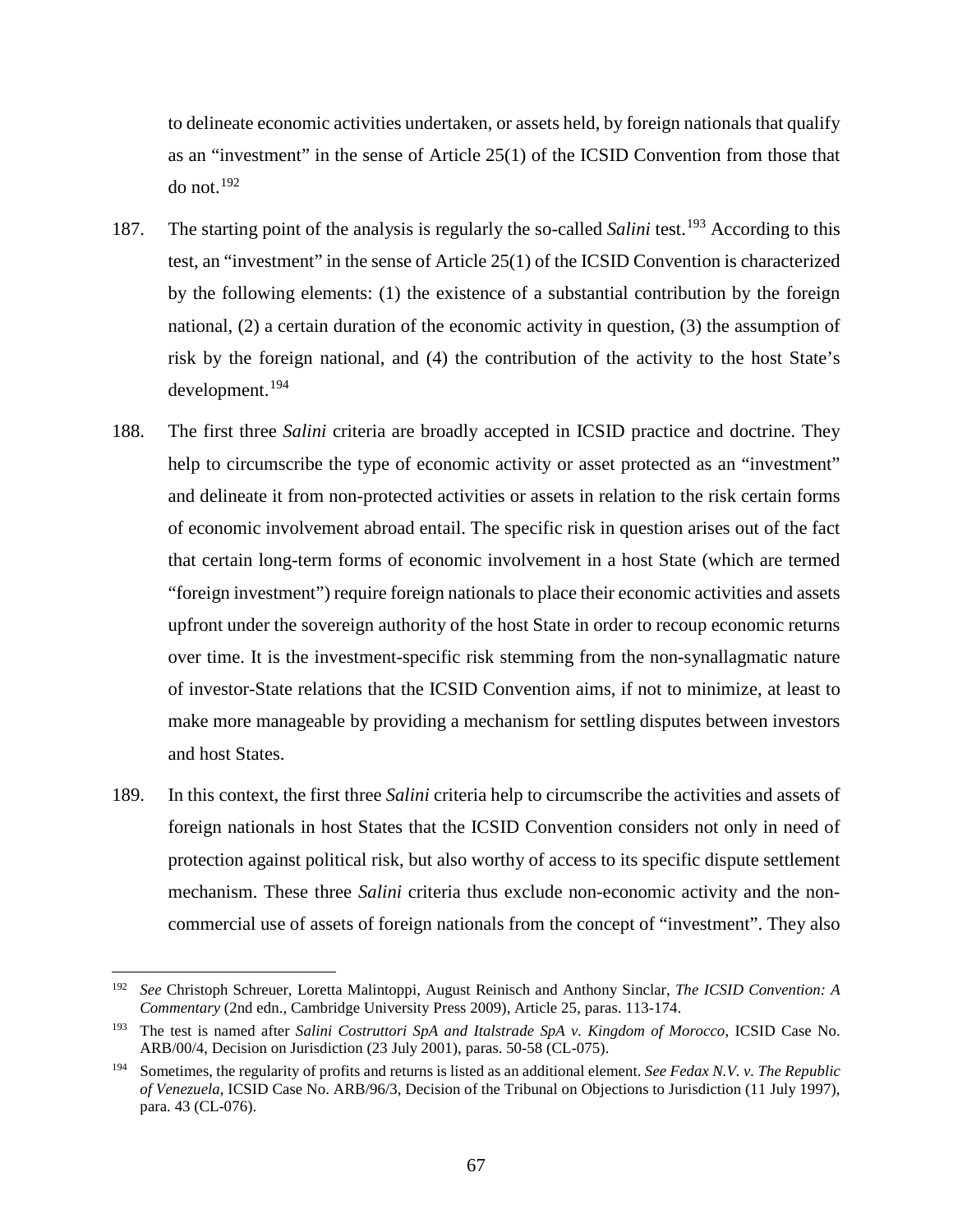exclude short-term economic activity, or assets used in that context, such as one-time sales transactions that do not face investment-specific risk, from access to dispute settlement under the ICSID Convention. And finally, these three *Salini* criteria may exclude wholly insignificant activities and assets that, while having a commercial value, do not amount to a significant contribution to the host State's economic life.

- 190. Quite controversial, however, is whether the activity undertaken, or the asset held, by a foreign national also must fulfil the fourth criterion, that is, to contribute positively to the development of the host State. This criterion is put forward by some ICSID tribunals and annulment committees as a necessary component in light of the ICSID Convention's object and purpose to contribute to economic development, as expressed in its Preamble. [195](#page-69-0) Other ICSID tribunals and annulment committees object to the inclusion of this criterion, inter alia, because they consider it either as superfluous, as conferring too much discretion on arbitral tribunals and thus creating legal uncertainty, or as limiting access of foreign nationals to ICSID arbitration in light of aspects that should be assessed as part of the merits, rather than jurisdiction, such as whether investments that are harmful to the host State's development receive substantive protection.<sup>[196](#page-69-1)</sup> Again other ICSID tribunals consider that the contribution to the host State's development, while a necessary element of the definition of "investment", should generally be presumed.<sup>[197](#page-69-2)</sup>
- 191. For purposes of establishing jurisdiction in the present case, the Tribunal does not need to address this controversy, as it has no impact on the outcome of the present case. Instead, in the present case, all of the *Salini* criteria are fulfilled, including that of contribution to the host State's development. Thus, Claimants' shareholdings in L&E and, indirectly, in

<span id="page-69-0"></span> <sup>195</sup> *See, for example, Patrick Mitchell v. Democratic Republic of the Congo*, ICSID Case No. ARB/99/7, Decision on the Application for Annulment of the Award (1 November 2006), paras. 27-41 (AL RA 151); *Malaysian Historical Salvors, SDN, BHD v. Malaysia*, ICSID Case No. ARB/05/10, Award on Jurisdiction (17 May 2007), paras. 123 *et seq.*

<span id="page-69-1"></span><sup>196</sup> *Malaysian Historical Salvors, SDN, BHD v. Malaysia*, ICSID Case No. ARB/05/10, Decision on the Application for Annulment (16 April 2009), paras. 56 *et seq.* (CL-072); *Saba Fakes v. Republic of Turkey*, ICSID Case No. ARB/07/20, Award (14 July 2010), para. 111); *SGS Société Générale de Surveillance S.A. v. The Republic of Paraguay*, ICSID Case No. ARB/07/29, Award (10 February 2012), paras. 106-108; *Deutsche Bank AG v. Democratic Socialist Republic of Sri Lanka*, ICSID Case No. ARB/09/2, Award (31 October 2012), para. 295; *Electrabel S.A. v. Republic of Hungary*, ICSID Case No. ARB/07/19, Decision on Jurisdiction, Applicable Law and Liability (30 November 2012), para. 5.43 (CL-020).

<span id="page-69-2"></span><sup>197</sup> *Phoenix Action, Ltd. v. The Czech Republic*, ICSID Case No. ARB/06/5, Award (15 April 2009), paras. 84-85 (AL RA 152).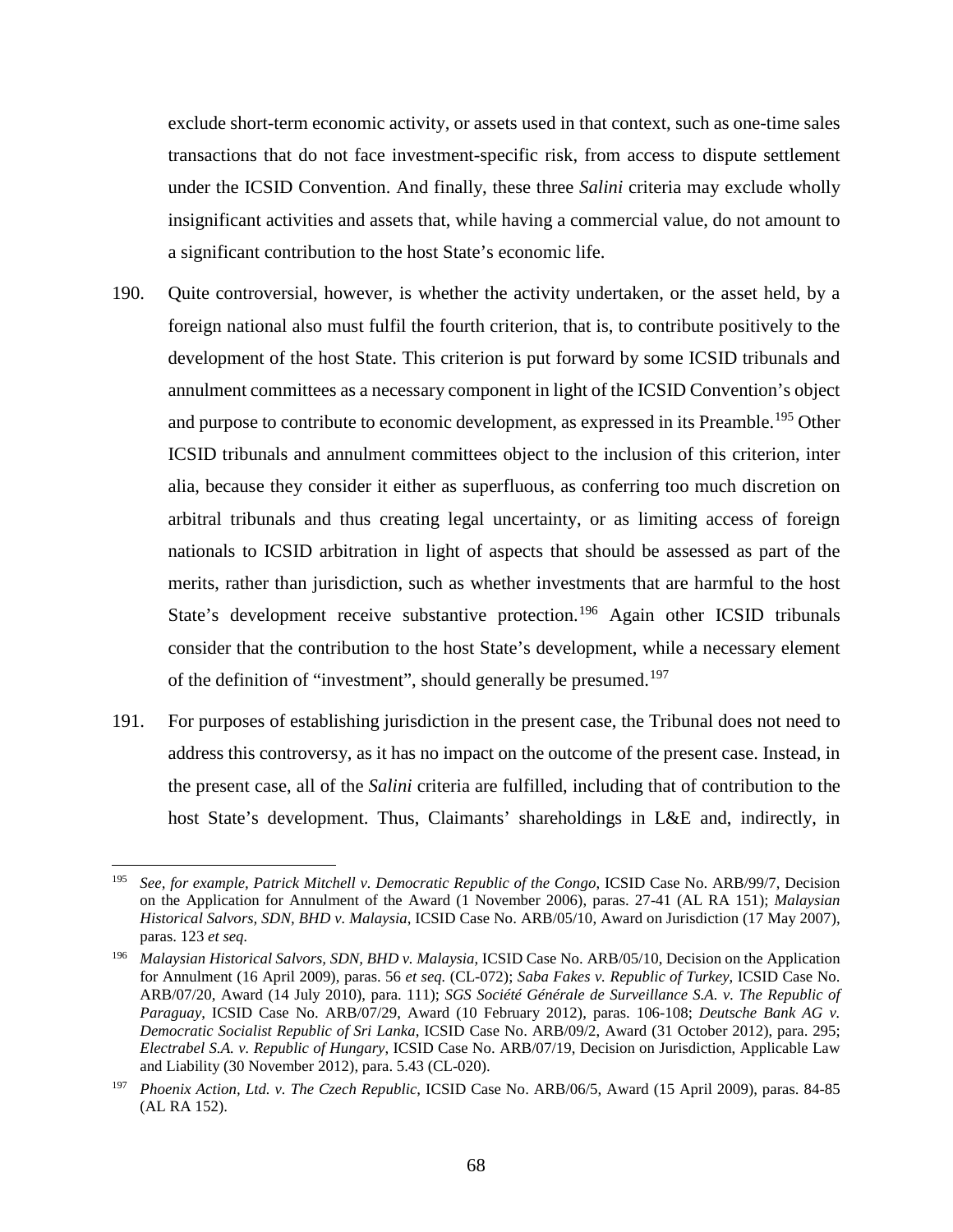ENJASA, coupled with the undertakings made as part of the privatization process to invest in the gaming, lottery, and tourism sector in Salta, constitute a substantial commitment of resources by Claimants; this commitment has been made to achieve profits and returns for a substantial duration; and it also entails the assumption of risk.

- 192. Furthermore, the operation of gaming and lottery activities in Salta also contributed to development in the Provice of Salta. Not only did ENJASA employ, at the time its operating license was revoked, approx. 750 employees; the privatization of the operating and gaming industry in the Province also included the committment to build two schools, one for hoteling, one for gastronomy, as well as a five-star hotel, and to establish a foundation for the purpose of enhancing and promoting education and research in the tourism and gastronomy sectors in Salta. In light of these aspects, Claimants' involvement in the gaming and lottery sector in Salta through their shareholding in L&E and, indirectly, ENJASA also contributed positively to the development in the Province of Salta and, by extension, the Republic of Argentina.
- 193. Consequently, Claimants' shareholding in L&E and ENJASA also qualifies as an "investment" in the sense of Article 25(1) of the ICSID Convention.

# *C. Existence of a "dispute arising directly out of an investment" under Article 25(1) ICSID Convention*

194. Finally, there is no doubt, in the Tribunal's view, that the present dispute, as required by Article 25(1) of the ICSID Convention, arises directly out of Claimants' investment in Argentina. The directness requirement in Article 25(1) of the ICSID Convention relates to the connection the dispute has to have to the investment; it does not restrict jurisdiction to claims arising out of direct investments.<sup>[198](#page-70-0)</sup> The requirement is met, in the present case, because Claimants' claim that the revocation of ENJASA's license, coupled with the subsequent transfer of ENJASA's operation and employees to new operators, is the cause

<span id="page-70-0"></span> <sup>198</sup> *See Fedax N.V. v. The Republic of Venezuela*, ICSID Case No. ARB/96/3, Decision of the Tribunal on Objections to Jurisdiction (11 July 1997), para. 24 (CL-076) ("It is apparent that the term 'directly' relates in this Article to the 'dispute' and not to the 'investment.' It follows that jurisdiction can exist even in respect of investments that are not direct, so long as the dispute arises directly from such transaction."); *see also CMS Gas Transmission Company v. Argentine Republic*, ICSID Case No. ARB/01/8, Decision of the Tribunal on Objections to Jurisdiction (17 July 2003), paras. 26-27 (AL RA 13); *Continental Casualty Company v. Argentine Republic*, ICSID Case No. ARB/03/9, Decision on Jurisdiction (22 February 2006), para. 73 (AL RA 32).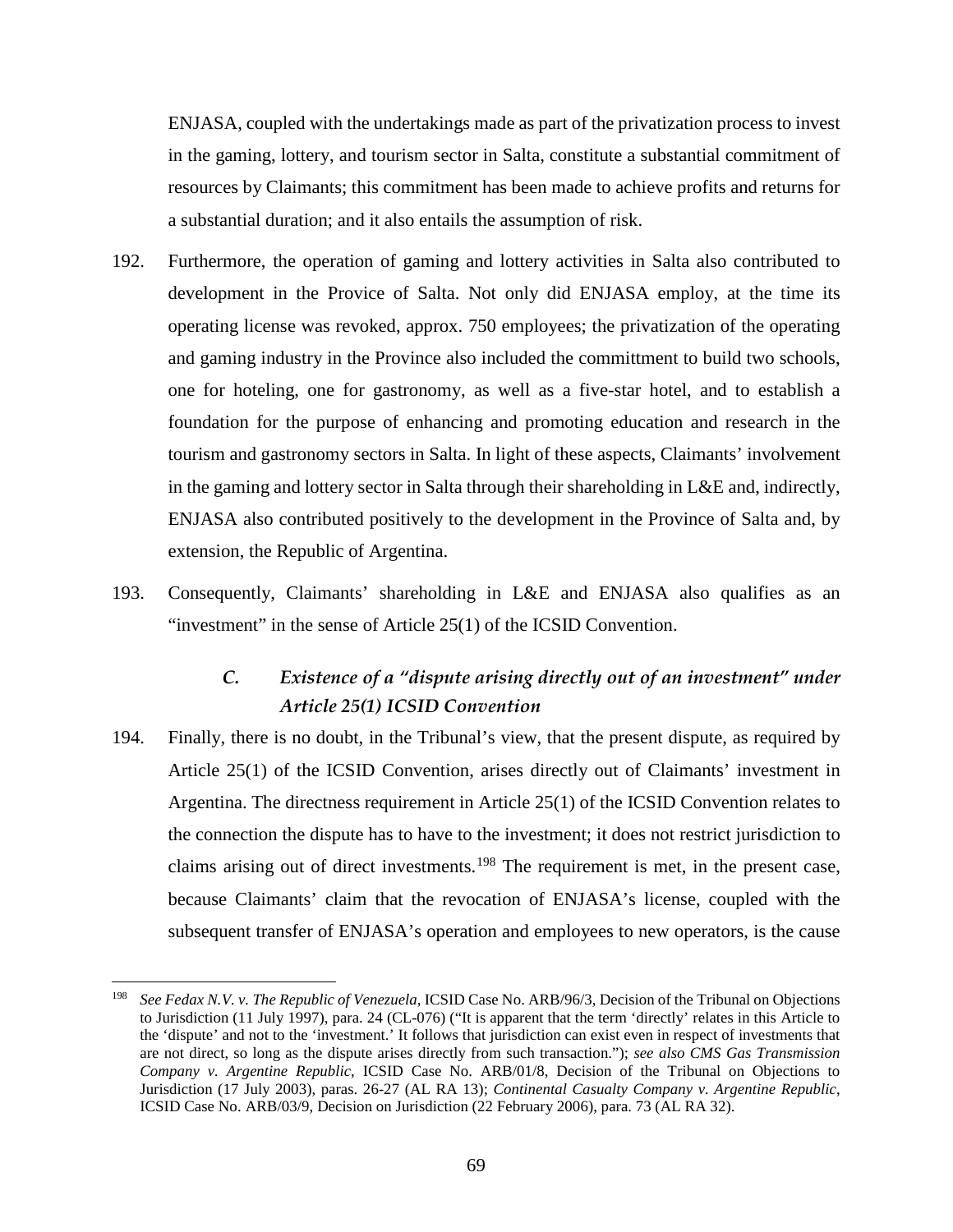of the alleged destruction of Claimants' investment in the gaming and lottery sector in Salta, that is, its (direct) shareholding in L&E and (its indirect shareholding) in ENJASA.

#### *D. Conclusion*

- 195. In light of the above, the Tribunal finds that Claimants have made, in the form of their shareholding in L&E and, indirectly, in ENJASA, an investment in Argentina in the sense of both Article 1(1) of the Argentina-Austria BIT and Article 25(1) of the ICSID Convention. Furthermore, the present dispute arises directly out of Claimants' investment in Argentina, as required by Article 25(1) of the ICSID Convention. By contrast, ENJASA assets, including, but not limited to, its operating license, do not qualify as Claimants' investment for purposes of determining the Tribunal's jurisdiction.
- 196. Consequently, Respondent's third objection that the Tribunal lacks jurisdiction *ratione materiae* is hereby rejected insofar as it relates to the argument that Claimants have not made an investment in Argentina that is protected under Article 25(1) of the ICSID Convention and Article 1 of the Argentina-Austria BIT. The other aspect of Respondent's third objection related to limitations in the protection of shareholder-investors under the Argentina-Austria BIT, is dealt with together with Respondent's first objection in the following section.

#### **2. Existence of a** *Prima Facie* **Claim**

<span id="page-71-0"></span>197. The Tribunal now turns to Respondent's objection that Claimants have not presented a *prima facie* claim for breach of the BIT based on the facts they allege. This encompasses both Respondent's first objection, as well as the part of Respondent's third objection concerning the scope of protection of shareholder-investors under the BIT. In the Tribunal's view, both sets of issues raise questions that concern the scope of substantive protections offered under the Argentina-Austria BIT to foreign investors and their investment.[199](#page-71-1)

<span id="page-71-1"></span> <sup>199</sup> See also footnote 187.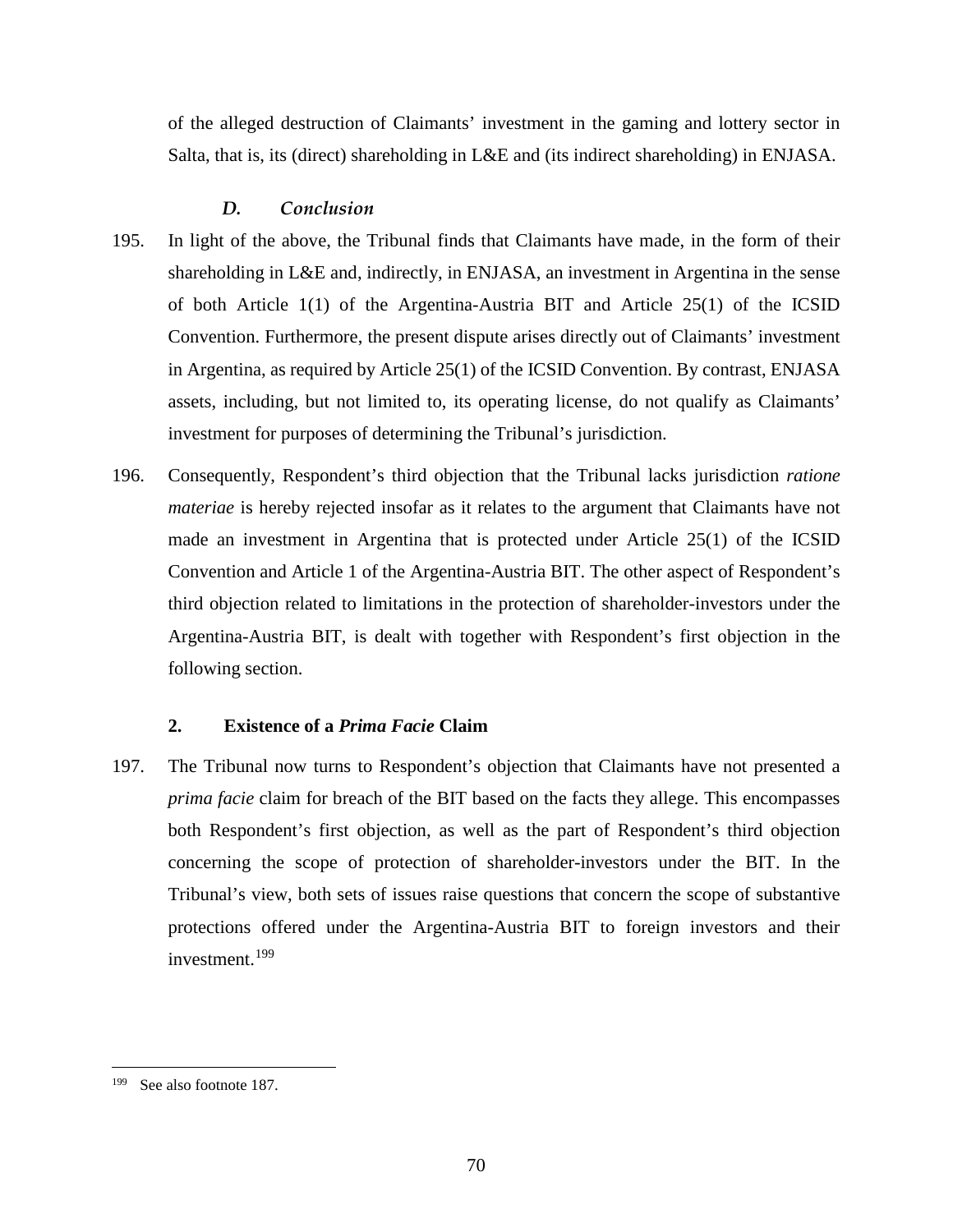- 198. As presented by Respondent, the underlying objection does not strictly relate to the jurisdiction of the Tribunal,  $200$  but rather concerns the admissibility of the claim(s) brought. This notwithstanding, such an objection is a valid reason for an investment tribunal to dismiss a case, in whole or in part, at the jurisdictional stage. Such dismissal would be justified both by the principle of judicial economy and by the need to respect the rights and interests of both parties, which is inherent in the idea of fair administration of international justice. After all, it would be both inefficient (for the Tribunal and the Parties) and prejudicial in law and in costs (to Respondent as well as Claimants) to proceed with a claim to the merits, that clearly has no foundation in law, even though the Tribunal otherwise may have jurisdiction over such claim.
- 199. Respondent's first objection for lack of a *prima facie* claim has two prongs: first, that Claimants' claims arising in connection with the revocation of ENJASA's license have to be qualified as "contract claims" rather than "treaty claims"; and second, that the forum selection clauses in favor of the First Instance Court of Salta in both the Bidding Terms and Conditions and in the Transfer Agreement bar recourse to the present Tribunal for such claims. As already stated, the remaining part of Respondent's third objection equally raises the question to which extent Claimants have presented a *prima facie* claim that the revocation of ENJASA's license and subsequent events have resulted in a breach of Claimants rights as shareholder-investors in L&E and ENJASA under the Argentina-Austria BIT.
- 200. After addressing the applicable test for determining the existence of a *prima facie* claim, the Tribunal turns to the characterization of the claims brought by Claimants as treaty claims. It then assesses to which extent Claimants have met the threshold to present *prima facie* claims for breach of the Argentina-Austria BIT given the pleaded facts and Claimants' status as shareholder-investors. Finally, the effect of the forum selection clauses on the jurisdiction of the Tribunal is addressed.

<span id="page-72-0"></span><sup>&</sup>lt;sup>200</sup> Respondent's objection could be read as relating to the subject-matter limitations of Respondent's consent in Article 8(1) of the BIT to "dispute[s] […] concerning any subject matter governed by this Agreement," a question that is relevant as a jurisdictional criterion under Article 25(1) of the ICSID Convention. Yet, Respondent's objection is broader. Respondent is not merely arguing that the Tribunal is limited to assessing the legality of Respondent's action under the BIT, as provided for in Article 8(1) of the BIT. Repondent's argument is that the case presented by Claimants does not *prima facie* give rise to a successful claim for breach of the BIT.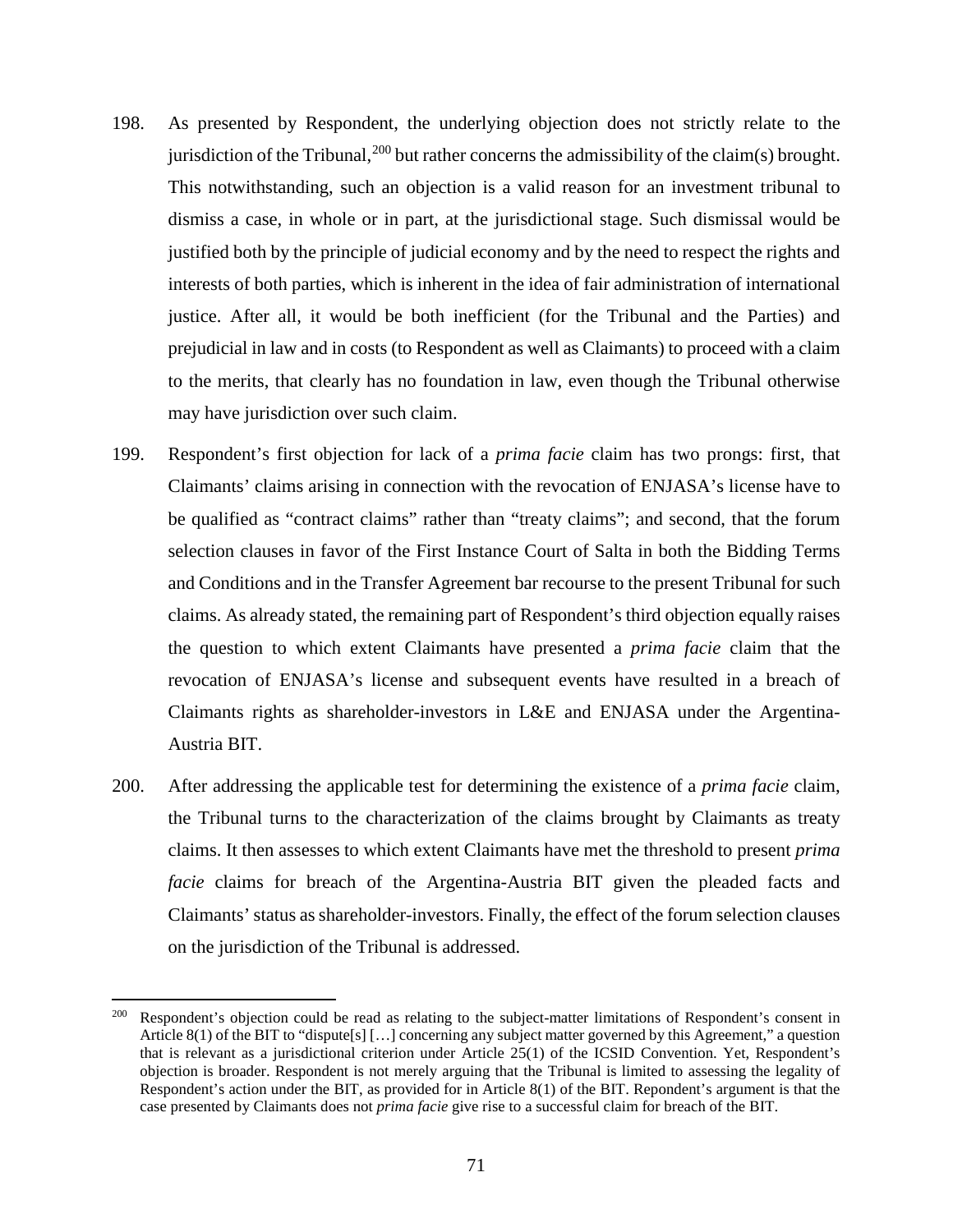# *A. The applicable test for determining the existence of a prima facie claim*

- 201. The test for determining the existence of a *prima facie* claim at the jurisdictional stage is well-established in the practice of investment treaty tribunals. It follows the test applied by international courts and tribunals more generally, in particular the ICJ. Based on this jurisprudence, the Tribunal must be satisfied that the facts alleged by Claimants are plausibly capable of constituting a breach of the law applicable to the dispute, that is, in the present case, the Argentina-Austria BIT.
- 202. The ICJ elaborated the test to determine the existence of a *prima facie* claim in *Ambatielos* as follows:

[...] it is not necessary for that Government [i.e., the Hellenic Government as claimant] to show, for present purposes, that an alleged treaty violation has an unassailable legal basis. […] If the interpretation given by the Hellenic Government to any of the provisions relied upon appears to be one of the possible interpretations that may be placed upon it, though not necessarily the correct one, then the Ambatielos claim must be considered, for the purposes of the present proceedings, to be a claim based on the Treaty of 1886.

In other words, if it is made to appear that the Hellenic Government is relying upon an arguable construction of the Treaty, that is to say, a construction which can be defended, whether or not it ultimately prevails, then there are reasonable grounds for concluding that its claim is based on the Treaty. $201$ 

203. Similarly, in *Oil Platforms*, the ICJ held that, in order to meet the *prima facie* claim, it must ascertain whether the violations of the Treaty of 1955 pleaded by Iran do or do not fall within the provisions of the Treaty and whether, as a consequence, the dispute is one which the Court has jurisdiction *ratione materiae* to entertain, pursuant [to that Treaty]. $202$ 

<span id="page-73-0"></span> <sup>201</sup> *Ambatielos (Greece v. United Kingdom)*, Judgment (19 May 1953), ICJ Reports 1953, p. 18 (AL RA 235).

<span id="page-73-1"></span><sup>202</sup> *Oil Platforms (Islamic Republic of Iran v. United States of America)*, Preliminary Objection, Judgment (12 December 1996), ICJ Reports 1996, pp. 803, 810, para. 16 (AL RA 6).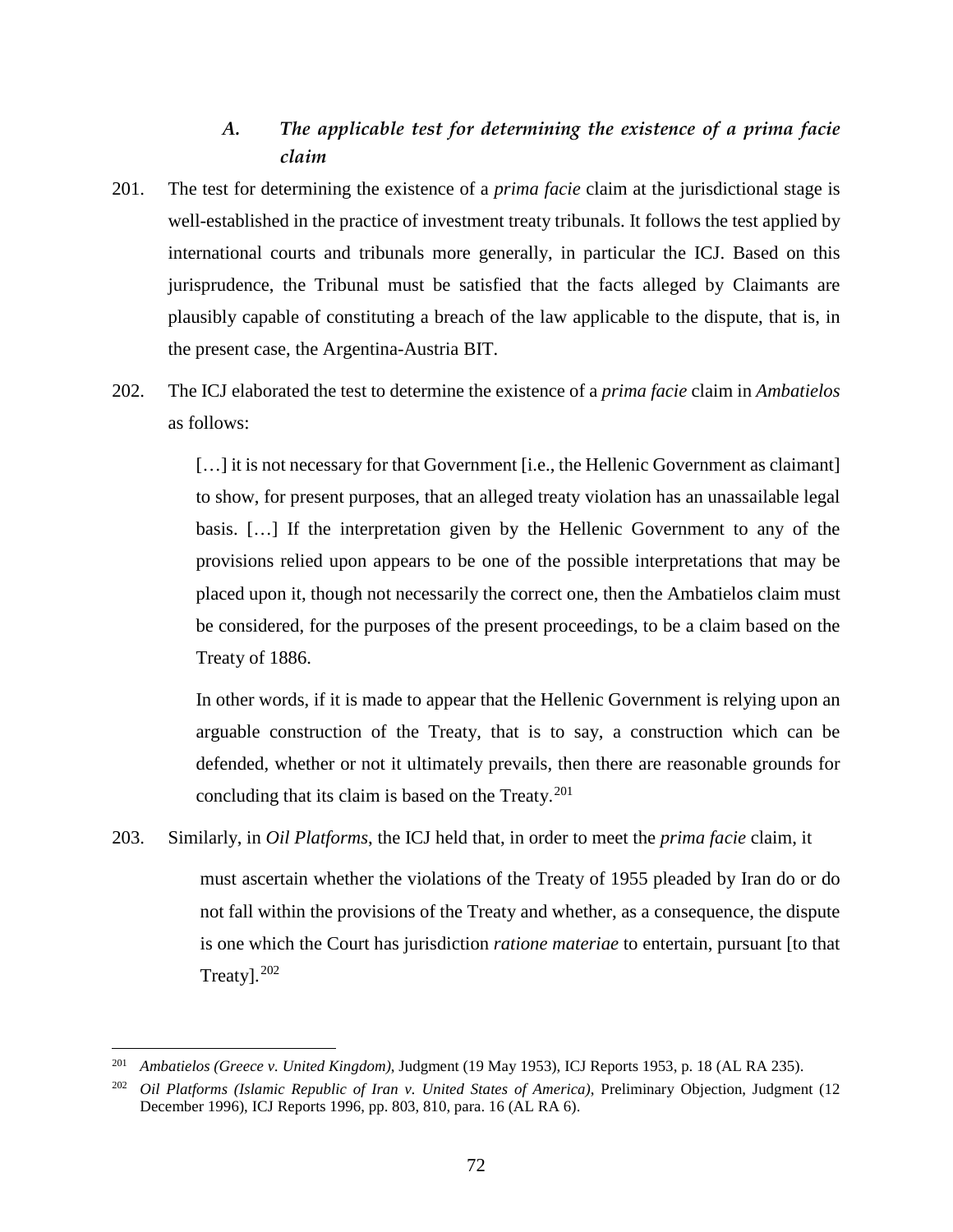- 204. Rosalyn Higgins, in her Separate Opinion in *Oil Platforms*, famously formulated the *prima facie* test even more plastically as requiring that "[t]he Court should thus see if, on the facts as alleged by [the Applicant], the [Respondent's] actions complained of might violate the Treaty articles."[203](#page-74-0)
- 205. The same test has been applied consistently in investment treaty jurisprudence. As one of the first cases to address it, the Tribunal in *SGS v. Philippines* held:

It is not enough that the Claimant raises an issue under one or more provisions of the BIT which the Respondent disputes. To adapt the words of the International Court in the *Oil Platforms* case, the Tribunal "must ascertain whether the violations of the [BIT] pleaded by [SGS] do or do not fall within the provisions of the Treaty and whether, as a consequence, the dispute is one which the [Tribunal] has jurisdiction *ratione materiae* to entertain" pursuant to Article VIII(2) of the BIT.<sup>[204](#page-74-1)</sup>

206. Similar statements can be found in a host of other decisions by investment treaty tribunals.[205](#page-74-2)

<span id="page-74-0"></span> <sup>203</sup> *Oil Platforms (Islamic Republic of Iran v. United States of America)*, Preliminary Objection, Judgment (12 December 1996), Separate Opinion of Judge Higgins, ICJ Reports 1996, pp. 847, 856, para. 33 (AL RA 8).

<span id="page-74-1"></span><sup>204</sup> *SGS Société Générale de Surveillance SA v. The Philippines,* ICSID Case No. ARB/02/6, Decision on Objections to Jurisdiction (29 January 2004), para. 26 (AL RA 25). (quoting *Case concerning Oil Platforms* (Iran v. USA), ICJ, Judgment on Preliminary Objections (12 December 1996), para. 16 (AL RA 6)).

<span id="page-74-2"></span><sup>205</sup> *See Salini Costruttori S.p.A. and Italstrade S.p.A. v. Jordan*, ICSID Case No. ARB/02/13, Decision on Jurisdiction (9 November 2004), para. 151 (AL RA 9); *Plama Consortium Limited v. Republic of Bulgaria,* ICSID Case No. ARB/03/24, Decision on Jurisdiction (8 February 2005), paras. 118-119 (AL RA 36); *Jan de Nul N.V. and Dredging International N.V*. *v. Arab Republic of Egypt,* ICSID Case No. ARB/04/13, Decision on Jurisdiction (16 June 2006), paras. 69-71 (AL RA 10); *Waguih Elie George Siag & Clorinda Vecchi v. Arab Republic of Egypt*, ICSID Case No. ARB/05/15, Decision on Jurisdiction (11 April 2007), paras. 139-141 (AL RA 11); *Saipem v. People's Republic of Bangladesh*, ICSID Case No. ARB/05/07, Decision on Jurisdiction and Recommendation on Provisional Measures (21 March 2007), paras. 85-86 (AL RA 12); *Encana Corporation v. Republic of Ecuador,* UNCITRAL Case, Partial Award on Jurisdiction (27 February 2004), para. 36 (AL RA 33); *CMS Gas Transmission Company v. Argentine Republic,* ICSID Case No. ARB/01/8, Decision on Jurisdiction (17 July 2003), para. 69 (AL RA 13); *Azurix Corp. v. Argentine Republic,* ICSID Case No. ARB/01/12, Decision on Jurisdiction (8 December 2003), para. 76 (AL RA 14); *Joy Mining Machinery Ltd. v. Arab Republic of Egypt,*  ICSID Case No. ARB/03/11, Decision on Jurisdiction (30 July 2004), para. 30 (AL RA 26); *Impregilo S.p.A. v. Islamic Republic of Pakistan,* ICSID Case No. ARB/03/3, Decision on Jurisdiction (22 April 2005), para. 254 (AL RA 15); *Bayindir Insaat Turizm Ticaret Ve Sanayi A.S. v. Islamic Republic of Pakistan, ICSID Case No.* ARB/03/29, Decision on Jurisdiction (14 November 2005), para. 185 (AL RA 16); *Mytilineos Holdings SA v. The State Union of Serbia and Montenegro and the Republic of Serbia*, UNCITRAL Case, Partial Award on Jurisdiction (8 September 2006), para. 184 (AL RA 17); *Continental Casualty Company v. Argentine Republic*, ICSID Case No. ARB/03/9, Decision on Jurisdiction (22 February 2006), para. 63 (AL RA 32); *Total S.A. v. Argentine Republic*, ICSID Case No. ARB/04/01, Decision on Jurisdiction (25 August 2006), para. 55 (AL RA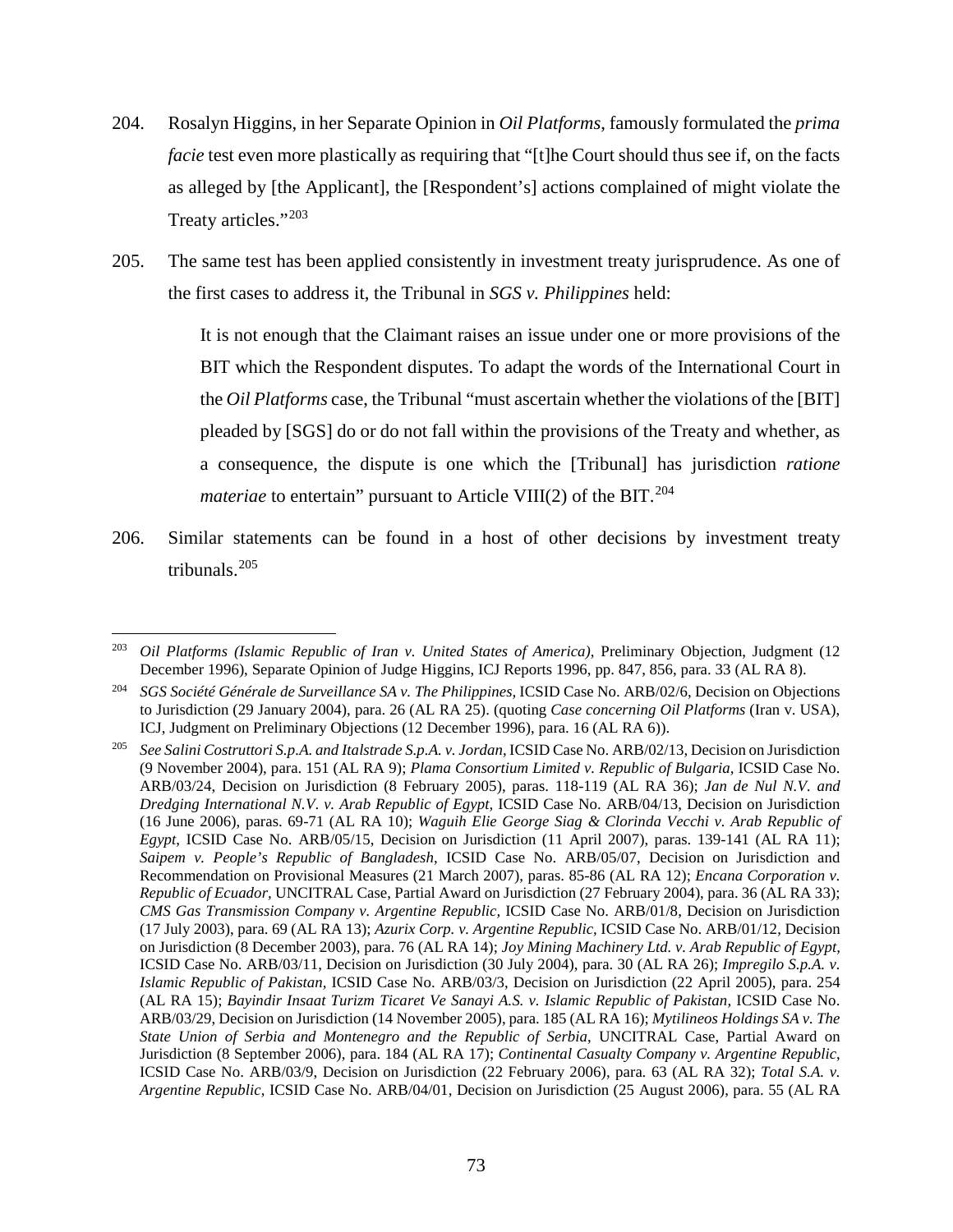- 207. The task of the Tribunal under this test is therefore to determine whether the facts pleaded by Claimants, if established to be true, could possibly result in a breach of the Argentina-Austria BIT. This test has implications both for the treatment of questions of fact as well as for questions of interpretation and application of the applicable law at the jurisdictional stage.
- 208. As for the treatment of facts, the Tribunal must not, as part of its analysis under the *prima facie* test at the jurisdictional stage, determine the veracity of the facts alleged by Claimants or question them in light of factual allegations made by Respondent that would, if found to be true, invalidate Claimants' version of what indeed happened. This exercise of factfinding is a matter for the merits of the proceedings and requires not only full briefing by both parties, but possibly also the taking of evidence by the Tribunal. What the Tribunal must do instead at the jurisdictional stage under the *prima facie* test is to determine whether the facts as pleaded by Claimants can plausibly result in a finding of breach of the Argentina-Austria BIT, namely of its prohibition of expropriations without compensation, of its obligations to extend fair and equitable treatment, and of its obligation to grant national treatment, as invoked by Claimants.
- 209. This raises the question as to what the *prima facie* test implies for the Tribunal's task in dealing with competing propositions of the Parties as to the proper interpretation of the applicable law and its application to the alleged facts. This issue is particularly salient in

 $\overline{a}$ 

<sup>18);</sup> *Telenor Mobile Communications v. Republic of Hungary,* ICSID Case No. ARB/04/15, Award (13 September 2006), para. 34 (AL RA 43); *Jan Oostergetel and Theodora Laurentius v. The Slovak Republic,* UNCITRAL Case, Decision on Jurisdiction (30 April 2010), para. 185 (AL RA 19); *KT Asia Investment Group B.V. v. Republic of Kazakhstan,* ICSID Case No. ARB/09/8, Award (17 October 2013), para. 91 (AL RA 20); *Achmea v. The Slovak Republic (II),* PCA Case No. 2013/12, Award on Jurisdiction and Admissibility (20 May 2014), paras. 206-218 (AL RA 21); *Urbaser S.A. y Consorcio de Aguas Bilbao Bizkaia, Bilbao Biskaia Ur Partzuergoa v. Argentine Republic*, ICSID Case No. ARB/07/26, Decision on Jurisdiction (19 December 2012), para. 56 (AL RA 41); *SGS Société Générale de Surveillance S.A. v. Islamic Republic of Pakistan*, ICSID Case No. ARB/01/13, Decision of the Tribunal on Objections to Jurisdiction (6 August 2003), paras. 144-145 (CL-009); *Wena Hotels Limited v. The Arab Republic of Egypt*, ICSID Case No. ARB/98/4, Decision on Jurisdiction, in ICSID Reports, Volume 6, p. 86 (CL-109); *Siemens A.G. v. Argentine Republic*, ICSID Case No. ARB/02/8, Decision on Jurisdiction (3 August 2004), para. 180 (CL-081); *Telefónica S.A. v. Argentine Republic*, ICSID Case No. ARB/03/20, Decision of the Tribunal on Objections to Jurisdiction (25 May 2006), para. 53 (CL-098); *Quiborax S.A. and Non-Metallic Minerals S.A. v. Plurinational State of Bolivia*, ICSID Case No. ARB/06/2, Decision on Jurisdiction (27 September 2012), para. 54 (CL-074); *Chevron Corporation and Texaco Petroleum Co. v. The Republic of Ecuador*, PCA Case No. 2009-23, UNCITRAL, Third Interim Award on Jurisdiction and Admissibility (27 February 2012), paras. 4.7-4.8 (CL-052); *Saipem S.p.A. v. The People's Republic of Bangladesh*, ICSID Case No. ARB/05/07, Decision on Jurisdiction and Recommendation on Provisional Measures (21 March 2007), para. 141 (CL-050).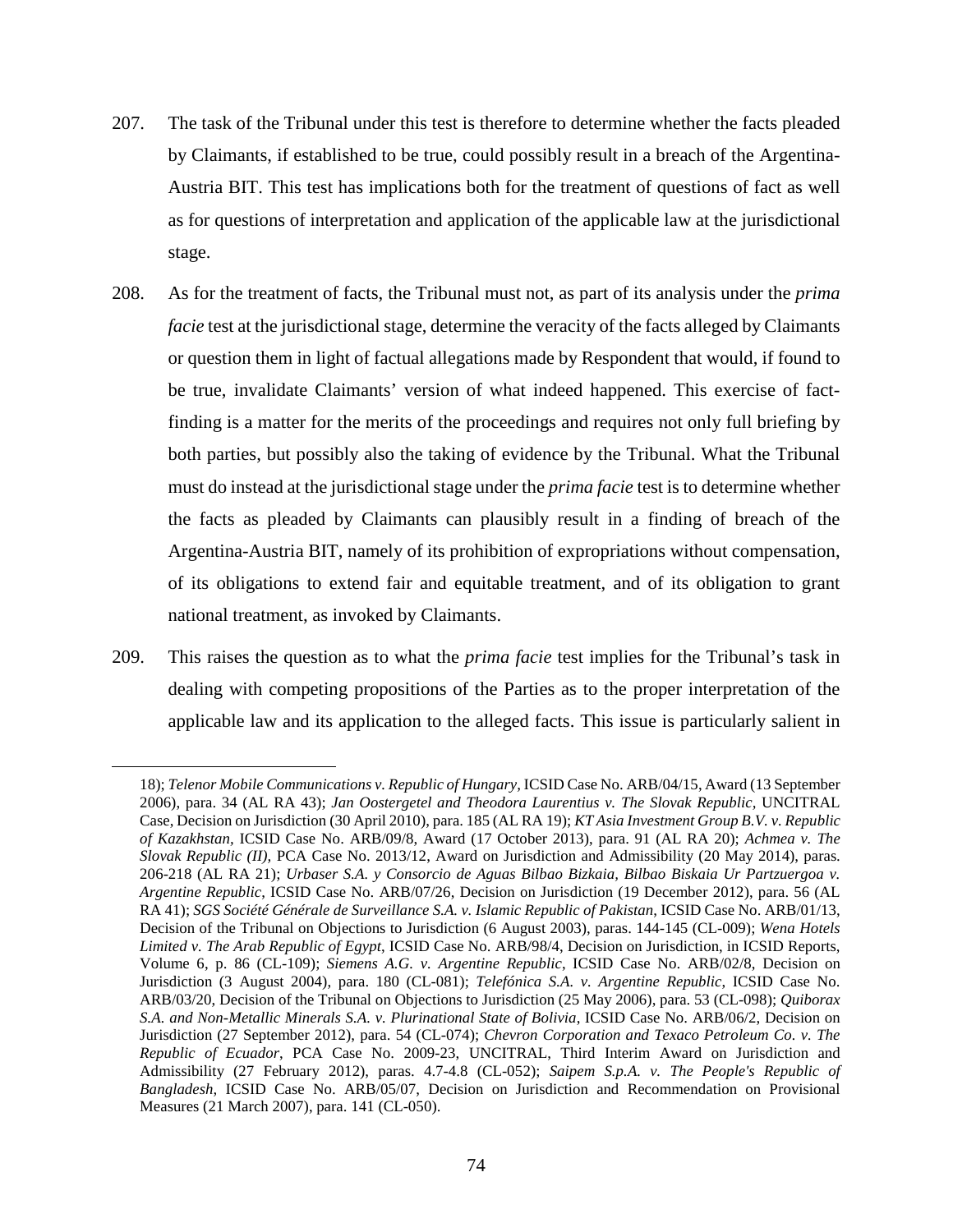the face of legal indeterminacies and competing legal theories or lines of jurisprudence relating to the applicable law, a phenomenon regularly occurring in investment arbitration. In such a situation, an investment tribunal must steer a careful course. On the one hand, it should take into account the right of both parties to fully present their case and their legal arguments to the Tribunal, including arguments that are novel or go against the predominant views and would hence contribute to the further development of the law. On the other hand, the Tribunal should prevent frivolous, spurious, and legally clearly unfounded cases, which would impose an illegitimate burden on the time and resources of both Respondent and the Tribunal, from going forward to the merits.

- 210. In finding the right balance, an investment tribunal should not simply rubberstamp Claimants' legal qualification of their case on the merits, but make an independent determination on the interpretation of the applicable law, here the Argentina-Austria BIT.<sup>[206](#page-76-0)</sup> At the same time, the Tribunal's independent determination should not, as suggested in *SGS v. Philippines* "require the definitive interpretation of the treaty provision which is relied on,"<sup>[207](#page-76-1)</sup> as this may cut short the Parties' possibility of making a full presentation of their case. Instead, the Tribunal's determination of whether a *prima facie* claim exists should be limited to ascertaining whether Claimants' case relies on a plausible interpretation of the applicable law.
- 211. In determining the plausibility of Claimants' case, the Tribunal should take into account existing legal indeterminacies and ambiguities, as well as competing legal theories or competing lines of prior arbitral jurisprudence. Similarly, as part of establishing the plausibility of Claimants' case in law, room must be made for arguments that are novel or that go against the predominant view on the applicable law. This is necessary in light of the absence of a possibility for an appeal in investment arbitration, which could review findings of law, resolve indeterminacies in the law authoritatively, and allow for the law's further development.

<span id="page-76-0"></span><sup>&</sup>lt;sup>206</sup> Similarly, *Joy Mining Machinery Limited v. The Arab Republic of Egypt*, ICSID Case No. ARB/03/11, Award on Jurisdiction (6 August 2014), para. 30.

<span id="page-76-1"></span><sup>207</sup> *SGS Société Générale de Surveillance SA v. The Philippines,* ICSID Case No. ARB/02/6, Decision on Objections to Jurisdiction (29 January 2004), para. 157 (AL RA 25).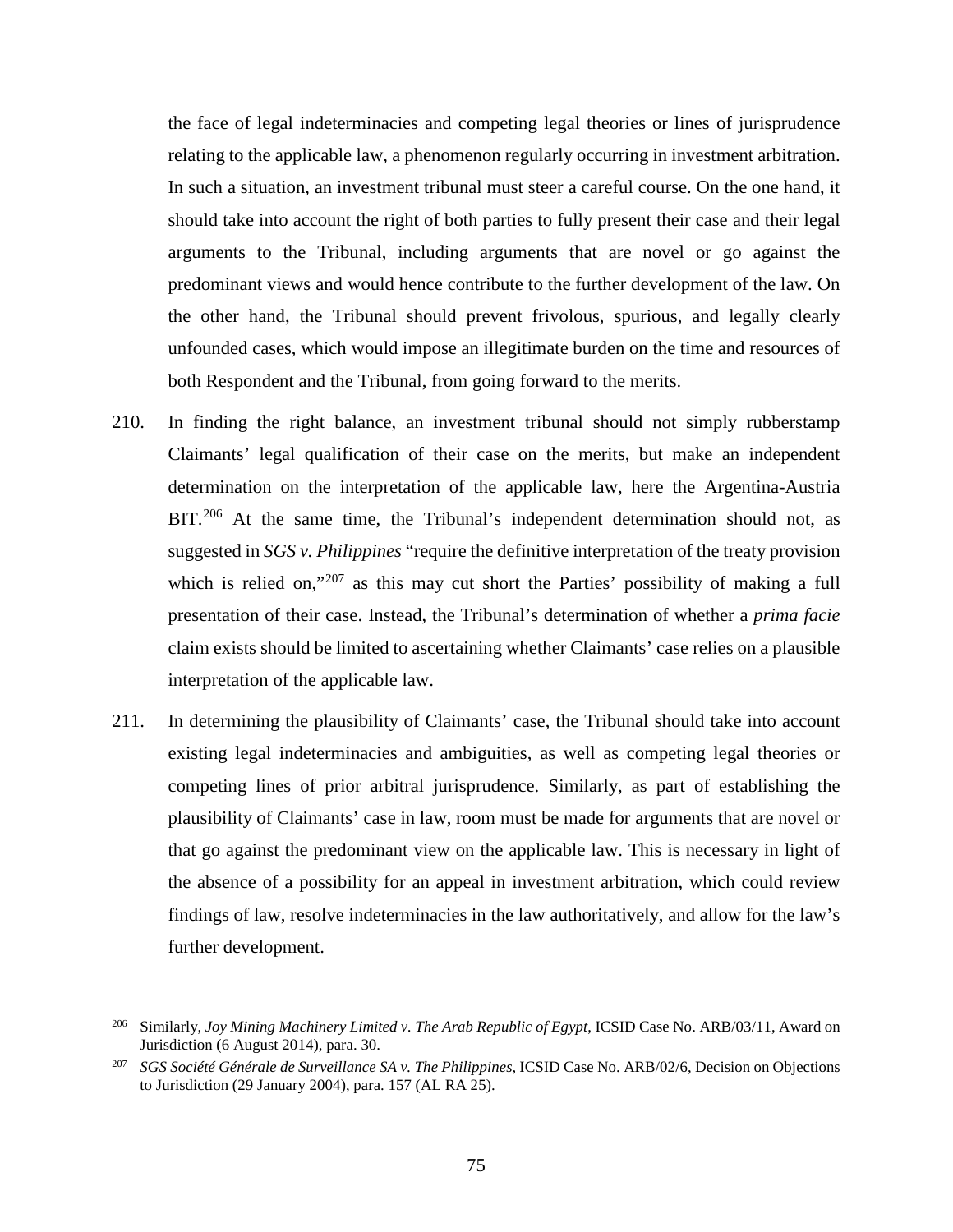- 212. The Tribunal should therefore limit its assessment of the applicable law in respect of the merits, in the words of the *Ambatielos* case, to determining whether Claimants' case "rel[ies] upon an arguable construction of the Treaty, that is to say, a construction which can be defended, whether or not it ultimately prevails."[208](#page-77-0) Only if, as stated in *Mytilineos v. Serbia*, "the facts as pleaded are plainly incapable of supporting a finding of breach of treaty, all or part [of] the claim might fall outside of the jurisdiction of the tribunal."<sup>[209](#page-77-1)</sup> In such a case, there is no interest, neither for Claimants nor for the international community, in proceeding with a case to the merits. By contrast, as long as the case fairly raises issues relating to the interpretation and application of the substantive law in question, the claims should proceed to the merits and allow the Parties to plead fully their respective arguments on the interpretation and application of the applicable law.
- 213. Consequently, the Tribunal's exercise at the present stage of the proceedings does not entail a conclusive determination on the interpretation of the treaty provisions breach which is invoked, nor does it require a conclusive legal qualification of the facts pleaded. Instead, it is sufficient that a plausible argument can be made that a breach of the Argentina-Austria BIT occurred in light of the alleged facts, even if the Tribunal ultimately were to adopt, in its decision on the merits, a different legal interpretation of the applicable law, or apply the law differently to the then determined facts of the case. In other words, under the *prima facie* test, the ultimate legal qualification of the case at hand remains a question reserved to the merits and will be determined conclusively only following a full briefing by both Parties on the factual and legal issues at stake.

# *B. Characterization of the claims brought by Claimants as treaty claims*

214. The Parties in the present case do not differ substantially on the abstract legal test to be applied to determine the existence of a *prima facie* claim; rather their differences lie in the concrete characterization of the claims brought. For Respondent, Claimants merely label their claims as treaty claims, whereas the "essential basis" of those claims, namely the

<span id="page-77-0"></span> <sup>208</sup> *Ambatielos (Greece v. United Kingdom)*, Judgment (19 May 1953), ICJ Reports 1953, p. 18 (AL RA 235).

<span id="page-77-1"></span><sup>209</sup> *Mytilineos Holdings SA v. The State Union of Serbia and Montenegro and the Republic of Serbia*, UNCITRAL Case, Partial Award on Jurisdiction (8 September 2006), para. 184 (AL RA 17).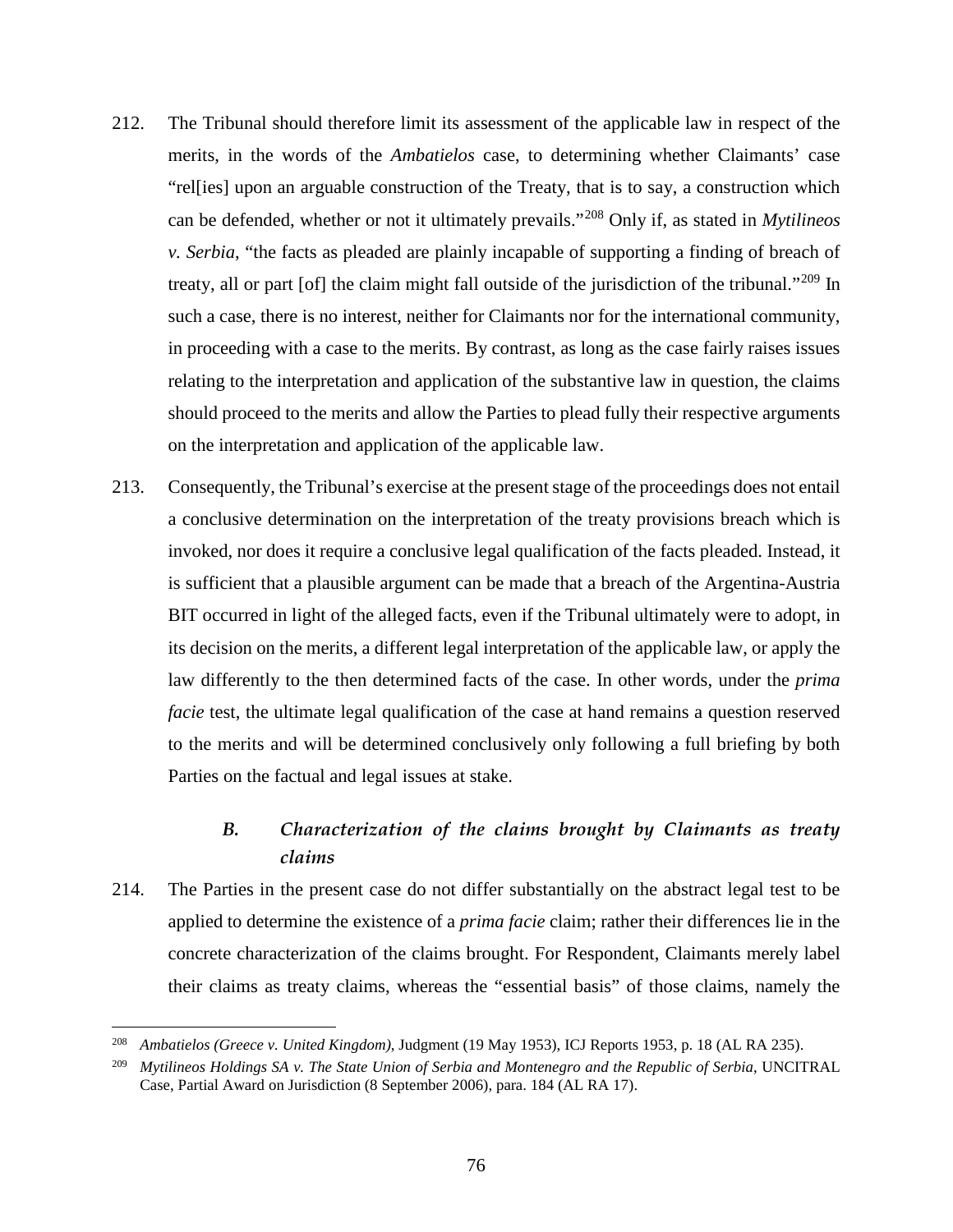revocation of ENJASA's license, in Respondent's view, relates to a breach of contract.<sup>[210](#page-78-0)</sup> To this end, Respondent argues that the License conferred to ENJASA had to be seen as a contractual arrangement<sup>[211](#page-78-1)</sup> and that, in turn, the revocation of the License was equally a contractual matter that fell outside the Tribunal's jurisdiction for treaty claims.<sup>[212](#page-78-2)</sup> Claimants, by contrast, stress that their claims had to be qualified as treaty claims.

- 215. In the Tribunal's view, Respondent's first objection relating to the lack of a *prima facie* claim mischaracterizes the nature of Claimants' claim before this Tribunal. In the present proceedings, Claimants do not bring claims for breach of an agreement they are party to with the Province of Salta, such as the Transfer Agreement or the contractual or quasicontractual arrangements to implement the privatization of the gaming and lottery sector in Salta. Claimants also do not bring claims for the breach of ENJASA's license under the domestic law applicable to that License as such.
- 216. Rather, for Claimants, the revocation of ENJASA's license, and its consequences on Claimants' investment in Argentina, is the trigger that results in the alleged breach of their rights as foreign investors under the Argentina-Austria BIT. It is Claimants' argument that the revocation of the License did not take place in the normal exercise of ENREJA's regulatory powers, but formed part of a larger plan, an "orchestrated action" aimed at ousting ENJASA, and by prolongation L&E and its shareholders, from their 30-year monopoly in Salta's gaming and lottery sector and redistributing its operations to other operators. Claimants' claim, in other words, is not limited to the question of whether the revocation of ENJASA's license was lawful, under domestic law or otherwise. Claimants are also not bringing a claim on behalf of ENJASA. Instead, they claim that the revocation of ENJASA'slicense and subsequent events violated their own rights as (indirect) investors in ENJASA under the Argentina-Austria BIT. Claimants thus frame their case as a treaty claim, not as a contract claim.<sup>[213](#page-78-3)</sup>

<span id="page-78-0"></span> <sup>210</sup> *See* Memorial on Objections to Jurisdiction and Counter-Memorial on the Merits, paras. 28-39.

<span id="page-78-1"></span><sup>211</sup> Respondent's Post-Hearing Brief, paras. 5-19.

<span id="page-78-2"></span><sup>212</sup> Respondent's Post-Hearing Brief, paras. 20-26.

<span id="page-78-3"></span><sup>&</sup>lt;sup>213</sup> For the majority of the Tribunal, neither the need for an "investment" to have been made "in accordance with the laws and regulations of the Contracting Party in whose territory the investment is made" (Article 1(1) of the BIT), nor the requirement that "[t]he contents and scope of the rights for the different categories of assets shall be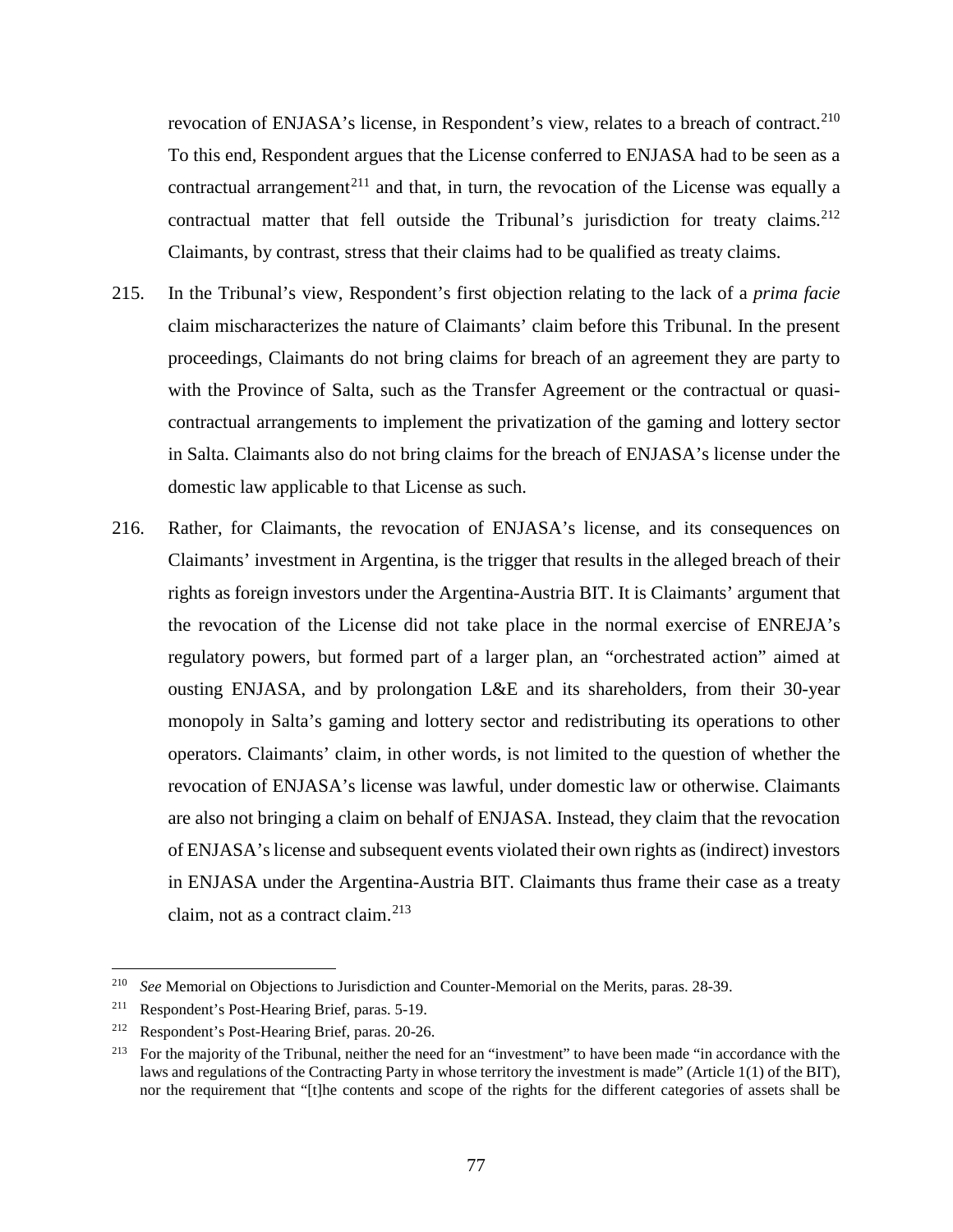- 217. In light of how Claimants frame their claim, it is irrelevant for present purposes whether ENJASA's license is to be qualified under Argentine law as a contractual or quasicontractual arrangement. After all, even if it were correct that the License had to be qualified as a contractual or quasi-contractual arrangement, Claimants' claim is not framed as a breach of that License, but as part of the broader factual matrix just outlined.
- 218. Furthermore, even if Claimants' claim was limited to the question whether the revocation of ENJASA's license – looked at in isolation – resulted in a breach of the Argentina-Austria BIT, there would be a plausible claim that this revocation did not constitute the exercise of a contractual right. Instead, there would be a plausible claim that by the very terms of Resolution No. 240/13, the revocation was based on the authority conferred to ENREJA under Law No. 7020. It concerned, as stated in Resolution No. 240/13,

a *police activity of the government*, understood as an "*administrative*" function which is intended to protect the security, morality or public health […], which, in the case under analysis, seeks to secure the proper provision of a licensed activity.<sup>[214](#page-79-0)</sup>

219. In addition, Claimants present a plausible argument that the revocation of ENJASA's license was not based upon the operation of the contractual termination clause in Article 6 of the Transfer Agreement. As stated in Resolution No. 240/13:

> [T]he revocation of the license as a penalty shall not be confused with the right to *declare*, *automatically and by operation of law*, the extinction and/or cancellation of the license, provided for in Article 6 of Decree No. 3616/99, which power is vested in the Executive Branch in six events: expiration of the license, breach of the payment of the royalty, violation of the obligations imposed by Article 5 of Law No. 7020, exploitation of any game of chance without ENREJA's prior authorization and the total

 $\overline{a}$ 

determined by the laws and regulations of the Contracting Party in whose territory the investment is made" (Article 1(1) *in fine* of the BIT), nor the provision that "[t]he arbitral tribunal shall decide the dispute with reference to the laws of the Contracting Party involved in the dispute" (Article 8(6) of the BIT) excludes the assessment of whether the acts of a regulatory authority, such as ENREJA, that affect a foreign investor or its investment and are taken to implement domestic law and regulations, are in line with the substantive standards of treatment in the Argentina-Austria BIT (*contra* Dissent, para. 218).

<span id="page-79-0"></span><sup>214</sup> Exhibit C-031 p. 21 (emphases in the original).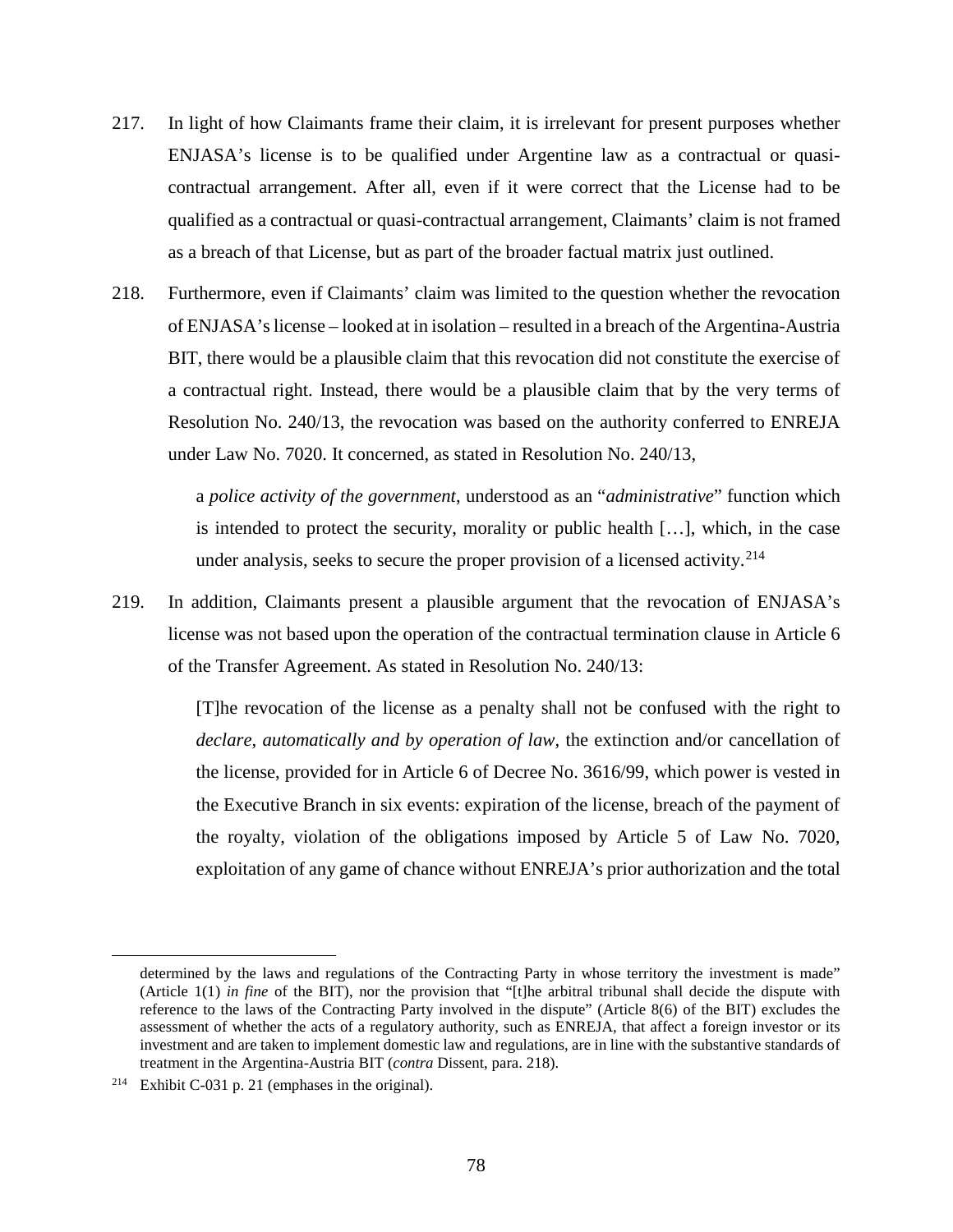or partial assignment and transfer of the powers granted in the license without prior authorization of the Executive Branch.<sup>[215](#page-80-0)</sup>

- 220. Against this background, there is a plausible claim that ENREJA qualified the revocation of ENJASA's license as a sanction in the sense of Article 13 of Law No. 7020 for alleged breaches of ENJASA's legal obligations under Article 5 of Law No. 7020 concerning antimoney laundering provisions and the hiring of operators without ENREJA's authorization. This sanction, in ENREJA's own words, could plausibly be said to be imposed in the exercise of public authority, not as a matter of any contractual authorization.
- 221. Consequently, even if the present case was limited to the question of whether the revocation of ENJASA's license in and of itself constituted a breach of the Argentina-Austria BIT, and even if the License was to be qualified under Argentine law as a contractual or quasicontractual instrument, there would still be a plausible claim that the revocation of that License was an act of public power or *puissance publique*. This, in turn, would plausibly allow to qualify a claim concerning the legality of the revocation of ENJASA's license under the BIT as a treaty claim, rather than a contract claim given that a well-established line of jurisprudence of investment treaty tribunals distinguishes between contract claims and treaty claims in cases relating to the termination of investor-State contracts based on whether the termination constituted a commercial act any party to a contract, including a private actor, could engage in, or whether the act in question constituted the exercise of public authority that is to be measured against the standards of treatment in the BIT.<sup>[216](#page-80-1)</sup>

<span id="page-80-0"></span> <sup>215</sup> *Id.*, at p. 31.

<span id="page-80-1"></span><sup>216</sup> *See, for example*, *CMS Gas Transmission Company v. Argentine Republic*, ICSID Case No. ARB/01/8, Award (12 May 2005), para. 299 (AL RA 101 / CL-014); *Impregilo S.p.A. v. Islamic Republic of Pakistan*, ICSID Case No. ARB/03/3, Decision on Jurisdiction (22 April 2005), para. 281 (AL RA 15); *Consortium RFCC v. Royaume du Morocco*, ICSID Case No. ARB/00/6, Sentence Arbitrale (22 December 2003), para. 65; *Bayindir Insaat Turizm Ticaret Ve Sanayi A.S. v. Islamic Republic of Pakistan*, ICSID Case No. ARB/03/29, Decision on Jurisdiction (14 November 2005), para. 183 (AL RA 16 / CL-013); *Salini Costruttori S.p.A and Italstrade S.p.A. v. Hashemite Kingdom of Jordan*, ICSID Case No. ARB/02/13, Decision on Jurisdiction (9 November 2004), para. 155 (AL RA 9); *Parkerings-Compagniet AS v. Republic of Lithuania*, ICSID Case No. ARB/05/8, Award (11 September 2007), para. 443 (AL RA 237 / CL-080); *Azurix Corp. v. Argentine Republic*, ICSID Case No. ARB/01/12, Award (14 July 2006), para. 315 (AL RA 141); cf. also *SGS Société Générale de Surveillance S.A. v. Republic of the Philippines*, ICSID Case No. ARB/02/6, Decision of the Tribunal on Objections to Jurisdiction (29 January 2004), para. 161 (AL RA 25); *Waste Management, Inc. v. United Mexican States*, ICSID Case No. ARB(AF)/00/3, Award (30 April 2004), para. 174 (AL RA 119).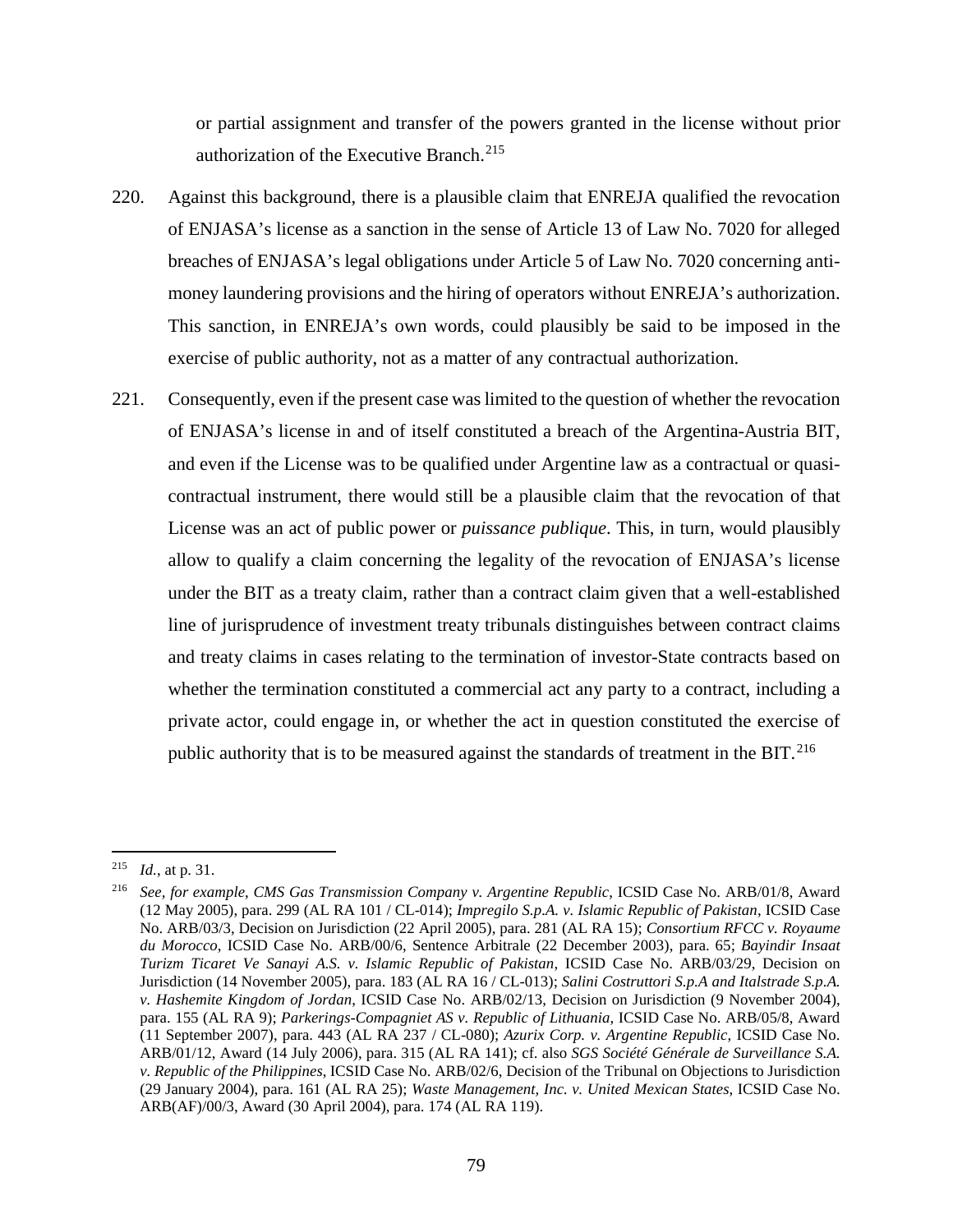222. Against this background, the Tribunal therefore concludes in respect of the first prong of Respondent's first objection, that the claims triggered by the revocation of ENJASA's license, as presented by Claimants in the present proceedings, do not constitute contract claims, but relate to the breach of substantive standards granted under the Argentina-Austria BIT and constitute treaty claims.

#### *C. Prima facie breaches of the BIT*

- 223. The Tribunal now turns to determining whether the factual matrix presented by Claimants is *prima facie* able to result in a breach of the substantive rights under the Argentina-Austria BIT, in particular its provisions on expropriation in Article 4 of the BIT, fair and equitable treatment in Article 2(1) of the BIT, and national treatment in Article 3(1) of the BIT. It is in this context that Respondent's third objection insofar as it relates to the scope of protection of shareholder-investors becomes relevant whereby the Tribunal must determine to which extent Claimants as direct shareholders in L&E and indirect shareholders in ENJASA enjoy protection under the substantive treaty standards contained in the Argentina-Austria BIT and have a *prima facie* claim that their rights as shareholderinvestors under the treaty have been breached by the revocation of ENJASA's license through Resolution No. 240/13 and subsequent events.
- 224. In making this determination, the Tribunal therefore addresses not only aspects that are part of Respondent's first objection that Claimants have failed to show the existence of a *prima facie* claim proper, but also those aspects of Respondent's third objection that the Tribunal lacks jurisdiction *ratione materiae* which concern Respondent's claim that, in light of Respondent's construction of Article 4(3) of the BIT, Claimants, as indirect shareholders in ENJASA, are unable to bring claims relating to assets held by ENJASA, in particular claims arising out of the revocation of ENJASA's operating license unless the revocation of the license resulted in an expropriation of "assets"/"financial assets" of ENJASA.
- 225. The Tribunal will first turn to the question whether Claimants have been able to show a *prima facie* breach of Article 4 of the BIT. In this context, the Tribunal will also address Respondent's argument on the impact of Article 4(3) of the BIT on claims by shareholderinvestors, both in respect of expropriation and other causes of action under the Argentina-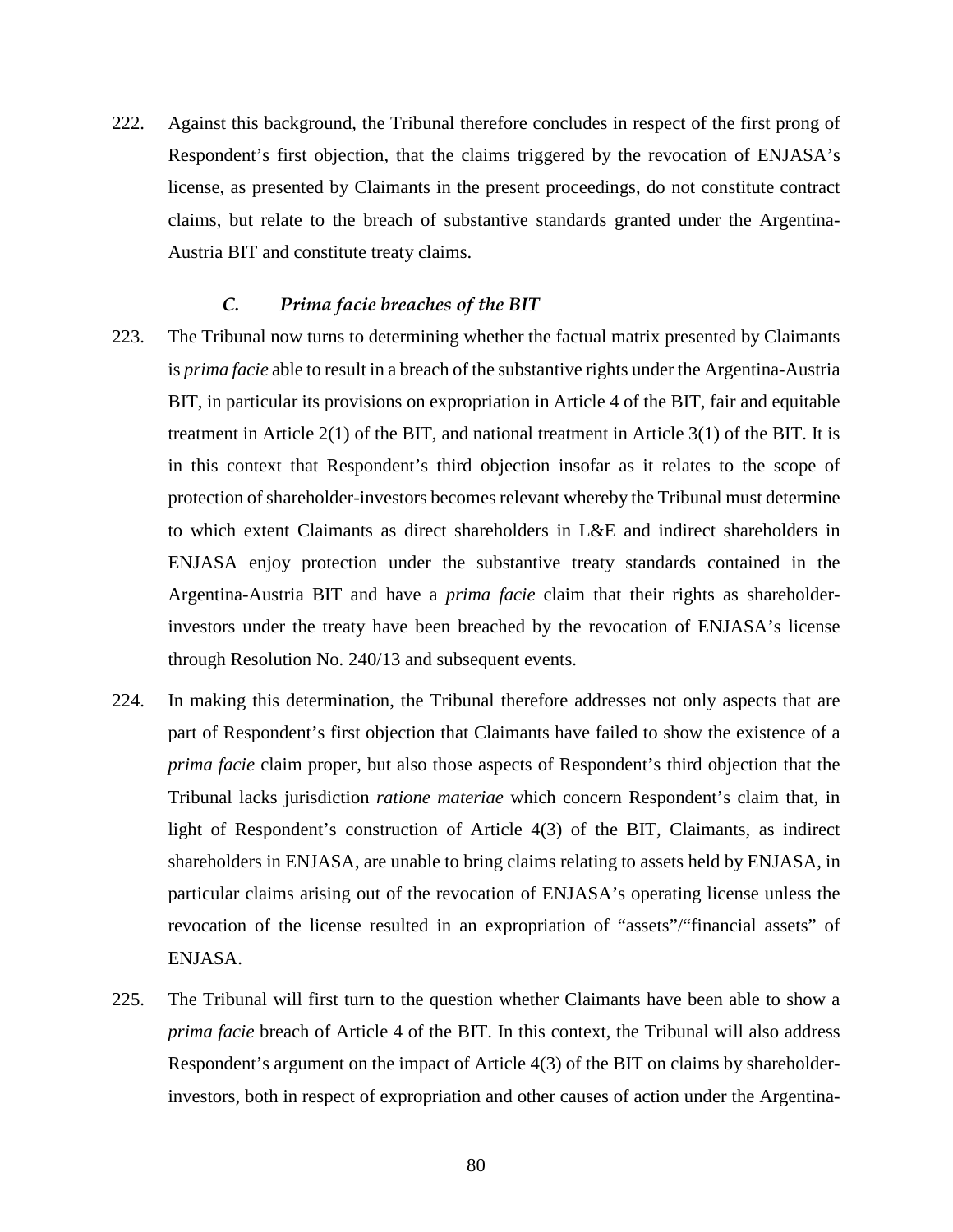Austria BIT. The Tribunal will then analyze whether Claimants have presented a *prima facie* claim for breach of Article 2(1) of the BIT (fair and equitable treatment). Finally, it will assess whether Claimants have presented a *prima facie* claim for breach of Article 3(1) of the BIT (national treatment).

#### *(i) Prima facie breach of Article 4 of the BIT*

226. Article 4 of the BIT protects investments against uncompensated expropriations and "measures having an equivalent effect;" Article 4(1) and (2) of the BIT provides, as per the translation agreed by the Parties, as follows:

### ARTICLE 4

(1) The term "expropriation" includes both nationalization as well as any other measure having an equivalent effect.

(2) The investments of investors of a Contracting Party shall not be expropriated in the territory of the other Contracting Party except for a public purpose, in accordance with due process of law and against compensation. Such compensation shall amount to the value of the investment expropriated immediately before the expropriation or the impending expropriation became public knowledge. Compensation shall be paid without undue delay and shall bear interest until the date of payment, at the customary bank rate of the State in whose territory the investment has been made; shall be effectively realizable and freely transferable. Assessment and payment of compensation shall be adequately provided for no later than at the time of expropriation.

- 227. The question in the present context therefore is whether the revocation of ENJASA's license and subsequent events can be understood, in a *prima facie* plausible manner, to result in an expropriation in the sense of Article 4(1) of the BIT of Claimants' investment, that is, their direct shareholding in L&E as well as their indirect shareholding in ENJASA.
- 228. Clearly, the revocation of ENJASA's license and subsequent events do not constitute a direct expropriation, which requires the taking and transfer of title, of Claimants' investment. Claimants, as is undisputed between the Parties, continue to own title to their shares in L&E and ENJASA. Yet, the notion of expropriation in Article  $4(1)$  of the BIT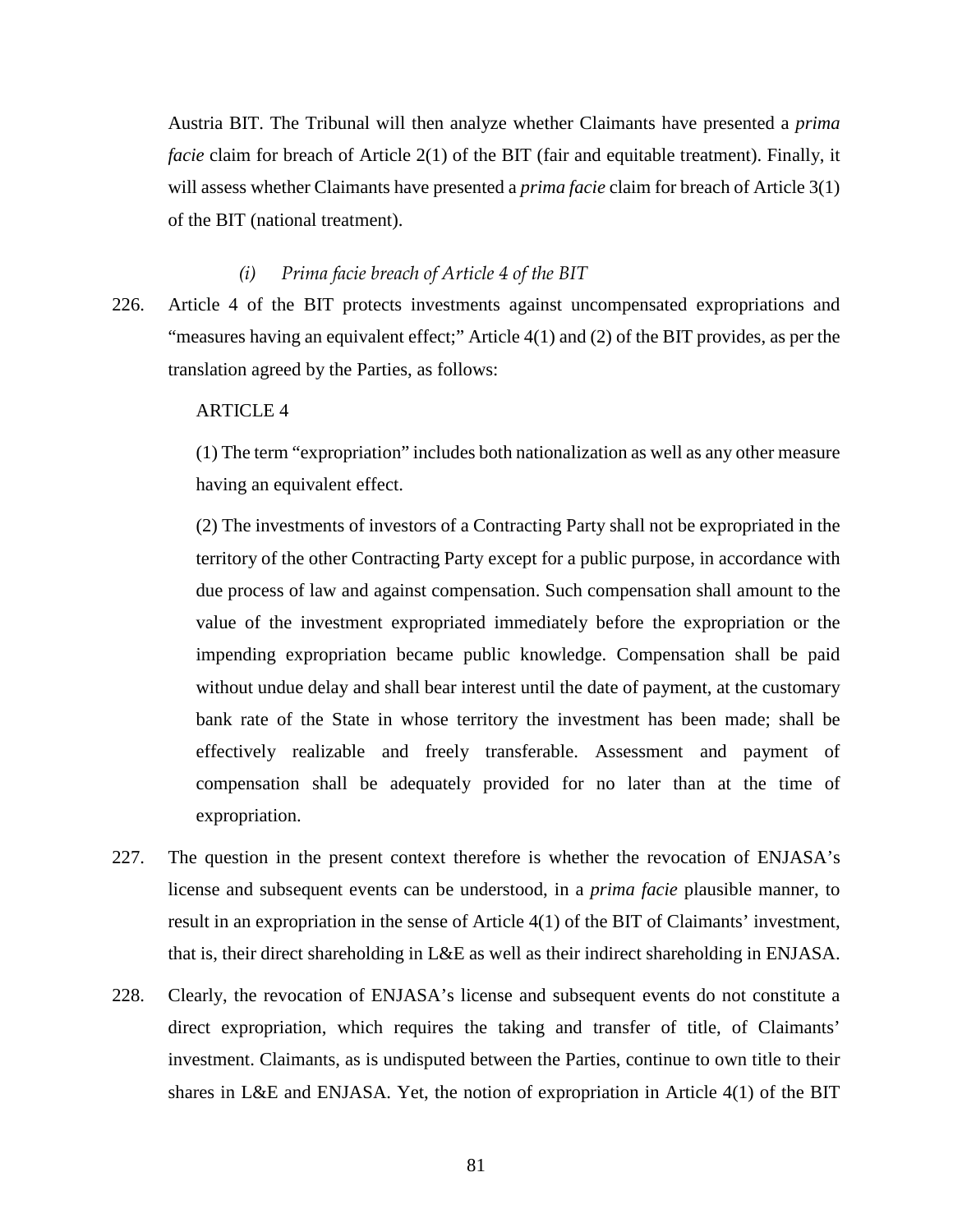also encompasses "measures having an equivalent effect," that is, so-called indirect or *de facto* expropriations. In the jurisprudence of investment treaty tribunals, it has been held that such indirect expropriations can occur, inter alia, when host State measures, which directly affect assets of the company, substantially and permanently deprive the shareholder-investor of her investment in the shareholding in the company and effectively destroy the value of those shares. In such cases, shareholders can bring claims based on (indirect) expropriation of their shareholding in the host State. $217$ 

229. Against this background, in the Tribunal's view, Claimants have presented a *prima facie* claim that the revocation of ENJASA's operating license and subsequent events qualify as an indirect expropriation – a "measure having an equivalent effect" – with respect to their shareholding in L&E and ENJASA. After all, Claimants claim that without ENJASA's exclusive operating license, and taking into account the transfer of ENJASA operations to new operators, their investment in Salta's gaming and lottery sector, as well as the value

<span id="page-83-0"></span> <sup>217</sup> For examples, see only the cases invoked by Claimants to support their *prima facie* claim that an indirect expropriation of their investment as shareholders has occurred through interference with assets of the company in Rejoinder on Jurisdiction, paras. 32-36: *CMS Gas Transmission Company v. Argentine Republic*, ICSID Case No. ARB/01/8, Decision of the Tribunal on Objections to Jurisdiction (17 July 2003), paras. 59, 66-69 (AL RA 13); *Azurix Corp v. Argentine Republic*, ICSID Case No. ARB/01/12, Decision on Jurisdiction (8 December 2003), paras. 69, 73 (AL RA 14); *Azurix Corp v. Argentine Republic*, ICSID Case No. ARB/01/12, Decision on the Application for Annulment of the Argentine Republic (1 September 2009), paras. 57-62, 76-80, 86-130 (CL-095); *Enron Corporation and Ponderosa Assets, L.P. v. Argentine Republic*, ICSID Case No. ARB/01/3, Decision on Jurisdiction (14 January 2004), paras. 35, 43-49, 58-60 (CL-051); *Enron Corporation and Ponderosa Assets, L.P. v. Argentine Republic*, ICSID Case No. ARB/01/3, Decision on Jurisdiction (Ancillary Claim) (2 August 2004), paras. 17, 34-35 (CL-096); *Siemens A.G. v. Argentine Republic*, ICSID Case No. ARB/02/8, Decision on Jurisdiction (3 August 2004), paras. 125, 136-150 (CL-081); *GAMI Investments, Inc. v. The Government of the United Mexican States*, UNCITRAL, Final Award (15 November 2004), paras. 26-33 (CL-099); *Camuzzi International S.A. v. Argentine Republic*, ICSID Case No. ARB/03/2, Decision on Objections to Jurisdiction (11 May 2005), paras. 54-67 (CL-082); *Sempra Energy International v. Argentine Republic*, ICSID Case No. ARB/02/16, Decision on Objections to Jurisdiction (11 May 2005), paras. 73-79 (CL-097); *Continental Casualty Company v. Argentine Republic,* ICSID Case No. ARB/03/9, Decision on Jurisdiction (22 February 2006), para. 79 (AL RA 32); *Iurii Bogdanov et al. v. Republic of Moldova*, SCC, Award (22 September 2005), para. 5.1 (CL-102); *Telefónica S.A. v. Argentine Republic*, ICSID Case No. ARB/03/20, Decision of the Tribunal on Objections to Jurisdiction (25 May 2006), paras. 68-83 (CL-098); *Total S.A. v. Argentine Republic*, ICSID Case No. ARB/04/1, Decision on Objections to Jurisdiction (25 August 2006), para. 74 (AL RA 18); *RosInvestCo UK Ltd v. The Russian Federation*, SCC Arbitration No. V (079/2005), Final Award (12 September 2010), paras. 605- 609, 625 (CL-103); *Daimler Financial Services AG v. Argentine Republic*, ICSID Case No. ARB/05/1, Award (22 August 2012), paras. 82-93 (AL RA 96); *Mr. Franck Charles Arif v. Republic of Moldova*, ICSID Case No. ARB/11/23, Award (8 April 2013), para. 380 (CL-100); *Yuri Bogdanov & Yulia Bogdanova v. The Republic of Moldova*, SCC Arbitration No. V (091/2012), Final Award (16 April 2013), paras. 167-168 (CL-101); *ST-AD GmbH v. The Republic of Bulgaria*, PCA Case No. 2011-06, UNCITRAL, Award on Jurisdiction (18 July 2013), paras. 278-285 (CL-104); *Hochtief AG v. Argentine Republic*, ICSID Case No. ARB/07/31, Decision on Liability (29 December 2014), paras. 150-181, 302-307 (AL RA 145).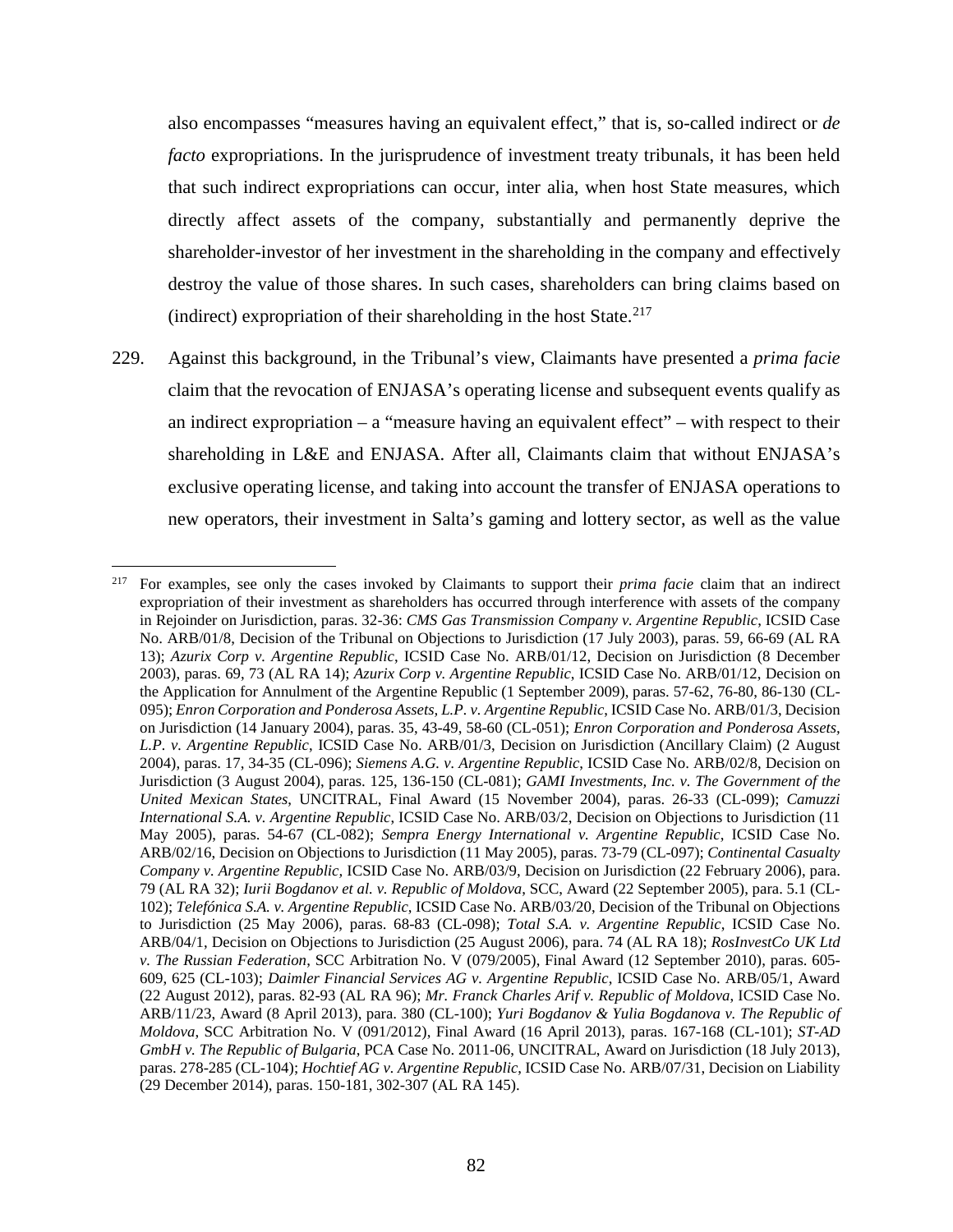of their shares in L&E and ENJASA, have been effectively destroyed.<sup>[218](#page-84-0)</sup> This satisfies, in the Tribunal's view, the threshold for presenting a *prima facie* claim that Claimants have suffered an indirect expropriation of their investment in Argentina contrary to Article 4(1) and (2) of the BIT.

- 230. Without prejudging the test ultimately applicable on the merits, it would seem, however, that certain factors will play a role during the merits phase in determining whether a breach of Article 4(1) and (2) of the BIT has occurred. First, it would seem relevant to consider whether the revocation of the License and subsequent acts have substantially and permanently deprived Claimants of the economic benefits attached to their shareholding in L&E and ENJASA. In this context, one issue would seem to be the influence of the circumstance that the Sheraton Hotel Salta remained operative and under ENJASA's control after the revocation of ENJASA's license on the determination of whether an indirect expropriation of Claimants' shareholding in L&E and ENJASA has occurred. Similarly, the fact that Claimants were allegedly offered to continue operating certain parts of their hitherto exclusive gaming and lottery operations would seem to be a factor for consideration in determining the existence of an indirect expropriation, namely whether Claimants' investment has been effectively destroyed.
- 231. Second, it would seem relevant to consider to which extent the revocation of ENJASA's license constituted a regular exercise of the host State's regulatory power. During the merits phase, it would thus seem to be an issue whether the revocation of ENJASA's license constituted a regular exercise of ENREJA's supervisory powers under Law No. 7020, as argued by Respondent, or whether the revocation constituted an abuse of ENREJA's regulatory powers.

<span id="page-84-0"></span> <sup>218</sup> *See* Memorial on the Merits, para. 397 ("The revocation of ENJASA's licence without the payment of any compensation in itself destroyed the entirety of Claimants' investment in Argentina. The subsequent transfer of lease agreements and employment contracts to ENJASA's competitors confirmed the definitive taking of the investment, leaving Claimants without any economic basis to continue their investment."). Similarly, Counter-Memorial on Jurisdiction, para. 80 ("[…] by revoking ENJASA's licence, the Argentine Republic prevented Claimants from operating 46 gaming tables in four casinos, 1376 slot machines in 15 slot machine halls and from operating and/or commercializing 14 lottery games. Thus, the revocation enacted in Resolution No. 240/13, destroyed the commercial value of Claimants' investment. There was thus an indirect expropriation of Claimants' investment." – (footnote omitted)).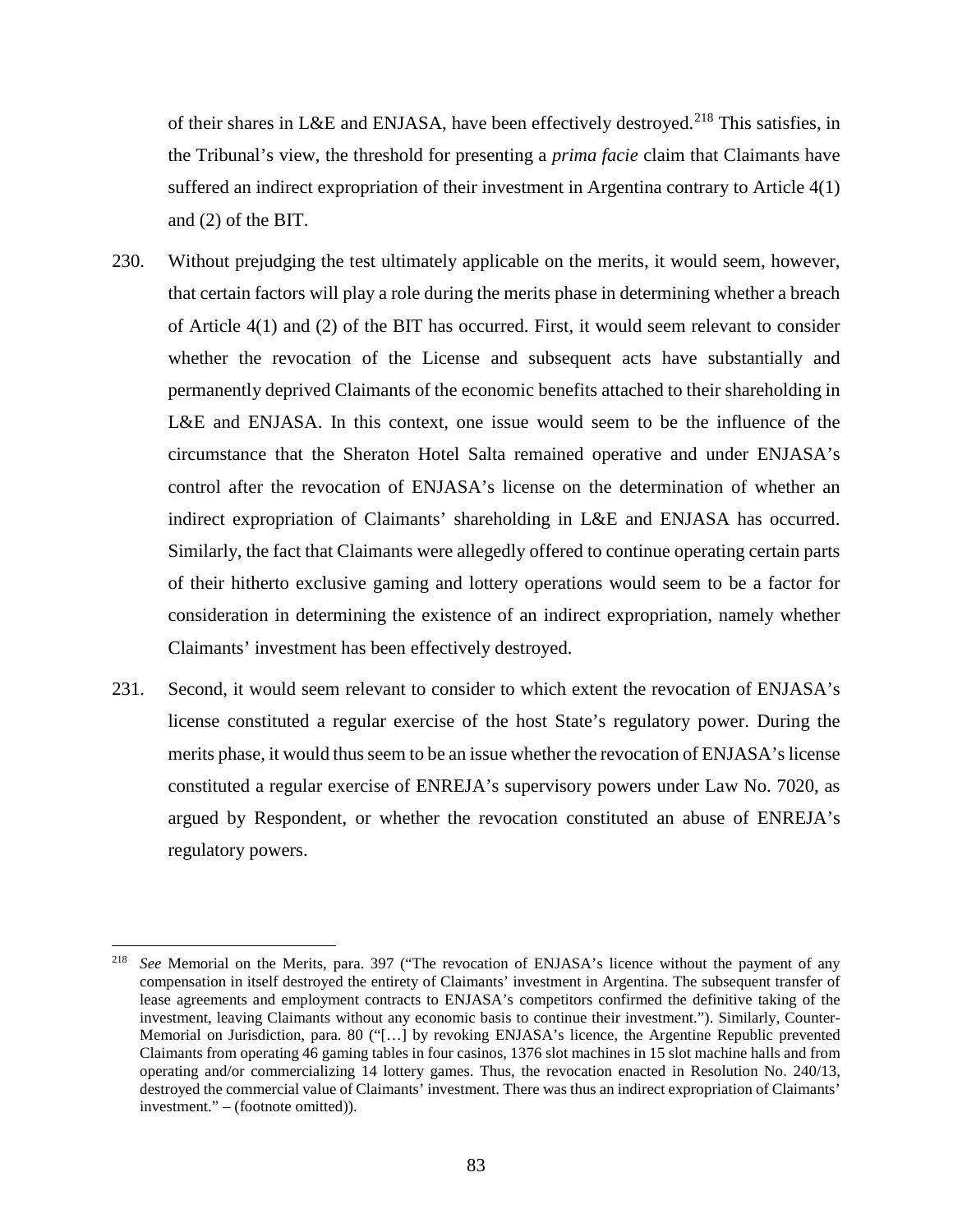- 232. Apart from a *prima facie* breach of Articles 4(1) and (2) of the BIT, the Parties have also debated the role and interpretation of Article 4(3) of the treaty. This article reads, in its authentic German and Spanish versions, as follows:
	- ARTIKEL 4

[…]

### ARTICULO 4

[…]

(3) Enteignet eine Vertragspartei die Vermögenswerte einer Gesellschaft, die in Anwendung von Artikel 1 Absatz 2 dieses Abkommens als ihre eigene Gesellschaft anzusehen ist, und an welcher der Investor der anderen Vertragspartei Anteilsrechte besitzt, so wendet sie die Bestimmungen des Absatzes 2 dieses Artikels dergestalt an, daß die angemessene Entschädigung dieses Investors sichergestellt wird.

 $[...]$ 

(3) Cuando una Parte Contratante expropie los activos financieros de una sociedad que, conforme con las disposiciones del Artículo 1, apartado 2 del presente Convenio, sea considerada como sociedad perteneciente a esa Parte Contratante y en la cual el inversor de la otra Parte Contratante tuviera derechos de participación, aquella aplicará las disposiciones del apartado 2 de este Artículo de manera tal que la indemnización apropiada del inversor resulte asegurada.

 $[...]$ 

- 233. As detailed above, the Parties debated the application of this provision to ENJASA's operating license in light of the potentially differing meanings of the German term "*Vermögenswerte*" and the Spanish term "*activos financieros*" in the two authentic versions of the BIT. While the German term "*Vermögenswerte*" would seem to cover ENJASA's license as an asset, as argued by Claimants, [219](#page-85-0) the Spanish term "*activos financieros*" might not, as argued by Respondent.<sup>[220](#page-85-1)</sup> Moreover, for Respondent, Article 4(3) of the BIT limits shareholder-investors, such as Claimants, to claims for expropriation and excludes claims by shareholder-investors for breach of other treaty commitments, such as fair and equitable treatment or national treatment.<sup>[221](#page-85-2)</sup>
- 234. As a result of the differences in the authentic German and Spanish versions of Article 4(3) of the BIT, the Parties have provided diverging translations of this provision into English. Indicating the differences in the Parties' translations, the English text of Article 4(3) of the BIT is as follows:

Where a Contracting Party expropriates the financial [Respondent] assets of a company that, in accordance with the provisions of Article 1, paragraph 2 hereof, is deemed to be a company belonging to that Contracting Party, and in which the investor of the

<span id="page-85-0"></span> <sup>219</sup> Rejoinder on Jurisdiction, paras. 46-60.

<span id="page-85-1"></span><sup>220</sup> Reply on Jurisdiction, paras. 199-211.

<span id="page-85-2"></span> $221$  Reply on Jurisdiction, paras. 212-213.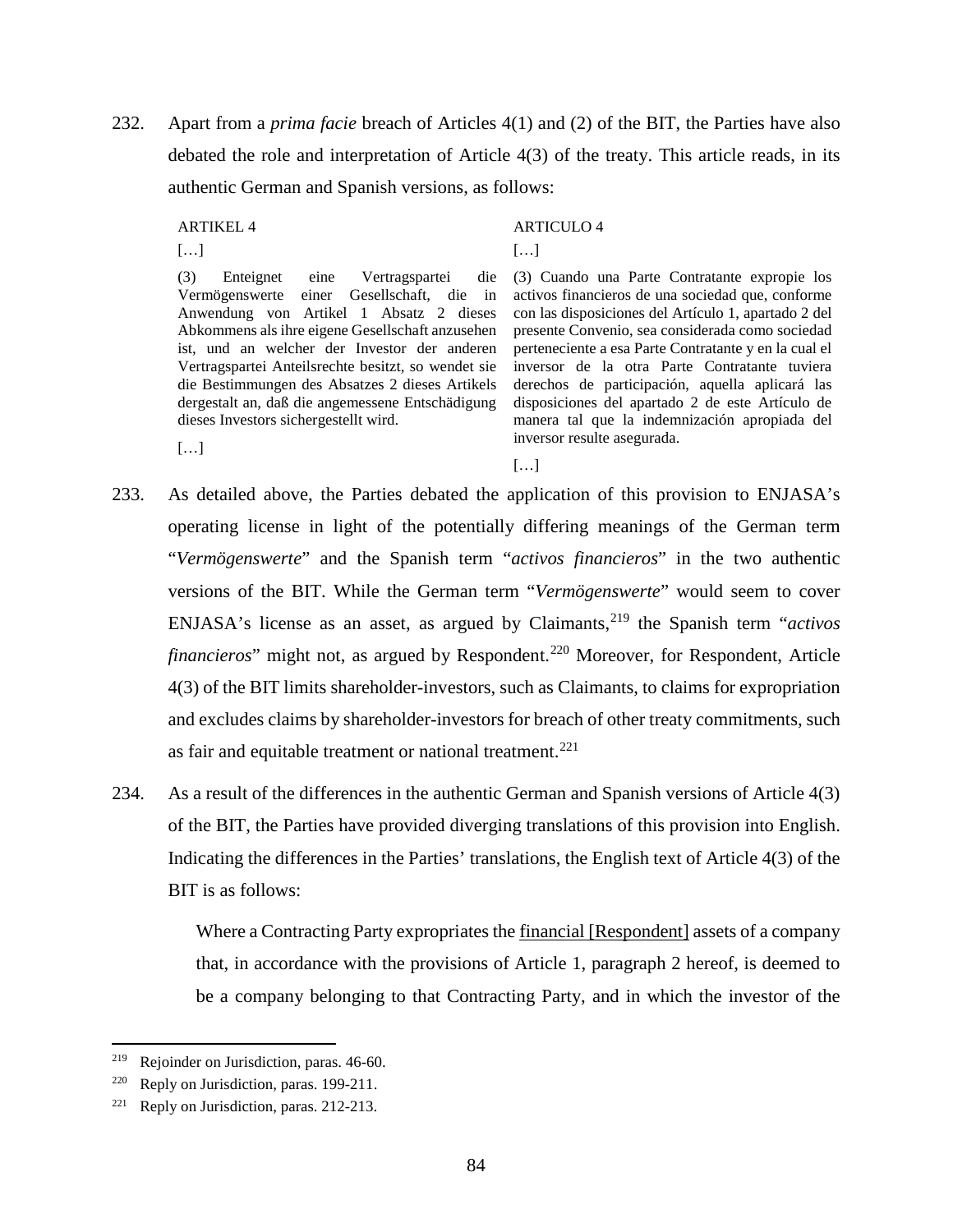other Contracting Party owns [Respondent]/has [Claimants] shares, the provisions set forth in paragraph 2 of this Article shall be applied by the former so as to guarantee the appropriate compensation of the investor.

- 235. It is not necessary that the Tribunal comes to an ultimate conclusion on the interpretation of Article 4(3) of the BIT at the present stage of the proceedings. Instead, it is sufficient that Claimants have presented a *prima facie* plausible construction of Article 4(3) of the BIT. Paraphrasing *Ambatielos*, "[i]f the interpretation […] relied upon appears to be one of the possible interpretations that may be placed upon it, though not necessarily the correct one, then the  $[...]$  claim must" proceed to the merits.<sup>[222](#page-86-0)</sup>
- 236. In the Tribunal's view, Claimants have made out a *prima facie* claim that the revocation of ENJASA's license resulted in an expropriation of one of ENJASA's assets, entitling Claimants as indirect shareholders in ENJASA under Article 4(3) of the BIT to compensation. To start with, ENJASA qualifies, as required by Article 4(3), as an Argentine company, as defined in Article 1(2) of the BIT.
- 237. In addition, Claimants have presented a plausible construction of Article 4(3) of the BIT under which ENJASA's operating license is protected as an "asset". In this context, the Tribunal is of the view, that it does not yet have to resolve the Parties' controversy about the proper interpretation of the notion of "asset" in Article 4(3) of the BIT in light of the differing language used by the German and Spanish versions of the BIT ("*Vermögenswerte*" versus "*activos financieros*") under the applicable *prima facie* test. What is sufficient, at the present stage of the proceedings, is that Claimants' construction plausibly covers ENJASA's operating license as a protected "asset" in the sense of Article 4(3) of the BIT and that the revocation of that License and subsequent events can be plausibly understood as having resulted in an expropriation of ENJASA. Claimants have forwarded such a plausible construction of Article 4(3) of the BIT by arguing that, according to Article 33(4) of the Vienna Convention on the Law of Treaties, the meaning of the German version of Article 4(3) of the BIT should be adopted as it best reconciles the diverging texts.

<span id="page-86-0"></span> <sup>222</sup> *Ambatielos (Greece v. United Kingdom)*, Judgment (19 May 1953), ICJ Reports 1953, p. 18 (AL RA 235).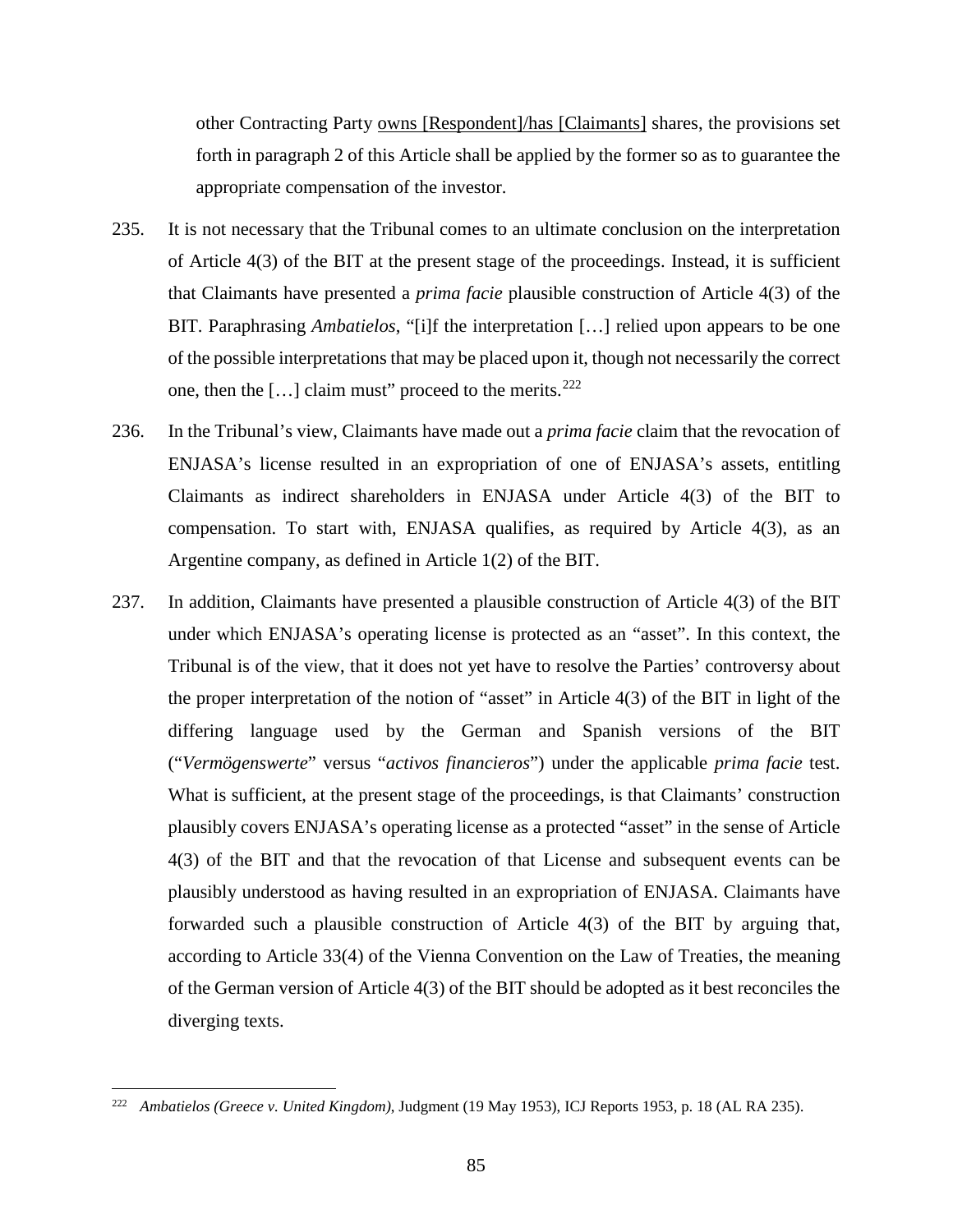- 238. Furthermore, Claimants have alleged that the revocation of ENJASA's operating license, and the subsequent transfer of operations to new operators, destroyed ENJASA's business operation in the gaming and lottery sector in the Province of Salta. As pleaded, it is *prima facie* plausible to consider the revocation of the License, and the subsequent transfer of operations to new operators, as an act that results in an expropriation in the sense of Article 4(1) of the BIT of certain of ENJASA's assets or ENJASA as a whole. Also in this context, as the Tribunal has pointed out above, it would seem relevant to consider during the merits stage of the proceedings to which extent the revocation of the License and subsequent events have indeed resulted in a substantial and permanent deprivation of ENJASA's assets under the circumstances and whether the revocation of the License was, or was not, a regular exercise of ENREJA's regulatory powers pursuant to Law No. 7020. For purposes of the present stage of the proceedings, however, Claimants have presented a *prima facie* claim that ENJASA was faced with an expropriation, which in turn could entitle Claimants as ENJASA's indirect shareholder to compensation pursuant to Article 4(3) of the BIT.
- 239. All in all, with respect to Article 4 of the BIT, in the Tribunal's view, Claimants have made a *prima facie* claim that the revocation of ENJASA's license and subsequent events constituted an indirect expropriation of Claimants' shareholding in L&E and ENJASA contrary to Article 4(1) and (2) of the BIT. Furthermore, Claimants have presented a *prima facie* claim that the revocation of ENJASA's license and subsequent events constituted an expropriation of certain of ENJASA's assets or of ENJASA as a whole which could entitle Claimants to compensation pursuant to Article 4(3) of the BIT.
- 240. As a final issue, the Tribunal must address Respondent's argument that Article 4(3) of the BIT limits the protection of shareholder-investors under the BIT in cases where the assets of the company have been expropriated, to the exclusion of other standards of protection, such as fair and equitable treatment under Article 2(1) of the BIT, or national treatment under Article 3(1) of the BIT. In this respect, it bears noting that nothing in the text of Article 4(3) of the BIT supports such argument, on a *prima facie* reading of that provision. Instead, the formulation of Article 4(3) of the BIT *prima facie* suggests that that provision was intended to grant shareholder-investors an additional cause of action when a local company, in which a covered investor holds shares, is expropriated.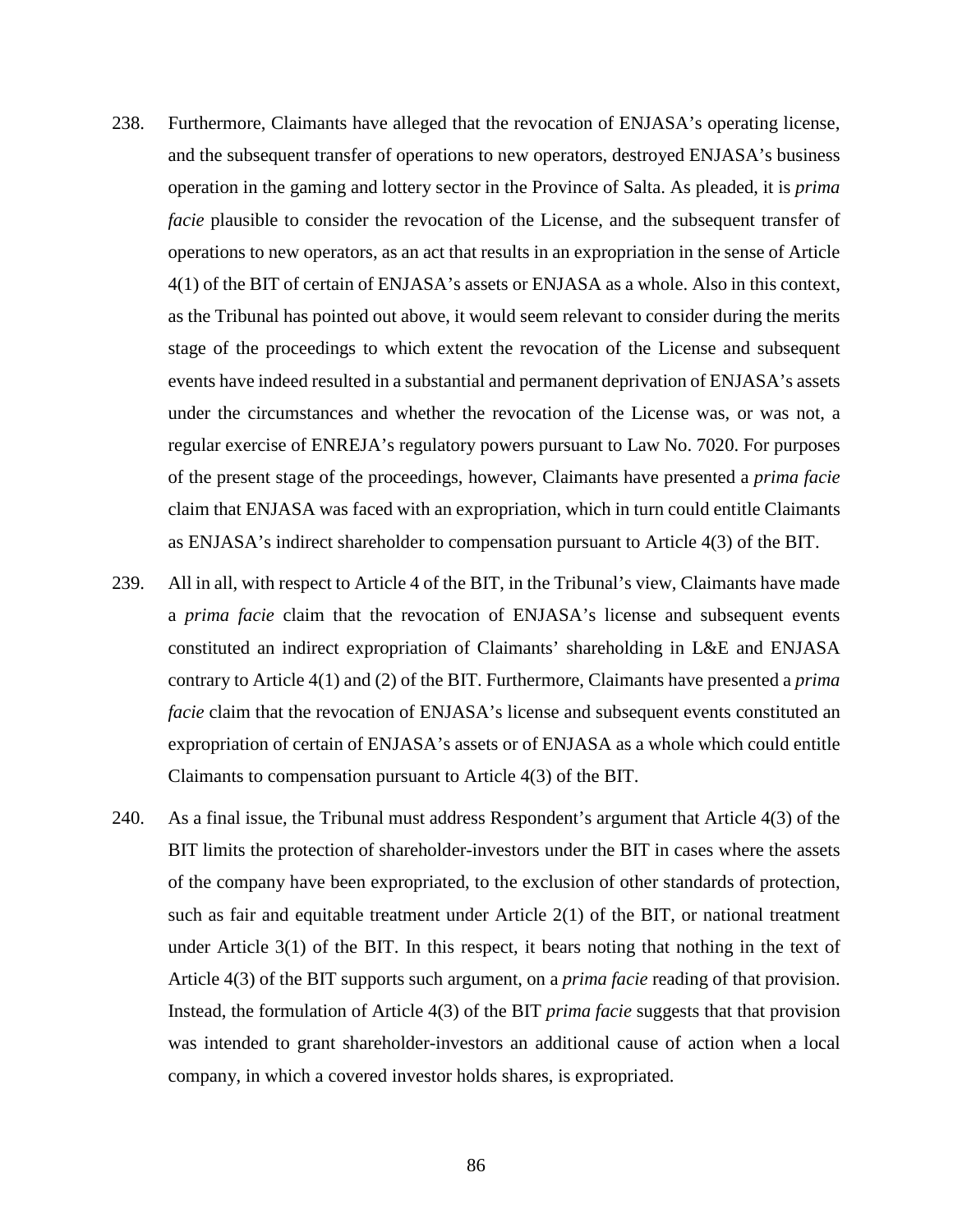241. This additional cause of action differs from a claim of shareholder-investors under Article 4(2) of the BIT for an (indirect) expropriation of their shareholding. Under Article 4(3) of the BIT, a claimant would only have to show that assets/financial assets of the company were subject to an expropriation, without the need to demonstrate any detrimental effect on the value of the shareholding. By contrast, for a claim under Article 4(2) of the BIT, the shareholder-investor would need to show that the interference of the host State with assets of the company had an effect on the shareholding that was so severe that it qualifies as a "measure having an equivalent effect" on that shareholding.

## *(ii) Prima facie breach of Article 2(1) of the BIT*

242. The Tribunal now turns to determining whether Claimants have presented a *prima facie* claim for breach of Article  $2(1)$  of the BIT. Given the circumstances of the revocation of ENJASA's license, a breach of Article 2(1) of the BIT, which, as per the English translation agreed between the Paties, requires the Contracting States to "accor[d] at all times fair and equitable treatment" appears *prima facie* plausible. Fair and equitable treatment has been interpreted, *inter alia*, to protect covered investors and their investments against the arbitrary exercise of public powers, as well as against harassment by public authorities, to require public authorities to administer the applicable law in good faith, to entitle foreign investors and their investments to due process, and to protect an investor's legitimate expectations.[223](#page-88-0)

<span id="page-88-0"></span> <sup>223</sup> For examples, see only the cases invoked by Claimants to support their *prima facie* claim that they were not accorded fair and equitable treatment in Counter-Memorial on Jurisdiction, paras. 84-85: *El Paso Energy International Company v. Argentine Republic,* ICSID Case No. ARB/03/15, Award (31 October 2011), para. 348 (CL-016); *Electrabel S.A. v. The Republic of Hungary,* ICSID Case No. ARB/07/19, Decision on Jurisdiction, Applicable Law and Liability (30 November 2012) part VII, para. 7.75 (CL-020); *CME Czech Republic B.V. (The Netherlands) v. The Czech Republic,* UNCITRAL, Partial Award (13 September 2001), para. 611 (CL-021); *Saluka Investments B.V. (The Netherlands) v. The Czech Republic,* UNCITRAL, Partial Award (17 March 2006), para. 309 (CL-018); *Plama Consortium Limited v. Republic of Bulgaria,* ICSID Case No. ARB/03/24, Award (27 August 2008), paras. 175, 176 (CL-118); *Metalclad Corporation v. The United Mexican States,* ICSID Case No. ARB(AF)/97/1, Award (30 August 2000), para. 99 (CL-011); *Tecnicas Medioambientales Tecmed S.A. v. The United Mexican States,* ICSID Case No. ARB(AF)/00/2, Award (29 May 2003), para. 153 (CL-008); *Waguih Elie George Siag and Clorinda Vecchi v. The Arab Republic of Egypt,* ICSID Case No. ARB/05/15, Award (1 June 2009), para. 450 (CL-024); *Frontier Petroleum Services Ltd. v. The Czech Republic,* UNCITRAL, Final Award (12 November 2010), para. 300 (CL-025); *Siemens A.G. v. Argentine Republic,* ICSID Case No. ARB/02/8, Award (6 February 2007), para. 308 (CL-034); *Waste Management Inc. v. United Mexican States,* ICSID Case No. ARB(AF)/00/3, Award (30 April 2004), para. 98 (AL RA 119); *Eureko B.V. v. Republic of Poland,* Partial Award (19 August 2005), paras. 231-233 (AL RA 30); *Biwater Gauff (Tanzania) Ltd. v. United Republic of*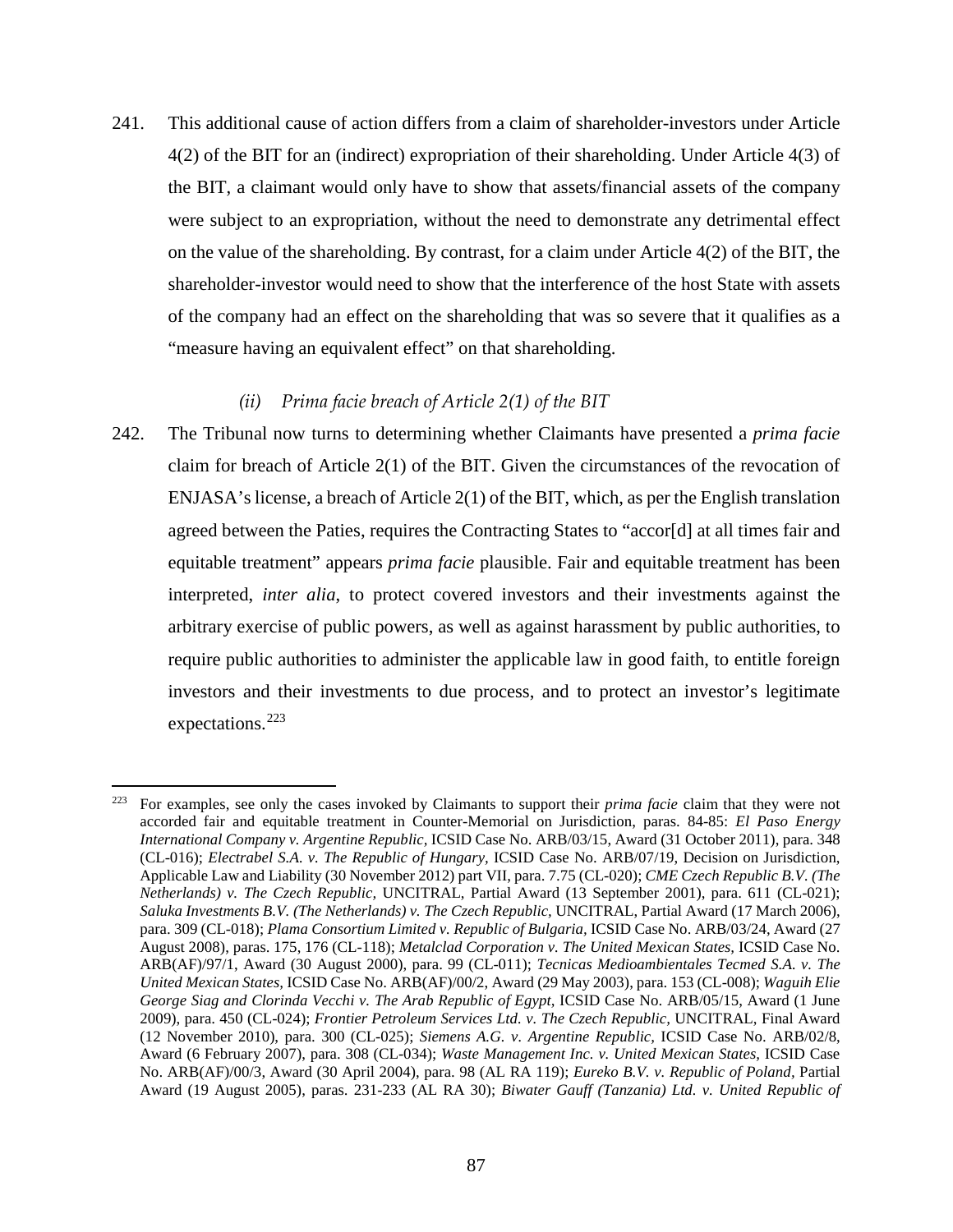- 243. These rule of law-elements flowing from fair and equitable treatment have been found to apply not only to action taken directly vis-à-vis the claimant-investor, but also to action the host State has taken in relation to a company in which the investor is a shareholder. In such situations, the shareholder-investor has been considered to have a right, and consequently standing, under the fair and equitable treatment standard that the company in which she has invested is treated in accordance with the above mentioned rule of law-elements.<sup>[224](#page-89-0)</sup>
- 244. In light of the factual circumstances pleaded by Claimants, including that ENREJA's Resolution No. 240/13 was passed in breach of ENJASA's right to be heard, was insufficiently motivated, disproportionate, and based on the retroactive application of

 $\overline{a}$ 

*Tanzania,* ICSID Case No. ARB/05/22, Award (24 July 2008), paras. 597-599 (CL-031); *Joseph Charles Lemire v. Ukraine,* ICSID Case No. ARB/06/18, Award (28 March 2011), paras. 158, 159 (CL-090).

<span id="page-89-0"></span><sup>224</sup> *CMS Gas Transmission Company v. The Argentine Republic*, ICSID Case No. ARB/01/8, Decision of the Tribunal on Objections to Jurisdiction (17 July 2003), paras. 59, 66-69 (AL RA 13)*; Azurix Corp v. The Argentine Republic*, ICSID Case No. ARB/01/12, Decision on Jurisdiction (8 December 2003), paras. 69, 73 (AL RA 14); *Telefónica S.A. v. Argentine Republic*, ICSID Case No. ARB/03/20, Decision of the Tribunal on Objections to Jurisdiction (25 May 2006), para. 81 (CL-098); *Continental Casualty Company v. Argentine Republic*, ICSID Case No. ARB/03/9, Decision on Jurisdiction (22 February 2006), para. 79 (AL RA 32); *Azurix Corp v. The Argentine Republic*, ICSID Case No. ARB/01/12, Decision on the Application for Annulment of the Argentine Republic (1 September 2009), paras. 57–62, 76–80, 86–130 (CL-095); *Enron Corporation and Ponderosa Assets, L.P. v. The Argentine Republic*, ICSID Case No. ARB/01/3, Decision on Jurisdiction (14 January 2004), paras. 35, 43–49, 58–60 (CL-051); *Enron Corporation and Ponderosa Assets, L.P. v. The Argentine Republic*, ICSID Case No. ARB/01/3, Decision on Jurisdiction (Ancillary Claim) (2 August 2004), paras. 17, 34–35 (CL-096); *Siemens A.G. v. The Argentine Republic*, ICSID Case No. ARB/02/8, Decision on Jurisdiction (3 August 2004), paras. 125, 136–150 (CL-081); *GAMI Investments, Inc. v. The Government of the United Mexican States*, UNCITRAL, Final Award (15 November 2004), paras. 26–33 (CL-099); *Camuzzi International S.A. v The Argentine Republic*, ICSID Case No. ARB/03/2, Decision on Objections to Jurisdiction (11 May 2005), paras. 54–67 (CL-082); *Sempra Energy International v. The Argentine Republic*, ICSID Case No. ARB/02/16, Decision on Objections to Jurisdiction (11 May 2005), paras. 73–79 (CL-097); *Iurii Bogdanov et al. v. Republic of Moldova*, SCC, Award (22 September 2005), para. 5.1 (CL-102); *Total S.A. v. The Argentine Republic*, ICSID Case No. ARB/04/01, Decision on Objections to Jurisdiction (25 August 2006), para. 74 (AL RA 18); *RosInvestCo UK Ltd v. The Russian Federation*, SCC Arbitration No. V (079/2005), Final Award (12 September 2010), paras. 605–609, 625 (CL-103); *Daimler Financial Services AG v. Argentine Republic*, ICSID Case No. ARB/05/1, Award (22 August 2012), paras. 82-93 (AL RA 96); *Mr. Franck Charles Arif v. Republic of Moldova*, ICSID Case No. ARB/11/23, Award (8 April 2013), para. 380 (CL-100); *Yuri Bogdanov & Yulia Bogdanova v. The Republic of Moldova*, SCC Arbitration No. V (091/2012), Final Award (16 April 2013), paras. 167-168 (CL-101); *ST-AD GmbH v. The Republic of Bulgaria*, PCA Case No. 2011-06, UNCITRAL, Award on Jurisdiction (18 July 2013), paras. 278-285 (CL-104); *Hochtief AG v. The Argentine Republic*, ICSID Case No. ARB/07/31, Decision on Liability (29 December 2014), paras. 150-181, 302-307 (AL RA 145); *Bernhard von Pezold et al. v. Republic of Zimbabwe*, ICSID Case No. ARB/10/15, Award (28 July 2015), paras. 326 (CL-146); *Técnicas Medioambientales Tecmed, S.A. v. United Mexican States*, ICSID Case No. ARB(AF)/00/2, Award (29 May 2003), paras. 152 ff (CL-008); *Metalclad Corporation v. United Mexican States*, ICSID Case No. ARB(AF)/97/1, Award (30 August 2000), paras. 74 ff (CL-011); *LG&E Energy Corp., LG&E Capital Corp. and LG&E International Inc. v. Argentine Republic*, ICSID Case No. ARB/02/1, Decision on Liability (3 October 2006), paras. 100-139 (CL-003); *BG Group Plc. v. The Republic of Argentina*, UNCITRAL, Final Award (24 December 2007), paras. 289-310 (AL RA-75).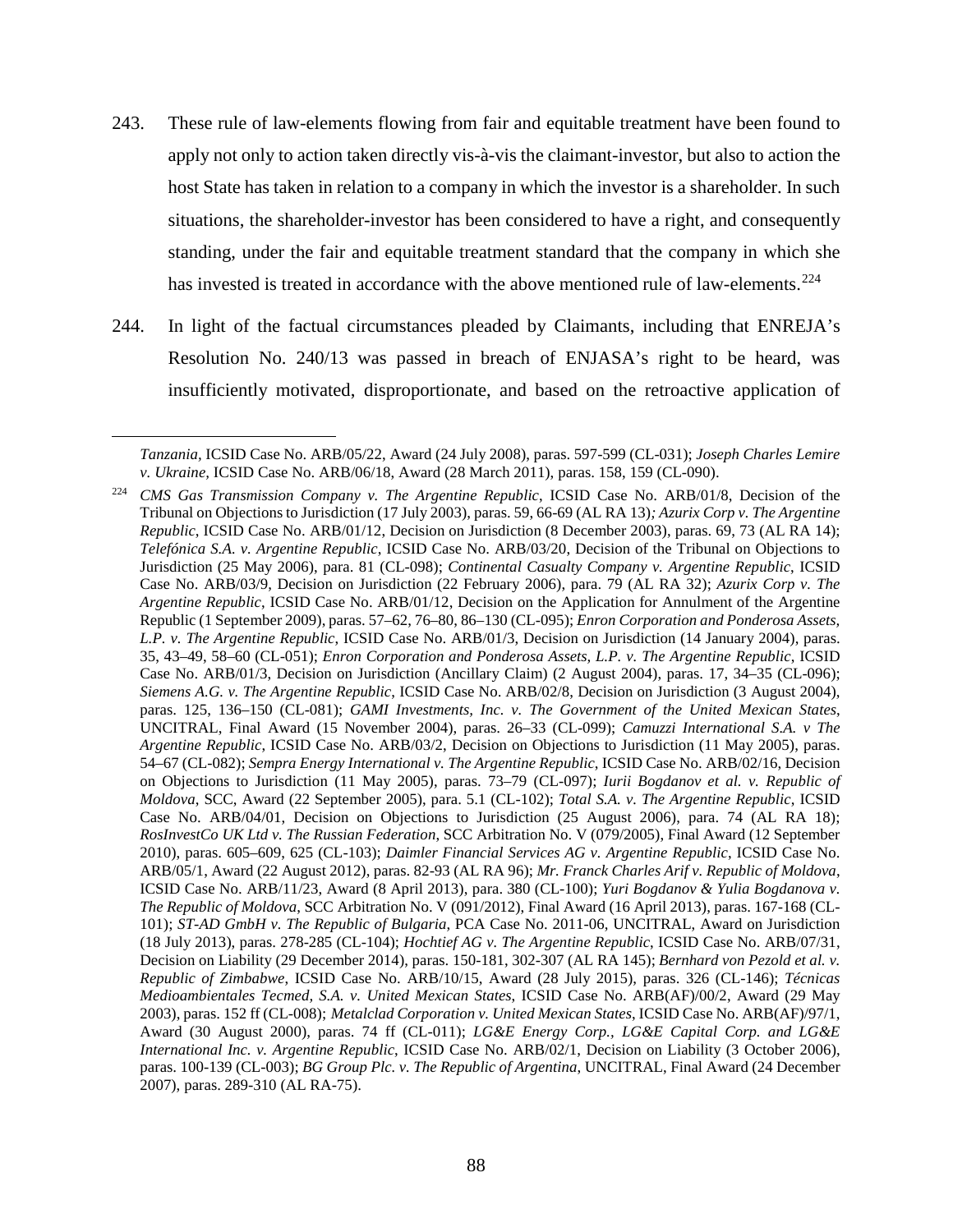certain regulatory rules, and constituted a sham proceeding that was motivated not by legitimate policies but by local favouritism,<sup>[225](#page-90-0)</sup> there is *prima facie* a plausible claim that any or all of the above mentioned rule of law-elements of the fair and equitable treatment standard were breached in relation to Claimants' investment in the gaming and lottery sector in Salta through the revocation of ENJASA's operating license and subsequent acts. Yet, without prejudging the test ultimately applicable on the merits, it would seem relevant to consider, and for Claimants to show, to which extent deficiencies existed in ENREJA's revocation of ENJASA's license as alleged by Claimants, or whether instead ENREJA's action was the regular exercise of its regulatory authority under Law No. 7020 that conformed to the requirements of fair and equitable treatment.

## *(iii) Prima facie breach of Article 3(1) of the BIT*

- 245. While claims for (direct and indirect) expropriation and breach of fair and equitable treatment under the BIT have *prima facie* been demonstrated to be plausible, the Tribunal considers that the invocation by Claimants of a breach of the national treatment provision in Article 3(1) of the BIT has not been substantiated in a plausible manner, therefore failing the *prima facie* test.
- 246. Article 3(1) of the BIT provides as follows in its authentic German and Spanish versions:

| Behandlung von Investitionen                      | Tratamiento de las inversiones                       |
|---------------------------------------------------|------------------------------------------------------|
| (1) Jede Vertragspartei behandelt Investoren der  | (1) Cada Parte Contratante otorgará a los inversores |
| anderen Vertragspartei und deren Investitionen    | de la otra Parte Contratante y a sus inversiones, un |
| nicht weniger günstig als ihre eigenen Investoren | tratamiento no menos favorable que el otorgado a     |
| und deren Investitionen oder Investoren dritter   | sus propios inversores y a sus inversiones o a los   |
| Staaten und deren Investitionen.                  | inversores de terceros Estados y a sus inversiones.  |
| $\left  \ldots \right $                           | النبا                                                |

ARTICULO 3

247. The Parties have provided slightly diverging translations into English of this provision. In the Tribunal's view, these differences, however, are irrelevant for interpreting Article 3(1) of the BIT. This notwithstanding, the Parties' respective translations are reproduced here as follows:

ARTIKEL 3

Translation by Claimants Translation by Respondent

<span id="page-90-0"></span> <sup>225</sup> *See* Memorial on the Merits, paras. 423-432; Counter-Memorial on Jurisdiction, para. 84.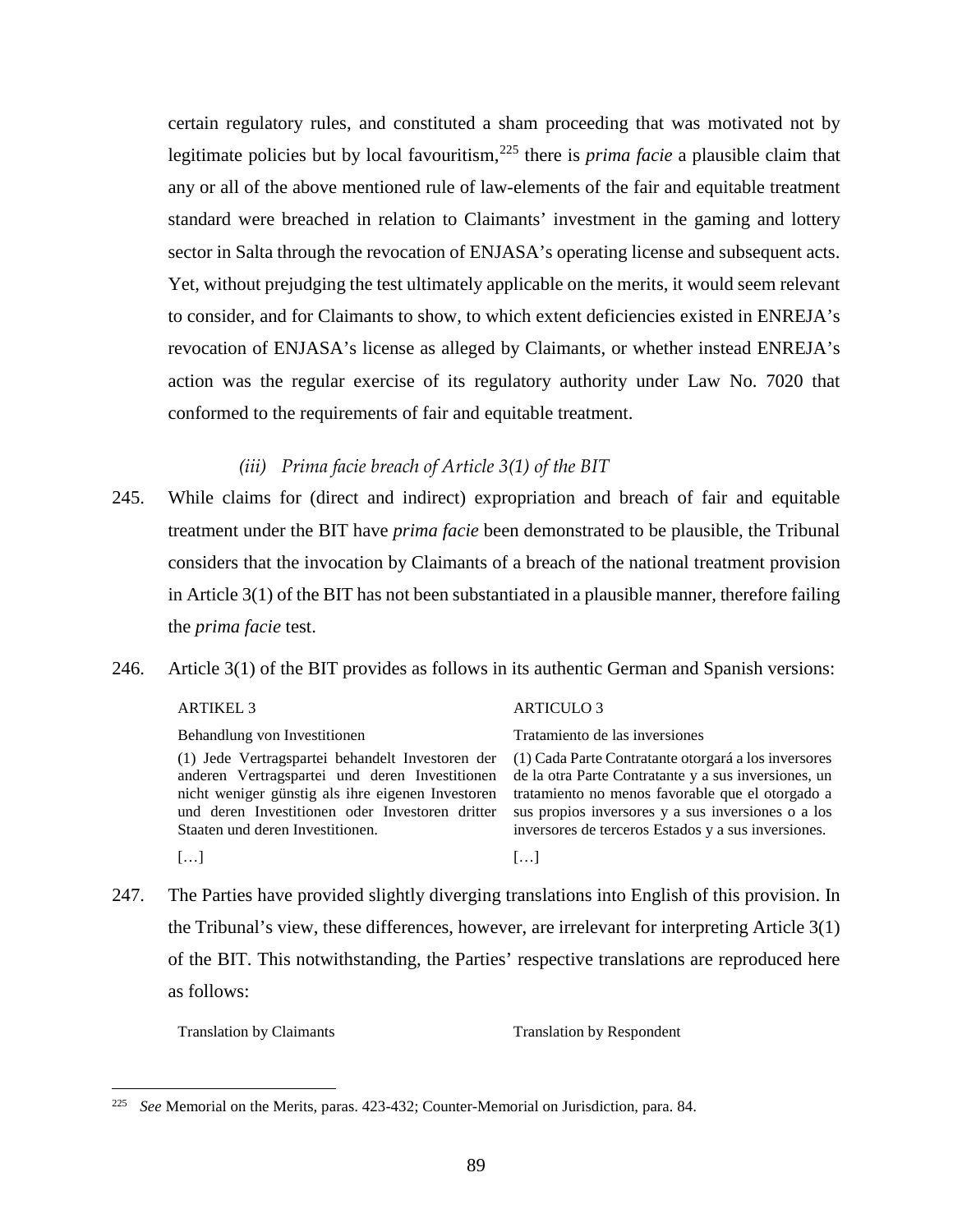#### ARTICLE 3

#### Treatment of Investments

(1) Each Contracting Party shall treat investors of the respective other Contracting Party and their investments no less favourable than its own investors and their investments or investors from third countries and their investments.

 $[\dots]$ 

#### ARTICLE 3

Treatment of Investments

(1) Each Contracting Party shall accord to investors of the other Contracting Party and to their investments treatment no less favourable than the treatment it accords to its own investors and to their investments or to the investors of any third State and to their investments.

 $[...]$ 

- 248. Claimants allege that, after the revocation of its License, ENJASA's operations have been transferred to local operators without the same stringent requirements that ENJASA had to meet at the time the gaming and lottery industry in Salta was privatized in 1999/2000.<sup>[226](#page-91-0)</sup> Moreover, Claimants point out that operating licenses for gaming activities were granted, at least in part, to those operators whose alleged hiring by ENJASA ENREJA had used as a ground to revoke ENJASA's license.<sup>[227](#page-91-1)</sup> Claimants consider both of these factors to result in a breach of Article 3(1) of the BIT.
- 249. The Tribunal, however, is unable to see how either one of these aspects, or both aspects together, could plausibly result in a breach of Article 3(1) of the BIT. Article 3(1) prohibits nationality-based discriminations between foreign investors and their investments, on the one hand, and national investors and their investments, on the other. Such discrimination, however, presupposes that foreign and national investors and their investments are affected differently, *de iure* or *de facto*, either by the same government measure or by measures that are sufficiently closely connected so as to result in a discriminatory treatment.<sup>[228](#page-91-2)</sup>
- 250. Yet, in the scenario pleaded by Claimants, the Tribunal is unable to detect any *prima facie* discrimination of the type targetted by Article 3(1) of the BIT. First, in light of the above, Article 3(1) of the BIT does not plausibly allow, for purposes of establishing discrimination or differentiated treatment, a comparison of the conditions between the tender process in 1999/2000 and the award of new operating licenses in 2013/2014. Instead, governments remain free to change the conditions for tendering public concessions or licenses for the

<span id="page-91-0"></span> <sup>226</sup> *See* Memorial on the Merits, para. 208; Counter-Memorial on Jurisdiction, paras. 87-88.

<span id="page-91-1"></span><sup>227</sup> *See* Memorial on the Merits, para. 349.

<span id="page-91-2"></span><sup>228</sup> *See* Andrew Newcombe and Lluís Paradell, *Law and Practice of Investment Treaties: Standards of Protection* (WoltersKluwer 2009) 182-83 (CL-027).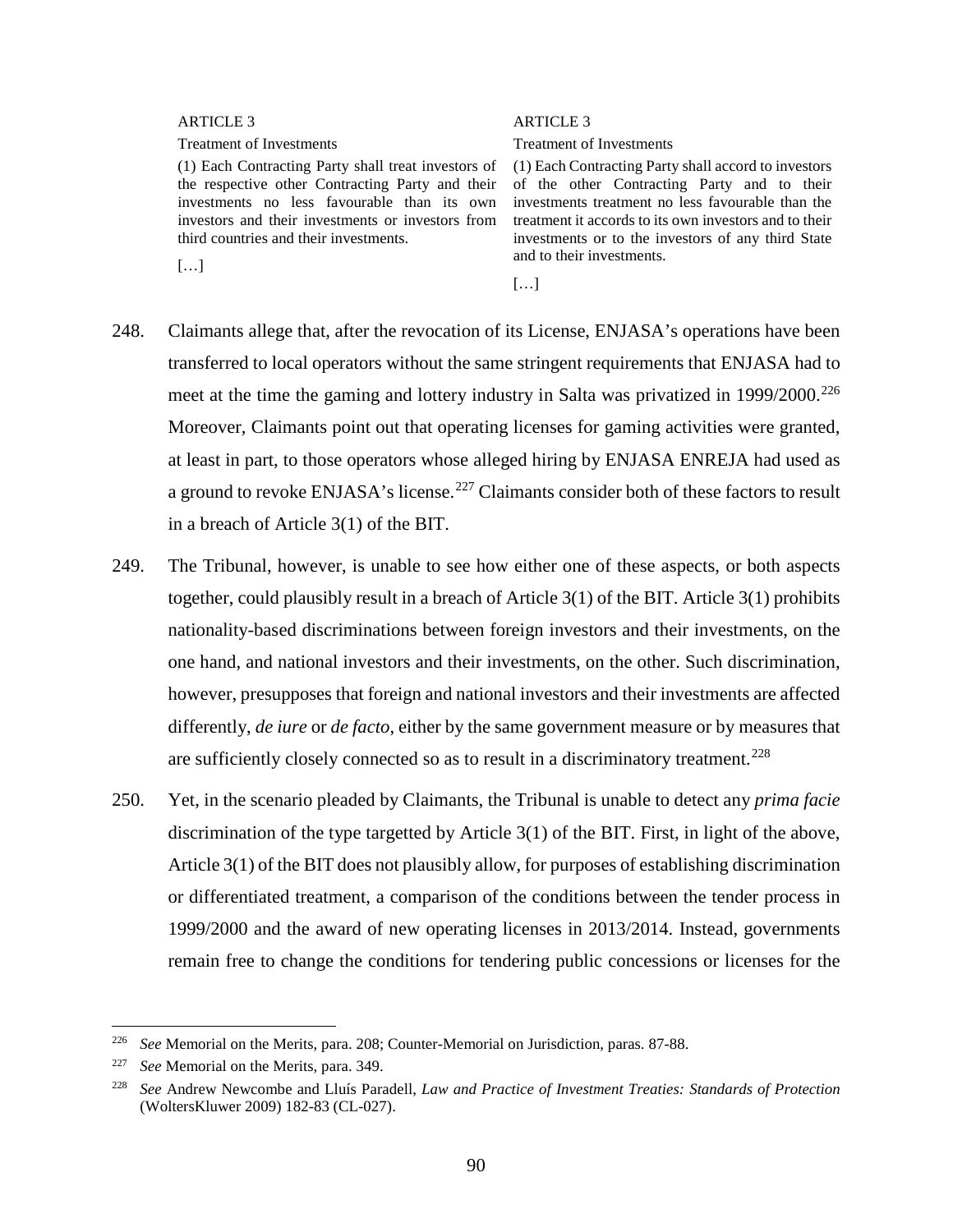operation of economic activities at different points in time as part of their regulatory powers and their right to regulate. The purpose of non-discrimination provisions is to ensure equal treatment as a precondition for fair competition at any given moment in time, not to freeze market regulation over time. The latter, however, would be the case if operating licenses in 2013/2014 in completely different economic, social, and political circumstances would have to be awarded under the same conditions as in 1999/2000. For the same reason, that is, the need to ensure flexibility in government regulation over time, the Tribunal does not find that Article 3(1) of the BIT can plausibly be interpreted to be violated because the Province of Salta decided to switch from a one-firm monopoly in the gaming and lottery sector in 1999/2000 to a system with multiple operators in 2013/2014.

- 251. Second, for purposes of the analysis of Article 3(1) of the BIT it is irrelevant that the new operators who were awarded a license in 2013/2014 had been in business relations with ENJASA found to be illegal by ENREJA – which was one of the grounds ENREJA invoked to justify the revocation of ENJASA's exclusive license. Here again, the revocation of ENJASA's exclusive license and the award of new non-exclusive licenses to new operators are separate scenarios. The revocation of ENJASA's exclusive license itself cannot plausibly be considered to have been discriminatory as Claimants do not allege that a license benefitting an investor of another nationality was, in similar circumstances, not revoked. Likewise, the award of the new licences to other operators cannot be plausibly considered to have been discriminatory for Claimants as Claimants had not tendered for these licenses.
- 252. In respect of the latter, it could have been a *prima facie* plausible claim that Respondent breached Article 3(1) of the BIT if ENJASA had been allegedly prevented from participating, at equal terms with the new operators, in the award of new licenses, or if, because of foreign ownership, it had been treated differently in that process. Yet, this is not Claimants' claim. They do not argue that they could not have participated in 2013/2014 in the award of new licenses at equal terms with national operators; instead, they claim that the award of licenses to the new operators in 2013/2014 as such resulted in a nationalitybased discrimination of Claimants in contravention of Article 3(1) of the BIT. Such a claim, however, cannot be made to be plausible in law. Consequently, the Tribunal finds that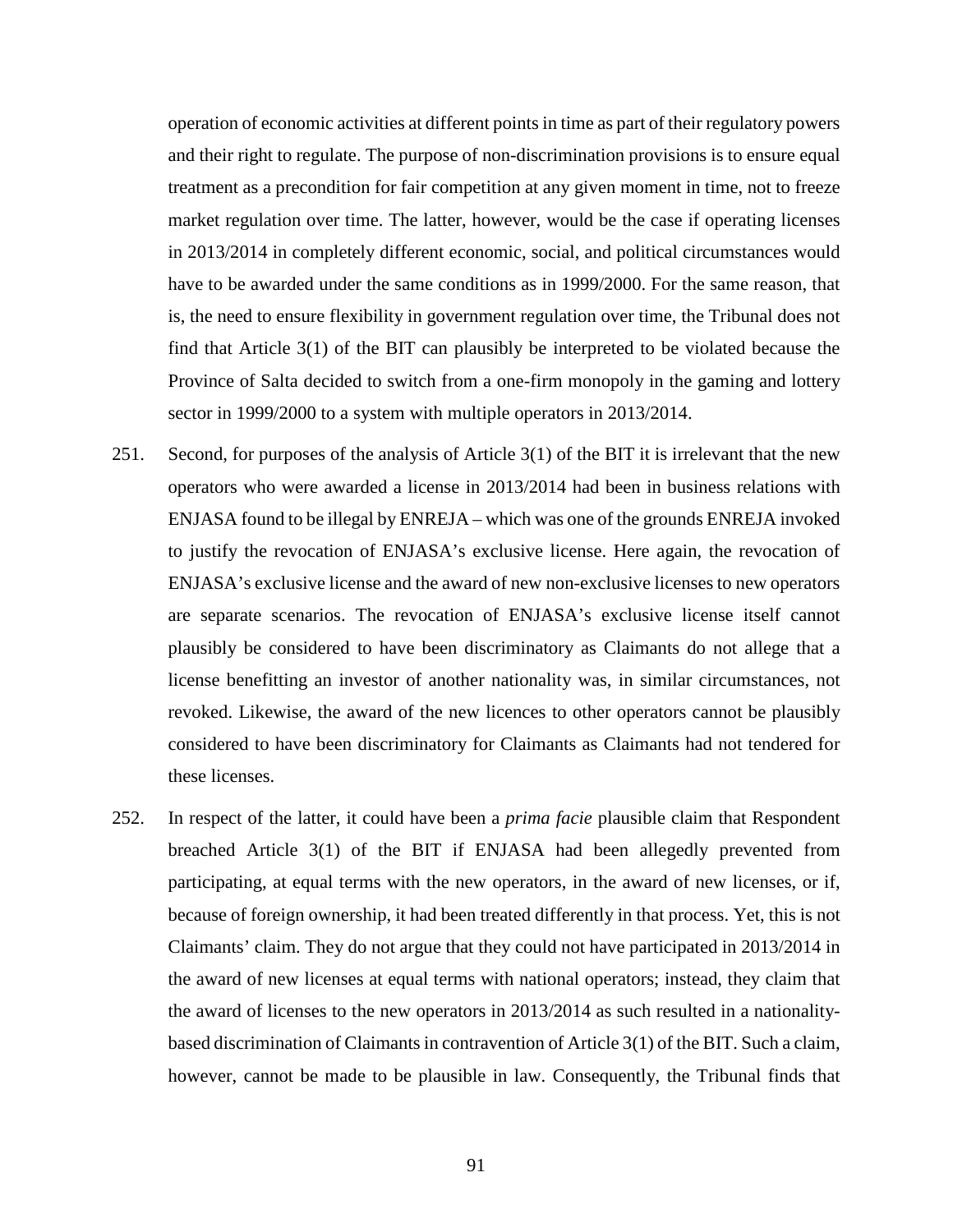Claimants have been unable to make a *prima facie* claim for breach of Article 3(1) of the BIT.

253. In summary, the Tribunal has now determined that Claimants have presented plausible claims that their rights as foreign shareholder-investors under Articles 4 and 2(1) of the Argentina-Austria BIT *prima facie* have been breached. By contrast, the Tribunal has found that Claimants have not presented a *prima facie* claim for breach of Article 3(1) of the BIT. This finding responds both to aspects of Respondent's first objection and to Respondent's third objection insofar as it relates to the scope of protection of shareholderinvestors.

## *D. The effect of the forum selection clauses*

- 254. Finally, the Tribunal turns to Respondent's argument the second prong of Respondent's first objection – that the forum selection clauses in both the Bidding Terms and Conditions and the Transfer Agreement affect the Tribunal's jurisdiction. However, in the Tribunal's view, the forum selection clauses in these two instruments do not exclude the Tribunal's jurisdiction.
- 255. First of all, both clauses do not extend *ratione personae* to the present dispute with Respondent who is not herself party to the Transfer Agreement, nor was involved in the privatization of ENJASA through the public tender in 1999/2000. More importantly, however, both forum selection clauses do not encompass *ratione materiae* Claimants' claims for breach of the BIT. This holds true with respect to both Article 8.3 of the Bidding Terms and Conditions and Article 13.1 of the Transfer Agreement.

## *(i) Article 8.3 of the Bidding Terms and Conditions*

256. Article 8.3 of the Bidding Terms and Conditions, the wording of which, including the Parties diverging translations, is reproduced above,  $229$  provides that all participants in the public tender process for the sale of Class A-shares of ENJASA by the Province of Salta submit to the exclusive jurisdiction of the ordinary courts of the Province of Salta. It applies to all documents and instruments related to the public tender and the Transfer Agreement.

<span id="page-93-0"></span> <sup>229</sup> *See supra* para. [39.](#page-18-0)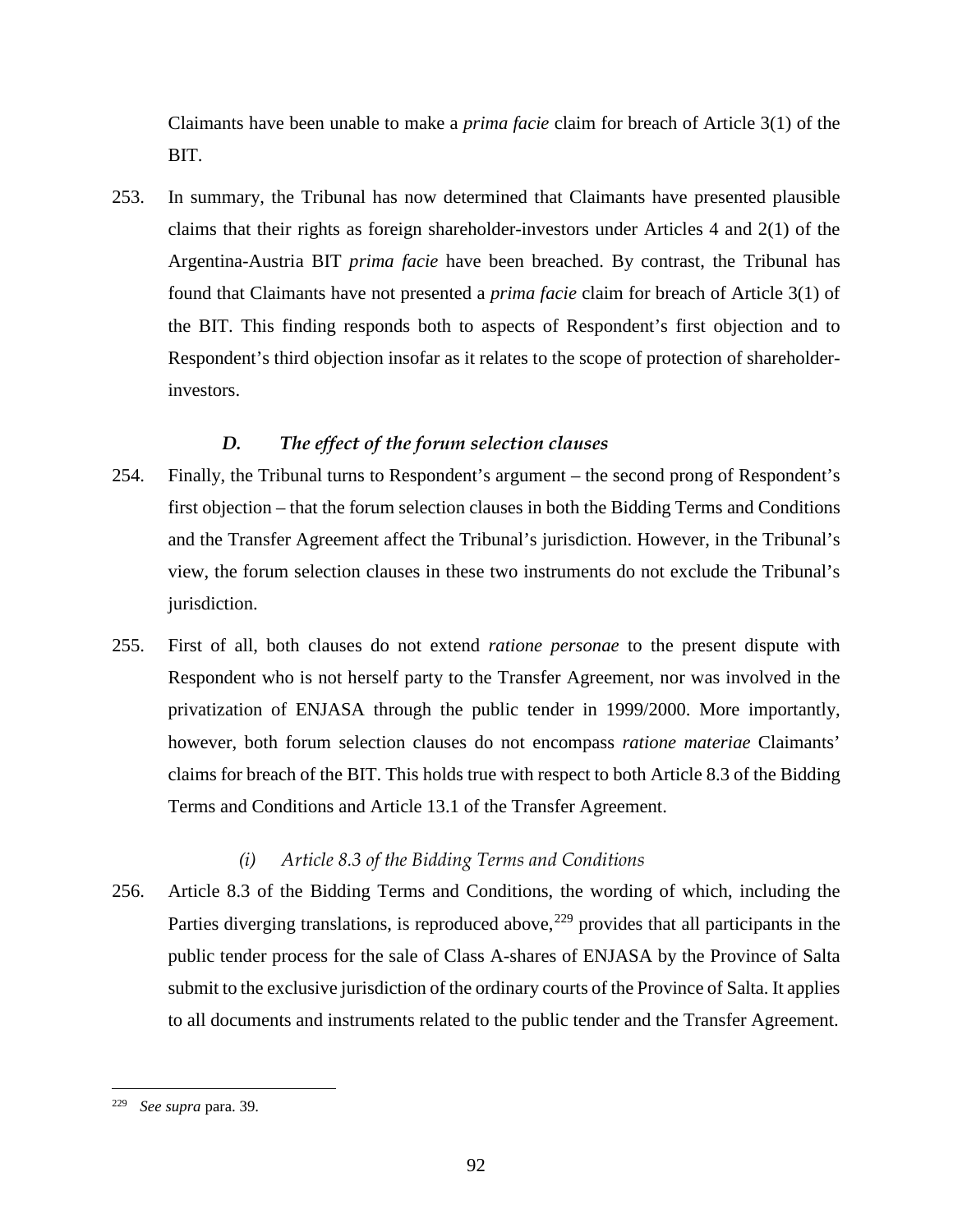257. However, the wording and context of Article 8.3 also make clear that the forum selection clause only applies to disputes arising out of the public tender and its implementation, that is, disputes of successful as well as unsuccessful bidders who participated in the tender proceeding and who wish to complain, for example, about the conduct of those proceedings. It concerns the submission of participants in the tender process to the jurisdiction of the courts of the Province of Salta in respect of the public tender. By contrast, Article 8.3 of the Bidding Terms and Condition cannot be read so as to cover disputes for breach of the BIT arising in connection with the revocation of ENJASA's license in 2013 and subsequent events, which is entirely unconnected to the privatization of ENJASA in 1999/2000. Such treaty disputes are beyond the remit *ratione materiae* of Article 8.3 of the Bidding Terms and Condition.

## *(ii) Article 13.1 of the Transfer Agreement*

- 258. Article 13.1 of the Agreement, the wording of which is reproduced above,  $230$  contains a forum selection clause that provides for the exclusive jurisdiction of the courts of the Province of Salta. Yet, this provision does not apply *ratione materiae* to disputes under the BIT in connection with the revocation of ENJASA's operating license and subsequent events.
- 259. Instead, as becomes clear from its wording, Article 13.1 is limited to disputes arising out of, and relating to the rights and obligations under, the Transfer Agreement. Sentence 2 of Article 13.1 of the Transfer Agreement stipulates that the exclusive jurisdiction of the courts of the Province of Salta applies to all effects derived from the present agreement ("[…] todos los efectos derivados del mismo [ie este contrato]"). From the wording of this forum selection clause, it is therefore clear that disputes under the BIT are not covered *ratione materiae*.
- 260. What is more, neither the revocation of ENJASA's license in 2013, nor subsequent events, are effects derived from the Transfer Agreement. This is confirmed by Article 7.1.2 of the Transfer Agreement, which deals with consequences arising out of a breach of the buyer's duties under the Agreement after the transfer has been effected. It stipulates that contractual

<span id="page-94-0"></span> <sup>230</sup> *See supra* para. [42.](#page-19-0)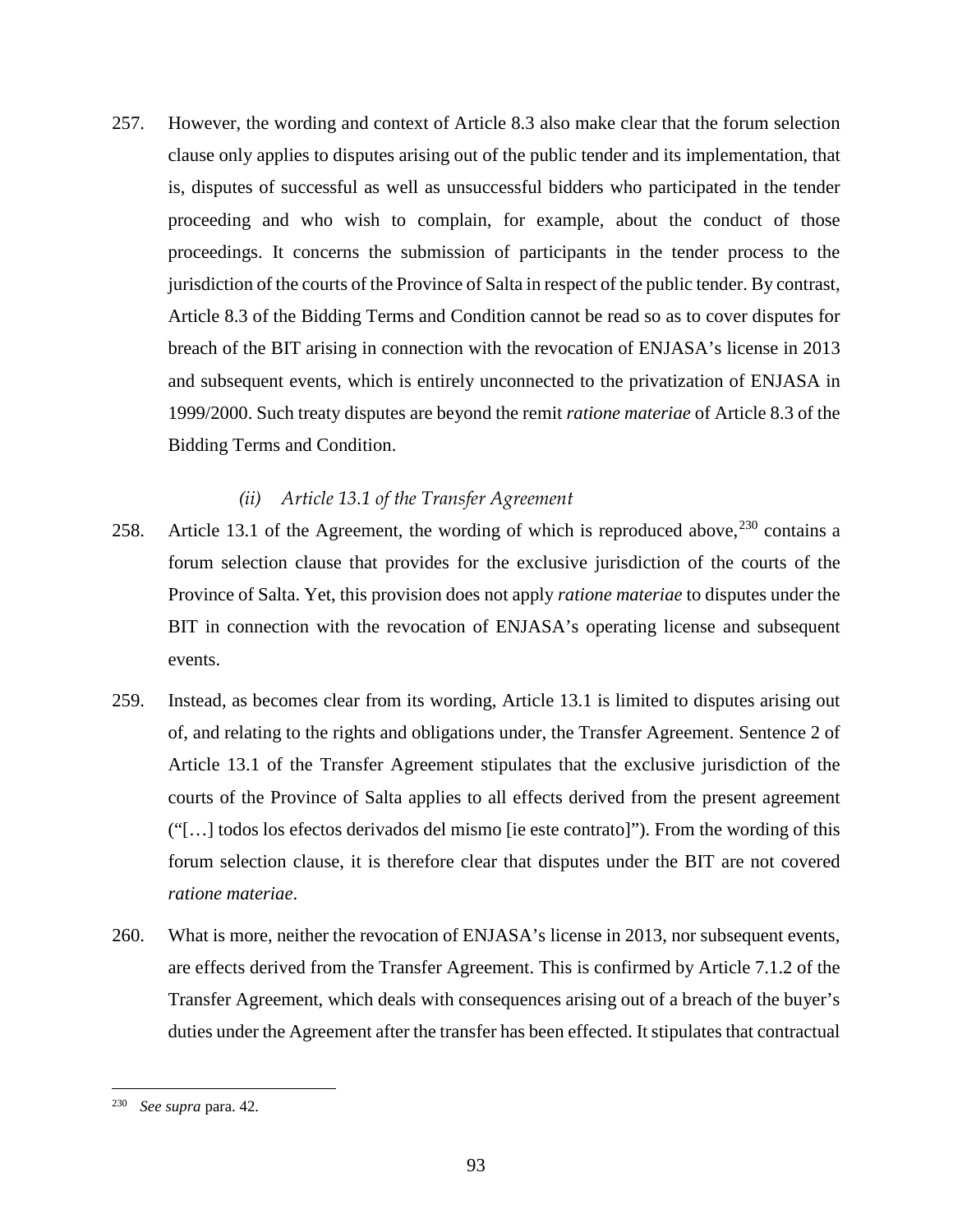consequences that may attach to the breach of the buyer's obligations, are "without prejudice to those [sections] determined by Law No. 7020, the Regulatory Decree or the License."<sup>[231](#page-95-0)</sup> This provision therefore makes clear that the consequences of a breach of the Transfer Agreement, and by prolongation disputes arising therefrom, are independent from sanctions both under the regulatory regime governing gaming in Salta and under the License, and by prolongation disputes arising in that context. Consequently, disputes arising in connection with public law sanctions cannot be regarded as disputes derived from the Transfer Agreement and are thus not subject to the exclusive jurisdiction clause of Article 13.1 of the Transfer Agreement.

261. Given the limited scope *ratione materiae* of both Article 8.3 of the Bidding Terms and Conditions and Article 13.1 of the Transfer Agreement, it is also not necessary to address the question to which extent contractual forum selection clauses are able to waive treaty claims or recourse under the Argentina-Austria BIT. Neither forum selection clause applies *ratione materiae* to the present dispute and, already for this reason, can have no effect on the jurisdiction of the present Tribunal.

### *E. Conclusion*

262. In light of the above, the Tribunal finds that Claimants have met the threshold of presenting *prima facie* claims for breach of Article 4 of the BIT relating to expropriation, and for breach of Article 2(1) of the BIT relating to fair and equitable treatment. Their claims as presented qualify as treaty claims, not contract claims. They have also presented *prima facie* claims that these treaty provisions were breached in relation to Claimants as shareholder-investors in L&E and ENJASA. In particular, the Tribunal found that Article 4(3) of the Argentina-Austria BIT cannot be interpreted *prima facie* as limiting claims by shareholder-investors to breaches of Article 4 of the BIT for expropriation. Moreover, as

<span id="page-95-0"></span> <sup>231</sup> Exhibit A RA 11: "Si realizada la transferencia de las acciones el Comprador incumpliere con alguna de las obligaciones impuestas por este Contrato y/o el Pliego y/o demás documentación integrante de la licitación, se aplicarán las siguientes sanciones sin perjuicio de las determinadas en la ley 7020, su Decreto Reglamentario y la Licencia." The Parties agreed on the following translation of this clause: "7.1.2. If once the transfer of shares has been performed, the Purchaser failed to comply with any of the obligations arising from this Agreement and/or from the Bidding Terms and Conditions and/or any other documents that form part of the Bidding Process, the following penalties shall apply, notwithstanding those penalties set forth in Law No. 7020, its Regulatory Decree and the License."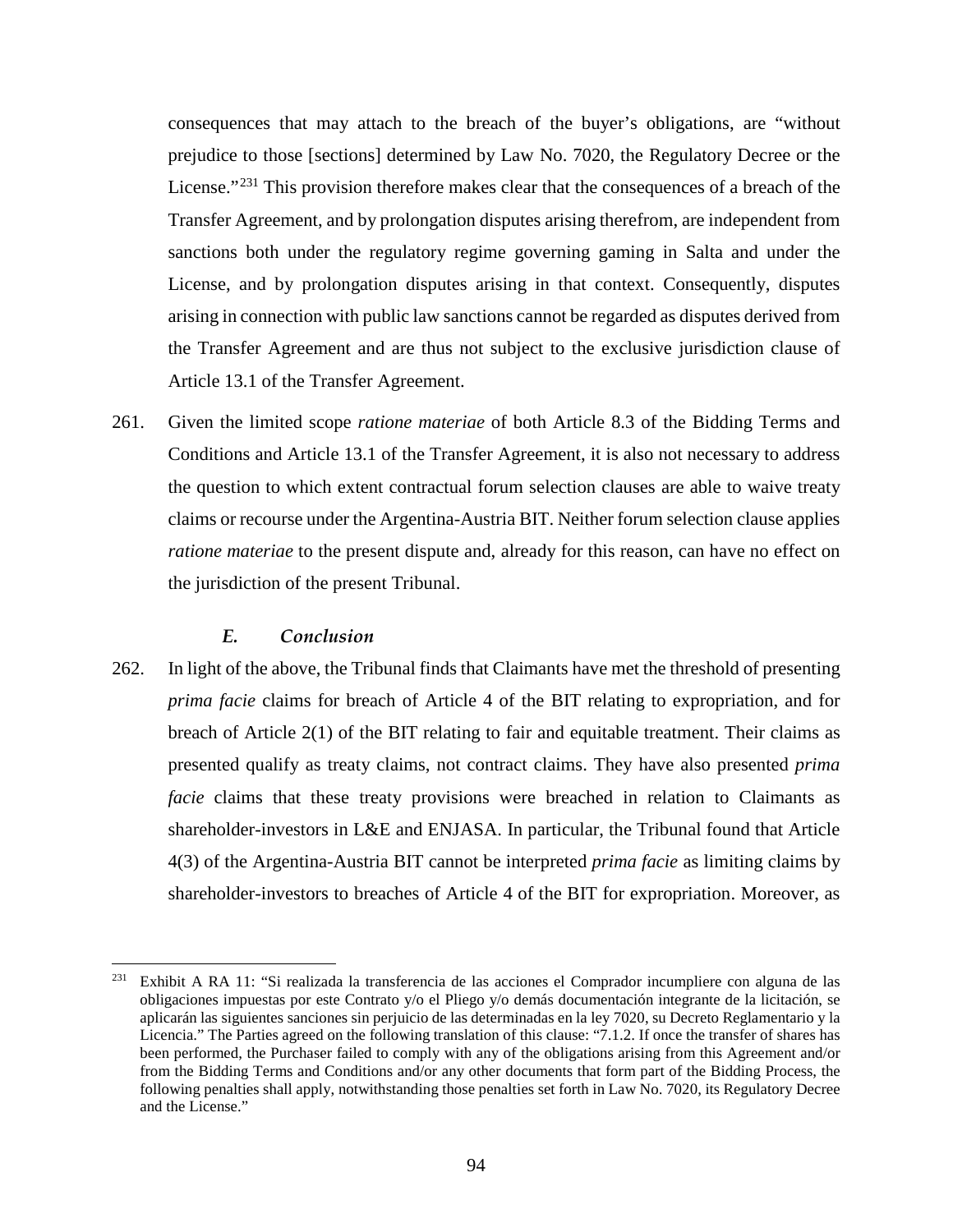indicated above, the forum selection clauses in the Bidding Terms and Conditions as well as the Transfer Agreement have a limited scope, which does not cover claims for breach of the Argentina-Austria BIT arising out of the revocation of ENJASA's license and subsequent events. By contrast, Claimants have, in the Tribunal's view, not been able to present a *prima facie* claim for breach of Article 3(1) of the BIT relating to national treatment. The Tribunal therefore rejects Respondent's objection relating to a lack of a *prima facie* claim insofar as it relates to claims for breach of Articles 2(1) and 4 of the BIT, but upholds it with respect to Claimants' claim for breach of Article 3(1) of the treaty.

### **3. Respondent's Consent to Arbitrate**

- 263. Finally, Respondent objects that she has not validly consented to arbitrate the present dispute under Article 8 of the BIT. Her objection rests, at its core, on the view that Claimants have not complied with the various and sequential requirements Article 8 of the BIT sets out for Austrian investors to follow prior to submitting their claim to ICSID arbitration. In Respondent's view, Claimants have not, contrary to Article 8(2) of the BIT, submitted the dispute now pending before this Tribunal to domestic courts after the amicable consultations they initiated on 30 April 2014 (for CAI), respectively 7 August 2014 (for CASAG), and have not, contrary to Article 8(3) of the BIT, waited for the lapse of 18 months while that dispute was pending in domestic courts, nor for a decision on the merits of that dispute.
- 264. Furthermore, Respondent argues that any dispute submitted by ENJASA before domestic courts in order to review the legality of the revocation of its operating license could not fulfill the requirements under Article 8(2) and (3) of the BIT as that dispute was not identical, in terms of the parties and the causes of action, to the dispute pending before this Tribunal. Moreover, Respondent argues that theses claims, even if they qualified as domestic recourses under Article 8(2) and (3) of the BIT, were not preceded by amicable consultations for six months, as required by Article 8(1) and (2) of the BIT.
- 265. Instead, what Claimants should have done, according to Respondent, in order for this Tribunal to have jurisdiction, is to bring a claim for breach of the BIT in Argentine courts after initiating amicable consultations and waiting for six months, and only proceed to international arbitration once that claim had been pending domestically for 18 months or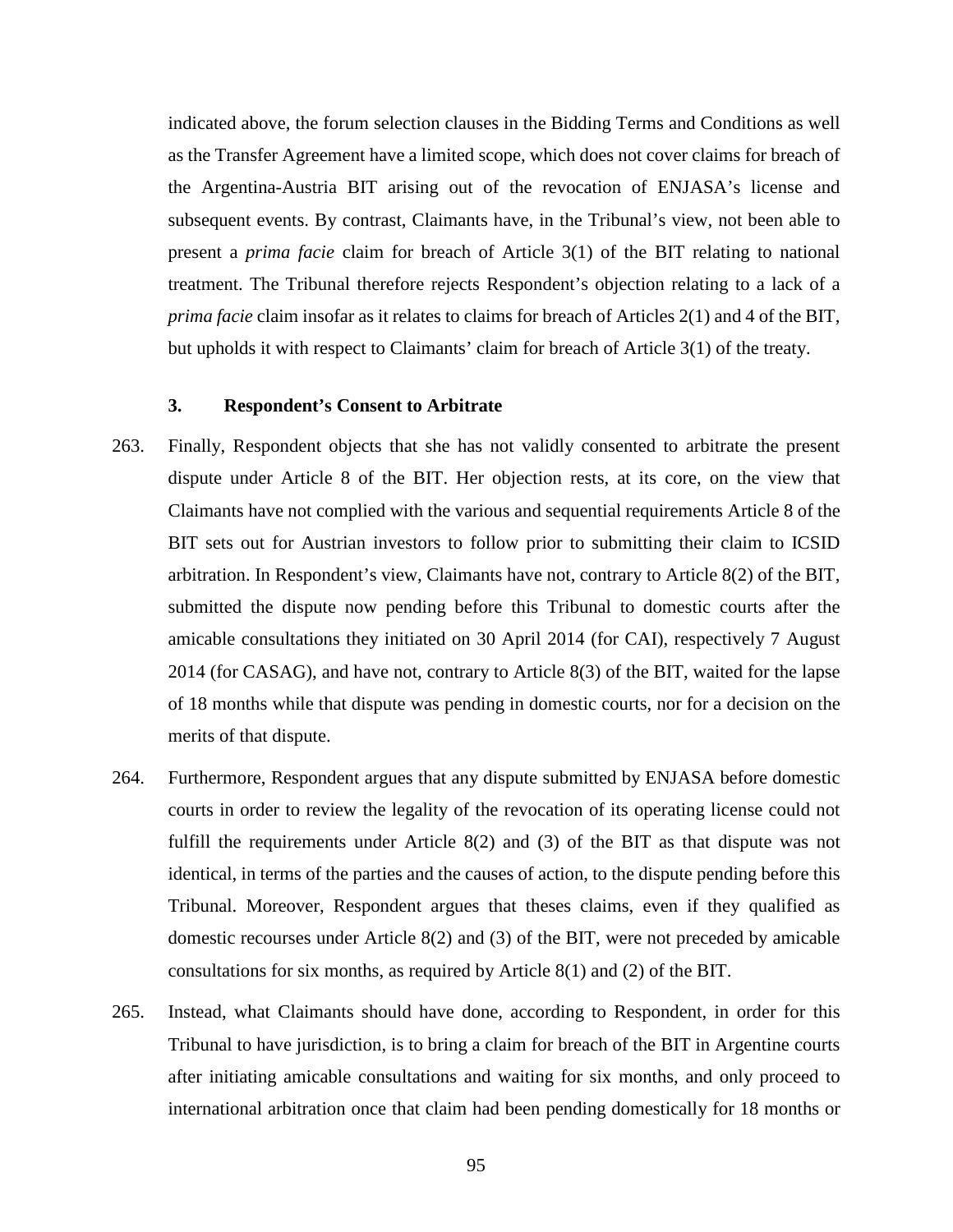had not been granted on the merits. Respondent also contends that the necessary recourses for breach of the BIT exist under Argentine law and that they are capable of leading to a resolution of such a dispute within 18 months.

- 266. Furthermore, for Respondent the alleged breach of the BIT and thus also the dispute to which it led – arose only with the issuance by ENREJA of Resolution No. 315/13, not with the issuance of Resolution No. 240/13. The latter, Respondent argues, was not a final decision and therefore no dispute under the BIT could have existed yet. Consequently, ENJASA's Recourse for Reconsideration against Resolution No. 240/13 could not be considered as a submission of the dispute to "the competent administrative or judicial jurisdiction" in the sense of Article 8(2) of the BIT. For Respondent, Resolution No. 315/13 was also not a "decision rendered" in the sense of Article 8(3)(b) of the BIT.
- 267. As a subsidiary argument, Respondent further points out that, even if ENJASA's recourses against Resolutions Nos. 240/13 and 315/13, in particular its Action for Annulment brought in the First Instance Court of Salta on 5 February 2014, were considered to fulfill the domestic remedy requirement under Article 8(2) of the BIT, Claimants' initiation of the present arbitration on 4 December 2014 would have been premature, as ENJASA's domestic recourse had not been pending for 18 months yet, nor had it resulted in a decision on the merits. Finally, Respondent considers that, in all events, Article 8(4) of the BIT bars this Tribunal's jurisdiction as ENJASA's claims against the revocation of its operating license in domestic courts have not been withdrawn.
- 268. Claimants view the application of Article 8 of the BIT differently, as regards both that provision's abstract interpretation and its concrete application to the facts of the case. In Claimants' view, Article 8 of the BIT only provides, with its duty to engage in amicable consultations and to submit the dispute to domestic courts or an administrative jurisdiction, requirements that affect the admissibility of claims; it does not, by contrast, establish jurisdictional conditions, or conditions precedent, of Respondent's consent, which must be fulfilled prior to the initiation of its claims before the Tribunal.
- 269. Furthermore, Claimants consider that ENJASA's Recourse for Reconsideration against Resolution No. 240/13, which resulted in Resolution No. 315/13, fulfilled the requirement in Article 8(2) of the BIT to have recourse to a domestic administrative jurisdiction. The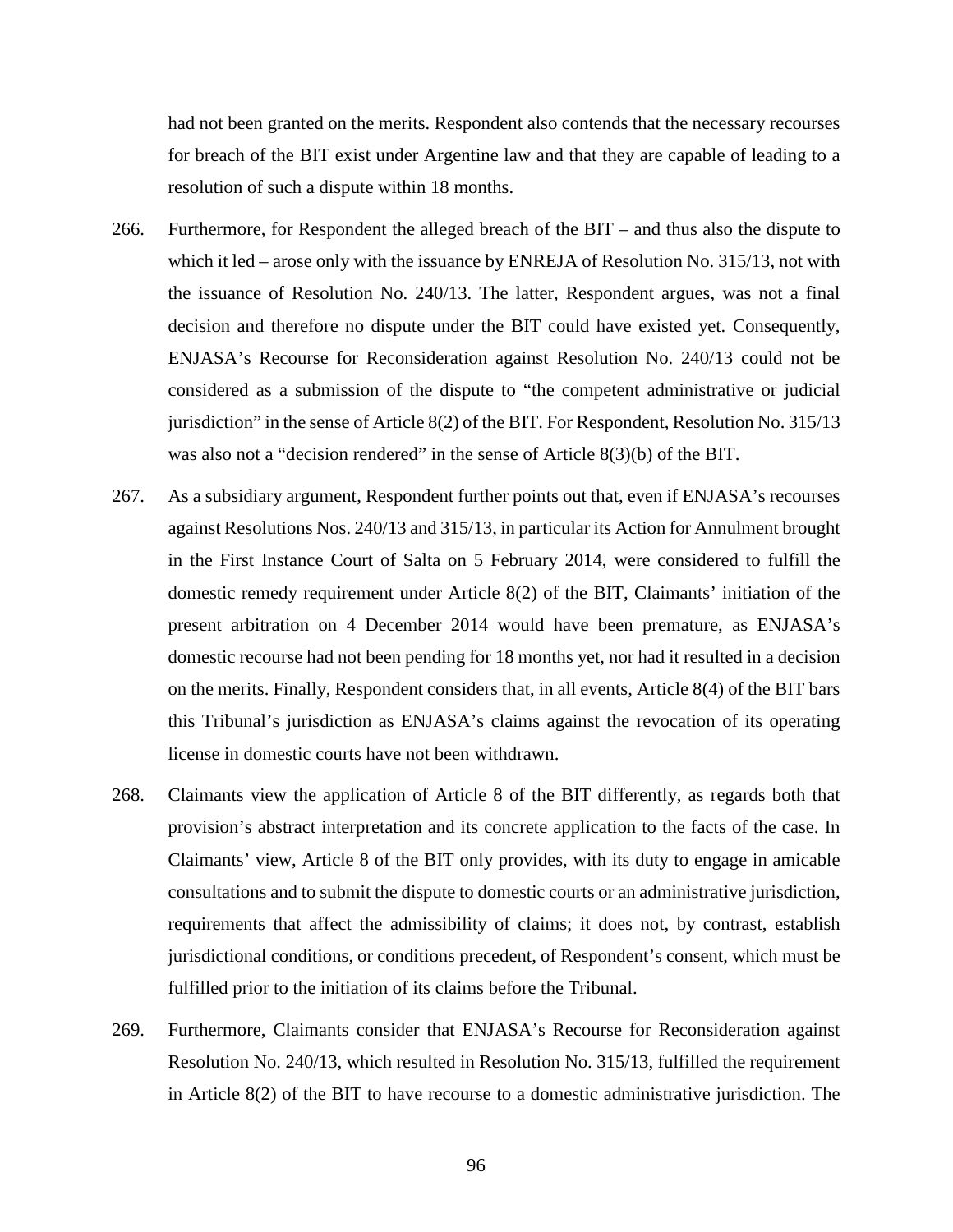issuance of Resolution No. 315/13, in turn, constituted, in Claimants' view, a decision on the merits in the sense of Article 8(3)(b) of the BIT, which allowed it to submit the dispute to international arbitration. These procedural steps, Claimants further point out, were accompanied by various meetings with representatives of the Province of Salta in order to discuss how ENJASA's license could be reinstated. In Claimants' view, the domestic recourses ENJASA had submitted in the present case were the only available and pertinent remedies within Argentina's domestic legal order to address the grievance Claimants allege to have suffered. Bringing claims for violation of the BIT against Respondent in her domestic courts, as suggested by Respondent, in Claimants' view, was not possible and in any event futile within the 18 months-framework Article 8(3)(a) of the BIT establishes.

270. In addressing the present objection, the Tribunal will, first, address the source and existence of Respondent's consent and the nature of the pre-arbitral requirements contained in Article 8 of the BIT. It will then turn to the question of Claimants' compliance with the requirement to conduct amicable consultations for a certain duration in Article 8(1) and (2) of the BIT, address Claimants' compliance with Article 8(2) and (3) of the BIT, and finally turn to the arguments concerning Article 8(4) of the BIT.

# *A. Source and existence of Respondent's consent and nature of the prearbitral requirements in Article 8 of the BIT*

271. In dispute settlement proceedings under public international law, consent is the cornerstone of, and *conditio sine qua non* for, the jurisdiction of an international court or tribunal. This has been held consistently in the jurisprudence of the ICJ.<sup>[232](#page-98-0)</sup> Similarly, as a key element for the jurisdiction of ICSID tribunals under Article 25(1) of the ICSID Convention, the consent of both parties to submit the dispute to the Centre is needed.<sup>[233](#page-98-1)</sup> Whether, in the

<span id="page-98-0"></span> <sup>232</sup> *See Monetary Gold Removed from Rome in 1943 (Italy v. France, United Kingdom of Great Britain and Northern Ireland and United States of America)*, Preliminary Objections, Judgment (15 June 1954), ICJ Reports 1954, pp. 19, 32 (AL RA 199); *East Timor (Portugal v. Australia)*, Judgment (30 June 1995), ICJ Reports 1995, pp. 90, 104-105, para. 34 (AL RA 200); *Armed Activities on the Territory of the Congo (New Application: 2002) (Democratic Republic of the Congo v. Rwanda)*, Jurisdiction and Admissibility, Judgment (3 February 2006), ICJ Reports 2006, pp. 6, 39-40, para. 88 (AL RA 39).

<span id="page-98-1"></span><sup>233</sup> *Daimler Chrysler Financial Services AG v. Argentine Republic*, ICSID Case No. ARB/05/1, Award (22 August 2012), para. 168 (AL RA 96); *Wintershall Aktiengesellschaft v. Argentine Republic*, ICSID Case No. ARB/04/14, Award (8 December 2008), para. 116 (AL RA 38). *See also* Report of the Executive Directors of the International Bank for Reconstruction and Development on the Convention on the Settlement of Investment Disputes between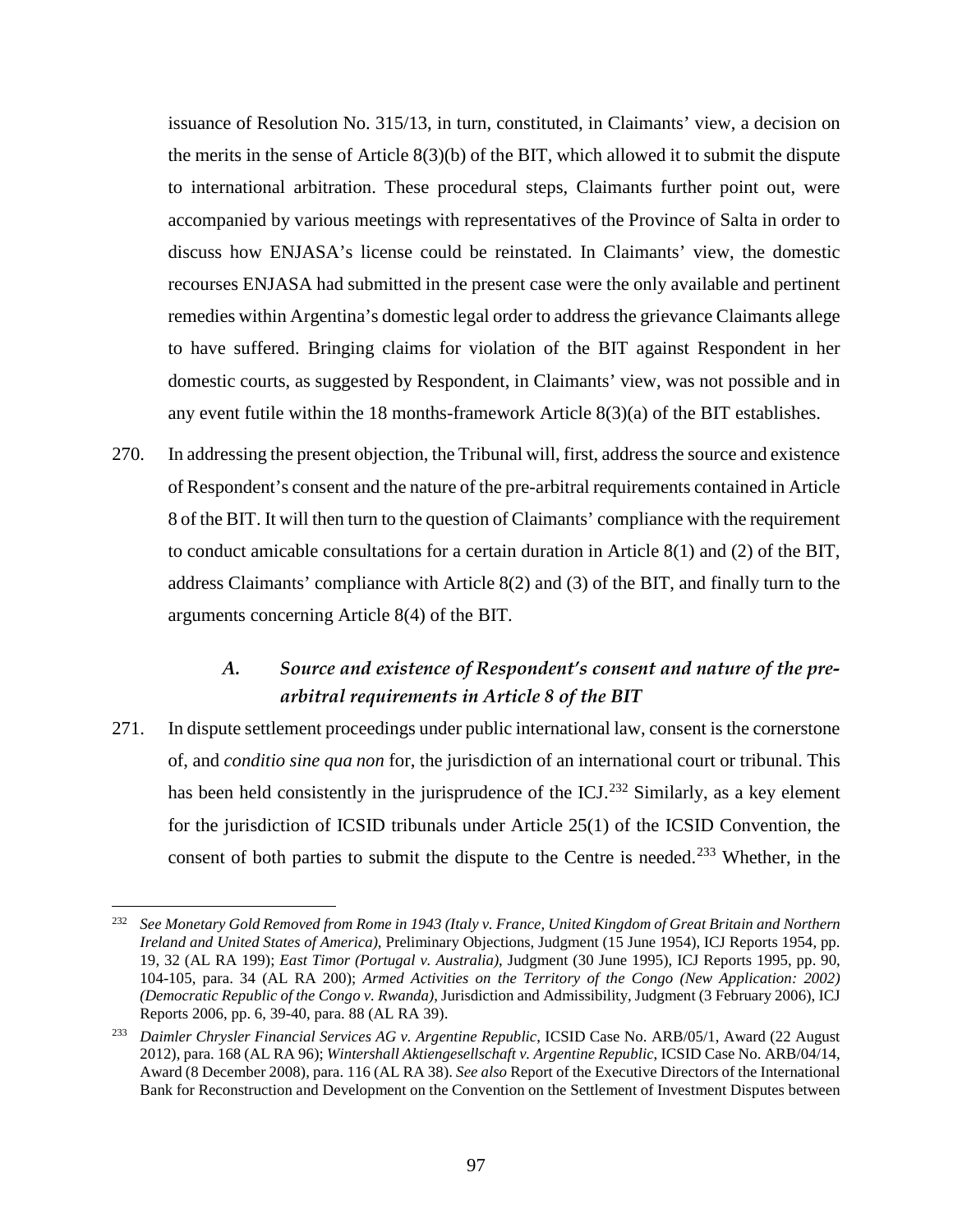present instance, consent has been given by Repondent and whether, together with Claimants' consent, it can be relied on by the Tribunal as a basis of jurisdiction, is a question of interpreting Article 8 of the BIT pursuant to the rules on treaty interpretation in the Vienna Convention on the Law of Treaties.

- 272. In this context, it is important to note that Article 25(1) of the ICSID Convention does not require that the Parties' consent is cast in the form of a contractual or contract-like "arbitration agreement" or "agreement to arbitrate."<sup>[234](#page-99-0)</sup> It is equally possible that parties express their consent in the absence of privity, for example when the host State consents in advance and in relation to a generally defined class of potential claimants in an international investment treaty, and the claimant investor consents by bringing a concrete claim for breach of that treaty.
- 273. In the latter scenario, analogies with contract-based arbitration and inter-State arbitration on the basis of compromissory clauses in international treaties should be treated with caution. Investment treaty arbitration is very different from contract-based arbitration, even if both take place under the ICSID framework. It does not involve the assessment of whether breach of an agreement concluded between the disputing parties has occurred, but whether the respondent State abided by commitments made in an international treaty concluded with the claimant investor's home State. But investment treaty arbitration is also different from inter-State arbitration because its disputes, while governed by public international law, are resolved between investors and host States. Investment treaty arbitration involves the review of legality under public international law of the host State's conduct initiated by an affected foreign investor. In terms of its function, it has therefore been likened to mechanisms of judicial review found domestically in administrative or constitutional courts or internationally in human rights courts.
- 274. These specificities of investment treaty arbitration also affect how investment treaty tribunals should analyze pre-arbitration requirements contained in the investor-State dispute settlement provisions of BITs. First, because its jurisdictional basis is not a

States and Nationals of Other States, 18 March 1965, para. 23 (AL RA 154) (providing that consent "is the cornerstone of the jurisdiction of the Centre").

<span id="page-99-0"></span><sup>234</sup> *Contra* Dissent, paras. 4, 10, 19, 39, 43-56, 61, 65, 80, 188, 189, 191, 202-205.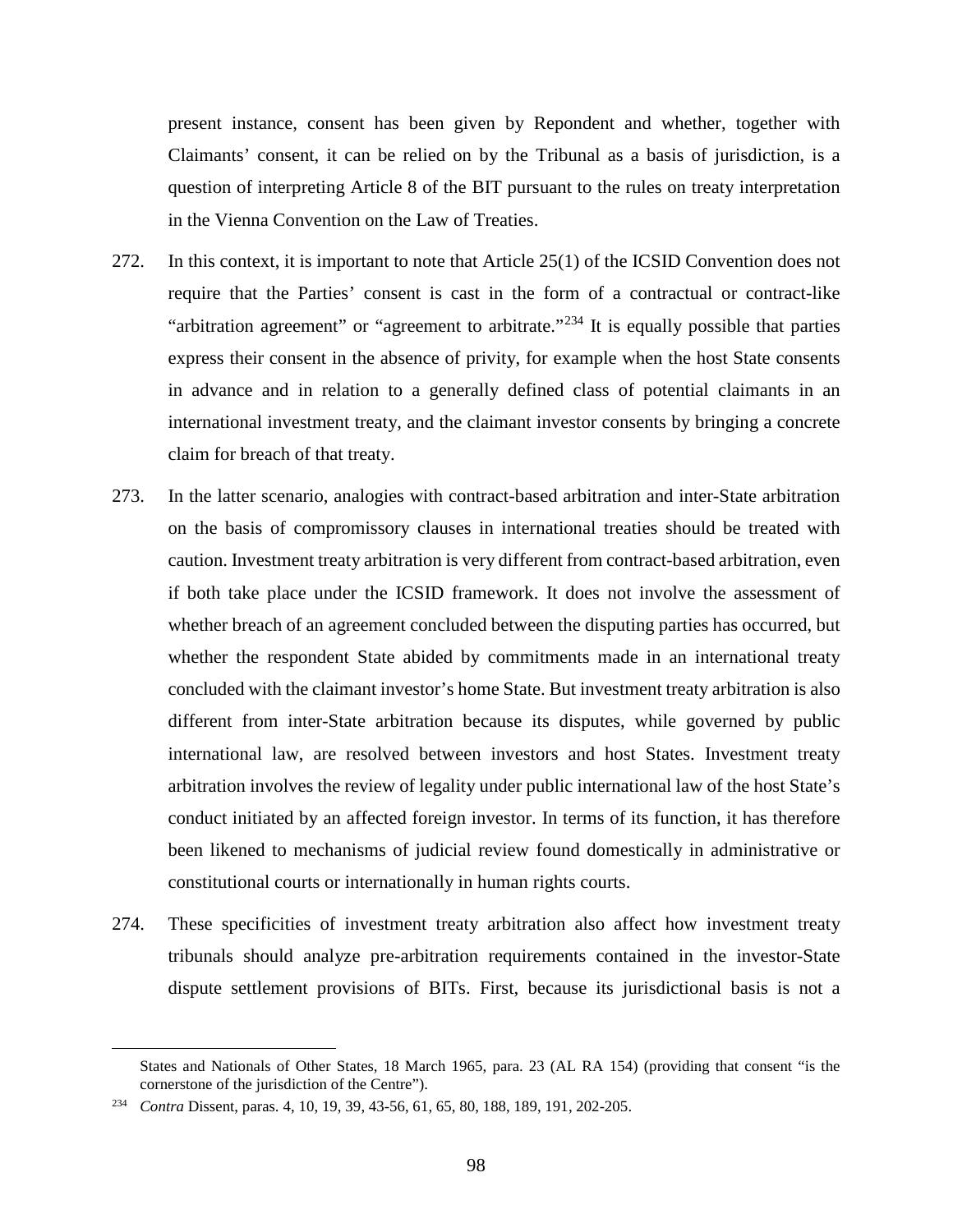contract, an investment treaty tribunal should not ask whether Respondent's offer to arbitrate in the BIT was matched by Claimants' acceptance, including compliance with any strict pre-arbitration requirement, so as to result in a contractual "arbitration agreement." Instead, like in the context of dispute settlement under public international law, compliance with pre-arbitration requirements in a BIT should be analyzed as a question concerning the validity of the seisin of the Tribunal.<sup>[235](#page-100-0)</sup>

- 275. Yet, unlike in inter-State dispute settlement, where the ICJ has insisted, in certain cases, <sup>[236](#page-100-1)</sup> on the strict compliance with conditions of seisin under compromissory clauses, the Tribunal considers that, unless pre-arbitration requirements are formulated clearly and unmistakably as strict conditions to the validity of seisin, in investment treaty arbitration a more flexible and less formalistic approach is warranted. Such less formalistic approach is more in line with the object and purpose of investment treaties to promote and protect foreign investment for the development of economic cooperation between States. Moreover, investors – who are, unlike States, not subjects of public international law – cannot be expected to be accustomed to the formalities of inter-State communication and inter-State dispute settlement. Consequently, absent a clear and unmistakable formulation to the contrary, investors should not be held to the formalities of public international law dispute settlement with the same strictness as States.
- 276. These considerations also affect the interpretation of Article 8 of the Argentina-Austria BIT. Article 8 of the BIT is the dispute settlement provision of a treaty, whose object and purpose is to promote and protect foreign investment. It cannot be seen in a pure inter-State context but is in fact addressed to investors, entitled to protection, and consequently has to be interpreted in that light.<sup>[237](#page-100-2)</sup> This does not mean that pre-arbitration requirements are

<span id="page-100-0"></span> <sup>235</sup> For this conceptual approach *see Application of the International Convention on the Elimination of All Forms of Racial Discrimination (Georgia v. Russian Federation)*, Preliminary Objections, Judgment (1 April 2011), ICJ Reports 2011, pp. 70, 121 *et seq.*, paras. 122 *et seq*.

<span id="page-100-1"></span><sup>236</sup> *See Armed Activities on the Territory of the Congo (New Application: 2002) (Democratic Republic of the Congo v. Rwanda)*, Jurisdiction and Admissibility, Judgment (3 February 2006), ICJ Reports 2006, pp. 6, 39-40, para. 88 (AL RA 39); *Application of the International Convention on the Elimination of All Forms of Racial Discrimination (Georgia v. Russian Federation)*, Preliminary Objections, Judgment (1 April 2011), ICJ Reports 2011, pp. 70, 125 *et seq.*, paras. 132 *et seq.* For the alleged relevance of these cases, *see* Dissent, paras. 6, 33-37, 92-93, 186.

<span id="page-100-2"></span><sup>&</sup>lt;sup>237</sup> Similarly, Article 36(2) of the Vienna Convention on the Law of Treaties, which provides that a non-party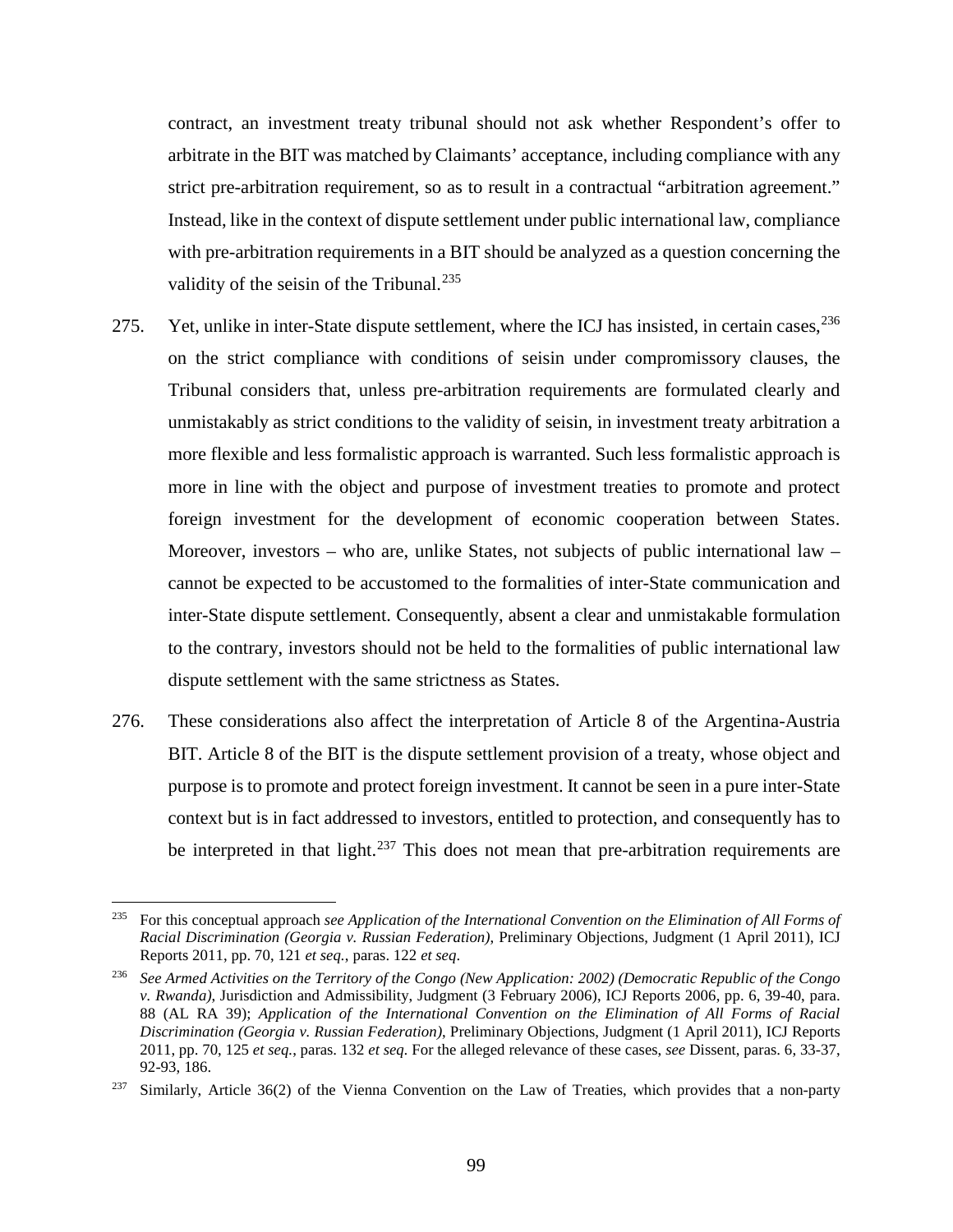optional. On the contrary, they remain, in principle, mandatory requirements. But – again, unless the pre-arbitration requirements are formulated clearly and unmistakably to require the same formalistic approach in assessing compliance with them – an investment treaty tribunal should accord greater flexibility to the disputing parties than the ICJ accords to conditions of seisin under compromissory clauses. It is against this background that the Tribunal proceeds to analyzing Article 8 of the Argentina-Austria BIT.

- 277. In the Tribunal's view, Respondent's consent to arbitrate disputes under the BIT is contained in the first sentence of Article 8(4) of the BIT, which provides, as per the English translation agreed to by the Parties, that "under the terms of this Agreement, each Contracting Party irrevocably consents in advance to the submission of any dispute to arbitration." This provision is a clear, certain and unequivocal manifestation of the consent of both Argentina and Austria to arbitrations initiated by investors of the other Contracting State. As stated in Article 8(4) of the BIT, this consent has been given "irrevocably" and "in advance" at the time the treaty entered into force.
- 278. As per the wording of Article 8(4) of the BIT, the consent of the two Contracting Parties to the BIT, therefore, does not only come into existence after any pre-arbitral requirements contained in Article 8 of the BIT have been fulfilled by the investor prior to her submission of the dispute to ICSID arbitration; instead, the two States' consent to arbitrate has existed all along since the time the Argentina-Austria BIT has entered into force. In light of the clear wording of Article 8(4) of the BIT, there is no room here for the conclusion other tribunals have reached on the basis of differently worded Argentine BITs, notably in *ICS v. Argentina*, that prior to the fulfillment of pre-arbitral requirements contained in a BIT's investor-State dispute settlement clause, "[c]onsent is nonetheless not yet present."[238](#page-101-0)
- 279. The fact that consent to arbitrate disputes with an investor has been given in advance and irrevocably in the relationship between the two Contracting States to the Argentina-Austria

beneficiary third State "shall comply with the conditions for its exercise provided for in the treaty or established in conformity with the treaty," can play no role in the current context. As investors are not States, the rules for beneficiary third States under Article 36(2) of the Vienna Convention are not applicable to the relations between host States and investors covered under the BIT.

<span id="page-101-0"></span><sup>&</sup>lt;sup>238</sup> *ICS Inspection and Control Services Limited v. Argentine Republic*, PCA Case No. 2010-9, Award in Jurisdiction (10 February 2012), para. 262 (AL RA 40).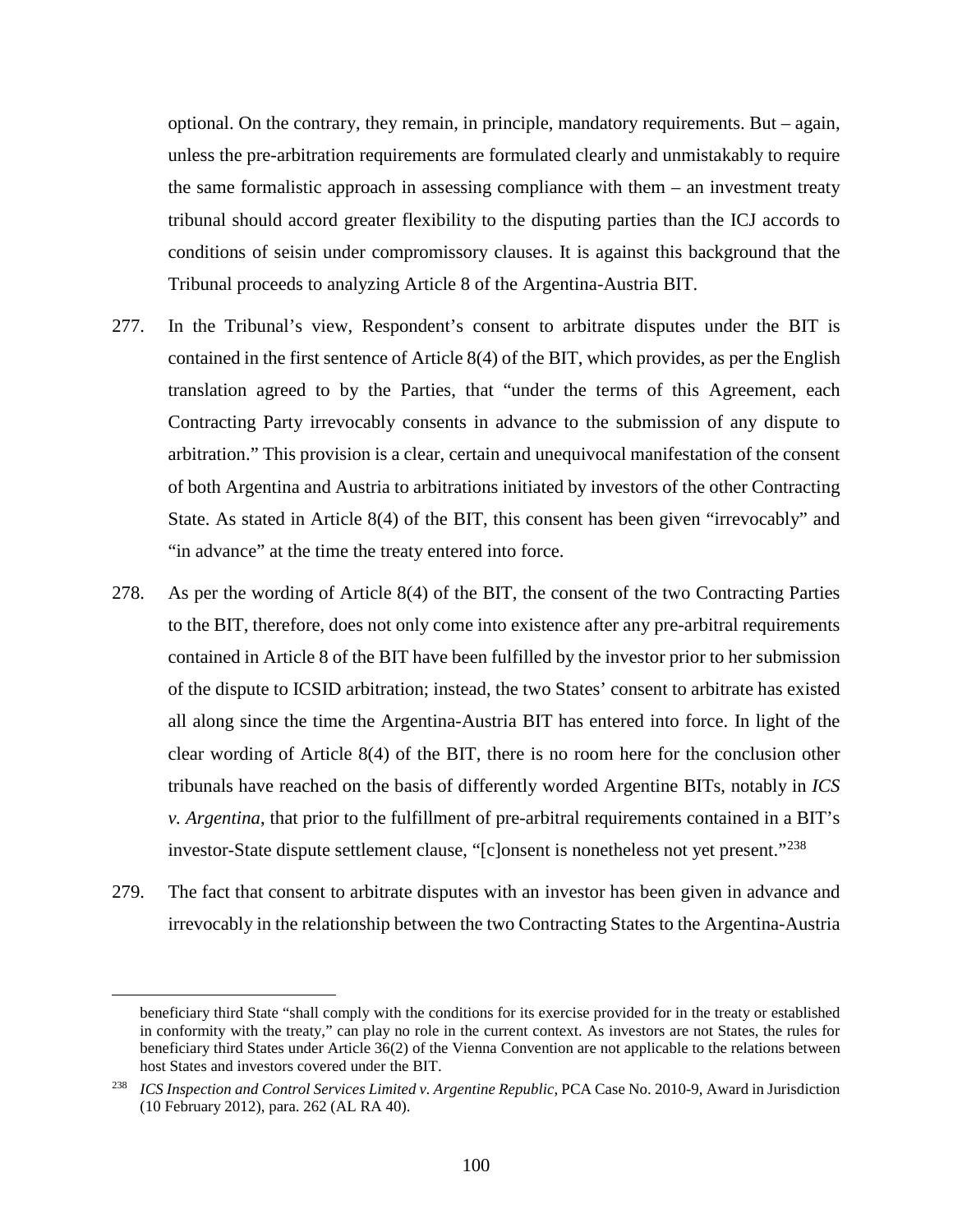BIT at the time the BIT entered into force also affects the legal nature of the requirements contained in Article 8 of the BIT. Since Respondent's consent clearly already existed since the time the BIT has entered into force, the pre-arbitral requirements laid down in Article 8 of the BIT, such as the need for amicable consultations in Article 8(1), or the need for prior recourse to domestic remedies in Article 8(3), cannot be viewed as constituting conditions precedent to the Respondent's consent, non-compliance with which prior to initiating the present arbitration would automatically and necessarily exclude the Tribunal's jurisdiction, as held by other tribunals on the basis of differently worded Argentine BITs.<sup>[239](#page-102-0)</sup> Instead, rather than affecting the existence of Respondent's consent to arbitrate, the pre-arbitral requirements in Article 8 of the BIT establish a procedure Claimants have to follow before the Tribunal can exercise jurisdiction over the merits. This procedure concerns the "how" and "when" of the Tribunal's exercise of jurisdiction, not its "whether."

- 280. In that sense, the pre-arbitral requirements in Article 8 of the BIT concern the validity of Claimants' seisin and do not go, as conditions precedent to Respondent's consent, to the question of jurisdiction. This does not mean, as stated above, that the pre-arbitral requirements in Article 8 of the BIT are optional; they cannot be modified and their sequence cannot be altered. On the contrary, they have to be complied with before the Tribunal is able to proceed to analyzing the case on the merits. Yet, unless pre-arbitral requirements are formulated clearly as conditions precedent for the respondent State's consent, they do not all necessarily need to be complied with prior to initiating the present arbitration, but can also be fulfilled, as further detailed below, subsequent to that point in time and until a decision on jurisdiction is taken. This is one way how excessive formalism, which is inapposite in investment treaty arbitration, should be avoided.
- 281. That the pre-arbitral requirements set out in Articles 8(1)-(3) of the BIT do not constitute conditions precedent to Respondent's consent, also becomes clear from the wording of Article 8(4) itself. While the Spanish version of that provision uses the term "*condiciones*",

<span id="page-102-0"></span> <sup>239</sup> *See Daimler Financial Services AG v. Argentine Republic*, ICSID Case No. ARB/05/1, Award (22 August 2012), para. 183 (AL RA 96); *Impregilo S.p.A. v. Argentine Republic*, ICSID Case No. ARB/07/17, Award (21 June 2011), para. 94 (AL RA 46); *Wintershall Aktiengesellschaft v. Argentine Republic*, ICSID Case No. ARB/04/14, Award (8 December 2008), para. 160(2) (AL RA 38).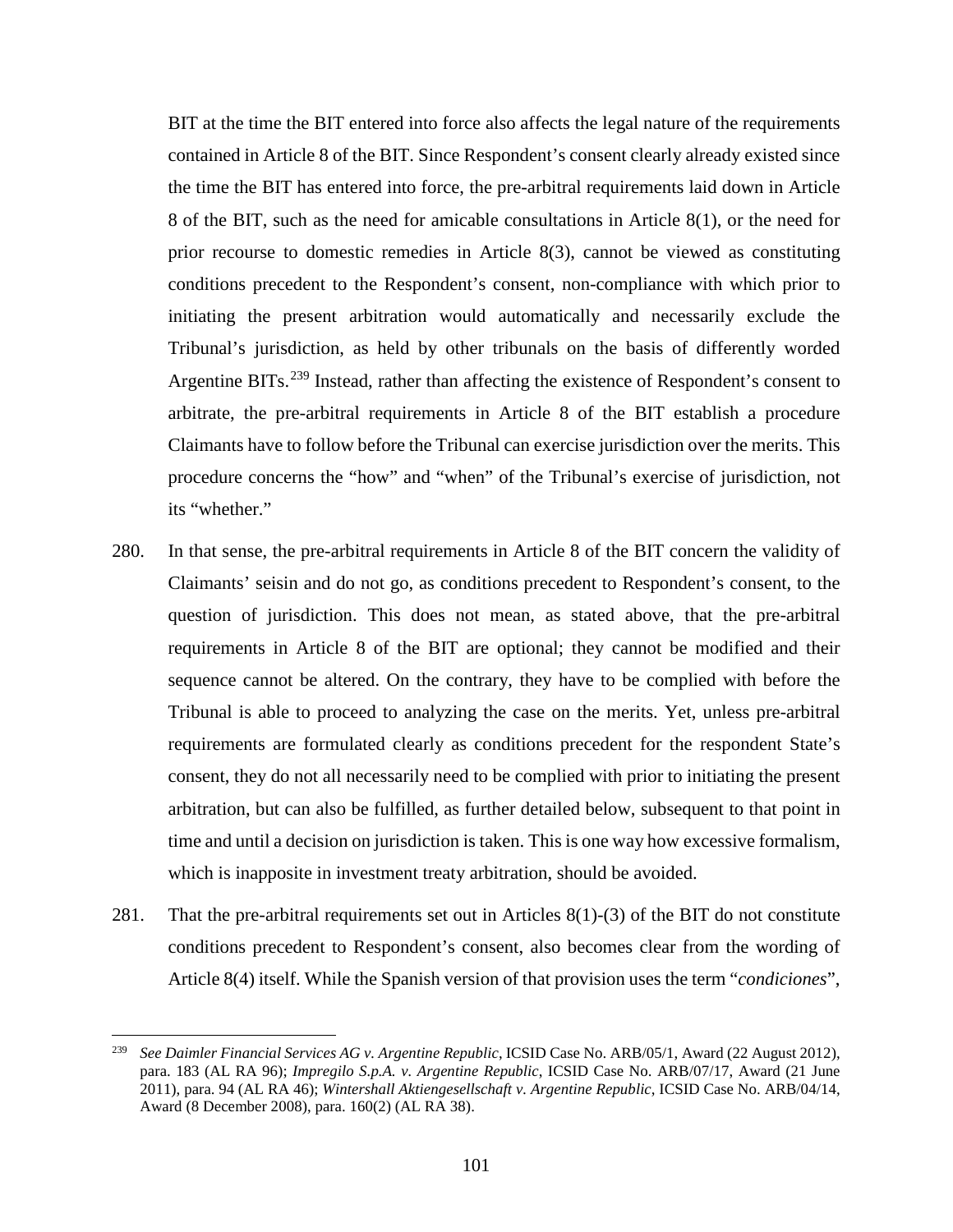a term that could lend itself to the view that the requirements in Article 8 conditioned Respondent's consent, the German version simply speaks of "*Bestimmungen*" (i.e., provisions), not "*Bedingungen*" (i.e., conditions), under which Respondent has given its consent. As the more differentiated use of words in the German version thus makes clear, the Contracting States to the BIT did not establish the pre-arbitral requirements in Article 8 of the BIT as conditions precedent to the existence of the host State's consent to investor-State arbitration, but rather as mandatory procedural steps investors have to take before a claim can be decided by an international arbitral tribunal on the merits.

282. Against this general background, the Tribunal now turns to addressing what the pre-arbitral requirements contained in Article 8(1), (2) and (3) of the Argentina-Austria BIT require of Claimants and whether they have complied with them.

### *B. Amicable consultations pursuant to Article 8(1) of the BIT*

283. Article 8(1) of the BIT provides, as per the agreed English translation of the Parties, as follows:

> Any dispute with regard to investments between an investor of one of the Contracting Parties and the other Contracting Party concerning any subject matter governed by this Agreement shall, as far as possible, be settled through amicable consultations between the parties to the dispute.

284. This provision establishes an obligation that investor-State disputes under the Argentina-Austria BIT be settled amicably. Yet, Article 8(1) of the BIT contains no more than a soft or "best efforts" obligation incumbent on both parties to try to settle the dispute through amicable consultations. As the wording of Article 8(1) of the BIT makes clear, this obligation only exists, per the agreed translation of the Parties into English, "as far as possible." Consequently, if there are reasons why consultations are not possible at all (for example because there is no willingness to find a negotiated settlement between the Parties, or because the time-limits under domestic law for initiating the domestic recourses provided for under Article 8(2) of the BIT do not permit for negotiations to be pursued) or there are reasons why consultations cannot be pursued for full six months as envisaged by Article 8(2) of the BIT (for example because the time-limits under domestic law for initiating the domestic recourses provided for under Article 8(2) are shorter than six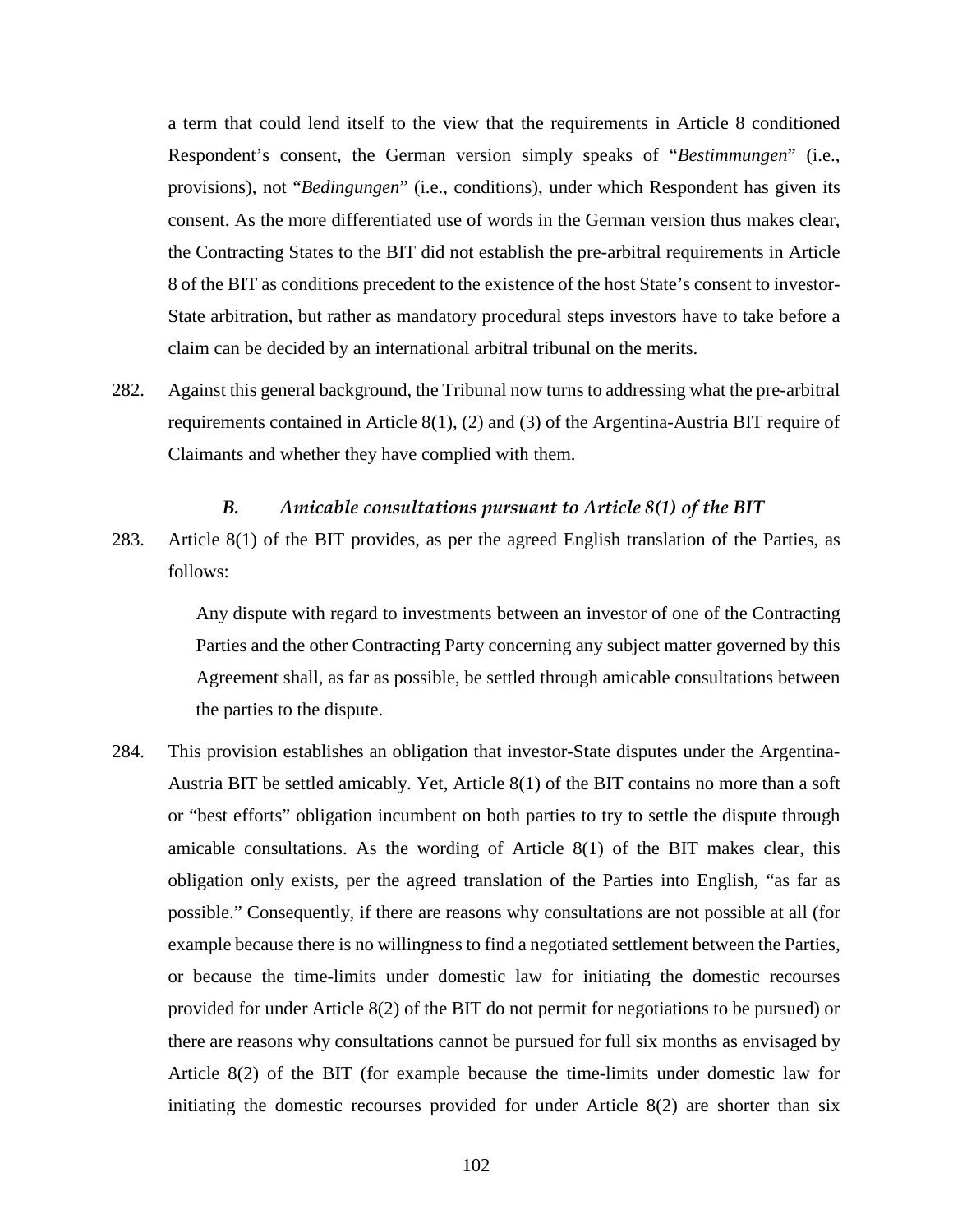months), Article 8(1) of the BIT does not mandate the Parties to pursue negotiations, depending on the circumstance, either at all or beyond the point in time when the domestic remedies mentioned in Article 8(2) of the BIT have to be initiated.

- 285. Against this background, the Tribunal is of the view that Claimants have complied with the requirement to conduct amicable consultations to settle the dispute pending before the Tribunal. Already on 27 August 2013, and therefore before any formal steps were taken by ENJASA to contest the validity of ENREJA's Resolution No. 240/13, Mr. Tucek, the CEO of CASAG, met with representatives of the Province of Salta and of ENREJA to discuss what steps needed to be undertaken in order to reinstate ENJASA's exclusive license. Further meetings between representatives of Claimants and the Province of Salta addressing the consequences of the revocation of ENJASA's license took place after ENJASA had submitted its Recourse for Reconsideration against Resolution No. 240/13.
- 286. Although the principal point at issue during these meetings was the reinstatement of ENJASA's license, agreement on this issue would have settled any dispute between Claimants and Respondent under the BIT and avoided that the present proceedings be brought. In addition, representatives of Claimants were already involved in these negotiations, indicating that the issues at stake were not limited to the relationship between ENJASA and ENREJA, or the Province of Salta, but already concerned the rights and interests of the foreign shareholders in ENJASA. Finally, ENJASA's Recourse for Reconsideration against Resolution No. 240/13, even if only in the form of a reservation of rights, expressly alluded to the breach of the Argentina-Austria BIT resulting from the revocation of the License. All of this shows that the "dispute", at the time, was not limited to claims for breach of domestic law between ENJASA and ENREJA, or the Province of Salta, but already concerned the rights of Claimants as foreign investors under the Argentina-Austria BIT.
- 287. In that context, the Tribunal accepts that Article 8(1) of the BIT contains a broad understanding of the "dispute" that must form the object of amicable consultations. Differently from what is provided for under the inter-State dispute settlement provisions in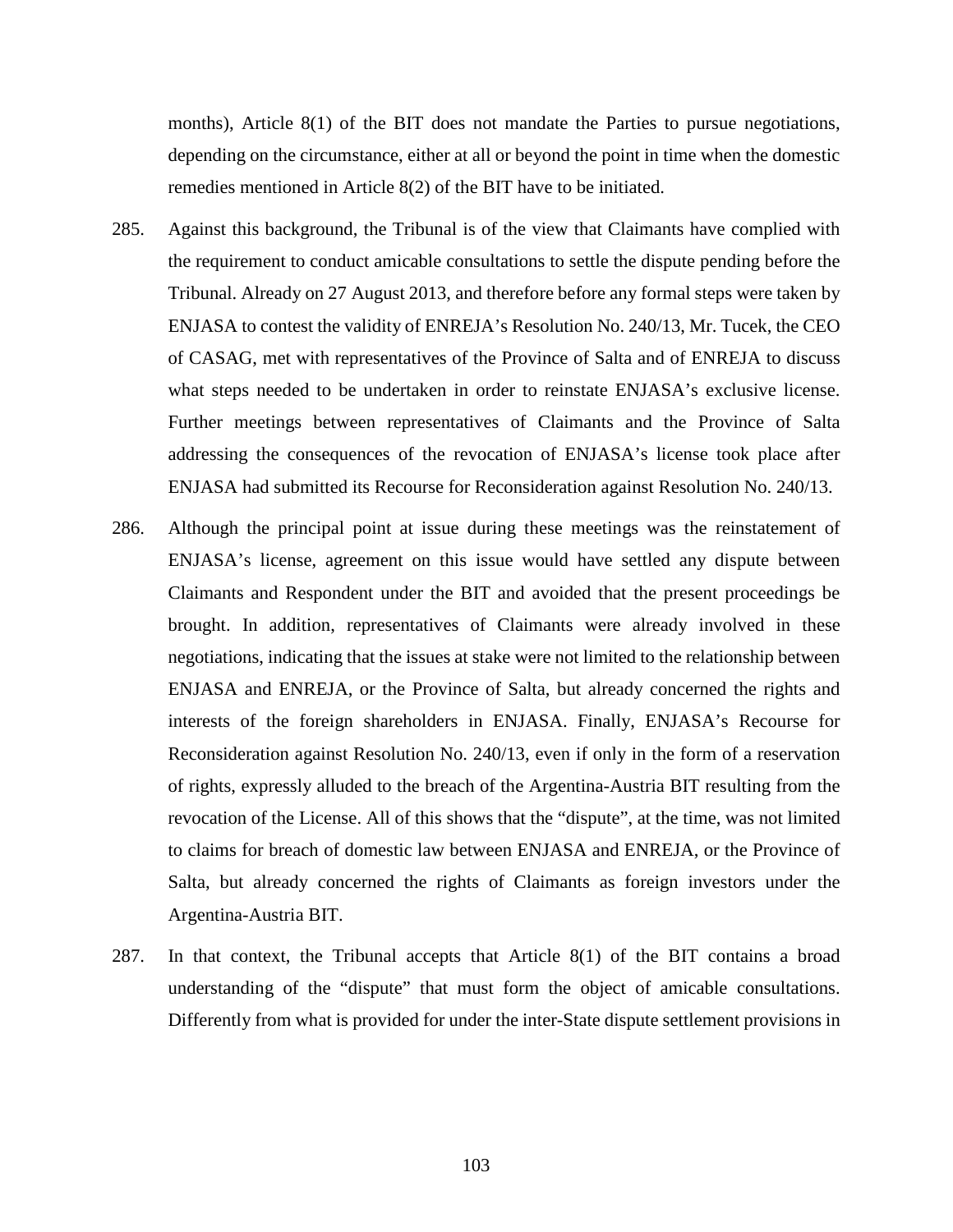Article 9 of the BIT,  $240$  Article 8(1) does not require that the dispute needs to relate specifically to the interpretation and application of the BIT to the case at hand. Instead, under Article 8(1) of the BIT, it is sufficient that the "dispute" be "with regard to investments […] concerning any subject matter governed by this Agreement." This way of framing the notion of "dispute", in the Tribunal's view, encompasses not only treaty claims between the parties to the present proceedings, but any dispute that relates to how investments protected under the treaty are treated by authorities of the host State. In the present circumstances, the notion of "dispute" also covers negotiations concerning the reinstatement of ENJASA's license, even if at the time the breach of the BIT was not raised as the principal argument. Such a controversy qualifies as a dispute "with regard to" a covered investment and "concer[ns] any subject matter governed by this Agreement."

- 288. Furthermore, while the meetings and consultations took place between representatives of Claimants and of the Province of Salta, they fulfill, in the Tribunal's view, the need for Claimants to attempt the settlement of the dispute with Respondent, as the acts of the Province of Salta are attributable under international law to the Argentine Republic pursuant to Article 4(1) of the International Law Commission's Articles on the Responsibility of States for Internationally Wrongful Acts.
- 289. The Tribunal also has no indication of fact to conclude that Claimants engaged in these negotiations, which they initiated, without the genuine intention of trying to settle the dispute arising out of the revocation of ENJASA's license amicably. In the Tribunal's view, it cannot be required that Claimants furnish positive evidence of the existence of such genuine intentions in the absence of clear indications suggesting their absence.
- 290. Finally, it needs to be noted that what is relevant in this context is not that, at the time, Claimants deliberately and intentionally qualified or denominated their actions as "amicable consultations" in the sense of Article 8(1) of the BIT; relevant is only that, objectively an attempt at settling the dispute has been made prior to initiating the domestic recourses mentioned in Article 8(2) and (3) of the BIT. As the Tribunal has laid out

<span id="page-105-0"></span><sup>&</sup>lt;sup>240</sup> Article 9(1) of the BIT provides that "[a]ny dispute concerning the interpretation or application of this Agreement shall, whenever possible, be settled through diplomatic channels."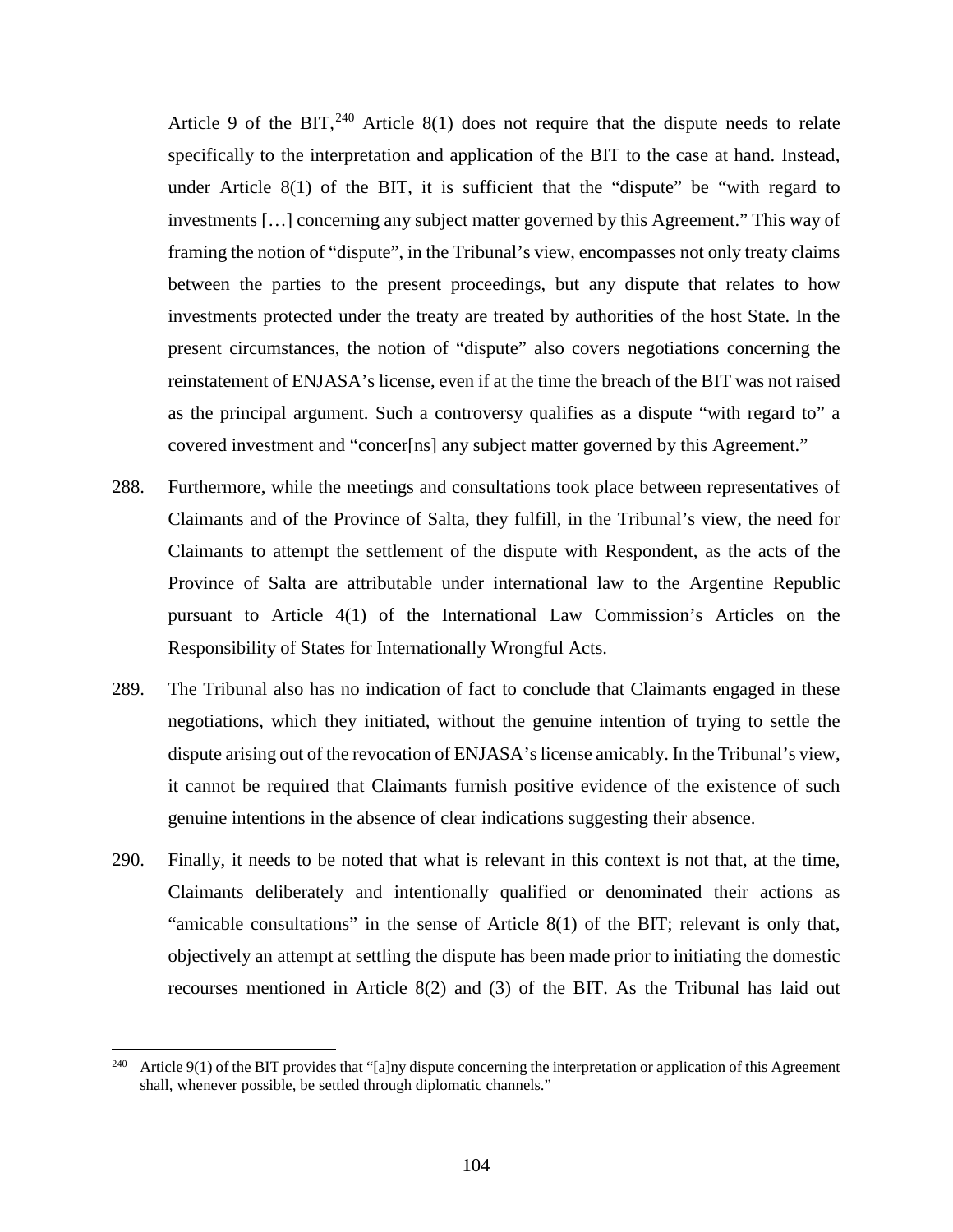above,  $241$  substance, in this context, should be preferred over form. Amicable consultations under Article 8(1) of the BIT do not require the same formalities as the use of "diplomatic channels" by the BIT's contracting States parties under Article 9(1) of the BIT as the first step in their inter-State dispute settlement under the BIT.

- 291. Consequently, that Claimants have again initiated, what in their view at the time were "amicable consultations" with the Argentine Republic through their letters of 30 April 2014 (in the name of CAI) and of 7 August 2014 (in the name of CASAG) is immaterial for purposes of determining whether Claimants have complied with the pre-arbitration requirements in Article 8 of the BIT before. The renewed initiation of consultations from 30 April 2014 onwards would not override or invalidate the fact that earlier amicable consultations had taken place that fulfilled Article 8(1) of the BIT.
- 292. Against this background, the Tribunal is satisfied that Claimants have fulfilled the prior consultation requirement provided for in Article 8(1) of the BIT with the meeting between Mr. Tucek and representatives of the Privince of Salta of 27 August 2013 and its followups before ENJASA initiated its Action for Annulment against Resolutions Nos. 240/13 and 315/13.

## *C. Compliance with Article 8(2) and (3) of the BIT*

293. Article 8(2) and (3) of the BIT provides, indicating slight, but immaterial differences in the translations of the Parties, as follows:

> (2) If the dispute cannot be settled through consultations within a term of six months, the dispute may be submitted to the competent administrative or judicial jurisdiction of the Contracting Party in whose territory the investment was made.

(3) The dispute may be submitted to an arbitral tribunal in the following cases:

a) where, after a period of eighteen months has elapsed from the date of notification of the initiation of the proceeding before the afore-mentioned jurisdiction [Respondent]/authorities [Claimants], no decision was rendered on the merits;

<span id="page-106-0"></span> <sup>241</sup> *See supra* paras. 275-276.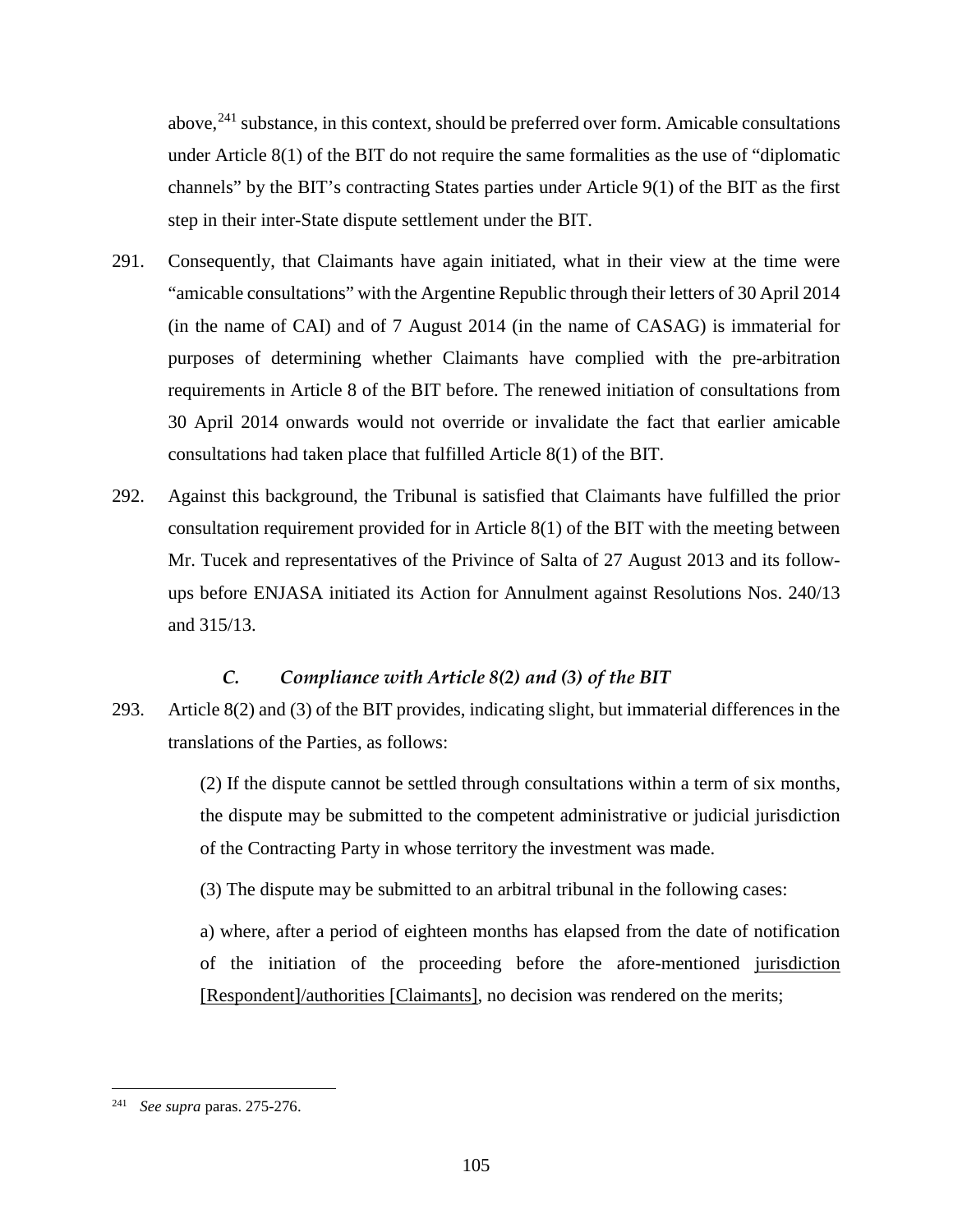b) where such decision has been rendered, but the parties are still in dispute [Respondent]/the dispute persists [Claimants]. In such case, recourse to the arbitral tribunal shall render ineffective any decision previously adopted at the national level; c) where the parties to the dispute have so agreed.

- 294. Thus, in addition to the need to engage in amicable consultations pursuant to Article 8(1) of the BIT, Article 8(3) provides for conditions under which the dispute can be submitted to an arbitral tribunal. Apart from the – presently not relevant – case of the parties' agreement (Article  $8(3)(c)$ ), this can occur if the dispute has been submitted, either for 18 months without a decision on the merits (Article  $8(3)(a)$ ) or until such a decision is rendered without resolving the dispute  $(A$ rticle  $8(3)(b)$ , to one of the domestic jurisdictions or authorities referred to in Article 8(2) of the BIT. Thus, before Claimants are able to proceed to ICSID arbitration, they need to have obtained either a decision on the merits by a domestic judicial or administrative jurisdiction or waited for such a decision for 18 months. Furthermore, Article 8(2) of the BIT provides that the submission to the domestic jurisdictions or authorities should be preceded by unsuccessful amicable consultations for six months.
- 295. To determine whether these requirements have been fulfilled in the present case, the Tribunal will first address the nature of the dispute that must have been submitted to a domestic judicial or administrative jurisdiction. It then addresses whether any of the domestic recourses initiated by ENJASA fulfills the requirement in Article 8(2) of the BIT to have recourse to the "competent administrative or judicial jurisdiction." Subsequently, the Tribunal addresses whether Claimants have complied with the requirement in Article 8(3)(a) of the BIT that the dispute must have been pending for 18 months in a domestic jurisdiction.

### *(i) The notion of dispute in Article 8 of the BIT*

296. A first issue that must be addressed in this context by the Tribunal is whether the recourse to a domestic jurisdiction required under Article 8(3) of the BIT must involve, as argued by Respondent, a dispute identical to that submitted to ICSID arbitration, that is, a dispute between identical parties and relating to an identical cause of action, namely a breach of the BIT, or whether it is sufficient, as argued by Claimants, that the dispute in the domestic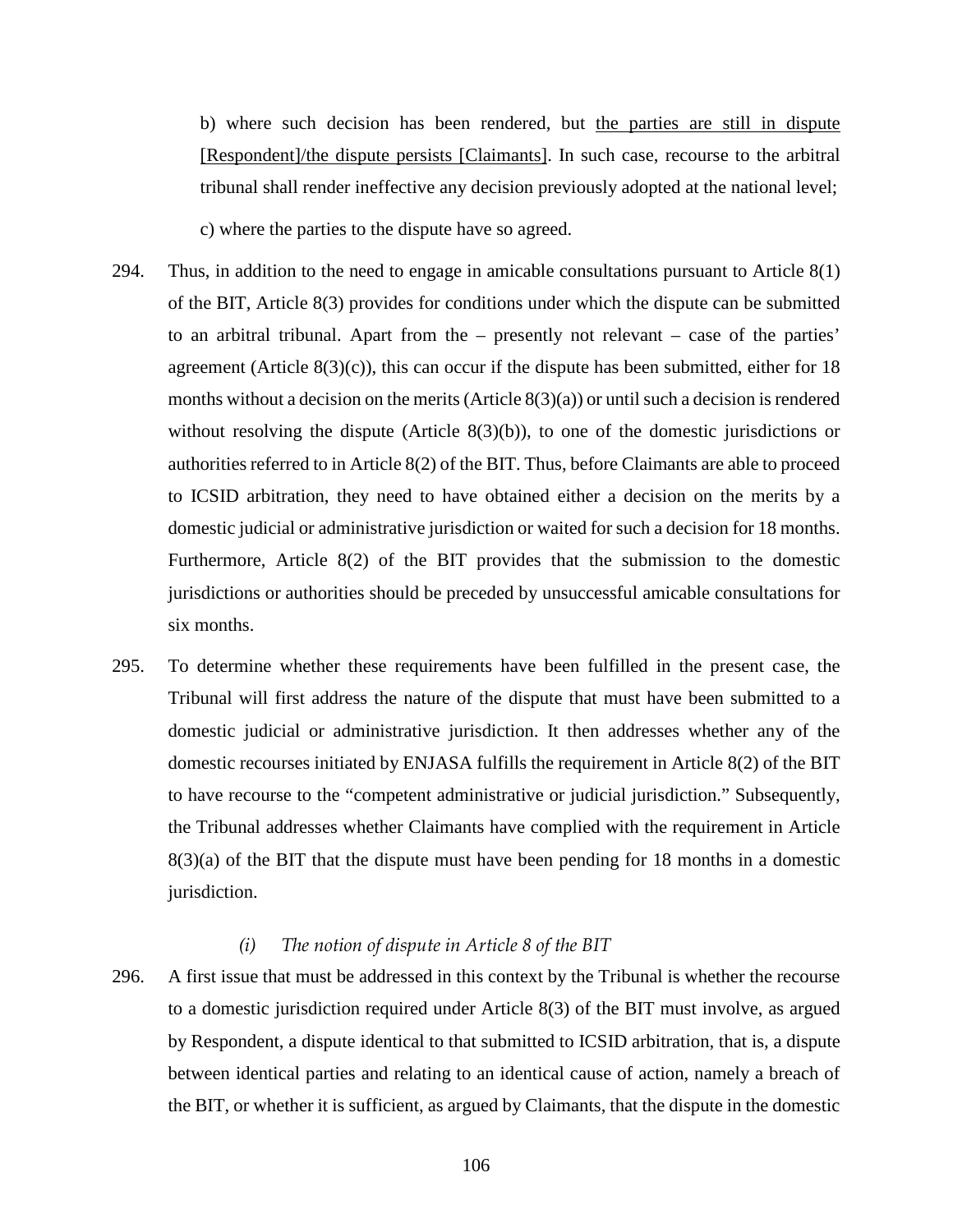context involves substantially similar facts, without the need for identity between the parties and causes of action. Only if Respondent's position was the correct one, would it be necessary for the Tribunal to determine the issue, which was highly contested between the Parties and their experts, whether recourses of shareholder-investors for liability of the federal State for breach of a BIT in case the complained of conduct originated from conduct of one of the federated provinces are possible within Argentina's domestic legal order or not and whether they can result in a decision on the merits within 18 months.

- 297. In the Tribunal's view, the notion of "dispute" for which recourse to domestic remedies must be had pursuant to Article 8(3) of the BIT cannot be understood in the narrow terms presented by Respondent. Instead, the notion of "dispute" under Article 8(3) of the BIT must be understood, as already pointed out above in the context of Article 8(1) of the  $BIT, <sup>242</sup>$  $BIT, <sup>242</sup>$  $BIT, <sup>242</sup>$  in a broad manner. What is relevant, in the Tribunal's view, is not that the specific cause of action, i.e., liability for damages for breach of the BIT, has been examined domestically in proceedings between identical parties to the present arbitration, but that a domestic jurisdiction had the opportunity to correct the complained about measure, thus avoiding the need for formal international dispute settlement through investor-State arbitration. This is all that is required in order to meet the object and purpose of a domesticremedies-first provision, such as Article 8(3) of the BIT, namely to provide domestic institutions with an opportunity of self-correction.<sup>[243](#page-108-1)</sup>
- 298. In the present case, exactly such an opportunity, which would have avoided the need for formal recourse to investor-State arbitration was afforded in Argentina's domestic legal order when ENJASA challenged the legality of the revocation of its operating license, first through its Recourse for Reconsideration against Resolution No. 240/13, and later through its Action for Annulment against Resolution No. 315/13. Incidentally, also in this respect, it bears noting that ENJASA's Action for Annulment made the argument that the revocation of the License constituted a breach of the Argentina-Austria BIT.<sup>[244](#page-108-2)</sup> ENJASA

<span id="page-108-0"></span> <sup>242</sup> *See supra* para. 287.

<span id="page-108-1"></span><sup>243</sup> *Cf. Teinver S.A., Transportes de Cercanías S.A. and Autobuses Urbanos del Sur S.A. v. Argentine Republic*, ICSID Case No. ARB/09/1, Decision on Jurisdiction (21 December 2012), para. 135 (CL-137); *Philip Morris Brands Sàrl, Philip Morris Products S.A. and Abal Hermanos S.A. v. Oriental Republic of Uruguay*, ICSID Case No. ARB/10/7, Decision on Jurisdiction (2 July 2013), para. 148 (CL-134).

<span id="page-108-2"></span><sup>244</sup> *See* Exhibit C-221, pp. 130.-131.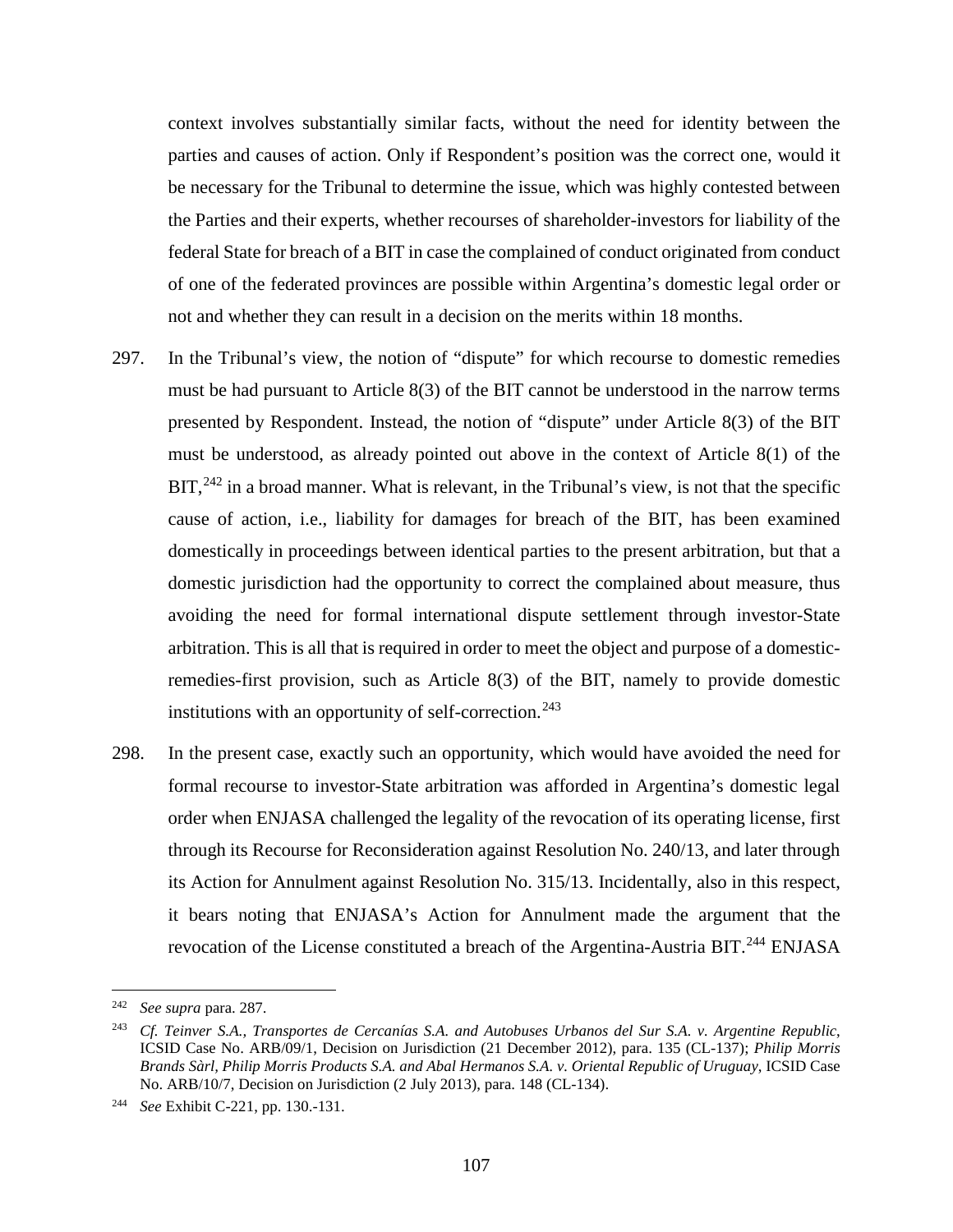Action for Annulment thus already vindicated the treaty claims pending before the Tribunal, even though the domestic recourse was between different parties and involved a different remedy.

- 299. That this reading of the notion of "dispute" in Article 8 of the BIT is the correct one also follows from a look at the text of Article 8 of the BIT *in toto*. Thus. Article 8(2) of the BIT provides that the "dispute" in question "may be submitted to the competent administrative or judicial jurisdiction of the Contracting Party in whose territory the investment was made." In particular the fact that Article 8(2) of the BIT speaks of the possibility that the "dispute" may be submitted to the competent "administrative jurisdiction" is a clear indication that the contracting parties to the Argentina-Austria BIT did not understand the notion of "dispute" in Article 8(2) and (3) of the BIT to be limited to treaty claims between the parties to the later international arbitration.
- 300. Indeed, it is uncommon that claims for breach of an international treaty are assigned to an "administrative jurisdiction," that is, administration-internal adjudicatory recourses entertained by bodies or entities that are part of the executive, rather than the judiciary.<sup>[245](#page-109-0)</sup> In fact, the Tribunal has not been pointed to the existence of such a mechanism in either the Republic of Austria or the Republic of Argentina where claims for the breach of a BIT between foreign investors and the host State could be resolved by an "administrative jurisdiction."
- 301. Article 8(4), second sentence of the BIT, in turn, confirms this broad understanding of "dispute." It requires that "[f]rom the commencement of an arbitration proceeding, each party to the dispute shall take all the required measures to withdraw the pending judicial proceedings." As detailed further below, this obligation of the parties is not limited to

<span id="page-109-0"></span><sup>&</sup>lt;sup>245</sup> That this is the interpretation to be given to the notion of "administrative jurisdiction" becomes particularly clear from the German version of Article 8(2) of the BIT, which speaks of "*Verwaltungsverfahren*" (i.e., proceedings before administrative agencies or bodies) not "*Verwaltungsgerichtsverfahren*" (i.e., proceedings before administrative courts). To the same effect, the German version of Article 8(3)(a) of the BIT speaks of "*Behörden*" as the superordinate concept covering "the competent administrative or judicial jurisdiction," not of "*Gerichte*". "*Gerichte*", however, would have been the correct technical term, if what was intended by the use of the contracting parties of the term "the competent administrative jurisdiction/authorities," was a reference to proceedings before an administrative court, rather than before an administrative entity or body that is part of the executive, not the judiciary. The Spanish version of the BIT, in turn, uses the generic term "jurisdicción", which can equally be used to refer to proceedings before administrative courts and administration-internal recourses.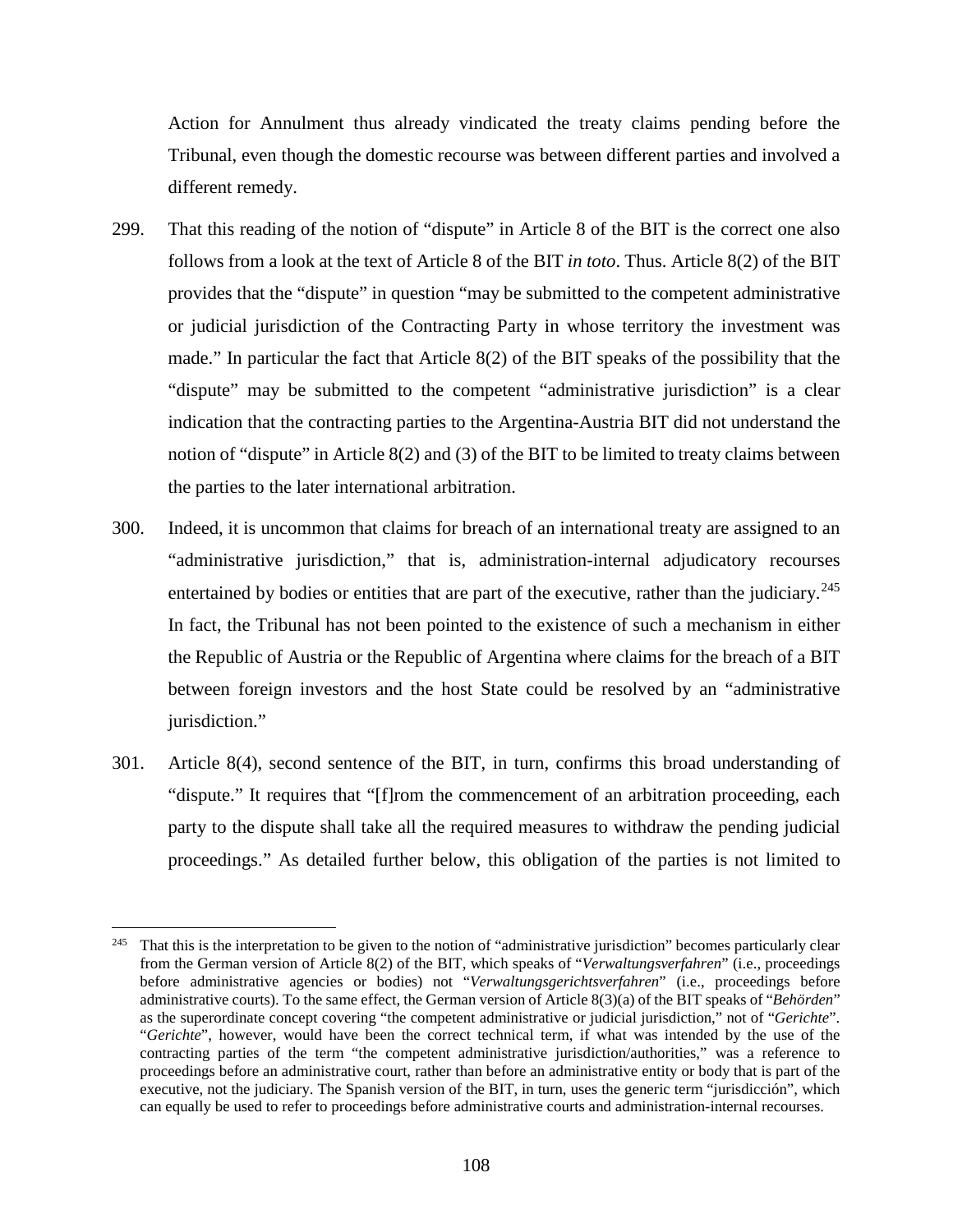withdrawing from domestic courts a pending treaty claim between the identical parties to the present proceedings, but covers the broader set of proceedings that relates to the same factual matrix as the present proceedings, whether between identical parties or between the local subsidiary of foreign shareholder-investors and domestic authorities with separate legal personality under domestic law from the respondent State.

- 302. Finally, the narrow reading of the notion of "dispute" supported by Respondent would have the effect that shareholder-investors who wish to vindicate their rights as protected investors under the BIT could only do so in an investor-State arbitration after two types of domestic proceedings have been pursued: first, a recourse by the locally incorporated company against the government's conduct itself (as otherwise the effects of that act would also become binding and un-appealable for the shareholder under domestic law); and secondly, a recourse by the shareholder-investor before domestic courts for damages based on an alleged breach of its rights under the BIT. Recourse to treaty-based arbitration, in turn, would then only be open after the second type of proceedings had been pursued for at least 18 months, or until a decision on the merits in those proceedings has been issued. Such inefficiencies in the system of recourses under a BIT would not merely provide domestic institutions with an opportunity of self-correction; they would unnecessarily increase the length and costs of dispute settlement proceedings between foreign investors and host States. That this is what the contracting parties to the BIT intended to do by agreeing on a domestic-courts-first requirement in Article 8(2) and (3) of the BIT is hard to imagine and does not result in a good faith reading of Article 8(2) and (3) of the BIT under the rules on treaty interpretation of the Vienna Convention.
- 303. Against this background, it is not surprising that investment treaty tribunals have often adopted a broader notion of dispute to determining whether domestic-remedies-first requirements in investment treaties have been complied with in cases involving investor-State dispute settlement provisions similar to Article 8 of the Argentina-Austria BIT. Thus, the tribunal in *Teinver v. The Argentine Republic* ruled that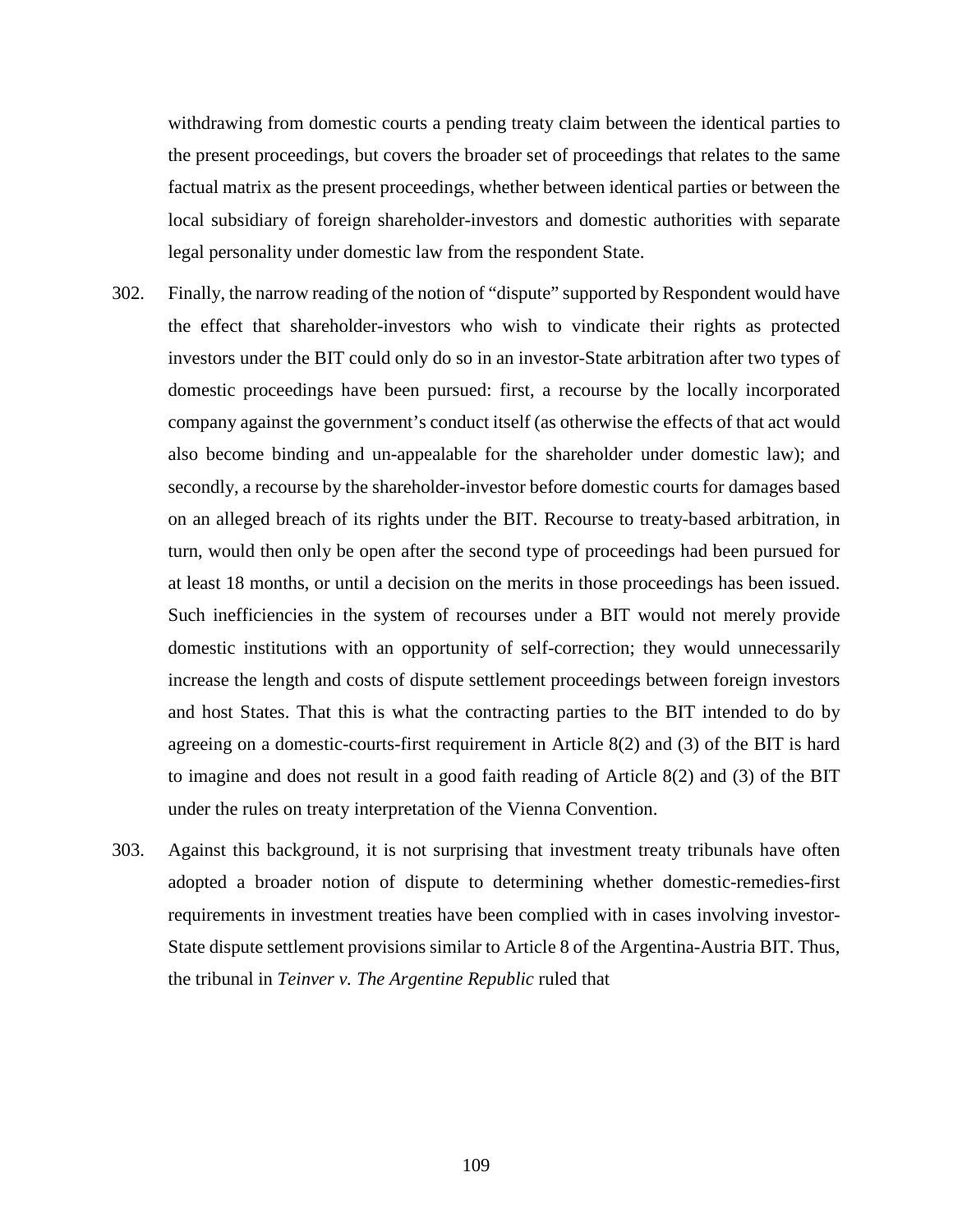international legal remedies may apply "different law to different parties" than local law remedies do, and this should not be a barrier to the fulfillment of any local court remedy requirements.<sup>[246](#page-111-0)</sup>

304. Similarly, the tribunal in *Philip Morris v. Uruguay* concluded that the

term "disputes", as used in Article  $10(2)$ , is to be interpreted broadly as concerning the subject matter and facts at issue and not as limited to particular legal claims, including specifically BIT claims. The dispute before domestic courts under Article 10(2) does not need to have the same legal basis or cause of action as the dispute brought in the subsequent arbitration, provided that both disputes involve substantially similar facts and relate to investments as this term is defined by the BIT.<sup>[247](#page-111-1)</sup>

305. Agreeing with these considerations, in the Tribunal's view, the domestic recourses by ENJASA against the revocation of its operating license fulfill the domestic-remedies-first requirement contained in Article 8(3) of the BIT, even if the dispute pending before this Tribunal is between different parties, namely a foreign shareholder of ENJASA and the Republic of Argentina, and relates to the breach of the Argentina-Austria BIT, rather than to the breach of domestic law. No other recourse between Claimants and Respondent for breach of the BIT before a domestic jurisdiction was necessary to fulfill the requirement in Article 8(3) to have recourse to domestic remedies first because Article 8(2) and (3) of the BIT, in the Tribunal's view, does not require that the domestic recourse be between the same parties and concerning the identical cause of action and requested remedy.

#### *(ii) Relevant domestic recourse in the sense of Article 8(2) of the BIT*

306. The next question the Tribunal needs to address is which of the various domestic remedies ENJASA made use of, if any, is the relevant one for determining whether Claimants can have recourse to international arbitration pursuant to Article 8(3) of the BIT. In this context, Article 8(3) of the BIT refers back to "the competent administrative or judicial jurisdiction of the Contracting Party in whose territory the investment was made" mentioned in Article

<span id="page-111-0"></span> <sup>246</sup> *Teinver S.A., Transportes de Cercanías S.A. and Autobuses Urbanos del Sur S.A. v. Argentine Republic*, ICSID Case No. ARB/09/1, Decision on Jurisdiction (21 December 2012), para. 133 (CL-137).

<span id="page-111-1"></span><sup>247</sup> *Philip Morris Brands Sàrl, Philip Morris Products S.A. and Abal Hermanos S.A. v. Oriental Republic of Uruguay*, ICSID Case No. ARB/10/7, Decision on Jurisdiction (2 July 2013), para. 113 (CL-134).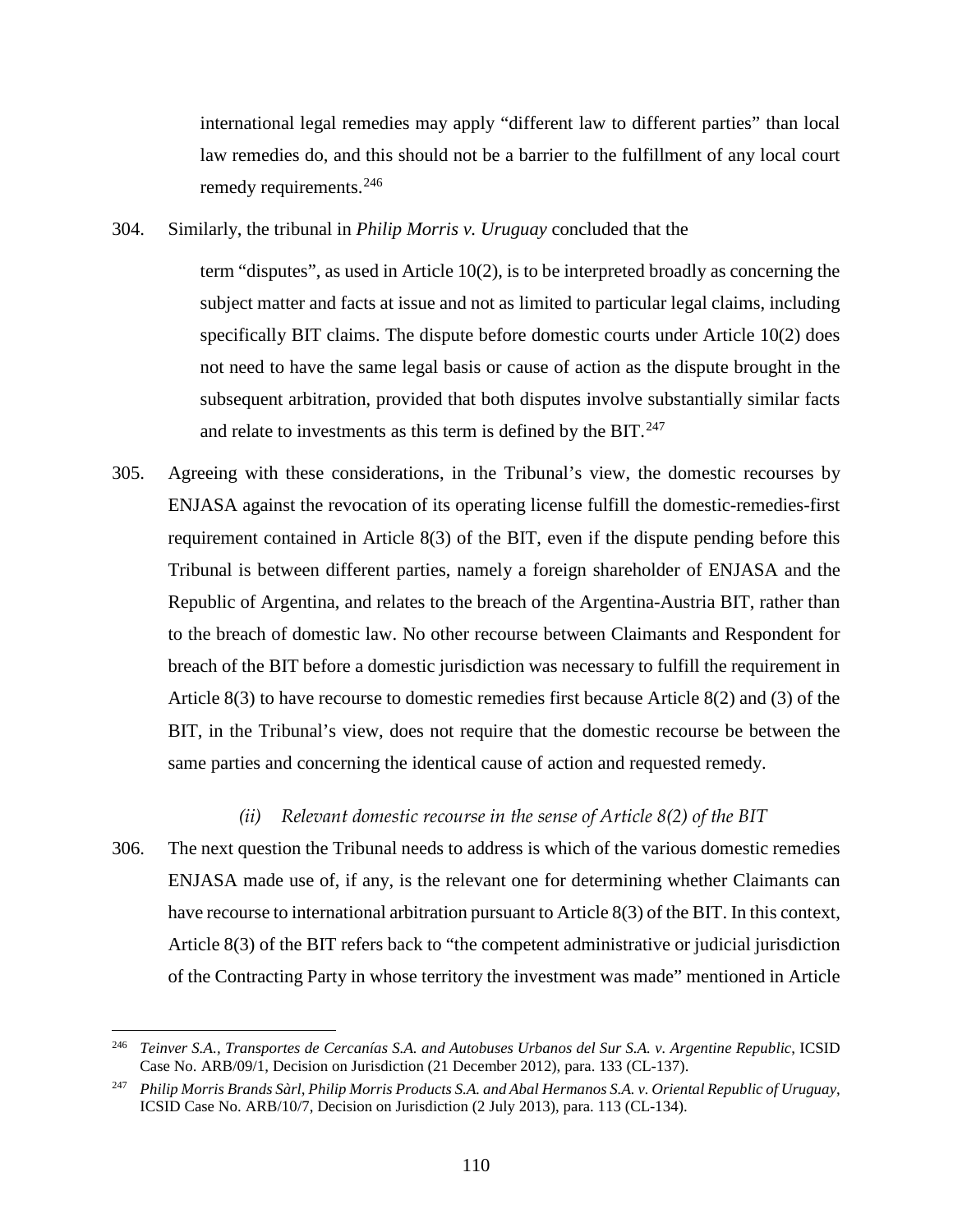8(2). Two amongst ENJASA's domestic recourses have been the main focus of the Parties' discussions: (i) ENJASA's Recourse for Reconsideration against Resolution No. 240/13 with ENREJA of 28 August 2013, which resulted in Resolution No. 315/13; and (ii) ENJASA's Action for Annulment against Resolutions Nos. 240/13 and 315/13 of 5 February 2014 before the First Instance Court of Salta.

- 307. Both of these recourses aimed at squashing ENREJA's decision to revoke ENJASA's operating license. In case of success, they would have put ENJASA and Claimants back into the *status quo ante* of operating in Salta's gaming and lottery sector on the basis of an exclusive license. Both of these recourses concerned, in the words of the tribunal in *Philip Morris v. Uruguay*, "substantially similar facts" <sup>[248](#page-112-0)</sup> as the dispute pending before the Tribunal under the BIT and, for this reason, in principle fulfill the domestic-remedies-first requirement established in Article 8(3) of the BIT.
- 308. Yet, the Tribunal does not consider that ENJASA's Recourse for Reconsideration against Resolution No. 240/13 to ENREJA of 28 August 2013 was sufficient to fulfill the need to submit the dispute to a domestic jurisidiction in the sense of Article 8(2) of the BIT. Notably, Article 8(2) of the BIT does not require recourse to a domestic court before the present Tribunal can exercise jurisdiction – submission to a "competent administrative jurisdiction" is sufficient. Yet, the notion of "administrative jurisdiction" does not refer to just any type of involvement of an administrative institution or agency in the resolution of an investment dispute. Instead, the use of the idea of "jurisdiction" in Article 8(2) of the BIT clarifies that the administrative agency in question has to make an independent analysis of the legality of the host State's conduct and decide in a binding manner on a recourse by the person aggrieved in a way that is comparable to a court. Even if the result is binding, without an independent analysis of the legality of government action, it is not meaningful to speak of the existence of an administrative "jurisdiction" comparable to that of a court.

<span id="page-112-0"></span> <sup>248</sup> *Philip Morris Brands Sàrl, Philip Morris Products S.A. and Abal Hermanos S.A. v. Oriental Republic of Uruguay*, ICSID Case No. ARB/10/7, Decision on Jurisdiction (2 July 2013), para. 113 (CL-134).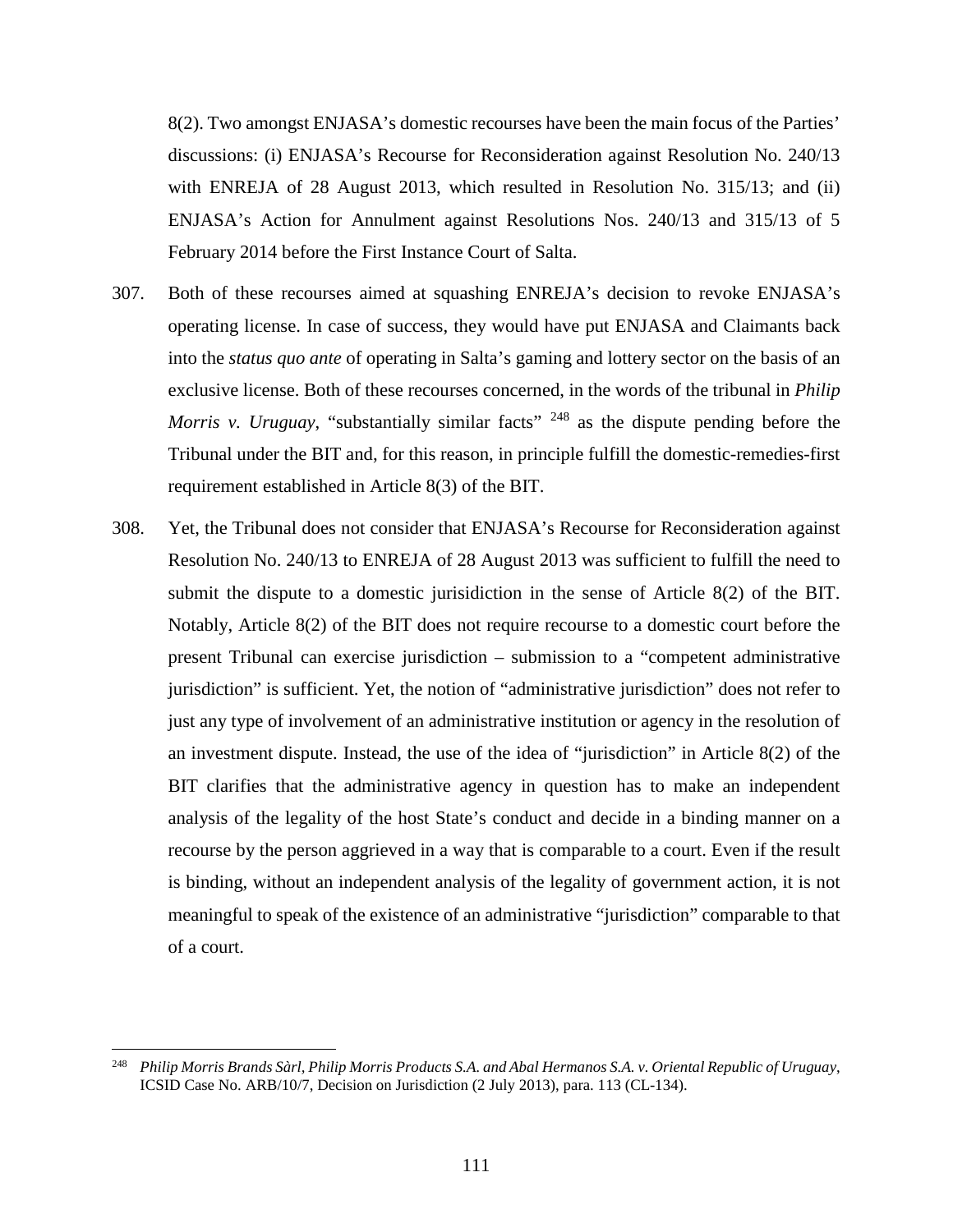- 309. While the Tribunal is satisfied from the expert testimony given during the Hearing by Professors García Pulles, Bianchi and Mata<sup>[249](#page-113-0)</sup> that ENJASA's Recourse for Reconsideration was a proper remedy under domestic law in order to contest the legality of the revocation of the License, the decision on that Recourse was taken by the same agency that issued the measure in question, namely ENREJA. Although it may be possible that an administrative jurisdiction in the sense of Article 8(2) of the BIT is organized as an independent unit within the same executive agency whose acts are under review, the expert testimony on the law in place in the Province of Salta did not establish positively that ENREJA's decision on ENJASA's Recourse for Reconsideration involved such an independent analysis of the legality of ENREJA's Resolution No. 240/13. On the contrary, there were doubts as to the independence of ENREJA's review of the legality of Resolution No. 240/13 in response to ENJASA's Recourse for Reconsideration.<sup>[250](#page-113-1)</sup> For this reason, the Tribunal considers that ENJASA's Recourse for Reconsideration does not meet the requirement that the dispute has been submitted to an "administrative jurisdiction" in the sense of Article 8(2) of the BIT.
- 310. While ENJASA's Recourse for Reconsideration against Resolution No. 240/13 therefore does not qualify as the submission of the dispute to a competent administrative jurisdiction, ENJASA has also initiated, on 5 February 2014, an Action for Annulment of Resolutions No. 240/13 and 315/13 with the First Instance Court of Salta. Unlike ENJASA's Recourse for Reconsideration, this action qualifies, in the Tribunal's view, as a recourse to domestic courts in the sense of Article 8(2) of the BIT. ENJASA's Action for Annulment, which involves the review of legality of the revocation of the License, involves, as termed by the tribunal in *Philip Morris v. Uruguay*, "substantially similar facts" as the present dispute, and, in case of success, would have done away, in principle, with the need to have recourse to international arbitration before this Tribunal.

<span id="page-113-0"></span> <sup>249</sup> Exhibit C-273, para. 50, Exhibit C-274, para. 28, *see also* Hearing Transcript of 25 March 2017, pp. 496-500, (Professor Mata), p. 564 (Professor García Pulles).

<span id="page-113-1"></span><sup>&</sup>lt;sup>250</sup> On the contrary, there was doubt as to the independence of the review of ENJASA's Recourse for Reconsideration within ENREJA. Professor García Pulles stated in response to a question by one of the arbitrators whether in the internal organization of ENREJA a decision on a Recourse for Reconsideration was taken by a different person than the original decision, the following: "No. From the point of view of the body it is the same body. I cannot say if the same people were involved when the two decisions were taken. It could have been the same people because it is the same body." *See* Hearing Transcript of 24 March 2017, p. 409.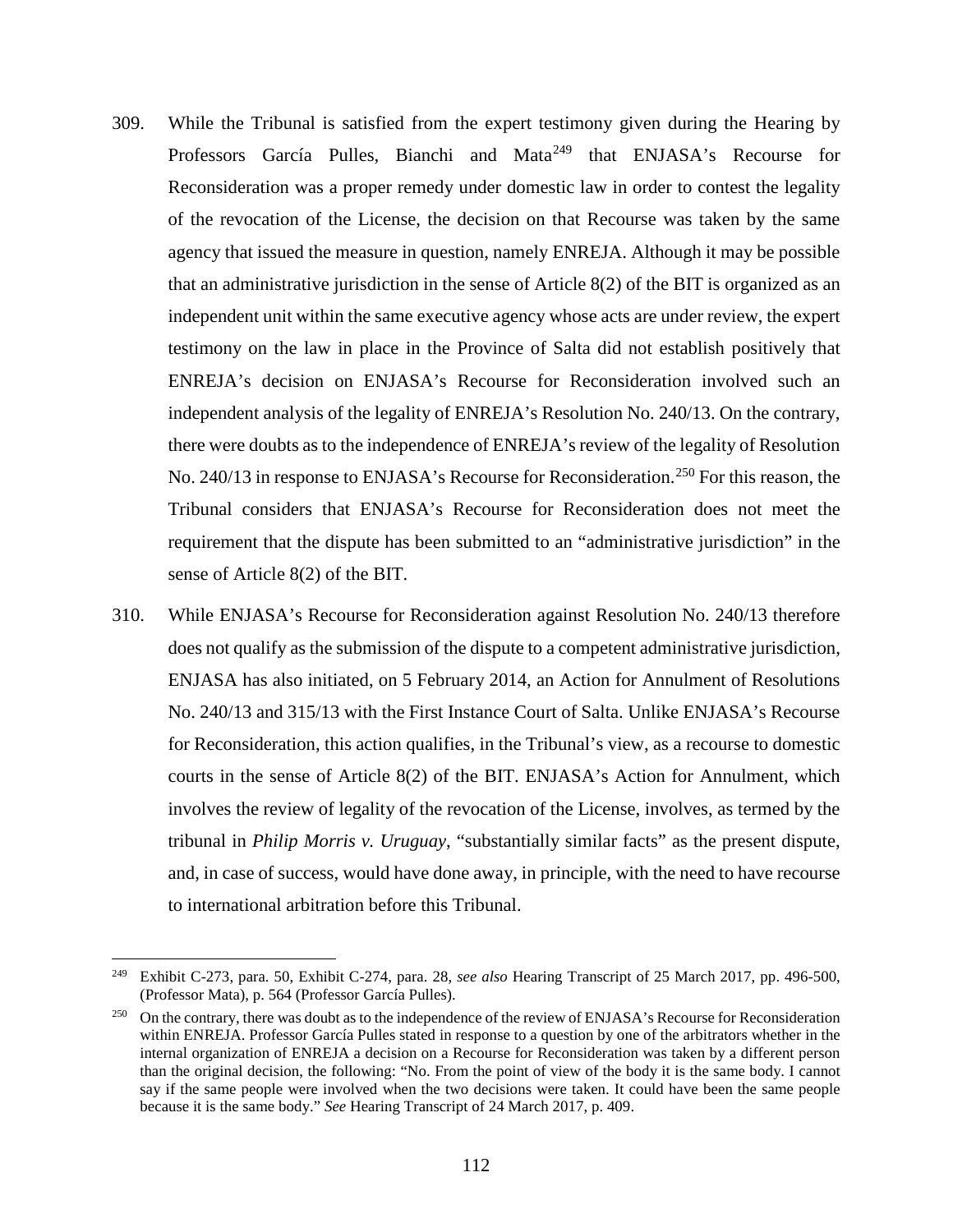- 311. Last, but not least, there is a question of timing, as Article 8(2) of the BIT stipulates that the domestic remedies in question may be initiated in case the dispute cannot be settled through amicable consultations within six months. However, ENJASA submitted its Action for Annulment already on 5 February 2014 and therefore less than six months after it had its first consultations with ENREJA and the Province of Salta on 27 August 2013.
- 312. In the Tribunal's view, the term of six months mentioned in Article 8(2) of the BIT cannot be read as a waiting period that has to be fully exhausted. Rather the term during which negotiations should be pursued as provided for in Article 8(2) of the BIT cannot be read in isolation. Instead, it has to be read and applied in connection with the requirement to make use of domestic remedies before recourse to international arbitration, as provided for in Article 8(3) of the BIT, and in light of any deadlines domestic law stipulates for the domestic recourses in question. In this context, foreign investors, or their local subsidiaries, as the case may be, can only be expected and required to engage in amicable consultations as long as this is possible in light of existing deadlines under domestic law to initiate the domestic recourses required under Article 8(3) of the BIT. Any other construction would create a contradiction between the six-months consultation period laid down in Article 8(2) of the BIT and the need to have recourse to domestic remedies in Article 8(3) of the BIT, which need to respect requirements under domestic law in respect of form and timing in order to be validly interposed.<sup>[251](#page-114-0)</sup>
- 313. Given that the Recourse for Reconsideration against Resolution No. 240/13 had to be submitted to ENREJA by 28 August 2013, that is, 15 days after Resolution No. 240/13 was issued, and that subsequent to the issuance of Resolution No. 315/13 an Action for Annulment had to be brought within a further delay provided for under domestic law in order to challenge the revocation in the courts of Salta as required under Article 8(3) of the BIT, the Tribunal finds that no breach of the period for amicable consultations laid down in Article 8(2) of the BIT has occurred. Likewise, the sequence of the interposition of the

<span id="page-114-0"></span> <sup>251</sup> For this reason, the majority of the Tribunal also considers any parallel to the reasoning in *Murphy Exploration and Production Company International v. Republic of Ecuador*, ICSID Case No. ARB/08/4, Decision on Jurisdiction (15 December 2010), paras. 140 *et seq.* (AL RA 204), which related to a "waiting period" under Article VI(3)(a) of the Ecuador-United States BIT, inapposite. *But* s*ee* Dissent, paras. 29, 188.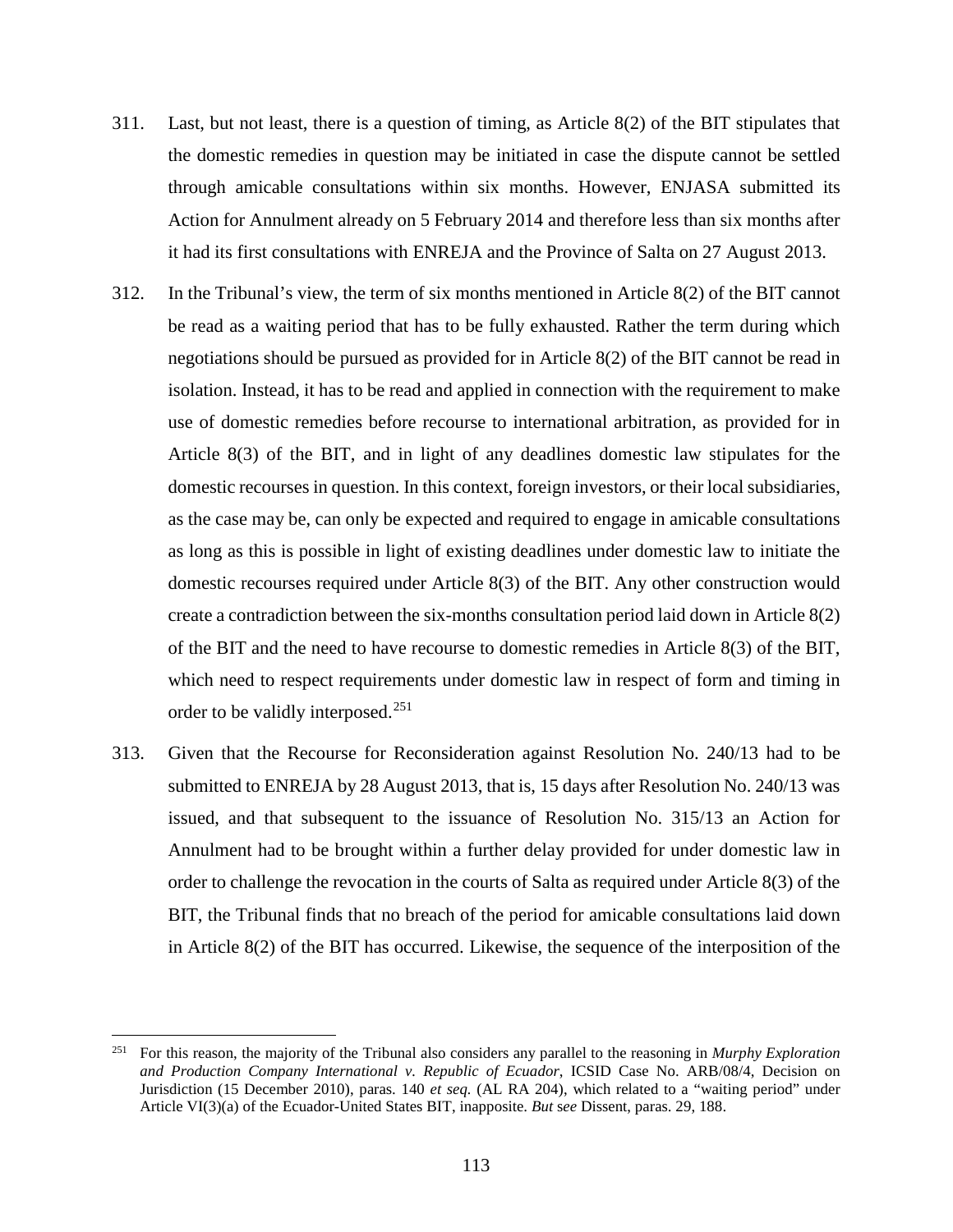various pre-arbitral requirements, that is, amicable consultation and recourse to domestic remedies, has been respected and not side-stepped by Claimants.

*(iii) Compliance with the 18-months requirement in Article 8(3)(a) of the BIT*

- 314. Having determined that ENJASA's Action for Annulment before the First Instance Court of Salta was the relevant domestic remedy in the sense of Article 8(2) of the BIT, and considering that no decision on the merits of that Action has been rendered, the Tribunal must now address whether Claimants have complied with the requirement that their domestic recourse is pending domestically for 18 months pursuant to Article 8(3)(a) of the BIT.
- 315. Although by now 18 months have passed since 5 February 2014, when ENJASA submitted its Action for Annulment of Resolutions Nos. 240/13 and 315/13 to the First Instance Court of Salta, Claimants initiated the present arbitration on 4 December 2014, i.e., less than 18 months after ENJASA had recourse to the court in Salta. The question therefore arises whether non-compliance with this 18-months requirement at the time of initiating the ICSID arbitration make Claimants' claims inadmissible under Article 8(3) of the BIT or whether it is sufficient that the 18 months have passed when the Tribunal decides on its jurisdiction and the admissibility of the claim. The wording of Article  $8(3)(a)$  of the BIT certainly does not mandate that the 18 months necessarily must have passed prior to Claimants' recourse to international arbitration, given that the Tribunal has decided that this pre-arbitral requirement is not a condition precedent to Respondent's consent. Article 8(3) of the BIT merely states that the dispute may be "submitted to an arbitral tribunal" under the three circumstances mentioned. "Submission", however, does not necessarily have to refer to the time of the actual seisin of the arbitral tribunal. It can equally be understood to refer to the time when the tribunal can actually exercise jurisdiction over the claim and proceed to the merits.
	- 316. That this is the understanding of Article 8(3) of the BIT is confirmed by the fact that, under Article  $8(3)(c)$  of the BIT, the dispute can be submitted to an international arbitration "whenever the parties to the dispute have so agreed." Given the consent-based nature of jurisdiction of an investment-treaty tribunal, it would be sufficient for the tribunal to base its jursidction on the parties' agreement under Article 8(3)(c) of the BIT,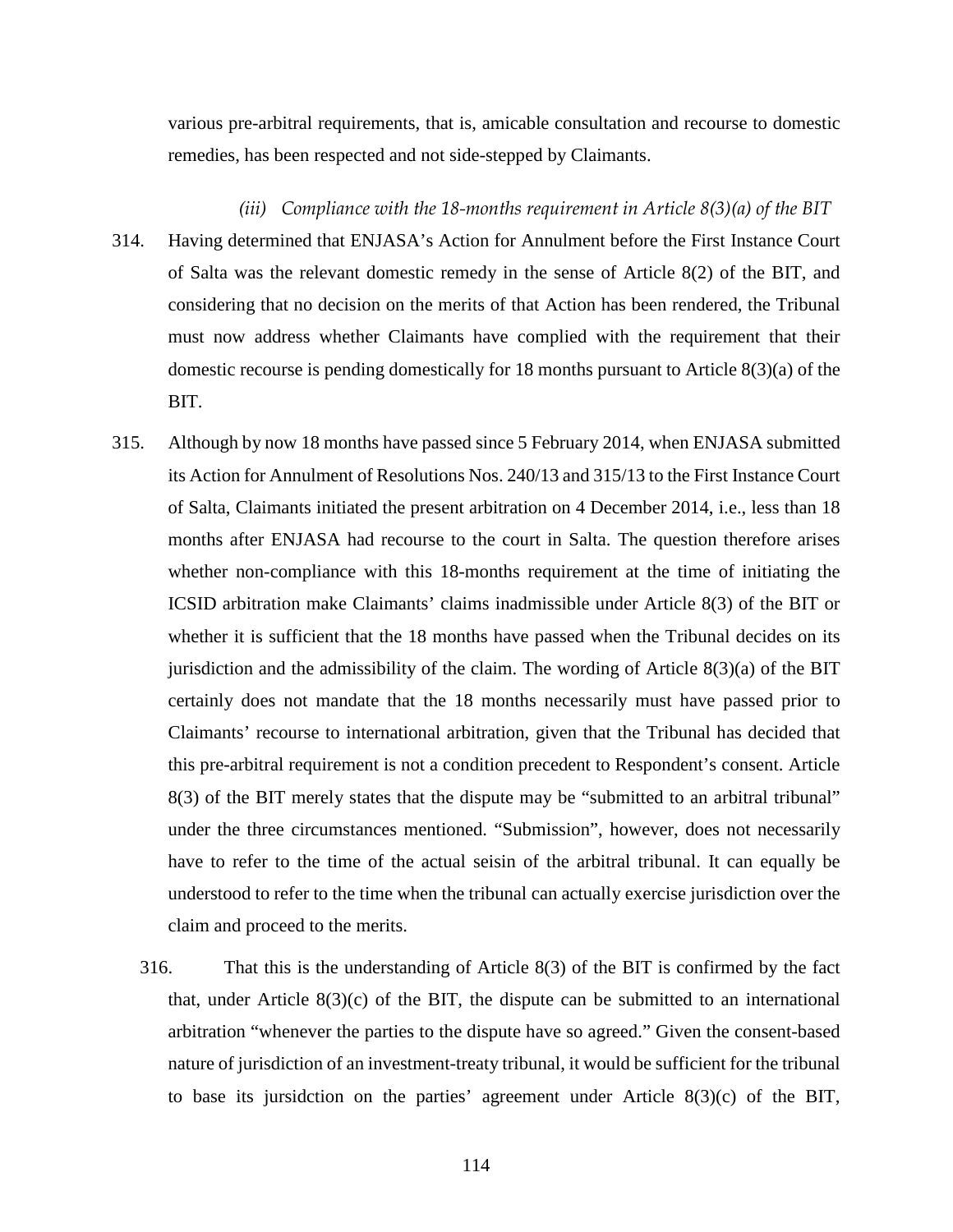independently of whether that agreement was reached before or after the seisin of the arbitral tribunal. Considering that questions of timing of the seisin are irrelevant for purposes of Article 8(3)(c) of the BIT, they must also, *mutatis mutandi*, be irrelevant for purposes of timing of the seisin under Article 8(3)(a) of the BIT.

- 317. A strict reading of comparable domestic litigation requirements under different Argentine BITs may indeed be suggested based on the decisions by the tribunals in *Wintershall v. Argentina*, *Daimler v. Argentina*, *Impregilo v. Argentina*, and *ICS v. Argentina*. [252](#page-116-0) However, in none of these cases was the respective tribunal faced with the situation that the respective claimant, or its local subsidiary, had actually initiated domestic proceedings, but started investor-State arbitration under the BIT before 18 months had passed in the domestic forum. Instead, in all of these cases, no domestic recourse at all had ever been initiated.<sup>[253](#page-116-1)</sup> Consequently, the issue about subsequent compliance with the domesticremedies-first requirement was never considered in these cases. This notwithstanding, the tribunal in *Daimler Financial Services v. Argentina* suggested that the subsequent fulfilment of the 18-months requirement may have been sufficient when it answered the question in the negative "whether the dispute has, at least in the interim, been litigated for 18 months before the Argentine domestic courts." [254](#page-116-2)
- 318. Be that as it may, in the Tribunal's view, requiring that 18 months must have passed before international arbitration is initiated is overly formalistic and not in line with the object and purpose of a domestic-remedies-first requirement, such as that contained in Article 8(3) of the BIT. After all, the purpose of such a requirement is to give the courts of the host State an opportunity, for a certain time, to remedy the alleged grievance before an international

<span id="page-116-0"></span> <sup>252</sup> *Daimler Financial Services AG v. Argentine Republic*, ICSID Case No. ARB/05/1, Award (22 August 2012), para. 183 (AL RA 96); *Impregilo S.p.A. v. Argentine Republic*, ICSID Case No. ARB/07/17, Award (21 June 2011), para. 94 (AL RA 46); *Wintershall Aktiengesellschaft v. Argentine Republic*, ICSID Case No. ARB/04/14, Award (8 December 2008), para. 160(2) (AL RA 38); *ICS Inspection and Control Services Limited v. The Argentine Republic*, PCA Case No. 2010-9, Award in Jurisdiction (10 February 2012), para. 262 (AL RA 40).

<span id="page-116-1"></span><sup>253</sup> *Wintershall AG v. Argentine Republic*, ICSID Case No. ARB/04/14, Award (8 December 2008), paras. 7-11 (AL RA 38); *Impregilo S.p.A. v. Argentine Republic*, ICSID Case No. ARB/07/17, Award (21 June 2011), para. 90 (AL RA 46); *ICS Inspection and Control Services v. Argentina*, PCA Case No. 2010-9, Award on Jurisdiction (10 February 2012), para. 246 (AL RA 40); *Daimler Financial Services AG v. Argentine Republic*, ICSID Case No ARB/05/1, Award (22 August 2012), para. 191 (AL RA 96).

<span id="page-116-2"></span><sup>254</sup> *See Daimler Financial Services AG v. Argentine Republic*, ICSID Case No ARB/05/1, Award (22 August 2012), para. 190.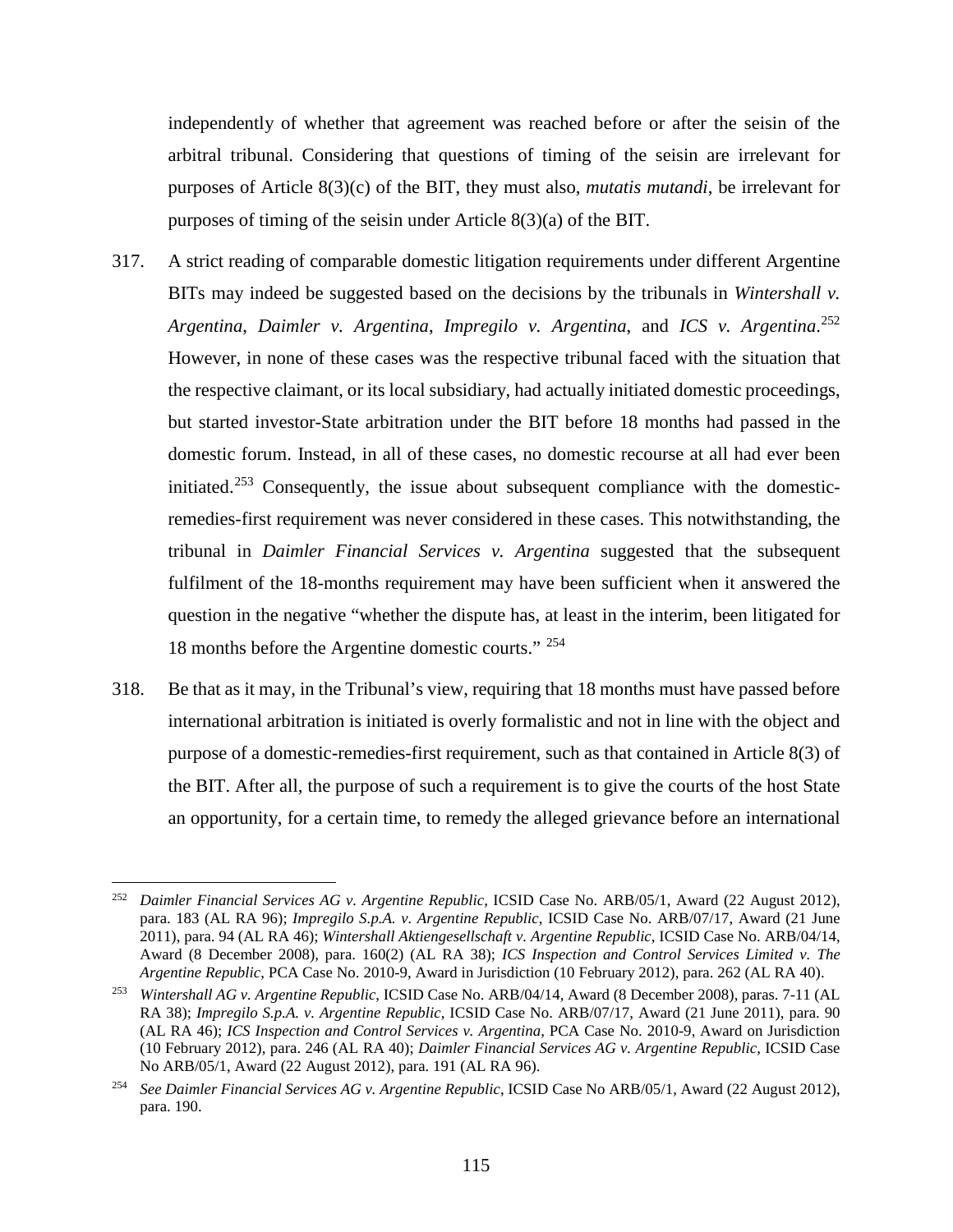tribunal assumes jurisdiction, thus coordinating dispute settlement between national and international jurisdictions. Nothing different is suggested by the wording of Article 8 of the BIT.

- 319. Consequently, if it is clear, at the time the international arbitral tribunal decides on its jurisdiction and on the admissibility of the claims, that the period the BIT required domestic recourses to be pursued has passed without the dispute having been settled, the purpose of the domestic-remedies-first requirement cannot be achieved anymore. To still insist on strict compliance with it by dismissing the dispute in the present proceedings as inadmissible, would be an exaggerated procedural formalism that is incompatible with the fair administration of international justice in investment treaty disputes and the principle of good faith, which govern the settlement of international disputes. After all, strict insistence on the 18-months term before the present arbitration had been initiated by this Tribunal, would not prevent Claimants to reinitiate an identical international arbitration without facing obstacles to jurisdiction and admissibility in light of their non-compliance with the 18-months requirement in Article 8(3)(a) of the BIT.
- 320. Moreover, the view that it is sufficient that domestic-remedies-first requirements, such as that contained in Article 8(3) of the BIT, be fulfilled subsequently to the initiation of ICSID arbitration, but before a decision on jurisdiction is taken, has even been accepted by a number of investment treaty tribunals that qualified the domestic-remedies-first requirement in the applicable treaty as going to the jurisdiction of the tribunal. If, however, domestic-courts-first requirements that are found to be of a jurisdictional nature can be complied with subsequently to the initiation of arbitration, but before a decision on jurisdiction is taken, this must hold true *a fortiori* for domestic-courts-first requirements such as those in Article 8(3) of the Argentina-Austria BIT.
- 321. Thus, the tribunal in *TSA Spectrum v. Argentina* concluded in a case where the claimant had initiated ICSID arbitration before 18 months in domestic courts had passed without a final decision, as required under the Argentina-Netherlands BIT, that

[...] despite the fact that ICSID proceedings were initiated prematurely, the Arbitral Tribunal considers that it would be highly formalistic now to reject the case on the ground of failure to observe the formalities in Article 10(3) of the BIT, since a rejection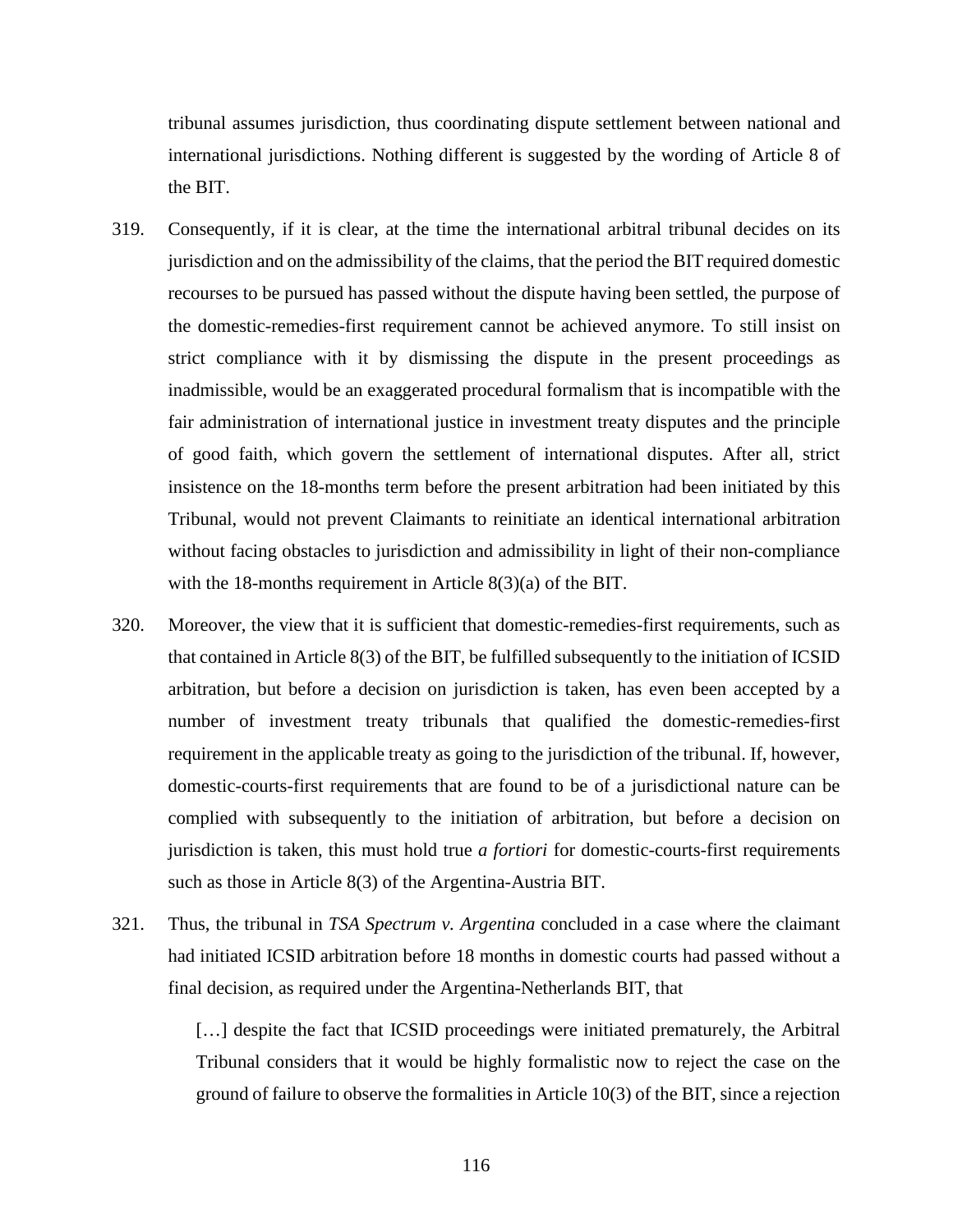on such ground would in no way prevent TSA from immediately instituting new ICSID proceedings on the same matter.<sup>[255](#page-118-0)</sup>

322. Similarly, in *Teinver v. Argentina*, the tribunal decided in respect of the claimant's noncompliance with a comparable domestic-courts-first clause in Article  $X(3)$  of the Argentina-Spain BIT:

> [...] while Claimants concede that the 18-month local court period had not lapsed at the time they filed their Request for Arbitration, they are correct to note that 18 months have subsequently passed, and the local suit remains pending. As such, the core objective of this requirement, to give local courts the opportunity to consider the disputed measures, has been met. To require Claimants to start over and re-file this arbitration now that their 18 months have been met would be a waste of time and resources.[256](#page-118-1)

323. Likewise, the tribunal in *Philip Morris v. Uruguay* addressed a similar issue under Article X(2) of the Switzerland-Uruguay BIT. The tribunal decided, basing itself on an analysis of cases decided by the Permanent Court of International Justice and the ICJ, that it was satisfied to proceed with the case, even though certain procedural preconditions to jurisdiction had been met only after the initiation of the arbitration:  $257$ 

> The Tribunal notes that the ICJ's decisions show that the rule that events subsequent to the institution of legal proceedings are to be disregarded for jurisdictional purposes has not prevented that Court from accepting jurisdiction where requirements for jurisdiction that were not met at the time of instituting the proceedings were met subsequently (at least where they occurred before the date on which a decision on jurisdiction is to be taken).  $258$

<span id="page-118-0"></span> <sup>255</sup> *TSA Spectrum de Argentina S.A. v. Argentine Republic*, ICSID Case No. ARB/05/5, Award (19 December 2008), para. 112 (AL RA 158).

<span id="page-118-1"></span><sup>256</sup> *Teinver S.A., Transportes de Cercanías S.A. and Autobuses Urbanos del Sur S.A. v. Argentine Republic*, ICSID Case No. ARB/09/1, Decision on Jurisdiction (21 December 2012), para. 135 (CL-137) (footnote omitted).

<span id="page-118-2"></span><sup>257</sup> *Philip Morris Brands Sàrl, Philip Morris Products S.A. and Abal Hermanos S.A. v. Oriental Republic of Uruguay*, ICSID Case No. ARB/10/7, Decision on Jurisdiction (2 July 2013), paras. 144-149 (CL-134).

<span id="page-118-3"></span><sup>258</sup> *Id.*, at para. 144 (footnote omitted).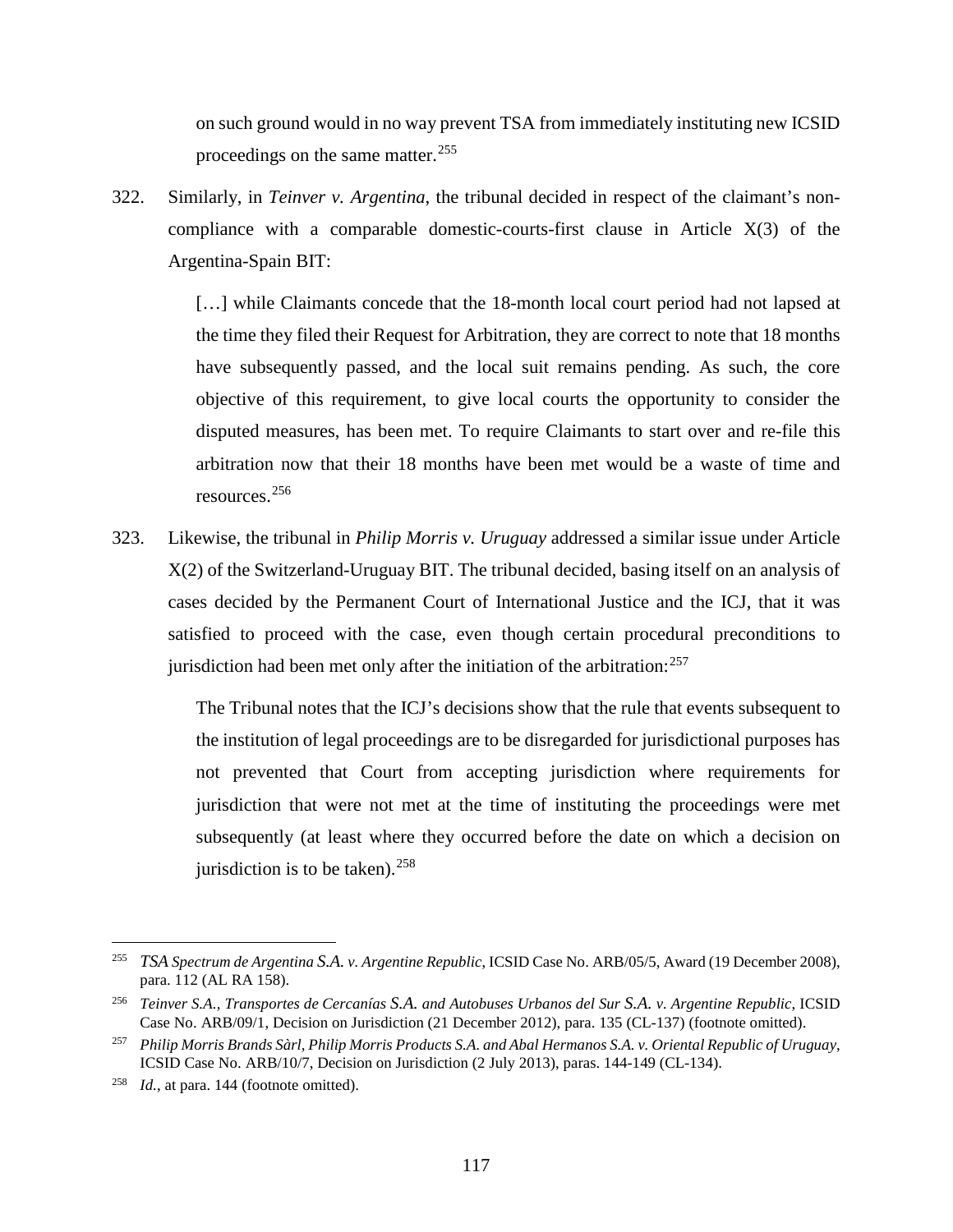324. The tribunal in *Philip Morris v. Uruguay* therefore concluded that

it would be perfectly possible for the Claimants to commence these same proceedings on the day after a decision by this Tribunal is handed down, a situation where dismissal of the Claimants' claims would merely multiply costs and procedures to no use.<sup>[259](#page-119-0)</sup>

325. This jurisprudence also conforms to the approach both the Permanent Court of International Justice and the ICJ have taken in a number of cases in respect of conditions to the Court's jurisdiction that were only fulfilled after the court had been seized. Thus, in the *Mavrommatis* case, the Permanent Court held:

> Even if the grounds on which the institution of proceedings was based were defective for the reason stated, this would not be an adequate reason for the dismissal of the applicant's suit. The Court, whose jurisdiction is international, is not bound to attach to matters of form the same degree of importance which they might possess in municipal law. Even, therefore, if the application were premature because the Treaty of Lausanne had not yet been ratified, this circumstance would now be covered by the subsequent deposit of the necessary ratifications.<sup>[260](#page-119-1)</sup>

326. Similarly, in *Application of the Convention on the Prevention and Punishment of the Crime of Genocide (Croatia v. Serbia)*, the ICJ found repeatedly that the fact that Serbia had only become a party to the Court's Statute after the proceedings had been instituted did not affect the Court's jurisdiction for reasons related to judicial economy and the sound administration of justice:

> What matters is that, at the latest by the date when the Court decides on its jurisdiction, the applicant must be entitled, if it so wishes, to bring fresh proceedings in which the initially unmet condition would be fulfilled. In such a situation, it is not in the interests of the sound administration of justice to compel the applicant to begin the proceedings

<span id="page-119-0"></span> <sup>259</sup> *Id.*, at para. 147.

<span id="page-119-1"></span><sup>260</sup> *Mavrommatis Palestine Concessions (Greece v. United Kingdom)*, Objection to the Jurisdiction of the Court, Judgment No. 2 (30 August 1924) PCIJ Series A, No. 2, p. 34 (AL RA 162).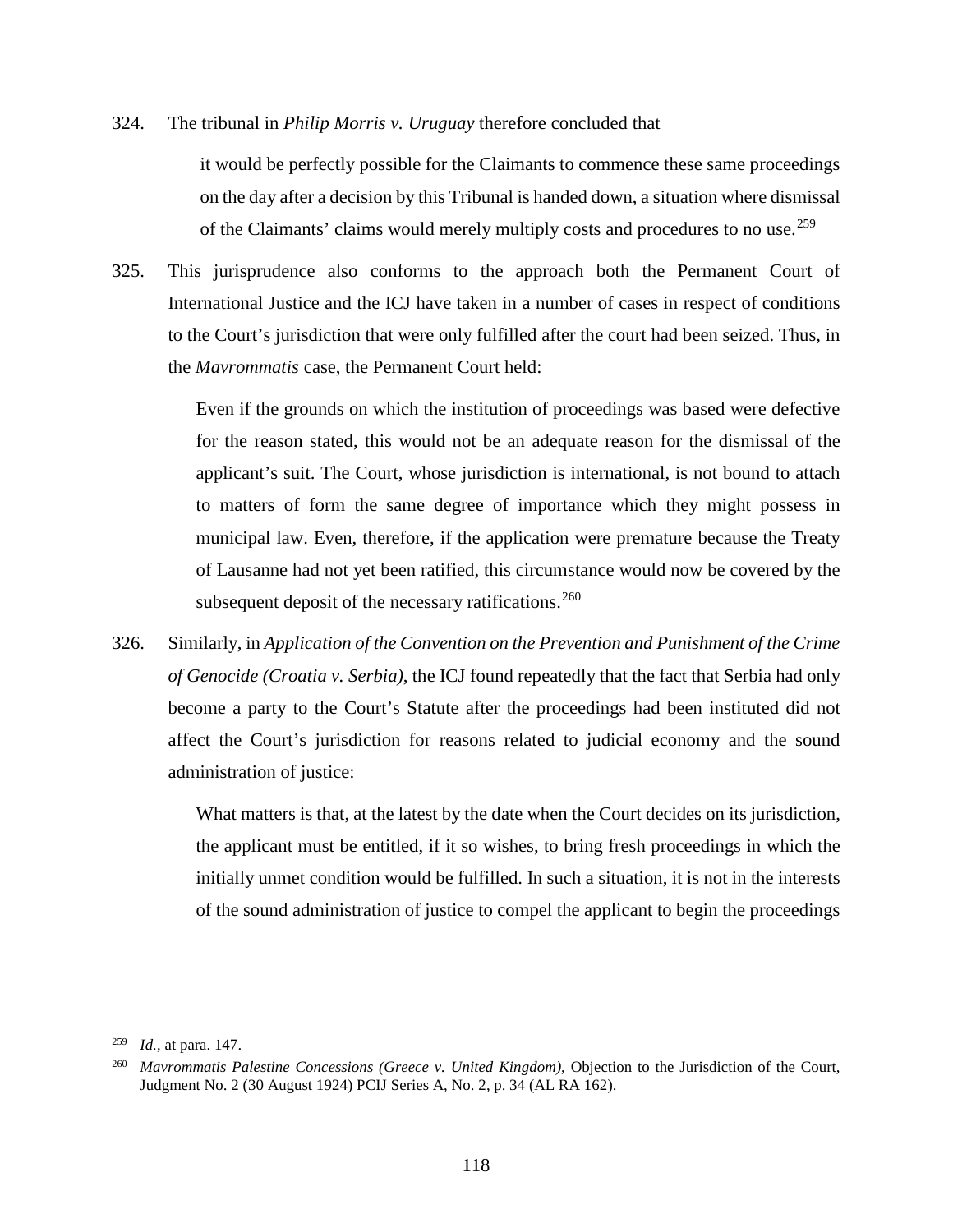anew — or to initiate fresh proceedings — and it is preferable, except in special circumstances, to conclude that the condition has, from that point on, been fulfilled.<sup>[261](#page-120-0)</sup>

327. Only the case of Application of the International Convention on the Elimination of All Forms of Racial Discrimination (Georgia v. Russian Federation)<sup>[262](#page-120-1)</sup> departs from this consistent line of jurisprudence.<sup>[263](#page-120-2)</sup> In that case, the Court reasoned that the reference in Article 22 of the International Convention on the Elimination of all Forms of Racial Discrimination (CERD) to negotiations between the parties<sup>[264](#page-120-3)</sup> established a condition precedent to the Court's jurisdiction.<sup>[265](#page-120-4)</sup> Given that qualification, there was no need for the Court to consider whether the negotiation requirement could have been fulfilled in parallel or subsequently to seizing the Court. At the same time, there is also no indication that the claimant in that case had made an attempt to fulfil the negotiation requirement subsequently to initiating the case in question.<sup>[266](#page-120-5)</sup> This distinguishes the Racial Discrimination case from both the Court's earlier jurisprudence and the situation in the present case, where domestic proceedings have now been pending for more than 18 months without a decision on the

<span id="page-120-0"></span> <sup>261</sup> *Application of the Convention on the Prevention and Punishment of the Crime of Genocide (Croatia v. Serbia)*, Preliminary Objections, Judgment (18 November 2008) ICJ Reports 2008, pp. 412, 441, para. 85. *Similarly id.*, at pp. 442-443, paras. 87 and 89. *See also Application of the Convention on the Prevention and Punishment of the Crime of Genocide (Bosnia and Herzegovina v. Yugoslavia)*, Preliminary Objections, Judgment (11 July 1996), ICJ Reports 1996, pp. 595, 613-614, para. 26.

<span id="page-120-1"></span><sup>262</sup> *Application of the International Convention on the Elimination of All Forms of Racial Discrimination (Georgia v. Russian Federation)*, Preliminary Objections, Judgment (1 April 2011), ICJ Reports 2011, p. 70.

<span id="page-120-2"></span><sup>263</sup> Pointing out that departure and criticizing the Court for it: *Application of the International Convention on the Elimination of All Forms of Racial Discrimination (Georgia v. Russian Federation)*, Preliminary Objections, Judgment (1 April 2011), Joint Dissenting Opinion of President Owada, Judges Simma, Abraham and Donoghue and Judge *ad hoc* Gaja, ICJ Reports 2011, pp. 142, 153-154, para. 35.

<span id="page-120-3"></span><sup>264</sup> That Article provides:

Any dispute between two or more States Parties with respect to the interpretation or application of this Convention, which is not settled by negotiation or by the procedures expressly provided for in this Convention, shall, at the request of any of the parties to the dispute, be referred to the International Court of Justice for decision, unless the disputants agree to another mode of settlement.

<span id="page-120-4"></span><sup>265</sup> *Application of the International Convention on the Elimination of All Forms of Racial Discrimination (Georgia v. Russian Federation)*, Preliminary Objections, Judgment (1 April 2011), ICJ Reports 2011, pp. 70, 126, para. 136.

<span id="page-120-5"></span><sup>266</sup> Similarly, in the *Armed Activities* case, there was neither an indication nor argument that the conditions under Article 29 of the Convention on Discrimination against Women, including the attempt to initiate international arbitration, had been met subsequent to the seisin of the Court. *See Armed Activities on the Territory of the Congo (New Application: 2002) (Democratic Republic of the Congo v. Rwanda)*, Jurisdiction and Admissibility, Judgment (3 February 2006), ICJ Reports 2006, pp. 6, 39-41, paras. 88-93 (AL RA 39).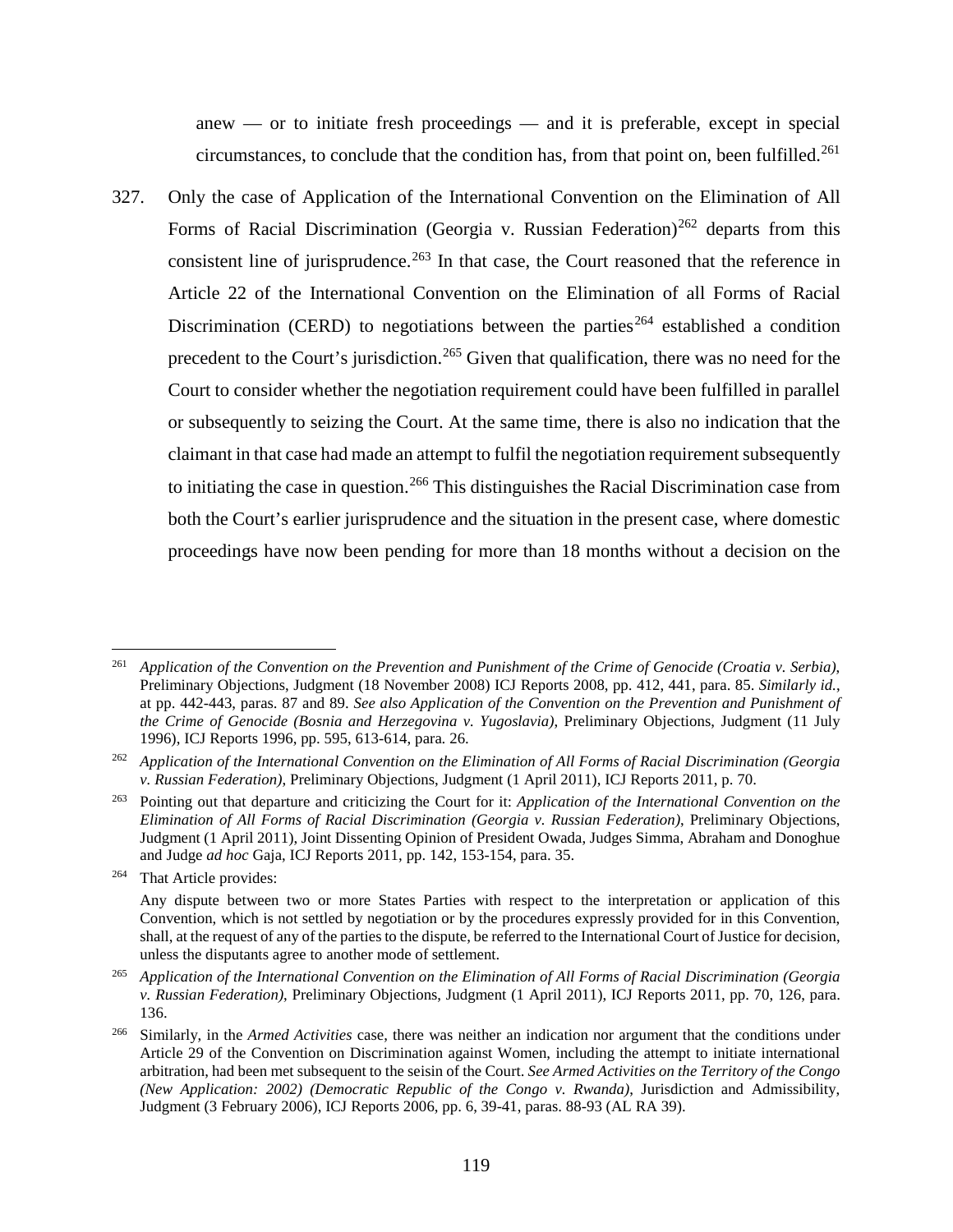merits and where the Tribunal has found that the pre-arbitral requirements contained in Article 8 of the BIT did not constitute conditions precedent to the Respondent's consent.

328. In light of the above, the Tribunal concludes that ENJASA's Action for Annulment of Resolutions Nos. 240/13 and 315/13 complied with the need to have recourse to domestic remedies under Article 8(3) of the BIT. This recourse has also been submitted after amicable consultations had been initiated with the meeting of Mr. Tucek with representatives of the Province of Salta of 27 August 2013 and pursued in subsequent meetings. Since this recourse has now been pending for more than 18 months without a decision on the merits, the Tribunal finds that it can exercise its jurisdiction in the present case and proceed to the merits.

# *D. Effect of Article 8(4) of the BIT*

- 329. Finally, the Tribunal must address Respondent's argument that the fact that ENJASA has not withdrawn its Action for Annulment of Resolutions Nos. 240/13 and 315/13, which is pending before the First Instance Court of Salta, constitutes a bar to the Tribunal exercising jurisdiction over the case under Article 8(4), second sentence of the BIT. This provision stipulates, as per the English translation agreed between the Parties, that "[f]rom the commencement of an arbitration proceeding, each party to the dispute shall take all the required measures to withdraw the pending judicial proceedings."
- 330. As becomes clear from its wording, Article 8(4) of the BIT establishes a duty for both parties to take all required measures that the present "dispute" is not pending before the Tribunal and in a domestic jurisdiction. The "dispute" in this context, as explained before,  $267$  is a broad one and encompasses both the treaty claim pending before the Tribunal as well as ENJASA's recourses in domestic court, which already encompassed the claim that ENREJA's action breached the Argentina-Austria BIT. Under Article 8(4) of the BIT, both of these proceedings cannot go forward in parallel, even if the parties to the respective proceedings are different and the causes of action and requested remedies differ.
- 331. However, in the Tribunal's view, Article 8(4) of the BIT cannot be read as requiring Claimants to withdraw domestic proceedings already before initiating ICSID arbitration or

<span id="page-121-0"></span> <sup>267</sup> *See supra* para. 304.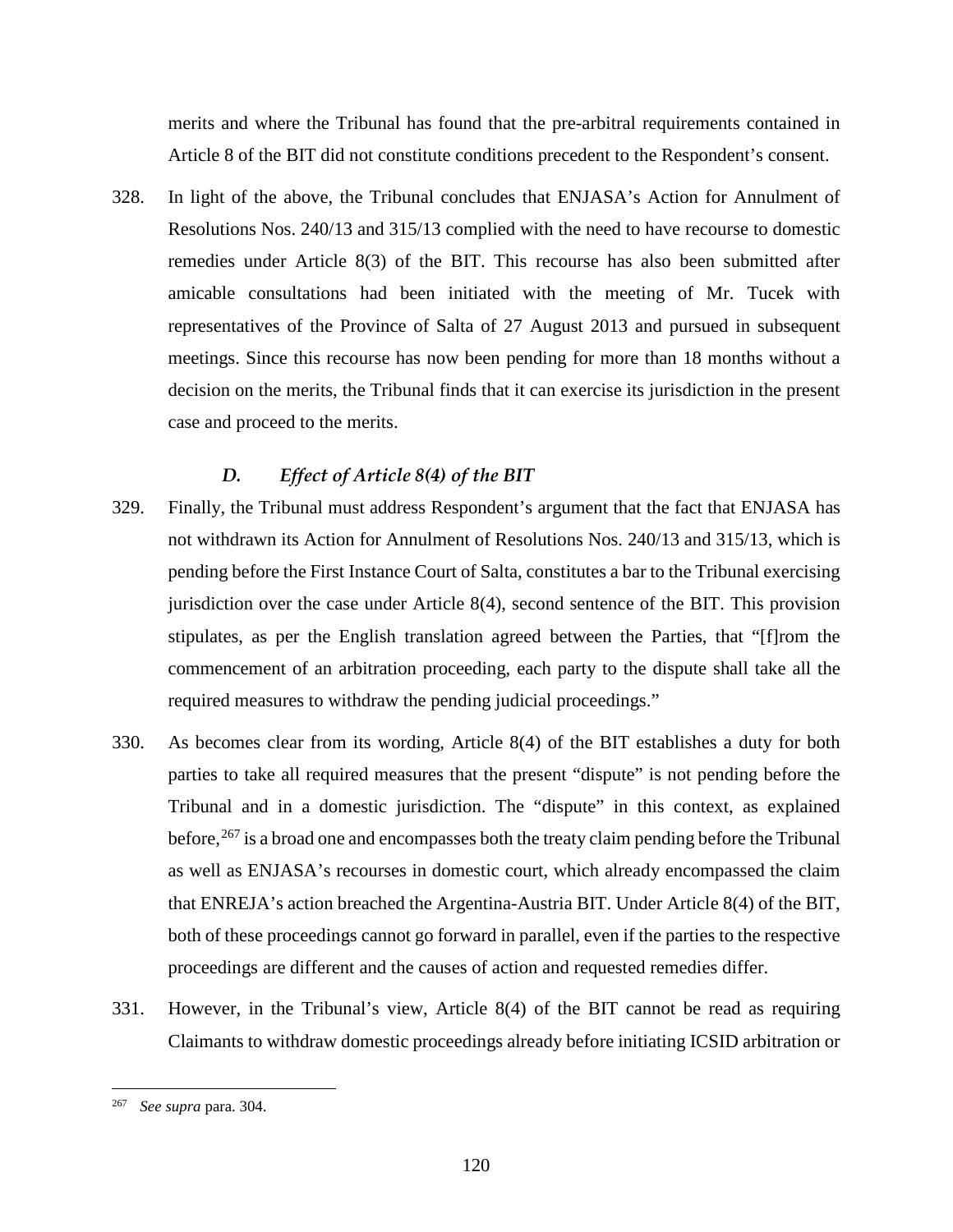prior to receiving a decision on jurisdiction. This is clear from the wording and context of Article 8(4) of the BIT. As per its wording, Article 8(4) of the BIT imposes an obligation on both parties to take all required measures to withdraw the pending judicial proceedings; but it does not formulate this obligation as affecting Respondent's consent to international arbitration nor as some other condition on the Tribunal's jurisdiction.

- 332. Although having to defend against two related claims, one in a domestic court, one in international arbitration, is a burden for the host State, requiring Claimants to withdraw all pending domestic proceedings prior to a decision on jurisdiction of this Tribunal would impose an even greater burden on Claimants and risks bringing about a denial of justice. After all, if Claimants were required to withdraw domestic proceedings prior to having received a decision by the arbitral tribunal on jurisdiction, they would risk being left without any remedy, both at the domestic and the international level, if the arbitral tribunal decided to decline jurisdiction. Given that the domestic proceedings, once withdrawn, could not be revived in order to address Claimants' claims, this could result in a situation where justice would in effect be denied. Consequently, the Tribunal finds that the obligation in Article 8(4) of the BIT to withdraw any pending domestic proceeding only arises once the present decision comes into effect.
- 333. In this context, the Tribunal takes note of Claimants' undertaking that once a positive decision on jurisdiction is rendered in the present arbitration, they will take all required measures to withdraw any proceedings relating to the dispute pending in Argentine courts. Yet, Article 8(4), second sentence of the BIT does not only impose an obligation on Claimants. It imposes obligations on both Parties. The Tribunal accordingly finds that both Parties have to take all required measures to withdraw the pending domestic proceedings in order to comply with their obligation under Article 8(4), second sentence of the BIT.
- 334. Article 26, first sentence of the ICSID Convention, which provides that "[c]onsent of the parties to arbitration under this Convention shall, unless otherwise stated, be deemed consent to such arbitration to the exclusion of any other remedy," does not suggest a different conclusion or a different construction of Article 8(4) of the BIT. While Article 26 of the ICSID Convention provides for the exclusivity of ICSID arbitration to resolve the dispute in question, the provision only has an effect on the proceedings pending in parallel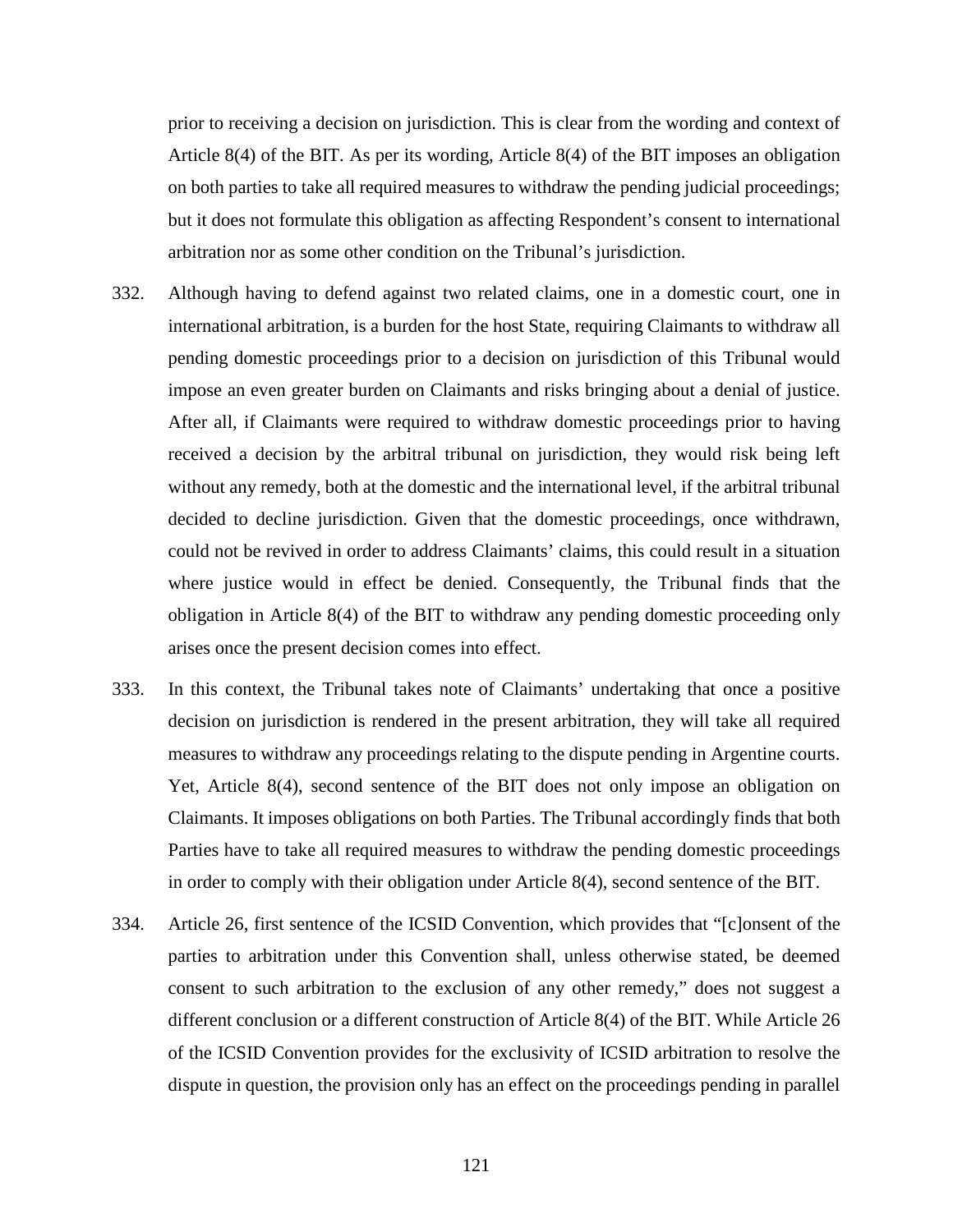to the ICSID arbitration; Article 26 of the ICSID Convention does not stipulate that parallel pendency in another forum has an effect on the jurisdiction or admissibility of the ICSID arbitration. Instead, the parties' consent to ICSID arbitration, and by prolongation the jurisdiction of the Tribunal, remain unaffected by the existence of parallel proceedings in another forum.<sup>[268](#page-123-0)</sup> Article 26 of the ICSID Convention does therefore not suggest a different construction of Article 8(4) of the BIT from the one adopted by the Tribunal above. On the contrary, the exclusivity rule of Article 26 of the ICSID Convention supports the Tribunal's conclusion that the exclusivity of the ICSID arbitration should be achieved by withdrawing the proceedings pending in parallel before Argentine courts as stipulated in Article 8(4) of the BIT.

335. Article 8(4), second sentence of the BIT imposes an obligations of conduct, not result. Consequently, both Parties have to take the measures that are in their power to bring about the withdrawal of the proceedings concerning the present dispute that are pending in Argentine courts. In the Tribunal's view, they have to do so within two months from the time the present Decision is issued, a timeframe the Tribunal considers reasonable in the present circumstances. In order to monitor the Parties' compliance with this obligation, the Parties have to inform the Tribunal of the steps taken once the two-months timeframe expires.

### *E. Conclusion*

336. As a result of the above, the Tribunal comes to the conclusion that Respondent has validly consented to the jurisdiction of the Centre and the present arbitration under Article 8 of the BIT at the time the BIT entered into force. It is at this time that both Contracting States to the BIT, that is, the Republic of Austria and the Argentine Republic have declared their consent to ICSID arbitration. This consent thus has existed since the entry into force of the

<span id="page-123-0"></span> <sup>268</sup> *See* Christoph Schreuer, Loretta Malintoppi, August Reinisch and Anthony Sinclar, *The ICSID Convention: A Commentary* (2nd edn., Cambridge University Press 2009), Article 26, para. 2 (explaining that "once consent to ICSID arbitration has been given, the parties have lost their right to seek relief in another forum, national or international, and are restricted to pursuing their claim through ICSID. This principle operates from the moment of valid consent. This exclusive remedy rule of Art. 26 is subject to modification by the parties. The phrase 'unless otherwise stated' in the first sentence gives the parties the option to deviate from it by agreement.").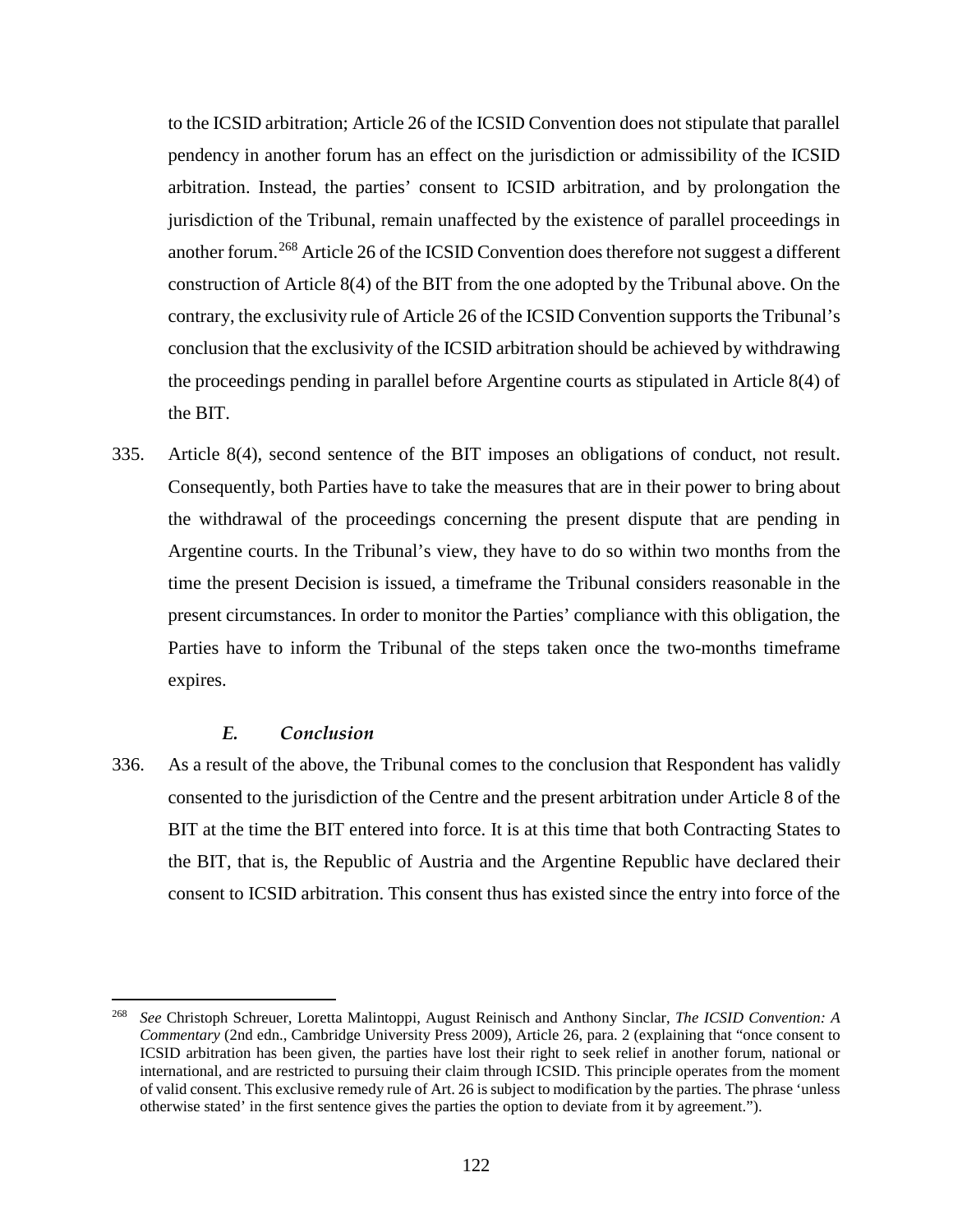BIT. Claimants, in turn, have consented to the jurisdiction of the Centre and the present arbitration when they initiated the present claim against Respondent.

- 337. The pre-arbitral requirements equally laid down in Article 8 of the BIT, that is, the need to attempt to settle the dispute through amicable consultations and to have recourse to domestic remedies, do not constitute conditions precedent to Respondent's consent, which would need to be fulfilled at the time of initiating ICSID arbitration. They merely concern criteria for the validity of the seisin of the Tribunal. The Tribunal found that it suffices that these criteria are fulfilled at the time a decision on jurisdiction is taken. A contrary view would be overly formalistic and would have the effect that, while the present Tribunal would need to dismiss the present case, Claimants could immediately reinitiate the same dispute in another ICSID arbitration proceeding. Such a situation would go against the principle of fair administration of international justice.
- 338. Against this background, the Tribunal has found that Claimants have complied with the requirement to first engage in amicable consultations pursuant to Article 8(1) of the BIT and subsequently to submit the dispute to a domestic jurisdiction pursuant to Article 8(2) and (3) of the BIT. Meanwhile, domestic recourses have been pending for more than 18 months without a decision, thus permitting the Tribunal to assume jurisdiction and assess the pending claims on the merits pursuant to Article  $8(3)(a)$  of the BIT.
- 339. Finally, the Tribunal finds that the pendency of the domestic court proceedings concerning the review of the revocation of ENJASA's license does not affect the Tribunal's jurisdiction. This notwithstanding, once the present Decision has been issued, both Parties are under an obligation to take all required measures that domestic proceedings relating to the present dispute are withdrawn within two months and inform the Tribunal about the steps taken.

#### **VII. COSTS**

340. All Parties have requested the Tribunal to order costs and fees against the opposing Party. The Tribunal reserves its decision on this question for subsequent determination.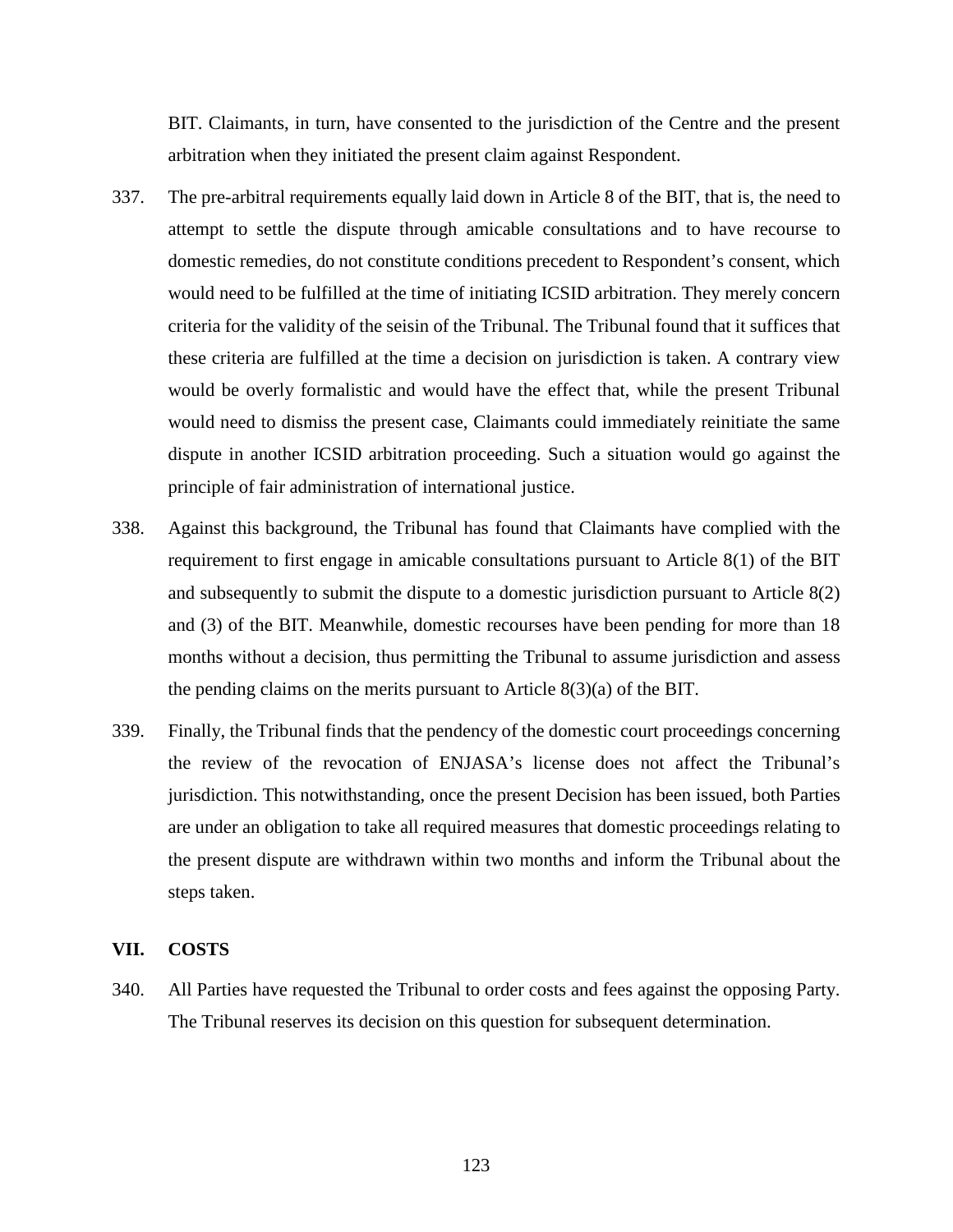## **VIII. DECISION**

- 341. On the basis of the reasoning above, the Tribunal decides:
	- 1) that it has jurisdiction over the present dispute insofar as Claimants' claims for breach of Articles 2(1) and 4(1)-(3) of the Argentina-Austria BIT are concerned;
	- 2) that it has no jurisdiction over the present dispute insofar as claims for breach of Article 3(1) of the Argentina-Austria BIT are concerned;
	- 3) that both Parties will within two months as from the issuance of this Decision take all required measures to withdraw the domestic proceedings relating to the present dispute and inform the Tribunal of their actions;
	- 4) that a decision on costs is reserved for subsequent determination.